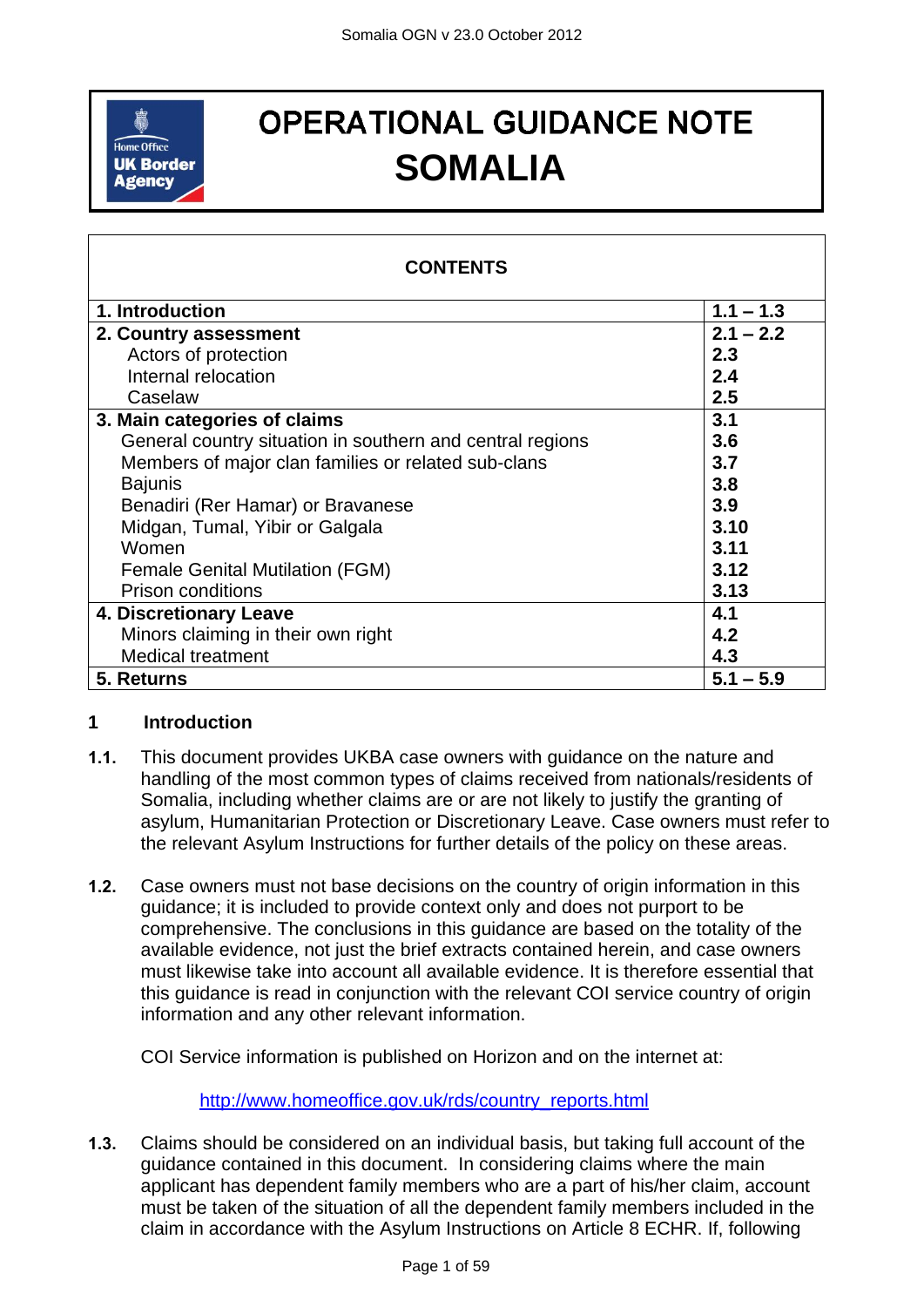consideration, a claim is to be refused, case owners should consider whether it can be certified as clearly unfounded under the case by case certification power in section 94(2) of the Nationality Immigration and Asylum Act 2002. A claim will be clearly unfounded if it is so clearly without substance that it is bound to fail.

#### **2. Country assessment**

**2.1** Case owners should refer to the relevant COI Service country of origin information material. An overview of the country situation including headline facts and figures about the populations, capital city, currency as well as geography, recent history and current politics can also be found in the relevant FCO country profile at:

[http://www.fco.gov.uk/en/travel-and-living-abroad/travel-advice-by-country/country](http://www.fco.gov.uk/en/travel-and-living-abroad/travel-advice-by-country/country-profile/)[profile/](http://www.fco.gov.uk/en/travel-and-living-abroad/travel-advice-by-country/country-profile/)

The situation in Somalia is evolving with ongoing security issues and violent conflict in different areas of the country. Claims should be considered with the most up-todate and relevant country of origin information.

**2.2** An overview of the human rights situation in certain countries can also be found in the FCO Annual Report on Human Rights which examines developments in countries where human rights issues are of greatest concern:

#### <span id="page-1-0"></span><http://fcohrdreport.readandcomment.com/>

#### <span id="page-1-1"></span>**2.3 Actors of protection**

**2.3.1** Case owners must refer to the Asylum Policy Instruction on considering the protection (asylum) claim and assessing credibility. To qualify for asylum, an individual not only needs to have a fear of persecution for a Convention reason, they must also be able to demonstrate that their fear of persecution is well founded and that they are unable, or unwilling because of their fear, to avail themselves of the protection of their home country. Case owners should also take into account whether or not the applicant has sought the protection of the authorities or the organisation controlling all or a substantial part of the State, any outcome of doing so or the reason for not doing so. Protection is generally provided when the authorities (or other organisation controlling all or a substantial part of the State) take reasonable steps to prevent the persecution or suffering of serious harm by for example operating an effective legal system for the detection, prosecution and punishment of acts constituting persecution or serious harm, and the applicant has access to such protection.

Transitional Federal Government (TFG)/Somali Government

**2.3.2** In September 2011 Somali political leaders agreed a "road map" for the formation of a government to replace the TFG by August 2012. The adoption of the plan, which was based on four major benchmarks - security, the constitution, political outreach, and reconciliation and good governance - was the culmination of a three-day consultative meeting on ending the transition in Somalia, held under tight security in Mogadishu. The road map called for a new constitution to be adopted by  $1<sup>st</sup>$  July 2012, with parliamentary elections to take place on 20 August 2012. The document was signed on 6 September 2011 by the prime minister, Abdiweli Mohamed Ali; the interim president, Sheikh Sharif Sheikh Ahmed; and the parliamentary speaker, Sharif Hasan Sheikh Aden, as well as representatives of the semi-autonomous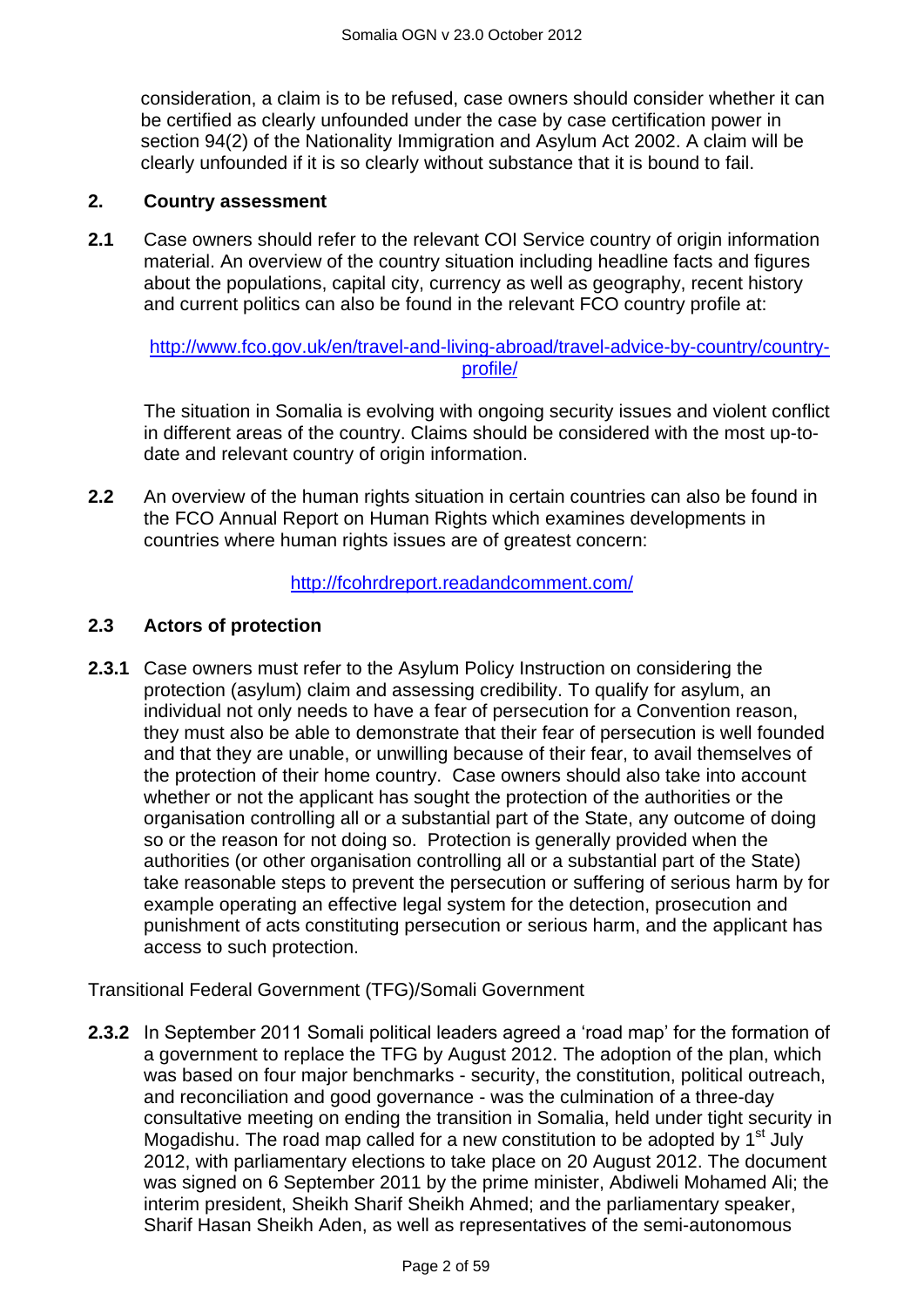regions of Puntland and Galmudug and a pro-TFG Islamist militia group, Ahlu Sunnah Wal-Jamaacah. Representatives of the UN, the African Union, the Arab League and the Inter-Governmental Authority on Development also signed the agreement. The road map was welcomed by participants at a high-level meeting on Somalia that was convened in New York by the UN secretary-general, Ban Kimoon, on 23 September 2011.<sup>1</sup>

- **2.3.3** On 1 August 2012 the National Constituent Assembly (NCA) approved a new Constitution. In welcoming this, the UK Foreign Office Minister for Africa said that the fact that 96% of those present in the NCA voted in favour of the new Constitution reflected the decisive national will to move forward with the political process. This landmark decision bodes well for Somalia"s future and is as a particular achievement, for which credit is due to the AMISON and TFG forces, that the NCA was able to complete its deliberations in Mogadishu despite the ongoing security challenges. The next step in Somalia's political transition is for the nation's traditional elders to select a new parliament that will elect a speaker and president by 20 August 2012.<sup>2</sup>
- **2.3.4** Somalia's first formal parliament in more than 20 years was sworn in on 20 August 2012 marking an end to the eight-year transitional period.  $3^3$  The election for Somalia's next president was set for 10 September 2012 and some 60 people were said to have indicated they would run for president, including the incumbent, Sheikh Sharif Sheikh Ahmed <sup>4</sup>. The election process was marred by allegations of votebuying and was criticized for not being sufficiently democratic, but the results have been widely accepted.<sup>5</sup> On 10 September 2012 Hassan Sheikh Mohamud, a moderate Islamist academic, was sworn as President immediately after it was announced that he had beaten his predecessor, Sheikh Sharif Sheikh Ahmed.by 190 to 79 votes in a ballot of newly elected MPs. Accepting his defeat, former President Ahmed said it was the first fair election in Mogadishu for 42 years - since Mohamed Siad Barre took over in 1969.<sup>6</sup> Two days later Al-Shabaab launched a suicide attack at the gates of the hotel in Mogadishu where the new president was staying. A BBC reporter said at least seven people died in the attack, including the two bombers who targeted the hotel. President Hassan Sheikh Mohamud was unharmed. $<sup>7</sup>$ </sup>
- **2.3.5** The internationally-recognised Transitional Federal Government (TFG) was reported to have had only a fragile grip on power in the capital, Mogadishu, and had been battling an Islamist insurgency campaign waged by the powerful Al-Qaeda

<http://www.ukba.homeoffice.gov.uk/policyandlaw/guidance/coi/>

 $2$  FCO Press release "Minister for Africa welcomes approval of a new national constitution for Somalia" 2 August 2012 <http://www.fco.gov.uk/en/news/latest-news/?view=News&id=796459982> Voice of America "Moving Somalia Toward Lasting Stability" 8 August 2012

<http://www.voanews.com/policy/editorials/Moving-Somalia-Toward-Lasting-Stability--165199636.html> <sup>3</sup> BBC News "Somali: MPs sworn in to historic parliament" 20 August 2012 [http://www.bbc.co.uk/news/world-africa-](http://www.bbc.co.uk/news/world-africa-19314308)[19314308](http://www.bbc.co.uk/news/world-africa-19314308)

5 IRIN, SOMALIA: Mammoth task ahead for new president, 12 September 2012 <http://www.irinnews.org/Report/96291/SOMALIA-Mammoth-task-ahead-for-new-president>

 $\overline{a}$  $1$  COIS Somalia Country Report 17 January 2012 (para 4.15)

Economist Intelligence Unit, Somalia, Country Report – Main Report, 1 November 2011, subscription – hard copy available on request.

<sup>4</sup> Voice of America News, Somali Presidential Vote Set for September 10, 31 August 2012 [http://www.voanews.com/content/somali\\_presidential\\_vote\\_set\\_for\\_september\\_ten/1499285.html](http://www.voanews.com/content/somali_presidential_vote_set_for_september_ten/1499285.html)

<sup>&</sup>lt;sup>6</sup> BBC News. Somali election of Hassan Sheikh a 'great step' 1 September 2012[. http://www.bbc.co.uk/news/world](http://www.bbc.co.uk/news/world-africa-19557884)[africa-19557884](http://www.bbc.co.uk/news/world-africa-19557884)

<sup>7</sup> BBC News. Somali President Mohamud's hotel targeted by bombers 12 September 2012 [http://www.bbc.co.uk/news/world](http://www.bbc.co.uk/news/world-africa-19568315)[africa-19568315](http://www.bbc.co.uk/news/world-africa-19568315)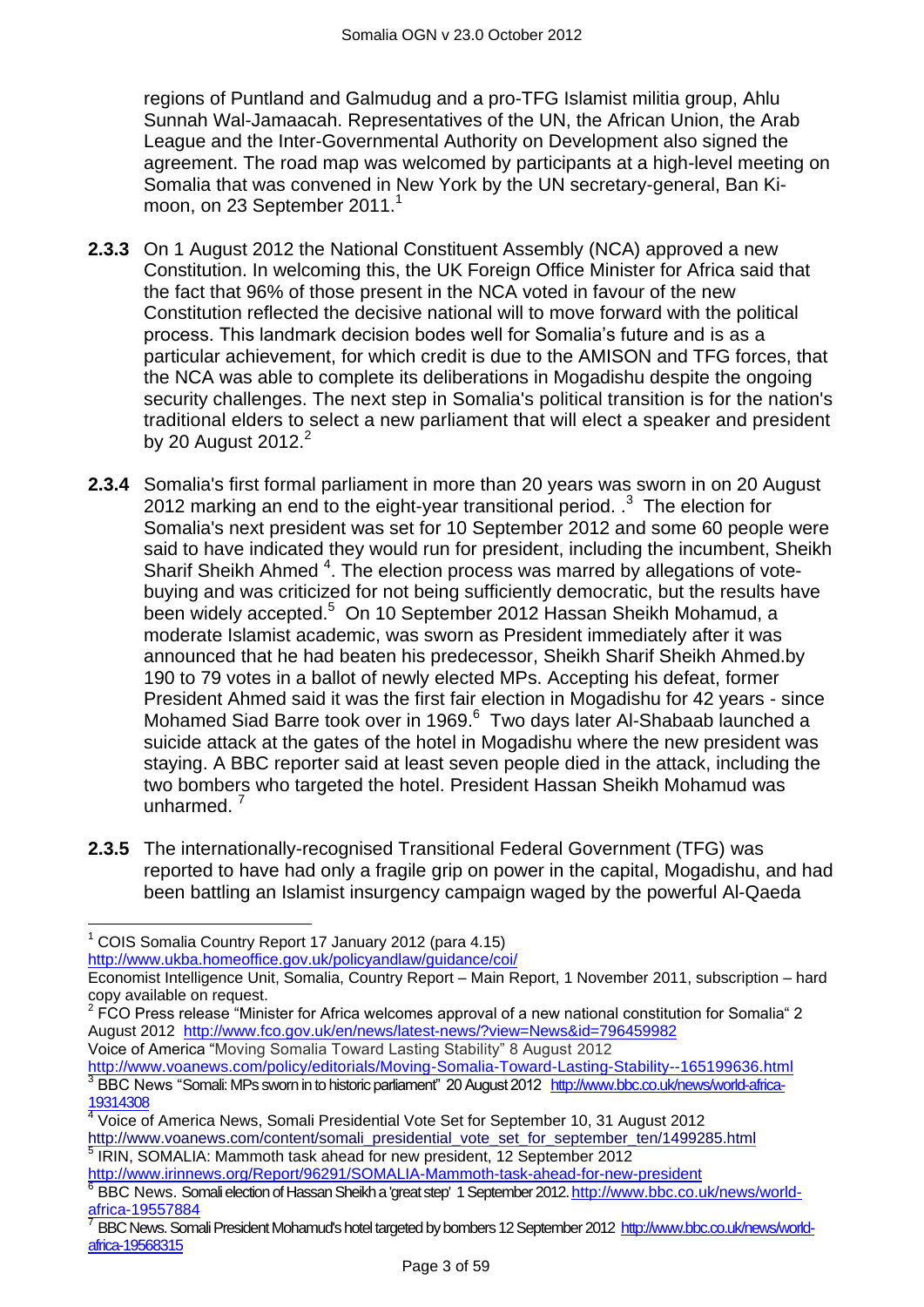linked Al Shabaab militia and allied groups. The TFG has its own armed forces, police force and intelligence agency and is supported by various militia groups, some of which operate nominally under the authority of TFG forces. Sustained pressure by TFG forces and AMISOM peacekeeping troops during 2011 led to Al Shabaab fighters being pushed out of most areas of Mogadishu.

- **2.3.6** The TFG controls several thousand trained army soldiers. Other various TFG-allied groups throughout Somalia are estimated to control militias ranging in strength from hundreds to thousands. The TFG and some groups possess limited inventories of older armoured vehicles and other heavy weapons, and small arms are prevalent throughout Somalia. In September 2009, 500 naval recruits graduated to form Somalia"s first naval force in over 2 decades. The TFG plans to use the force to combat piracy off Somalia's coastline.<sup>9</sup>
- **2.3.7** The TFG has been building up the strength of the Somali Police Force (SPF) based in Mogadishu with international assistance. It is proposed that the force will have strength of 10,000. A police training team arrived in Mogadishu in 2009 under the auspices of the African Union's peace support body AMISOM (African Union Mission in Somalia) to help with training the police force. A police school has been operating in Mogadishu and senior officers have also been trained in Uganda. In June 2010, AMISOM announced plans to train 500 Somali officers in Djibouti. During 2010, more than 900 Somali police personnel completed training in Ethiopia, under a programme financed by the German government - although German media reports claimed they subsequently deserted. It was reported in the latter part of 2011 that more than 3,000 police officers had been trained under a programme supported and assisted by the UN, EU, AMISOM and others. The structure of the force includes a Criminal Investigation Department. The Police Commissioner is General Sharif Shekuna Mave.<sup>10</sup>
- **2.3.8** The United Nations Development Programme (UNDP) has supported the rehabilitation of police stations, the training of a Special Police Unit and traffic police. <sup>11</sup>
- **2.3.9** It was reported that by the end of 2011, the TFG military had reached the estimated strength of 10,000 men; its police had reached 7,000. However, there were concerns that the Transitional Federal Institutions remain under-supported in some key security areas and that additional funds are necessary to make basic security a priority. At the same time, lack of effective command and control structures and poor discipline among some TFG troops were a serious concern and have resulted in recurring violence. Poor command and control over Transitional Federal Government forces and the loose integration of soldiers with militia and clan-based

 $\overline{a}$ <sup>8</sup> COIS Somalia Country Report 17 January 2012 (para 9.01)

<http://www.ukba.homeoffice.gov.uk/policyandlaw/guidance/coi/>Jane's Sentinel Country Risk Assessment (JSCRA), Somalia, Security and Foreign Forces, updated 27 October 2011, available in hard copy on request

<sup>9</sup> COIS Somalia Country Report 17 January 2012 (para 9.03)

<http://www.ukba.homeoffice.gov.uk/policyandlaw/guidance/coi/>US Department of State, Background Note: Somalia, Defense, 26 September 2011,<http://www.state.gov/r/pa/ei/bgn/2863.htm>

<sup>10</sup>COIS Somalia Country Report 17 January 2012 (para 9.04)

<http://www.ukba.homeoffice.gov.uk/policyandlaw/guidance/coi/> Jane's Sentinel Country Risk Assessment, Somalia, Security and Foreign Forces, updated 5 October 2010, available in hard copy on request <sup>11</sup>COIS Somalia Country Report 17 January 2012 (para 9.04)

<http://www.ukba.homeoffice.gov.uk/policyandlaw/guidance/coi/> Jane's Sentinel Country Risk Assessment, Somalia, Security and Foreign Forces, updated 5 October 2010, available in hard copy on request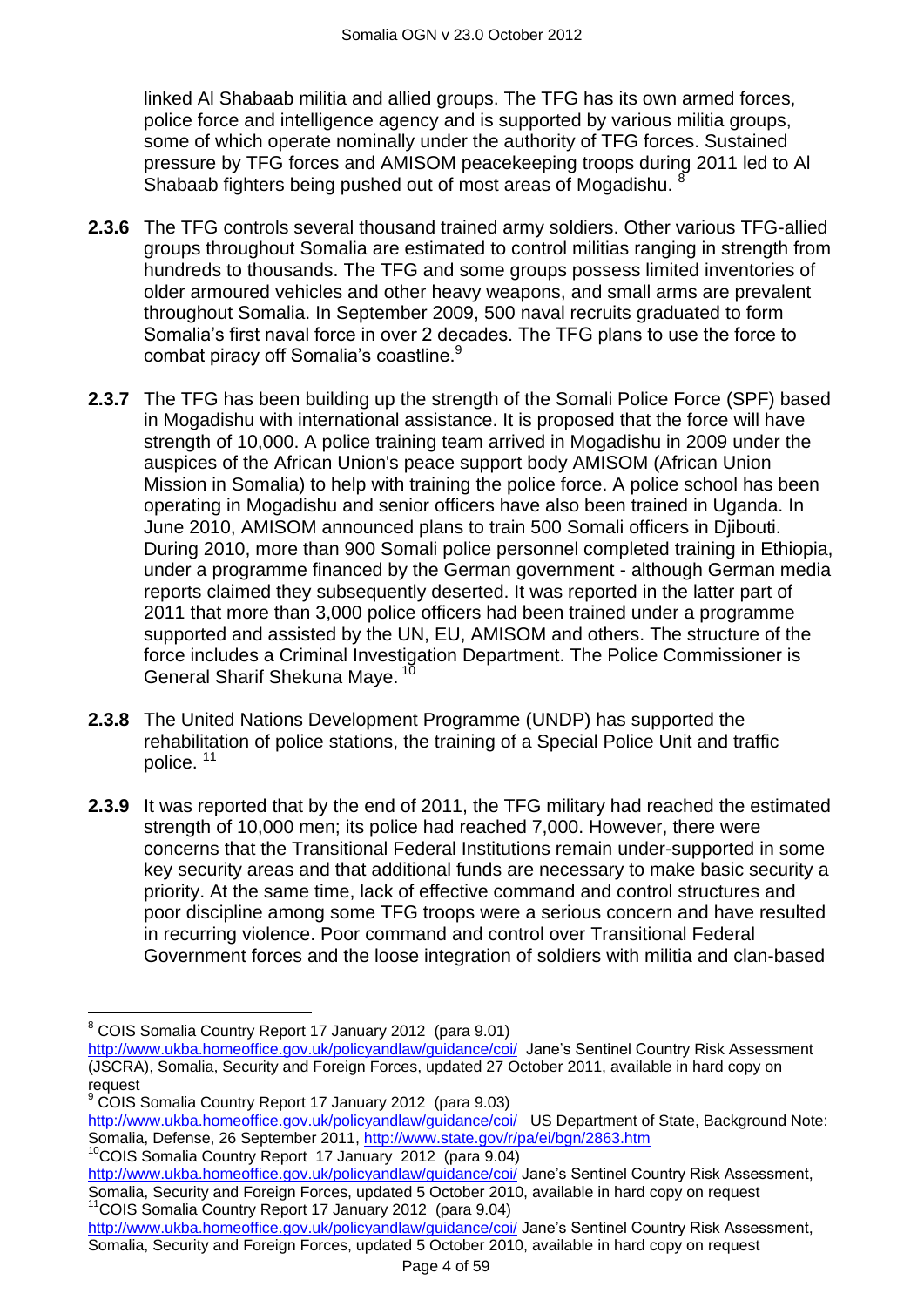affiliation had led to a series of incidents resulting in violence not directly resulting from the conflict.<sup>12</sup>

- **2.3.10** In February 2012, a Danish Fact Finding Mission to Somalia was told by Mohamoud Nur Ahmed, the Mayor of Mogadishu/Governor of Benadir Region, that "the only real protection mechanism which people will have at their disposal is their own arms as well as their traditional clan protection mechanisms. People cannot rely on protection by the authorities; the police force does not even have cars at its disposal. In addition police officers are badly paid or not paid at all. People have to protect themselves with their own guns."<sup>13</sup> UNHCR Somalia stated that "in general police forces are unable to protect minorities in South-Central Somalia, and there is no reason to believe that this will change in a foreseeable future".<sup>14</sup>
- **2.3.11** In May 2012 the UN Independent Expert on the situation of human rights in Somalia, stated that "I am deeply concerned about the total collapse of the institutions for law enforcement and the administration of justice, in particular in Mogadishu and the South-Central region<sup>"15</sup>. He further noted that "Threats, intimidation and attacks against judicial personnel are an almost daily occurrence. Lack of personnel, equipment, and infrastructure, and poor professional training make the judiciary in Somalia a virtually paralyzed entity."<sup>16</sup>
- **2.3.12** In August 2012 the UN Secretary-General reported that "In areas under the control of the Transitional Federal Government, poor discipline among the security forces had a negative impact on the population. While the Transitional Federal Government sought to address violence committed by its troops in Afgooye, there were continuing reports of incidents of extrajudicial killings, theft and rape".<sup>17</sup> Similarly the U.S State Department reported that during 2011 "there were some media reports that TFG troops engaged in indiscriminate firing on civilians, arbitrary arrests and detention, extortion, looting, and harassment".<sup>18</sup> Sexual exploitation and

[6B8647021EF2/0/Security\\_human\\_rights\\_issues\\_South\\_CentralSomalia\\_including\\_Mogadishu.pdf](http://www.nyidanmark.dk/NR/rdonlyres/90821397-6911-4CEF-A8D0-6B8647021EF2/0/Security_human_rights_issues_South_CentralSomalia_including_Mogadishu.pdf) <sup>14</sup> Danish Immigration Service, Security and human rights issues in South-Central Somalia, including Mogadishu; Report from Danish Immigration Service"s fact finding mission to Nairobi, Kenya and Mogadishu, Somalia; 30 January to 19 February 2012, April 2012, 1.1.4 Daily life and security in Mogadishu [http://www.nyidanmark.dk/NR/rdonlyres/90821397-6911-4CEF-A8D0-](http://www.nyidanmark.dk/NR/rdonlyres/90821397-6911-4CEF-A8D0-6B8647021EF2/0/Security_human_rights_issues_South_CentralSomalia_including_Mogadishu.pdf)

<http://www.ohchr.org/en/NewsEvents/Pages/DisplayNews.aspx?NewsID=12103&LangID=E> <sup>16</sup> OHCHR, UN rights expert urges re-establishment of legitimate justice system in Mogadishu and South Central Somalia, 2 May 2012

 $\overline{\phantom{a}}$ <sup>12</sup> COIS Somalia Country Report 17 January 2012 (para 9.05)

<http://www.ukba.homeoffice.gov.uk/policyandlaw/guidance/coi/>UN Human Rights Council, Report of the independent expert on the situation of human rights in Somalia, Shamsul Bari, 29 August 2011, p6-7, [http://reliefweb.int/sites/reliefweb.int/files/resources/A.HRC\\_.18.48\\_en.pdf](http://reliefweb.int/sites/reliefweb.int/files/resources/A.HRC_.18.48_en.pdf)

<sup>&</sup>lt;sup>13</sup> Danish Immigration Service, Security and human rights issues in South-Central Somalia, including Mogadishu; Report from Danish Immigration Service"s fact finding mission to Nairobi, Kenya and Mogadishu, Somalia; 30 January to 19 February 2012, April 2012, 1.1.4 Daily life and security in Mogadishu [http://www.nyidanmark.dk/NR/rdonlyres/90821397-6911-4CEF-A8D0-](http://www.nyidanmark.dk/NR/rdonlyres/90821397-6911-4CEF-A8D0-6B8647021EF2/0/Security_human_rights_issues_South_CentralSomalia_including_Mogadishu.pdf)

[<sup>6</sup>B8647021EF2/0/Security\\_human\\_rights\\_issues\\_South\\_CentralSomalia\\_including\\_Mogadishu.pdf](http://www.nyidanmark.dk/NR/rdonlyres/90821397-6911-4CEF-A8D0-6B8647021EF2/0/Security_human_rights_issues_South_CentralSomalia_including_Mogadishu.pdf) <sup>15</sup> OHCHR, UN rights expert urges re-establishment of legitimate justice system in Mogadishu and South Central Somalia, 2 May 2012

<http://www.ohchr.org/en/NewsEvents/Pages/DisplayNews.aspx?NewsID=12103&LangID=E>

<sup>17</sup> United Nations, Report of the Secretary-General on Somalia, 22 August 2012, *C. Human rights and the protection of civilians, paragraph 65* [http://www.securitycouncilreport.org/atf/cf/%7B65BFCF9B-6D27-4E9C-](http://www.securitycouncilreport.org/atf/cf/%7B65BFCF9B-6D27-4E9C-8CD3-CF6E4FF96FF9%7D/Somalia%20S%202012%20643.pdf)[8CD3-CF6E4FF96FF9%7D/Somalia%20S%202012%20643.pdf](http://www.securitycouncilreport.org/atf/cf/%7B65BFCF9B-6D27-4E9C-8CD3-CF6E4FF96FF9%7D/Somalia%20S%202012%20643.pdf)

<sup>&</sup>lt;sup>18</sup> US State Department, Country Reports on Human Rights Practices for 2011: Somalia, 24 May 2012, Role of the Police and Security Apparatus

[http://www.state.gov/j/drl/rls/hrrpt/humanrightsreport/index.htm?dlid=186241](http://www.state.gov/j/drl/rls/hrrpt/humanrightsreport/index.htm?dlid=186241%20%20)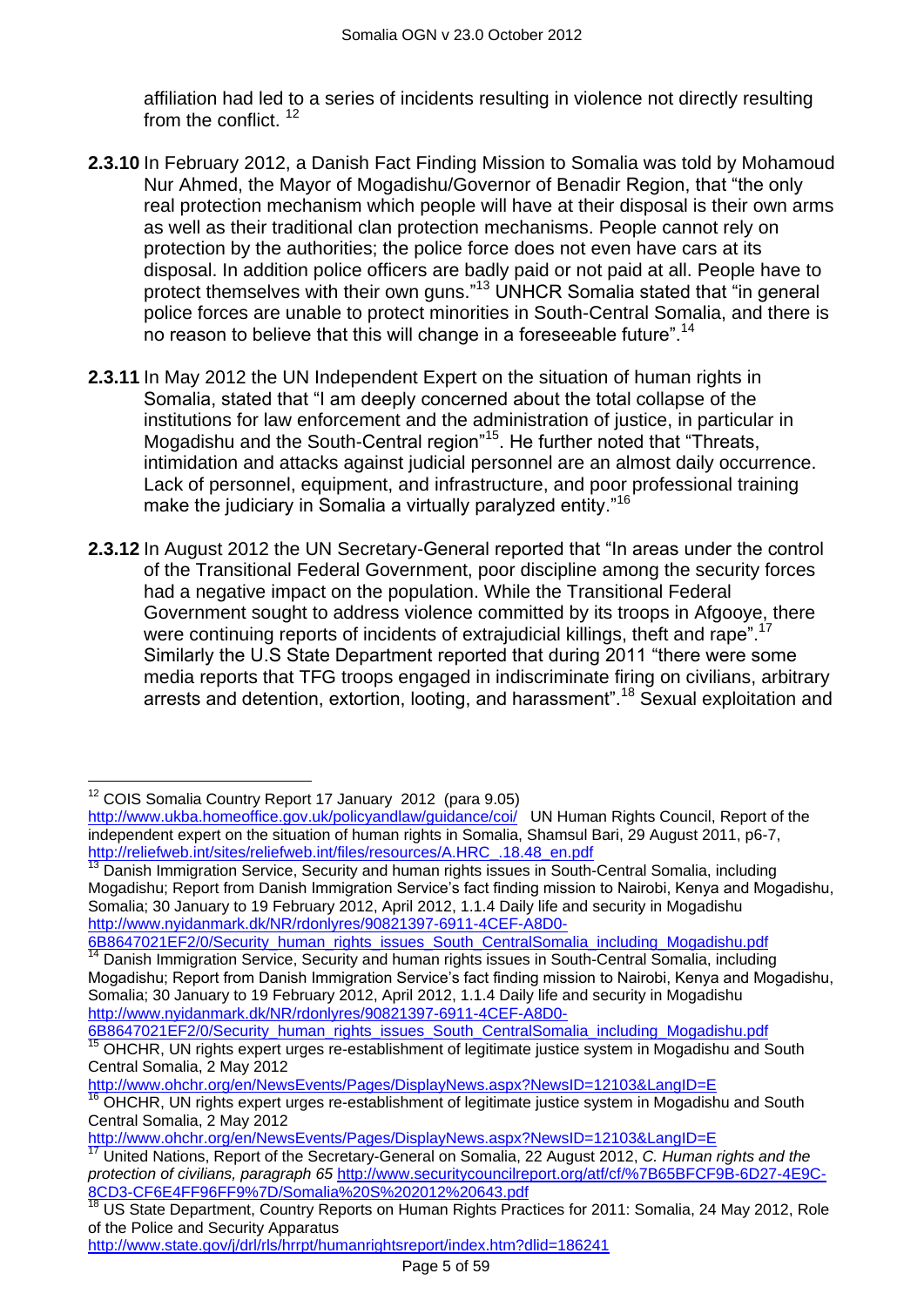abuse by AMISOM was also reported, in spite of their prohibition by the AMISOM Code of Conduct.<sup>19</sup>

**2.3.13** If the ill-treatment/persecution is at the hands of non-state agents, then the provision of state protection is unlikely to be available due to the structural weakness of the security services and the criminal justice system and also the widespread existence of corruption in state institutions. Case owners should assess the availability of effective protection on a case by case basis taking into account the specific characteristics of the claimant, the area of operation of the particular group; and evidence of effective State intervention against any criminal activity or human rights violations perpetrated by these agents.

African Union Mission to Somalia (AMISOM)

 $\overline{a}$ 

- **2.3.14** In January 2007, the African Union Peace and Security Council authorised a peacekeeping mission in Somalia, known as AMISOM. It was proposed that the military element would involve the deployment of nine infantry battalions of 850 troops each and accompanying support elements. The UN Security Council (UNSC) officially authorised the operation in February 2007. The mission was initially only mandated for six months, but the UN has repeatedly renewed the mandate. The European Union and the US have both provided financial support for the mission. According to the UN, AMISOM was mandated to support transitional governmental structures, implement a national security plan, train the Somali security forces and assist in creating a secure environment for the delivery of humanitarian aid.  $^{20}$
- **2.3.15** AMISOM consists of a civilian component, essentially a political affairs unit which has the role of assisting the Transitional Federal Government (TFG) in the reestablishment of functioning state institutions; a police component which has the role of training, mentoring and advising the Somali Police Force (SPF); and a main element, the military component. Of the 8,000 troops planned, about 4,300 were deployed in early 2009, split between the two contributor nations, Burundi and Uganda. By September 2010, the strength of AMISOM had risen to 7,200, with the force consisting of eight battalions, five from Uganda and three from Burundi. In late 2011, the strength was reported to be more than 9,000, and the UN Security Council called on African Union countries to urgently increase the strength to the mandated level of 12,000, so that AMISOM could better carry out its mandate to stabilise the strife-torn country. The force is based at Mogadishu airport and the surrounding areas, and protects facilities such as the presidential palace from Islamist insurgents. Counter-insurgency training, financed by the US and the UN, has been provided to the AMISOM troops by mentors from the US private security contractor, Bancroft Global Development.<sup>2</sup>
- **2.3.16** Following the adoption of UN Security Council resolution 2036 (2012) requesting "the African Union to increase AMISOM"s force strength from 12,000 to a maximum of 17,731 uniformed personnel, comprised of troops and personnel of formed police

[http://www.ohchr.org/Documents/HRBodies/HRCouncil/RegularSession/Session21/A.HRC.21.61\\_en.pdf](http://www.ohchr.org/Documents/HRBodies/HRCouncil/RegularSession/Session21/A.HRC.21.61_en.pdf) 20 COIS Somalia Country Report 17 January 2012 (para 9.11)

- [http://www.ukba.homeoffice.gov.uk/policyandlaw/guidance/coi/J](http://www.ukba.homeoffice.gov.uk/policyandlaw/guidance/coi/)ane's Sentinel Country Risk Assessment, Somalia, Security and Foreign Forces, updated 27 October 2011, available in hard copy on request <sup>21</sup> COIS Somalia Country Report 17 January 2012 (para 9.11)
- [http://www.ukba.homeoffice.gov.uk/policyandlaw/guidance/coi/J](http://www.ukba.homeoffice.gov.uk/policyandlaw/guidance/coi/)ane's Sentinel Country Risk Assessment (JSCRA), Somalia, Security and Foreign Forces, updated 27 October 2011, available in hard copy on request

<sup>&</sup>lt;sup>19</sup> United Nations, Report of the Independent Expert on the situation of human rights in Somalia, Shamsul Bari, 22 August 2012 , D. Violence against women, paragraphs 66-68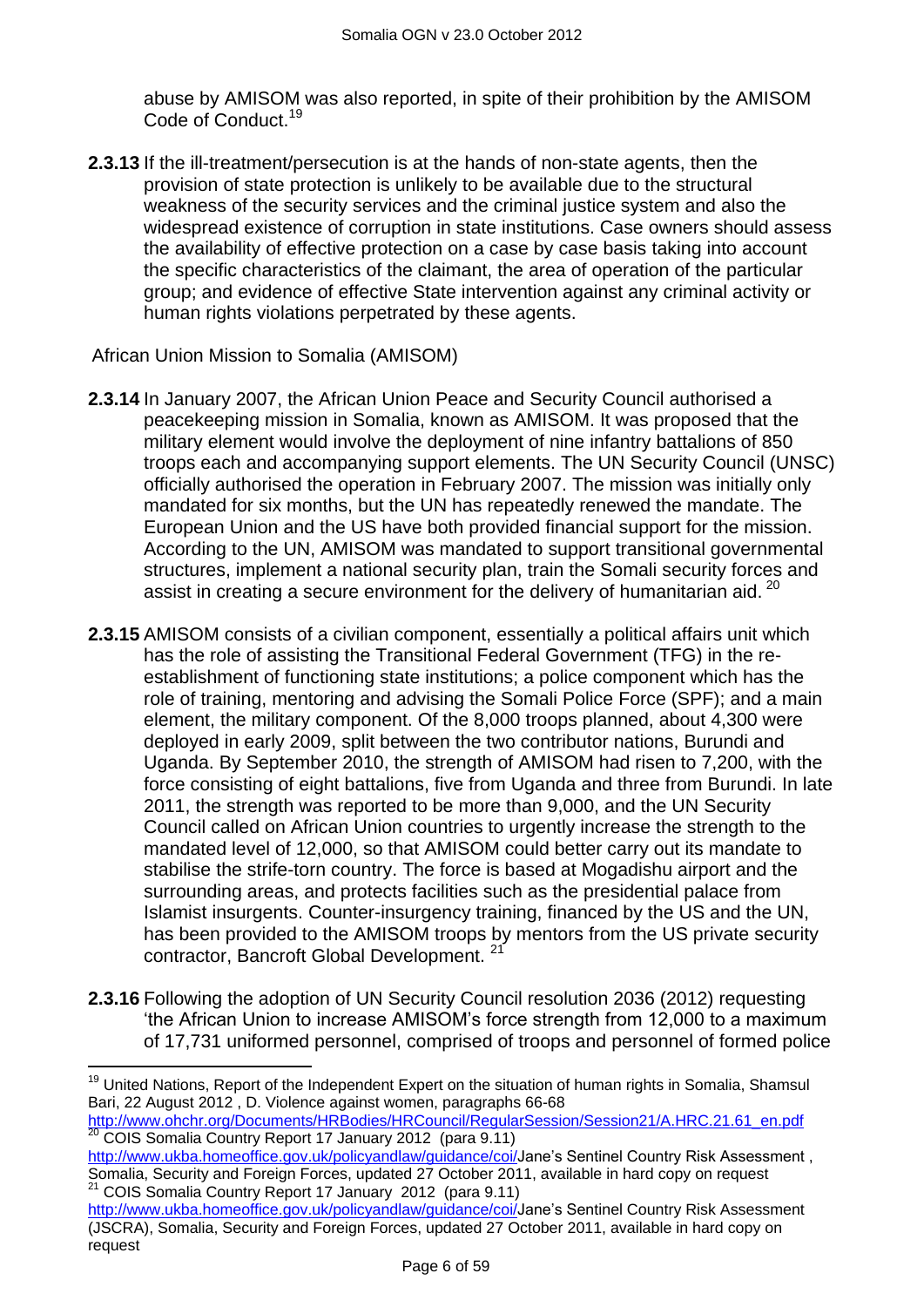units' <sup>22</sup>, the United Nations held consultations with the African Union and AMISOM to discuss the implementation of the resolution and the revised concept of operations, including the delivery of the expanded United Nations logistical support package for AMISOM. The United Nations Office to the African Union, with the United Nations Support Office for AMISOM (UNSOA), supported the African Union Commission"s development of AMISOM operational benchmarks to monitor the implementation of UN resolution 2036 (2012).  $23$ 

- **2.3.17** AMISOM troops continue to improve freedom of movement in Mogadishu through the disposal of landmines, explosive remnants of war and improvised explosive devices. From 9 December 2011 to 31 March 2012, 1,098 items of unexploded ordnance and 48 improvised explosive devices were destroyed. As AMISOM troops rotated into the city, training in explosive ordnance disposal was provided by the United Nations for about 100 Burundian and Ugandan troops. The Mine Action Service of the Department of Peacekeeping Operations supported the deployment of the force in the new sectors, which requires explosive ordnance disposal capacities to mitigate explosive threats and meet mobility requirements. <sup>24</sup>
- **2.3.18** Public opinion polling in Mogadishu demonstrates an increasingly favourable trend in public perception and approval of AMISOM, the transitional federal institutions and the international community. The African Union-United Nations Information Support Team was reinforced to ensure support across the sectors. Work continued on the expansion of the Radio Bar-Kulan transmission network, and on the establishment of a Somali public service radio broadcaster.<sup>25</sup>
- **2.3.19** In July 2012 AMISOM announced that they had assumed formal command of the Kenyan forces in southern Somalia comprising a total of 4664 Kenyan personnel bringing the AMISOM force strength to slightly over 17,000 troops out of a total authorized strength of 17,731. The Kenyan contingent joined those from Burundi, Djibouti and Uganda, with Sierra Leone due to send a battalion in the near future<sup>26</sup>

#### Somaliland

**2.3.20** In Somaliland, a degree of relative stability and functioning institutions have permitted some positive developments. In January 2011, the Act establishing the Somaliland National Human Rights Commission was promulgated by the President,

<sup>23</sup> COIS Somalia Bulletin: Security Situation in Southern and Central Somalia August 2012 (para 2.04) [http://www.ukba.homeoffice.gov.uk/sitecontent/documents/policyandlaw/coi/somalia/report-17-](http://www.ukba.homeoffice.gov.uk/sitecontent/documents/policyandlaw/coi/somalia/report-17-08.pdf?view=Binary) [08.pdf?view=Binary](http://www.ukba.homeoffice.gov.uk/sitecontent/documents/policyandlaw/coi/somalia/report-17-08.pdf?view=Binary) UN Security Council, Report of the Secretary-General on Somalia, p6-7 1 May 2012, [http://reliefweb.int/sites/reliefweb.int/files/resources/Full\\_Report\\_3949.pdf](http://reliefweb.int/sites/reliefweb.int/files/resources/Full_Report_3949.pdf)

<sup>25</sup> COIS Somalia Bulletin: security Situation in Southern and Central Somalia August 2012 (para 2.04) [http://www.ukba.homeoffice.gov.uk/sitecontent/documents/policyandlaw/coi/somalia/report-17-](http://www.ukba.homeoffice.gov.uk/sitecontent/documents/policyandlaw/coi/somalia/report-17-08.pdf?view=Binary) [08.pdf?view=Binary](http://www.ukba.homeoffice.gov.uk/sitecontent/documents/policyandlaw/coi/somalia/report-17-08.pdf?view=Binary) UN Security Council, Report of the Secretary-General on Somalia, p6-7 1 May 2012, [http://reliefweb.int/sites/reliefweb.int/files/resources/Full\\_Report\\_3949.pdf](http://reliefweb.int/sites/reliefweb.int/files/resources/Full_Report_3949.pdf)

 $\overline{\phantom{a}}$  $22$  UN Security Council, Resolution 2036 (2012), Adopted by the Security Council at its 6718th meeting, 22 February 2012, [http://www.new-york-un.diplo.de/Vertretung/newyorkvn/en/\\_\\_pr/press](http://www.new-york-un.diplo.de/Vertretung/newyorkvn/en/__pr/press-releases/2012/20120222-amisom-resolution.html)[releases/2012/20120222-amisom-resolution.html](http://www.new-york-un.diplo.de/Vertretung/newyorkvn/en/__pr/press-releases/2012/20120222-amisom-resolution.html) Date accessed 22 June 2012

<sup>&</sup>lt;sup>24</sup> COIS Somalia Bulletin: security Situation in Southern and Central Somalia August 2012 (para 1.16) [http://www.ukba.homeoffice.gov.uk/sitecontent/documents/policyandlaw/coi/somalia/report-17-](http://www.ukba.homeoffice.gov.uk/sitecontent/documents/policyandlaw/coi/somalia/report-17-08.pdf?view=Binary) [08.pdf?view=Binary](http://www.ukba.homeoffice.gov.uk/sitecontent/documents/policyandlaw/coi/somalia/report-17-08.pdf?view=Binary) UN Security Council, Report of the Secretary-General on Somalia, p6-7 1 May 2012, [http://reliefweb.int/sites/reliefweb.int/files/resources/Full\\_Report\\_3949.pdf](http://reliefweb.int/sites/reliefweb.int/files/resources/Full_Report_3949.pdf)

<sup>&</sup>lt;sup>26</sup> COIS Somalia Bulletin: Security Situation in Southern and Central Somalia August 2012 (para 2.05) [http://www.ukba.homeoffice.gov.uk/sitecontent/documents/policyandlaw/coi/somalia/report-17-](http://www.ukba.homeoffice.gov.uk/sitecontent/documents/policyandlaw/coi/somalia/report-17-08.pdf?view=Binary) [08.pdf?view=Binary](http://www.ukba.homeoffice.gov.uk/sitecontent/documents/policyandlaw/coi/somalia/report-17-08.pdf?view=Binary) African Union Mission in Somalia (AMISOM), AMISOM assumes formal command of Kenyan forces in Somalia, 6 July 2012, [http://amisom-au.org/2012/07/amisom-assumes-formal-command-of](http://amisom-au.org/2012/07/amisom-assumes-formal-command-of-kenyan-forces-in-somalia/)[kenyan-forces-in-somalia/](http://amisom-au.org/2012/07/amisom-assumes-formal-command-of-kenyan-forces-in-somalia/) Date accessed 19 July 2012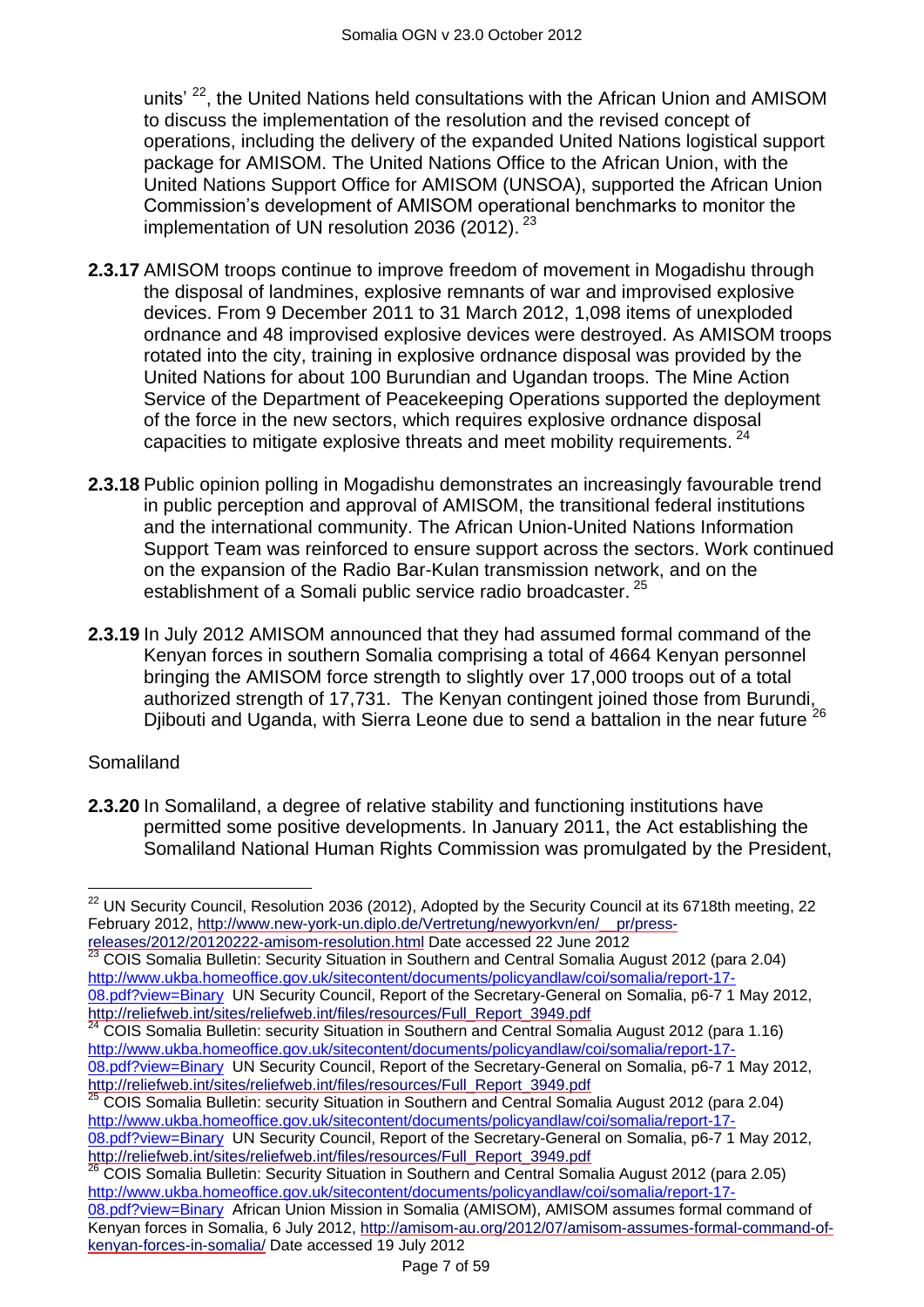and an Acting Chairperson was appointed. $27$  Since then the Somaliland National Human Rights Commission has become gradually operational. Though not fully compliant, it was close to the spirit of international standards. The Human rights Unit of the UN Political Office for Somalia (UNPOS) has assisted the Commission in carrying out an assessment of its strengths and weaknesses as a baseline for the development of its future strategy. <sup>28</sup>

**2.3.21** The Somaliland authorities continue to take progressive steps towards strengthening the justice and security sectors. In June 2011, the Ministry of Justice launched, with the support of the UN Development Programme (UNDP), a national justice strategy, which sought to harmonize traditional law (Xeer), religious law (sharia) and formal justice policy, to strengthen the capacity of the judiciary and to ensure their independence in conformity with human rights standards. It led to the dismantlement of the regional committees, which had caused serious human rights violations in the past. There was, however, concern about certain patterns of intimidation, arrest and detention of journalists to curb freedom of expression and opinion and the rights of media. In July 2011, the Ministry of Justice, with the support of the UN Office on Drugs and Crime (UNODC), conducted a study on the situation of detainees in Somaliland. According to the study, 70 % of prison inmates were sentenced by first instance court without the opportunity to appeal against their conviction.<sup>29</sup>

#### Puntland

- **2.3.22** The UN Human Rights Council's independent expert on human rights in Somalia has complimented the Puntland President on the achievements of his Government particularly in initiating and supporting a democratisation process and moving towards a multiparty political system, demonstrated by the establishment of an electoral commission, which had facilitated the process leading to the enactment of a law on political association and the ratification of the transition Constitution. He also acknowledged the security challenges that Puntland faced in the light of reports of Al-Shabaab elements entering its territory as they fled from south-central Somalia. He emphasized, however, the need to accord suspects due process and their fair trial rights in accordance with the Puntland Constitution. 30
- **2.3.23** The independent expert commended the Puntland authorities for the gender-neutral language adopted in the recently ratified Constitution. He raised concerns however that some of its provisions did not comply with international human rights standards and principles. $31$  In November 2011, the Puntland legislature passed the Human

[http://www2.ohchr.org/english/bodies/hrcouncil/docs/18session/A.HRC.18.48\\_en.pdf](http://www2.ohchr.org/english/bodies/hrcouncil/docs/18session/A.HRC.18.48_en.pdf)

[http://www.ohchr.org/Documents/HRBodies/HRCouncil/RegularSession/Session21/A.HRC.21.61\\_en.pdf](http://www.ohchr.org/Documents/HRBodies/HRCouncil/RegularSession/Session21/A.HRC.21.61_en.pdf)

 $\overline{a}$ <sup>27</sup> UN Human Rights Council, Report of the independent expert on the situation of human rights in Somalia, Shamsul Bari, 29 August 2011, p10,

<sup>28</sup> UN Human Rights Council. Report of the Independent Expert on the situation of human rights in Somalia. (para 28 ) 22 August 2012

[http://www.ohchr.org/Documents/HRBodies/HRCouncil/RegularSession/Session21/A.HRC.21.61\\_en.pdf](http://www.ohchr.org/Documents/HRBodies/HRCouncil/RegularSession/Session21/A.HRC.21.61_en.pdf) <sup>29</sup> UN Human Rights Council. Report of the Independent Expert on the situation of human rights in Somalia. (para 29 ) 22 August 2012

[http://www.ohchr.org/Documents/HRBodies/HRCouncil/RegularSession/Session21/A.HRC.21.61\\_en.pdf](http://www.ohchr.org/Documents/HRBodies/HRCouncil/RegularSession/Session21/A.HRC.21.61_en.pdf)

UN Human Rights Council. Report of the Independent Expert on the situation of human rights in Somalia. (para 35 ) 22 August 2012

[http://www.ohchr.org/Documents/HRBodies/HRCouncil/RegularSession/Session21/A.HRC.21.61\\_en.pdf](http://www.ohchr.org/Documents/HRBodies/HRCouncil/RegularSession/Session21/A.HRC.21.61_en.pdf) UN Human Rights Council. Report of the Independent Expert on the situation of human rights in Somalia. (para 36) 22 August 2012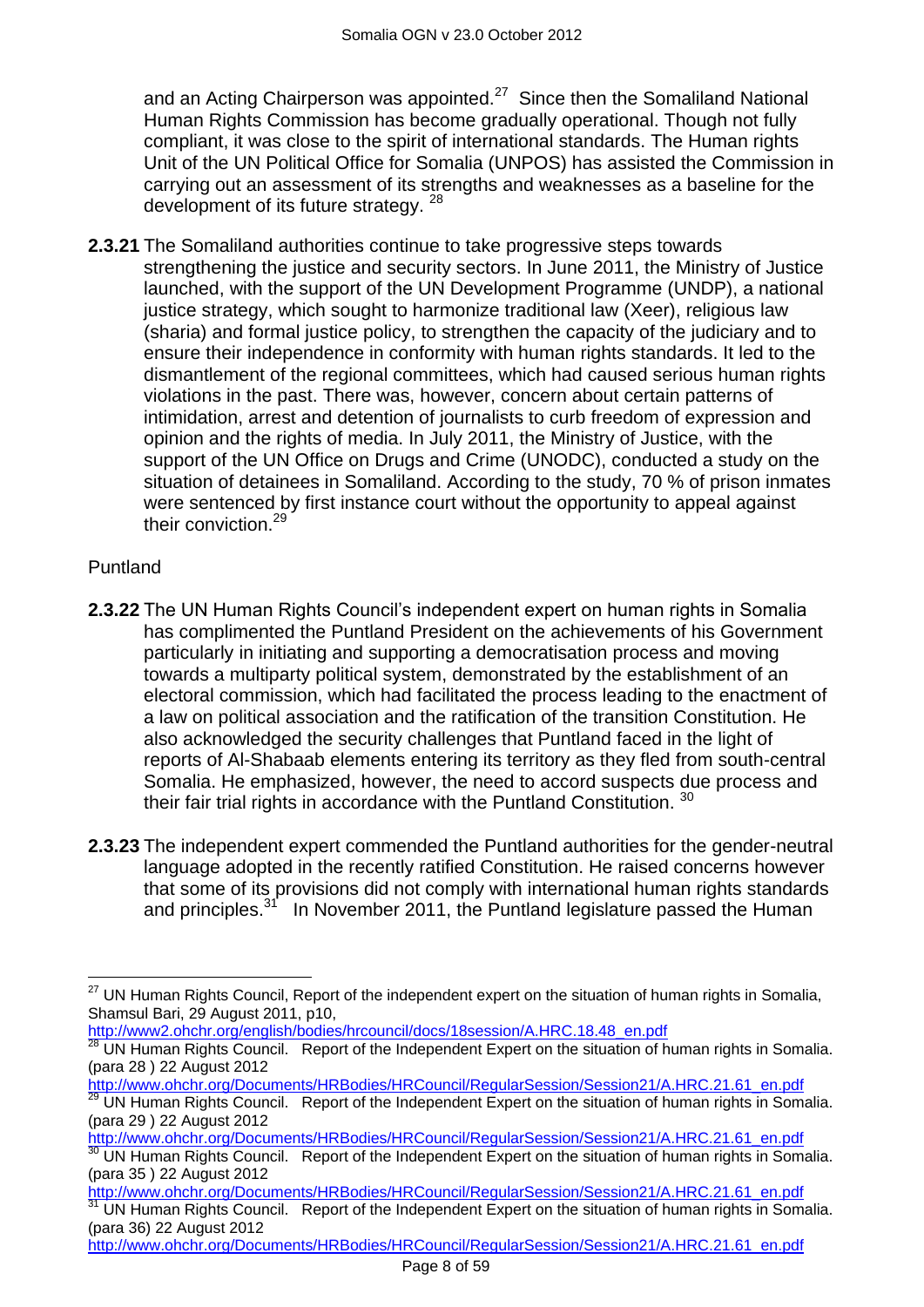Rights Defender Act, although a human rights defender has yet to be appointed.<sup>32</sup> The independent expert however conveyed his concern to the President about the practice of the appointment and dismissal of judges, which, left to the exclusive discretion of the executive and the legislature, was likely to affect the independence of the judiciary.<sup>33</sup>

**2.3.24** While Al-Shabaab continued to lose ground in south-central Somalia, there were reports of it strengthening its alliance with militias in the Galgala mountain area in Puntland. Insurgents reportedly aligned with Al-Shabaab clashed with local authorities. Puntland"s security situation was also characterised by renewed hostility against foreign involvement in the exploitation of natural resources. <sup>34</sup>

"Khatuumo State" / Sool, Sanaag and Cayn regions

- **2.3.25** A long-standing dispute exists over the territories of Cayn, Sool and Sanag, with both Somailiand and Puntland claiming them and the Sool-Sanag-Cayn alliances fighting to remain part of the original state of Somalia. General insecurity resulting from armed violence continues to be the main protection concern in the North-West regions of Somaliland<sup>35</sup> and there has also been an increase in violence and assassinations in Puntland, since the beginning of 2011, mostly in Galkayo, Bossaso and areas around Galgala. <sup>36</sup>
- **2.3.26** In January 2012 a group of politicians, diaspora figures, elders and religious leaders from the Dulbahante subclan of Darod announced the formation of a semiautonomous federal State of Somalia bringing together the Sool, Sanaag and Cayn regions, known as "Khatuumo State". The territory is claimed by both Somaliland and Puntland. The "Khatuumo administration" announced that it supported the unity of Somalia. The President of the Transitional Federal Government initially announced the recognition of Khatuumo State, but this was subsequently withdrawn. 37
- **2.3.27** The political and security situation in the region remains tense. Clashes have occasionally broken out between Somaliland forces and armed groups aligned to Khatuumo State, leading to numerous deaths and civilians casualties. On 26 January 2012, fighting reportedly broke out between Somaliland forces and the Dulbahante clan militias in a village near Buuhoodle, in Cayn. This resulted in several deaths and casualties. In February 2012, fighting flared up again between Somaliland forces and forces aligned to the Khatuumo administration near the

[http://www.ukba.homeoffice.gov.uk/sitecontent/documents/policyandlaw/coi/somalia/report-17-](http://www.ukba.homeoffice.gov.uk/sitecontent/documents/policyandlaw/coi/somalia/report-17-08.pdf?view=Binary)

[08.pdf?view=Binary](http://www.ukba.homeoffice.gov.uk/sitecontent/documents/policyandlaw/coi/somalia/report-17-08.pdf?view=Binary) UN Security Council, Report of the Secretary-General on Somalia, p1, 1 May 2012, [http://reliefweb.int/sites/reliefweb.int/files/resources/Full\\_Report\\_3949.pdf](http://reliefweb.int/sites/reliefweb.int/files/resources/Full_Report_3949.pdf)

<sup>35</sup> IRIN, Somaliland clashes displace thousands, 10/02/2011 http://www.irinnews.org/report.aspx?ReportID=91887

 $\overline{a}$ 

<sup>&</sup>lt;sup>32</sup> UN Human Rights Council. Report of the Independent Expert on the situation of human rights in Somalia. (para 37 ) 22 August 2012

[http://www.ohchr.org/Documents/HRBodies/HRCouncil/RegularSession/Session21/A.HRC.21.61\\_en.pdf](http://www.ohchr.org/Documents/HRBodies/HRCouncil/RegularSession/Session21/A.HRC.21.61_en.pdf) UN Human Rights Council. Report of the Independent Expert on the situation of human rights in Somalia. (para 38) 22 August 2012

[http://www.ohchr.org/Documents/HRBodies/HRCouncil/RegularSession/Session21/A.HRC.21.61\\_en.pdf](http://www.ohchr.org/Documents/HRBodies/HRCouncil/RegularSession/Session21/A.HRC.21.61_en.pdf) <sup>34</sup> COIS Somalia Bulletin: Security Situation August 2012 (para1.16)

United Nations Human Rights Council, Report of the independent expert on the situation of human rights in Somalia, Shamsul Bari\* 29/08/2011 VIII. Human rights situation in Puntland, paragraph 53 [http://reliefweb.int/sites/reliefweb.int/files/resources/A.HRC\\_.18.48\\_en.pdf](http://reliefweb.int/sites/reliefweb.int/files/resources/A.HRC_.18.48_en.pdf)

UN Human Rights Council. Report of the Independent Expert on the situation of human rights in Somalia. (para 41) 22 August 2012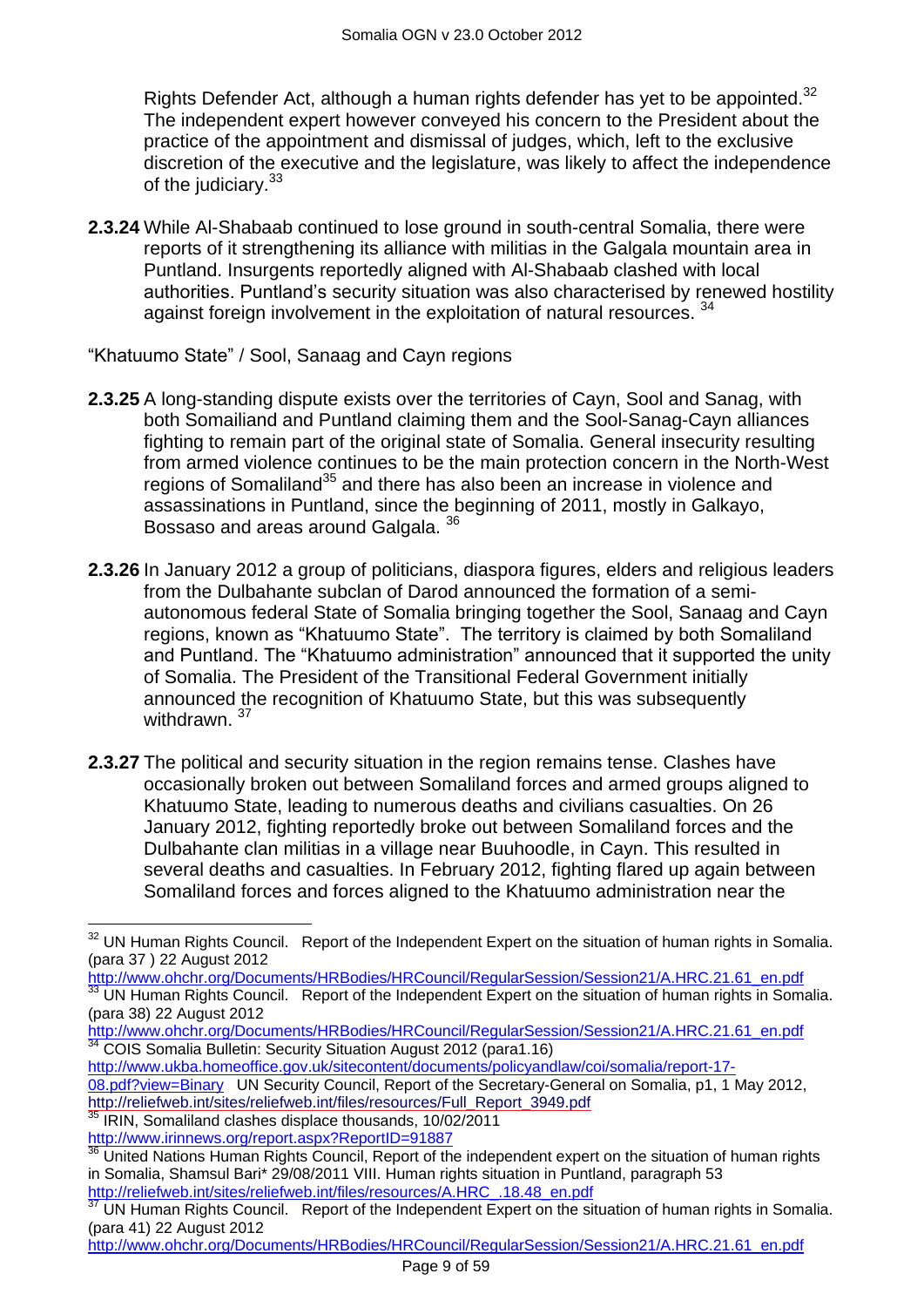border town of Buuhoodle, resulting in deaths and casualties among the civilian population and forcing some residents to flee. 38

#### <span id="page-9-0"></span>**2.4 Internal relocation***.*

- **2.4.1** Case owners must refer to the Asylum Policy Instructions on both Internal Relocation and Gender Issues in the asylum claim and apply the test set out in paragraph 339O of the Immigration Rules. It is important to note that internal relocation can be relevant in both cases of state and non-state agents of persecution, but in the main it is likely to be most relevant in the context of acts of persecution by localised non-state agents. If there is a place in the country of return where the person would not face a real risk of serious harm and they can reasonably be expected to stay there, then they will not be eligible for a grant of asylum or humanitarian protection. Both the general circumstances prevailing in that part of the country and the personal circumstances of the person concerned including any gender issues should be taken into account, but the fact that there may be technical obstacles to return, such as re-documentation problems, does not prevent internal relocation from being applied.
- **2.4.2** The UNHCR Eligibility Guidelines (May 2010) conclude that where the examination of an Internal Flight Argument/Internal Relocation Argument is a requirement under domestic law, it should be examined on a case-by-case basis, taking into consideration the specific circumstances of the asylum-seeker within the UNHCR guidelines.<sup>39</sup> In accordance with those guidelines, caseowners should carefully consider the appropriateness of internal relocation on a case by case basis taking full account of the individual circumstances of the particular claimant.
- **2.4.3** While travel within Al-Shabaab controlled areas of southern and central Somalia is possible, the existence of frequent Al-Shabaab checkpoints means that those who do not comply with the social norms established by Al-Shabaab or who are considered to be un-Islamic or suspected of opposing Al-Shabaab are at risk of suffering serious harm. In this context, the Upper Tribunal concluded in the country guidance case of **AMM and others** ( (see section 2.5), that travel by land across southern and central Somalia to a home area or proposed place of relocation controlled by Al-Shabaab is not feasible for those who have had no history of living under Al-Shabab, and that internal relocation to an area not controlled by Al-Shabab is in general unlikely to be an option, if the place of proposed relocation is stricken by famine or near famine. Women travelling without male friends or relatives are in general likely to face a real risk of sexual violence. .
- **2.4.4** [AMM and others](http://www.bailii.org/uk/cases/UKUT/IAC/2011/00445_ukut_iac_2011_amm_ors_somalia_cg.html) also considered that for someone at real risk in a home area in southern or central Somalia, an internal relocation alternative to Mogadishu is in general unlikely to be available, given the risk of indiscriminate violence in the city, together with the present humanitarian situation. Relocation to an IDP camp in the Afgoye Corridor will, as a general matter, likewise be unreasonable, unless there is evidence that the person concerned would be able to achieve the lifestyle of those better-off inhabitants of the Afgoye Corridor settlements. However since the determination in [AMM and others](http://www.bailii.org/uk/cases/UKUT/IAC/2011/00445_ukut_iac_2011_amm_ors_somalia_cg.html) was handed down there has been a sustained

 $\overline{a}$ <sup>38</sup> UN Human Rights Council. Report of the Independent Expert on the situation of human rights in Somalia. (para 43) 22 August 2012

[http://www.ohchr.org/Documents/HRBodies/HRCouncil/RegularSession/Session21/A.HRC.21.61\\_en.pdf](http://www.ohchr.org/Documents/HRBodies/HRCouncil/RegularSession/Session21/A.HRC.21.61_en.pdf) UNHCR Eligibility Guidelines for Assessing the International Protection Needs of Asylum-Seekers from Somalia 5 May 2010 E. Internal Flight or Relocation Alternative (IFA/IRA <http://www.unhcr.org/refworld/docid/4be3b9142.html>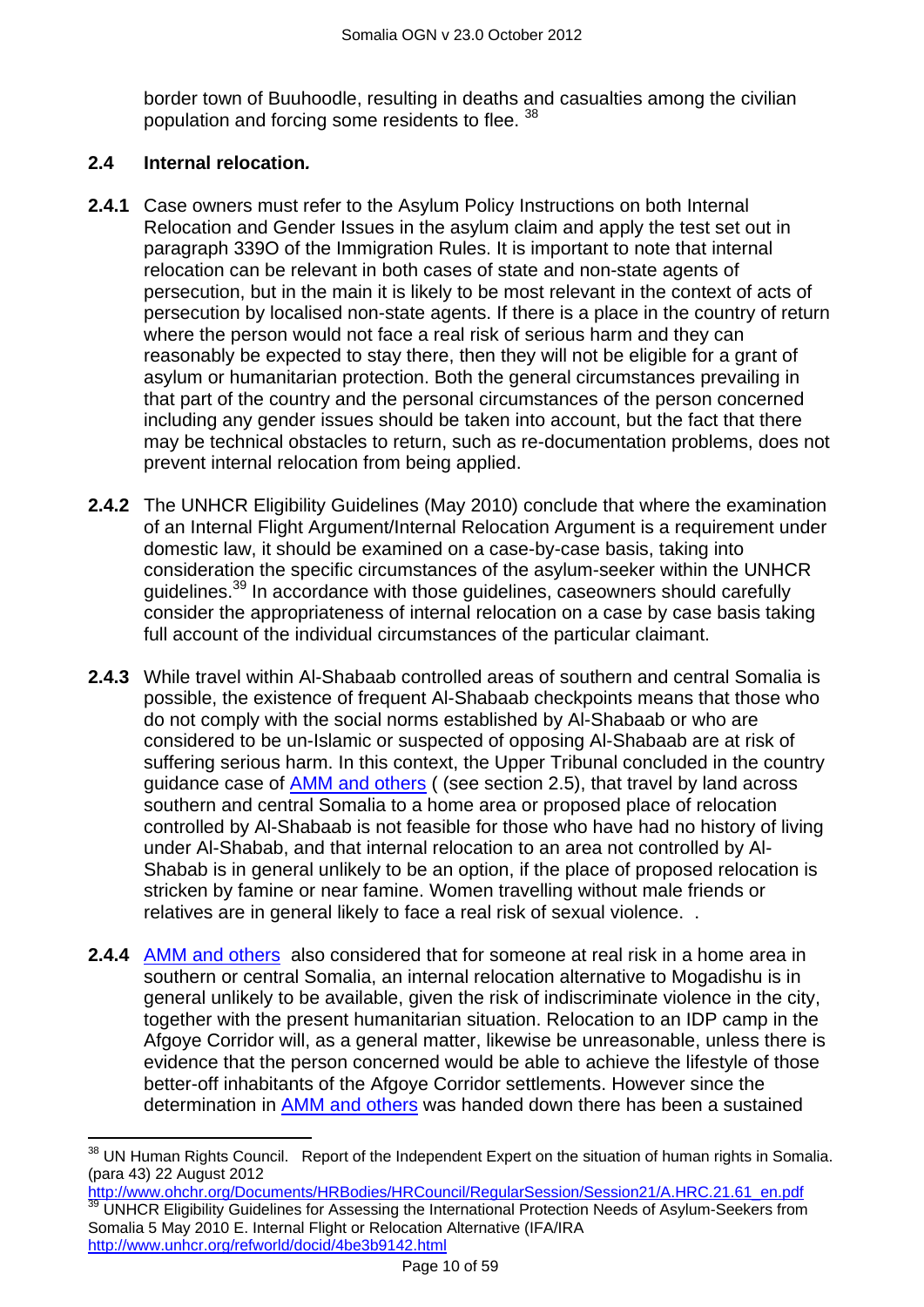and significant improvement in the situation in Mogadishu and case owners should consider the new country of origin information and the individual circumstances of each claimant to establish whether the guidance contained in AMM in relation to internal relocation to Mogadishu remains applicable to the individual claimant concerned..

- **2.4.5** In July 2012 OCHA reported that "the number of Somali refugees in the Horn of Africa and Yemen reached 1 million, according to the latest UNHCR data. The most recent refugees cite insecurity and declining food resources as the main reasons for their flight".<sup>40</sup> According to the August 2012 report of the UN Secretary-General, "with the intensification of fighting in southern Somalia, internal displacement rates remained high. The advance of AMISOM and the forces of the Transitional Federal Government into the Afgooye corridor resulted in the displacement of up to 90,000 people. Mogadishu"s total population of internally displaced persons is now estimated at over 200,000. Reports of forced recruitment into armed groups and food insecurity are causing an increasing flow of people leaving the southern regions of Somalia towards the Ethiopian border".<sup>41</sup>
- **2.4.6** Somaliland and Puntland, are in general relatively safe. There are however major protection concerns around IDP settlements both in Puntland and Somaliland, which include overcrowding, severe levels of malnourishment, economic exploitation of children and a lack of physical security, rapes, gang rapes and other instances of sexual and gender-based violence. <sup>42</sup>
- **2.4.7** In its May 2010 Eligibility Guidelines, UNHCR considered that the generally deplorable living conditions of displaced persons in Puntland and Somaliland indicates that internal relocation was generally not available for individuals from southern and central Somalia in these territories.<sup>43</sup> However, it also stated that whether an internal flight argument exists in Puntland or Somaliland will depend on the circumstances of the individual case, including whether the individual is a member of a majority or minority clan and whether the individual originates from the territory to which they are seeking to relocate. There are major protection concerns around IDP settlements both in Puntland and Somaliland, which include overcrowding, severe levels of malnourishment, economic exploitation of children and a lack of physical security, rapes, gang rapes and other instances of sexual and gender-based violence.<sup>44</sup> UNOCHA reported in its August 2012 Humanitarian

[ny.un.org/doc/UNDOC/GEN/G10/103/96/PDF/G1010396.pdf?OpenElement](http://daccess-dds-ny.un.org/doc/UNDOC/GEN/G10/103/96/PDF/G1010396.pdf?OpenElement)

 $\overline{\phantom{a}}$ <sup>40</sup> UNOCHA, Humanitarian Bulletin Somalia; Issue 10; 1 - 31 July 2012, Number of Somali refugees hits one million, but displacement slows

[http://reliefweb.int/sites/reliefweb.int/files/resources/Humanitarian%20Bulletin%20%2310%2C%20July%2020](http://reliefweb.int/sites/reliefweb.int/files/resources/Humanitarian%20Bulletin%20%2310%2C%20July%202012.pdf) [12.pdf](http://reliefweb.int/sites/reliefweb.int/files/resources/Humanitarian%20Bulletin%20%2310%2C%20July%202012.pdf)

<sup>41</sup> United Nations, Report of the Secretary-General on Somalia, 22 August 2012, *A Humanitarian Situation, paragraph 53* [http://www.securitycouncilreport.org/atf/cf/%7B65BFCF9B-6D27-4E9C-8CD3-](http://www.securitycouncilreport.org/atf/cf/%7B65BFCF9B-6D27-4E9C-8CD3-CF6E4FF96FF9%7D/Somalia%20S%202012%20643.pdf) [CF6E4FF96FF9%7D/Somalia%20S%202012%20643.pdf](http://www.securitycouncilreport.org/atf/cf/%7B65BFCF9B-6D27-4E9C-8CD3-CF6E4FF96FF9%7D/Somalia%20S%202012%20643.pdf)

And The United Nations High Commissioner for Human Rights (OHCHR), Report of the Representative of the Secretary-General on the human rights of internally displaced persons, Walter Kalin on his mission to Somalia, 21/01/2010 [http://daccess-dds-](http://daccess-dds-ny.un.org/doc/UNDOC/GEN/G10/103/96/PDF/G1010396.pdf?OpenElement)

<sup>&</sup>lt;sup>43</sup> UNHCR Eligibility Guidelines for Assessing the International Protection Needs of Asylum-Seekers from Somalia 5 May 2010, E. Internal Flight or Relocation Alternative (IFA/IRA) <http://www.unhcr.org/refworld/docid/4be3b9142.html><br>44 Office of the United States and Charles and Charles and Charles and Charles and Charles and Charles and Charles and Charles and Charles and Charles and Charles and Char

<sup>44</sup> Office of the United Nations High Commissioner for Human Rights (OHCHR), Report of the Representative of the Secretary-General on the human rights of internally displaced persons, Walter Kalin on his mission to Somalia, 21/01/2010 <http://www.ohchr.org/EN/Issues/IDPersons/Pages/Visits.aspx>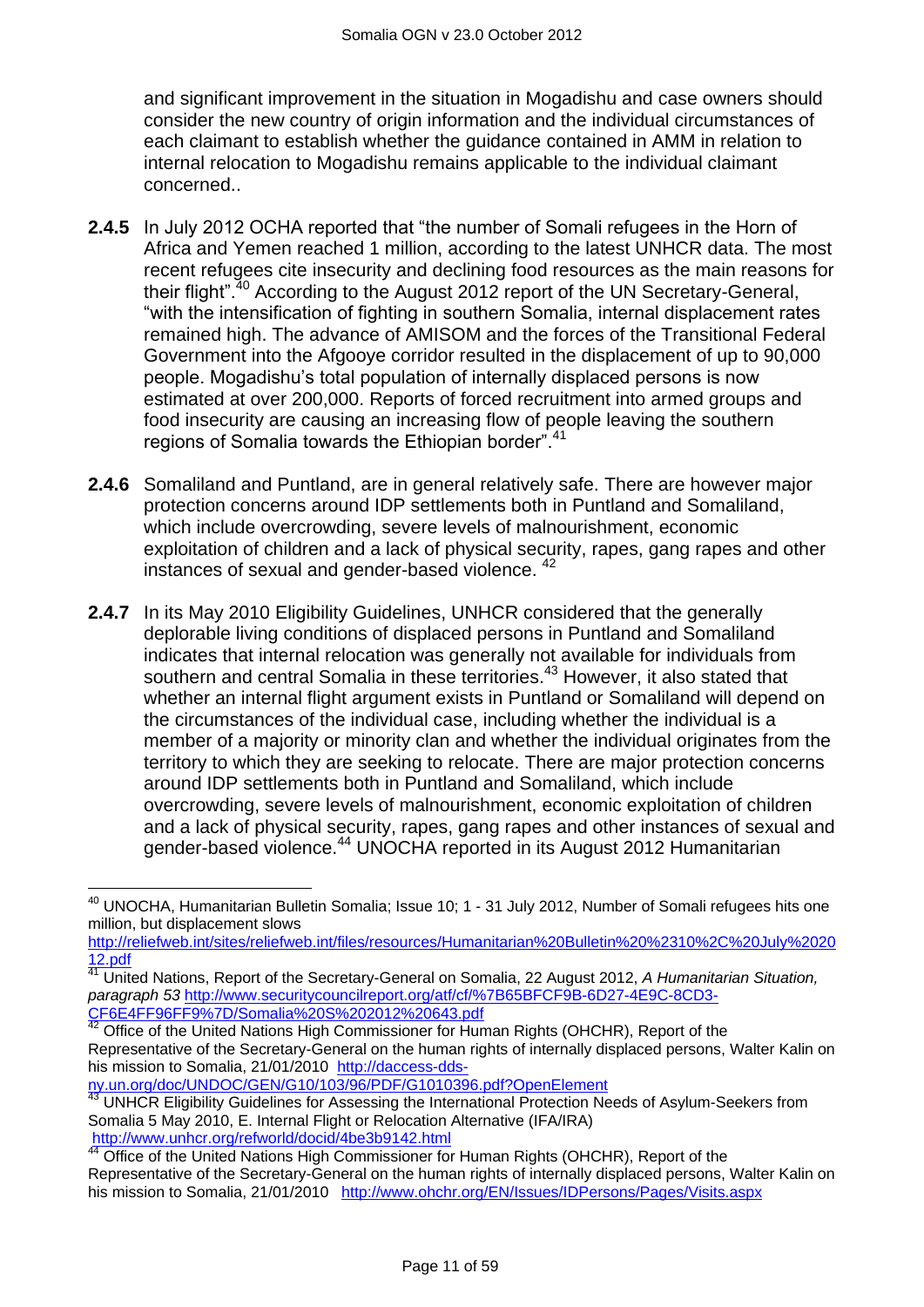Bulletin an increase of gender-based violence in Galkayo, Puntland, with many of the incidences occurring in the IDP settlements that host minority clans.<sup>45</sup>

**2.4.8** The authorities in Somaliland will only admit failed asylum seekers returning from European countries who originate from their territory or those who have close affiliations to the territory through clan membership. In the case of majority clan affiliates, this means those associated with the Isaaq in Somaliland. In Somaliland taxis and 4x4 vehicles can easily travel from Hargeisa, Burao, Lasanod and Garowe. The main transportation between Somaliland and South Central is by lorry. People travel by air between Mogadishu and Hargeisa.<sup>46</sup> The Tribunal in AMM and others (see section 2.5) also found that a person from Somaliland will not, in general, be able without real risk of serious harm to travel overland from Mogadishu International Airport to a place where he or she might be able to obtain an unofficial travel document for the purposes of gaining entry to Somaliland, and then by land to Somaliland. This is particularly the case if the person is female. A proposed return by air to Hargeisa, Somaliland (whether or not via Mogadishu International Airport) will in general involve no such risks.

#### <span id="page-11-0"></span>**2.5 Caselaw.**

#### **[Supreme Court. RT \(Zimbabwe\) & others](http://www.bailii.org/uk/cases/UKSC/2012/38.html)** *v* **Secretary of State for the Home [Department \[2012\] UKSC 38 \(25 July 2012\)](http://www.bailii.org/uk/cases/UKSC/2012/38.html)**

The Supreme Court ruled that the rationale of the decision in [HJ \(Iran\)](http://www.bailii.org/uk/cases/UKSC/2010/31.html) applies to cases concerning imputed political opinion. Under both international and European human rights law, the right to freedom of thought, opinion and expression protects non-believers as well as believers and extends to the freedom not to hold and not to express opinions. Refugee law does not require a person to express false support for an oppressive regime, any more than it requires an agnostic to pretend to be a religious believer in order to avoid persecution.Consequently an individual cannot be expected to modify their political beliefs, deny their opinion (or lack thereof) or feign support for a regime in order to avoid persecution.

**[AMM and others \(conflict; humanitarian crisis; returnees; FGM\) Somalia CG](http://www.bailii.org/uk/cases/UKUT/IAC/2011/00445_ukut_iac_2011_amm_ors_somalia_cg.html)  [\[2011\] UKUT 00445 \(IAC\).](http://www.bailii.org/uk/cases/UKUT/IAC/2011/00445_ukut_iac_2011_amm_ors_somalia_cg.html)** In its determination of 25 November 2011, the Upper Tribunal took full account of the European Court of Human Rights judgment in the case Sufi & Elmi v UK (see below) and gave the following country guidance:

- 1. Mogadishu
- 1.1 Despite the withdrawal in early August 2011 of Al-Shabab conventional forces from at least most of Mogadishu, there remains in general a real risk of Article 15(c) harm for the majority of those returning to that city after a significant period of time abroad. Such a risk does not arise in the case of a person connected with powerful actors or belonging to a category of middle class or professional persons, who can live to a reasonable standard in circumstances where the Article 15(c) risk, which exists for the great majority of the population, does not apply.

[http://reliefweb.int/sites/reliefweb.int/files/resources/Eastern%20Africa%20Humanitarian%20Bulletin%20%23](http://reliefweb.int/sites/reliefweb.int/files/resources/Eastern%20Africa%20Humanitarian%20Bulletin%20%2313%20OCHA%20EA.pdf) [13%20OCHA%20EA.pdf](http://reliefweb.int/sites/reliefweb.int/files/resources/Eastern%20Africa%20Humanitarian%20Bulletin%20%2313%20OCHA%20EA.pdf)

 $\overline{\phantom{a}}$ <sup>45</sup> UNOCHA, Humanitarian Bulletin Eastern Africa Issue 13; 17 - 31 August 2012, Renewed Protection Concerns in South Central Somalia

 $46$  FCO letter 5 May 2010 (hard copy available)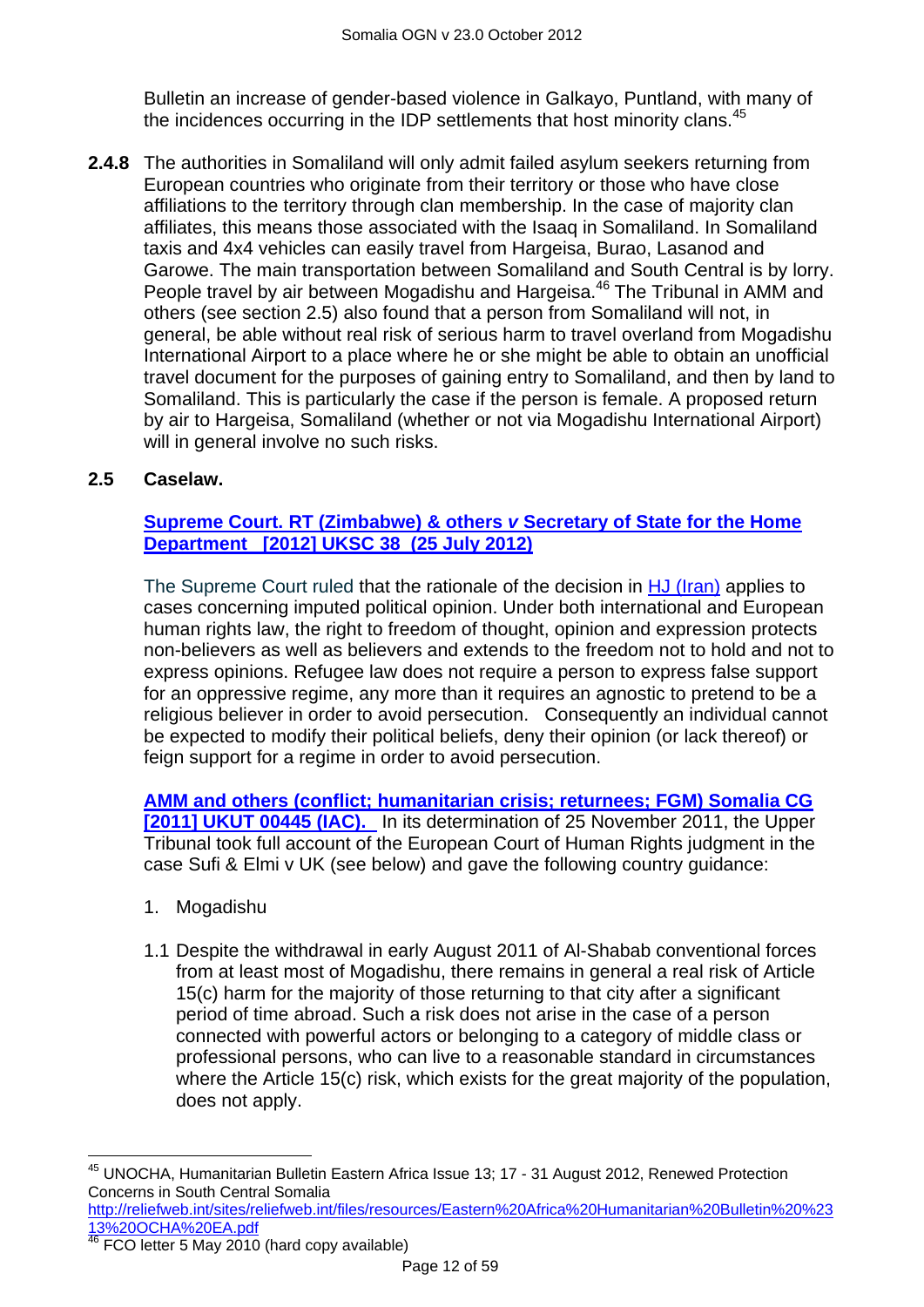- 1.2 The armed conflict in Mogadishu does not, however, pose a real risk of severe Article 3-level harm in respect of any person in that city, regardless of circumstances. The humanitarian crisis in southern and central Somalia has led to a declaration of famine in IDP camps in Mogadishu; but a returnee from the United Kingdom who is fit for work or has family connections may be able to avoid having to live in such a camp. A returnee may, nevertheless, face a real risk of Article 3 harm, by reason of his or her individual vulnerability.
- 1.3 Except as regards the issue of female genital mutilation (FGM), it is unlikely that a proposed return to Mogadishu at the present time will raise Refugee Convention issues.
- 2. Southern and central Somalia, outside Mogadishu
- 2.1 Outside Mogadishu, the fighting in southern and central Somalia is both sporadic and localised and is not such as to place every civilian in that part of the country at real risk of Article 15(c) harm. In individual cases, it will be necessary to establish where a person comes from and what the background information says is the present position in that place. If fighting is going on, that will have to be taken into account in deciding whether Article 15(c) is applicable. There is, likewise, no generalised current risk of Article 3 harm as a result of armed conflict.
- 2.2 In general, a returnee with no recent experience of living in Somalia will be at real risk of being subjected to treatment proscribed by Article 3 in an Al-Shabab controlled area. "No recent experience" means that the person concerned left Somalia before the rise of Al-Shabab in 2008. Even if a person has such experience, however, he or she will still be returning from the United Kingdom, with all the adverse assumptions likely to be made, so far as Al-Shabab perceptions are concerned, but he or she will be less likely to be readily identifiable as a returnee. Even if he or she were to be so identified, the evidence may point to the person having struck up some form of accommodation with Al-Shabab, whilst living under their rule. On the other hand, although having family in the Al-Shabab area of return may alleviate the risk, the rotating nature of Al-Shabab leadership and the fact that punishments are meted out in apparent disregard of local sensibilities mean that, in general, it cannot be said that the presence of family is likely to mean the risk ceases to be a real one.
- 2.3 Al-Shabab"s reasons for imposing its requirements and restrictions, such as regarding manner of dress and spending of leisure time are religious and those who transgress are regarded as demonstrating that they remain in a state of kufr (apostasy). The same is true of those returnees who are identified as returning from the West. Accordingly, those at real risk of such Article 3 ill-treatment from Al-Shabab will in general be refugees, since the persecutory harm is likely to be inflicted on the basis of imputed religious opinion.
- 2.4 Although those with recent experience of living under Al-Shabab may be able to "play the game", in the sense of conforming with Al-Shabab"s requirements and avoiding suspicion of apostasy, the extreme nature of the consequences facing anyone who might wish to refuse to conform (despite an ability to do so) is such as to attract the principle in RT (Zimbabwe). The result is that such people will also in general be at real risk of persecution by Al-Shabab for a Refugee Convention reason.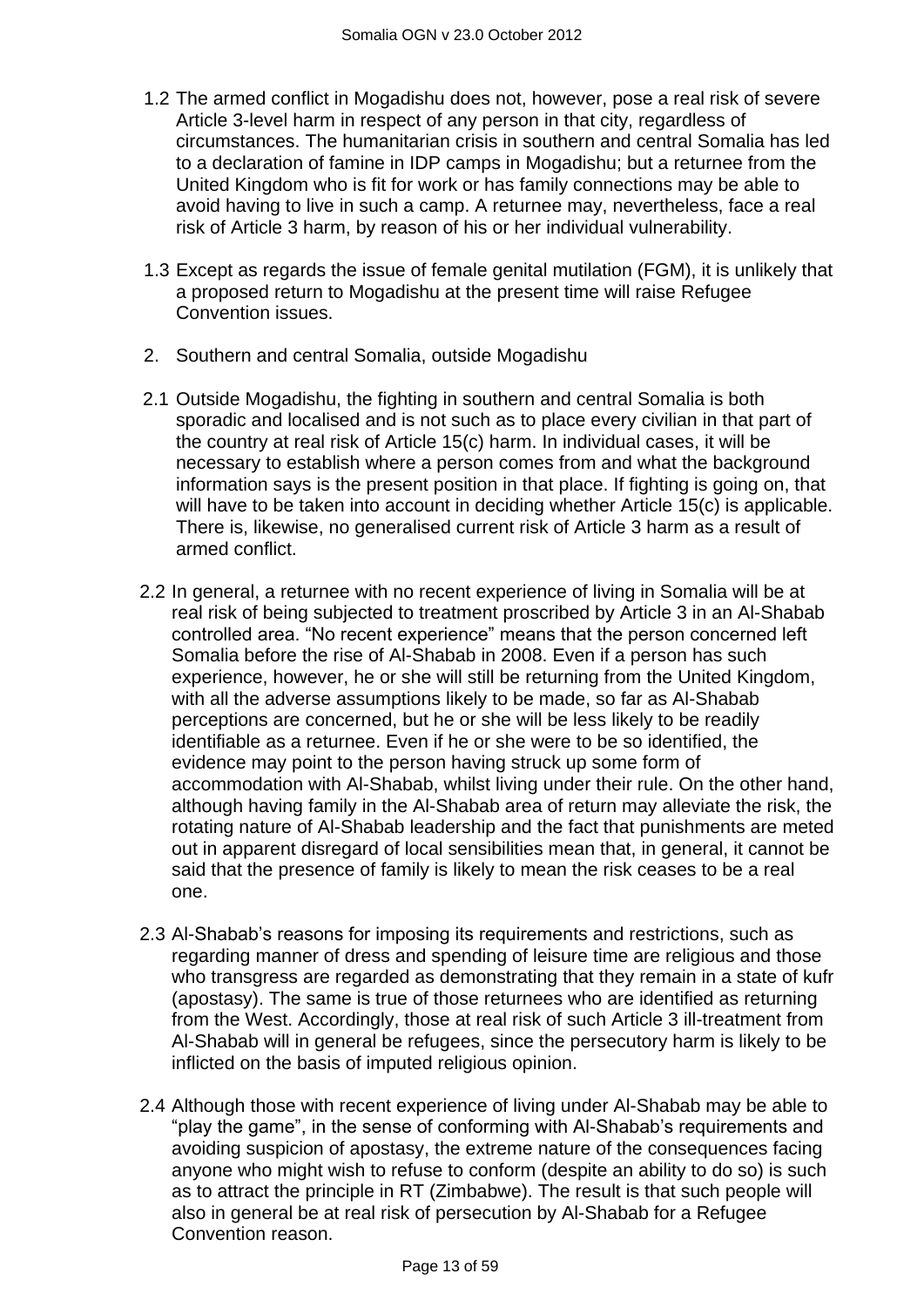- 2.5 The same considerations apply to those who are reasonably likely to have to pass through Al-Shabab areas.
- 2.6 For someone at real risk in a home area in southern or central Somalia, an internal relocation alternative to Mogadishu is in general unlikely to be available, given the risk of indiscriminate violence in the city, together with the present humanitarian situation. Relocation to an IDP camp in the Afgoye Corridor will, as a general matter, likewise be unreasonable, unless there is evidence that the person concerned would be able to achieve the lifestyle of those better-off inhabitants of the Afgoye Corridor settlements.
- 2.7 Internal relocation to an area controlled by Al-Shabab is not feasible for a person who has had no history of living under Al-Shabab in that area (and is in general unlikely to be a reasonable proposition for someone who has had such a history). Internal relocation to an area not controlled by Al-Shabab is in general unlikely to be an option, if the place of proposed relocation is stricken by famine or near famine.
- 2.8 Within the context of these findings, family and/or clan connections may have an important part to play in determining the reasonableness of a proposed place of relocation. The importance of these connections is likely to grow if the nature of the present humanitarian crisis diminishes and if Al-Shabab continues to lose territory.
- 2.9 Travel by land across southern and central Somalia to a home area or proposed place of relocation is an issue that falls to be addressed in the course of determining claims to international protection. Such travel may well, in general, pose real risks of serious harm, not only from Al-Shabab checkpoints but also as a result of the present famine conditions. Women travelling without male friends or relatives are in general likely to face a real risk of sexual violence.
- 2.10 An issue that may have implications for future Somali appeals is the availability of air travel within Somalia (including to Somaliland). Flying into Mogadishu International Airport is sufficiently safe. There is no evidence to indicate a real risk to commercial aircraft flying to other airports in Somalia.
- 3. Somaliland and Puntland
- 3.1 The present appeals were not designed to be vehicles for giving country guidance on the position within Somaliland or Puntland. There is no evidential basis for departing from the conclusion in NM and others, that Somaliland and Puntland in general only accept back persons who were former residents of those regions and were members of locally based clans or sub clans. In the context of Somali immigration to the United Kingdom, there is a close connection with Somaliland.
- 3.2 A person from Somaliland will not, in general, be able without real risk of serious harm to travel overland from Mogadishu International Airport to a place where he or she might be able to obtain an unofficial travel document for the purposes of gaining entry to Somaliland, and then by land to Somaliland. This is particularly the case if the person is female. A proposed return by air to Hargeisa, Somaliland (whether or not via Mogadishu International Airport) will in general involve no such risks.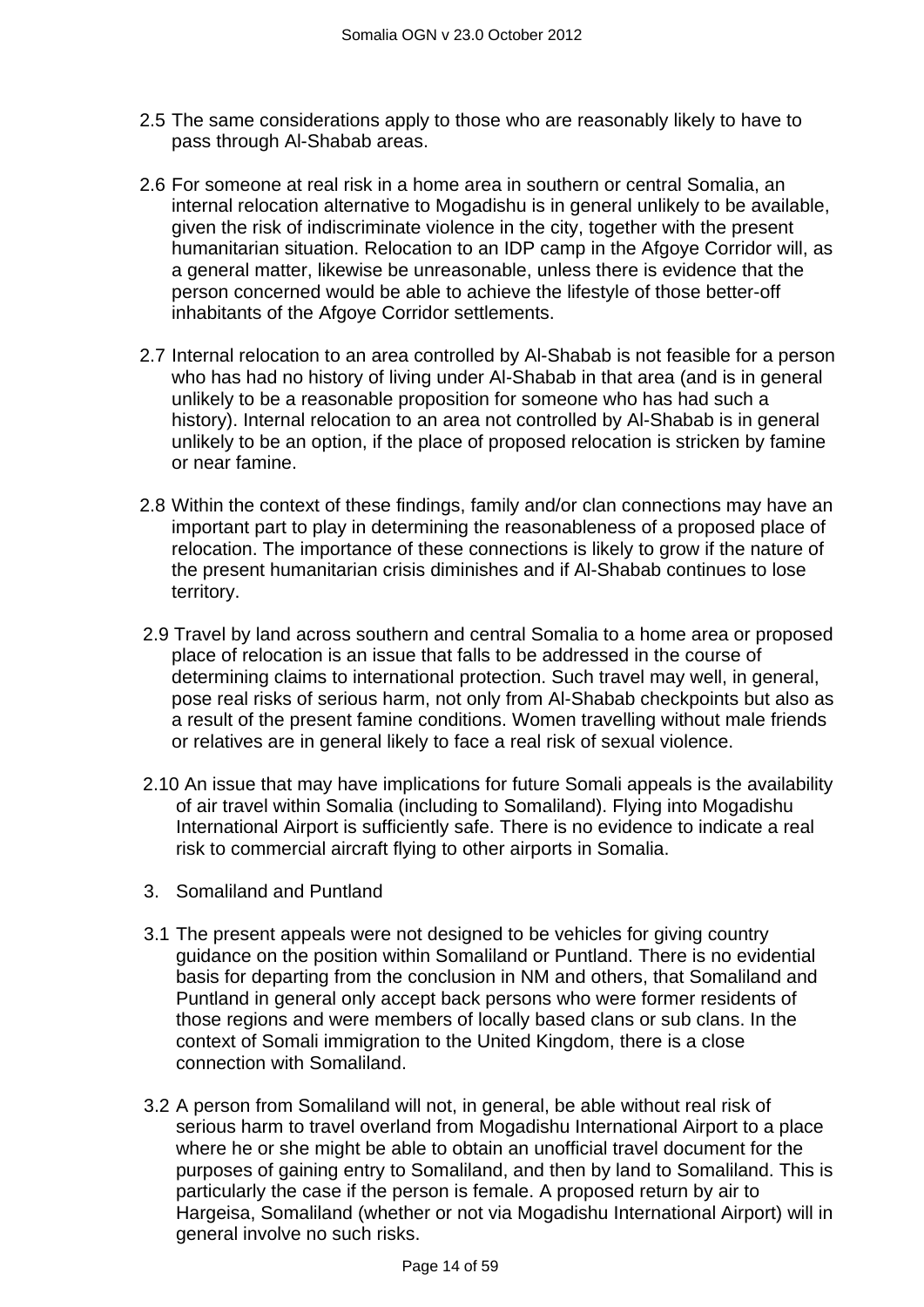- 4. Female genital mutilation
- 4.1 The incidence of FGM in Somalia is universally agreed to be over 90%. The predominant type of FGM is the "pharaonic", categorised by the World Health Organisation as Type III. The societal requirement for any girl or woman to undergo FGM is strong. In general, an uncircumcised, unmarried Somali woman, up to the age of 39, will be at real risk of suffering FGM.
- 4.2 The risk will be greatest in cases where both parents are in favour of FGM. Where both are opposed, the question of whether the risk will reach the requisite level will need to be determined by reference to the extent to which the parents are likely to be able to withstand the strong societal pressures. Unless the parents are from a socio-economic background that is likely to distance them from mainstream social attitudes, or there is some other particular feature of their case, the fact of parental opposition may well as a general matter be incapable of eliminating the real risk to the daughter that others (particularly relatives) will at some point inflict FGM on her.

**[Sufi & Elmi v United Kingdom \(ECtHR\) 28 June 2011. Applications 8319/07](http://www.bailii.org/eu/cases/ECHR/2011/1045.html)  [and 11449/07.](http://www.bailii.org/eu/cases/ECHR/2011/1045.html)** This judgment became final on 28 November 2011 following refusal of the UK"s application for the case to be referred to the Grand Chamber of the European Court and must now be read in light of [AMM and others \(conflict;](http://www.bailii.org/uk/cases/UKUT/IAC/2011/00445_ukut_iac_2011_amm_ors_somalia_cg.html)  [humanitarian crisis; returnees; FGM\) Somalia CG \[2011\] UKUT 00445 \(IAC\).](http://www.bailii.org/uk/cases/UKUT/IAC/2011/00445_ukut_iac_2011_amm_ors_somalia_cg.html)

In summary the ECtHR concluded:

- In conclusion, the Court considers that the situation of general violence in Mogadishu is sufficiently intense to enable it to conclude that any returnee would be at real risk of Article 3 ill-treatment solely on account of his presence there, unless it could be demonstrated that he was sufficiently well connected to powerful actors in the city to enable him to obtain protection (see paragraph 249).
- Nevertheless, Article 3 does not preclude the Contracting States from placing reliance on the internal flight alternative provided that the returnee could travel to, gain admittance to and settle in the area in question without being exposed to a real risk of Article 3 ill-treatment. In this regard, the Court accepts that there may be parts of southern and central Somalia where a returnee would not necessarily be at real risk of Article 3 ill-treatment solely on account of the situation of general violence (see paragraph 270, above). However, in the context of Somalia, the Court considers that this could only apply if the applicant had close family connections in the area concerned, where he could effectively seek refuge**.** If he has no such connections, or if those connections are in an area which he could not safely reach, the Court considers that there is a likelihood that he would have to have recourse to either an IDP or refugee camp (see paragraph 266).
- If the returnee's family connections are in a region which is under the control of Al-Shabaab, or if it could not be accessed except through an Al-Shabaab controlled area, the Court does not consider that he could relocate to this region without being exposed to a risk of ill-treatment unless it could be demonstrated that he had recent experience of living in Somalia and could therefore avoid coming to the attention of Al-Shabaab (see paragraph 276).
- Where it is reasonably likely that a returnee would find himself in an IDP camp, such as those in the Afgooye Corridor, or in a refugee camp, such as the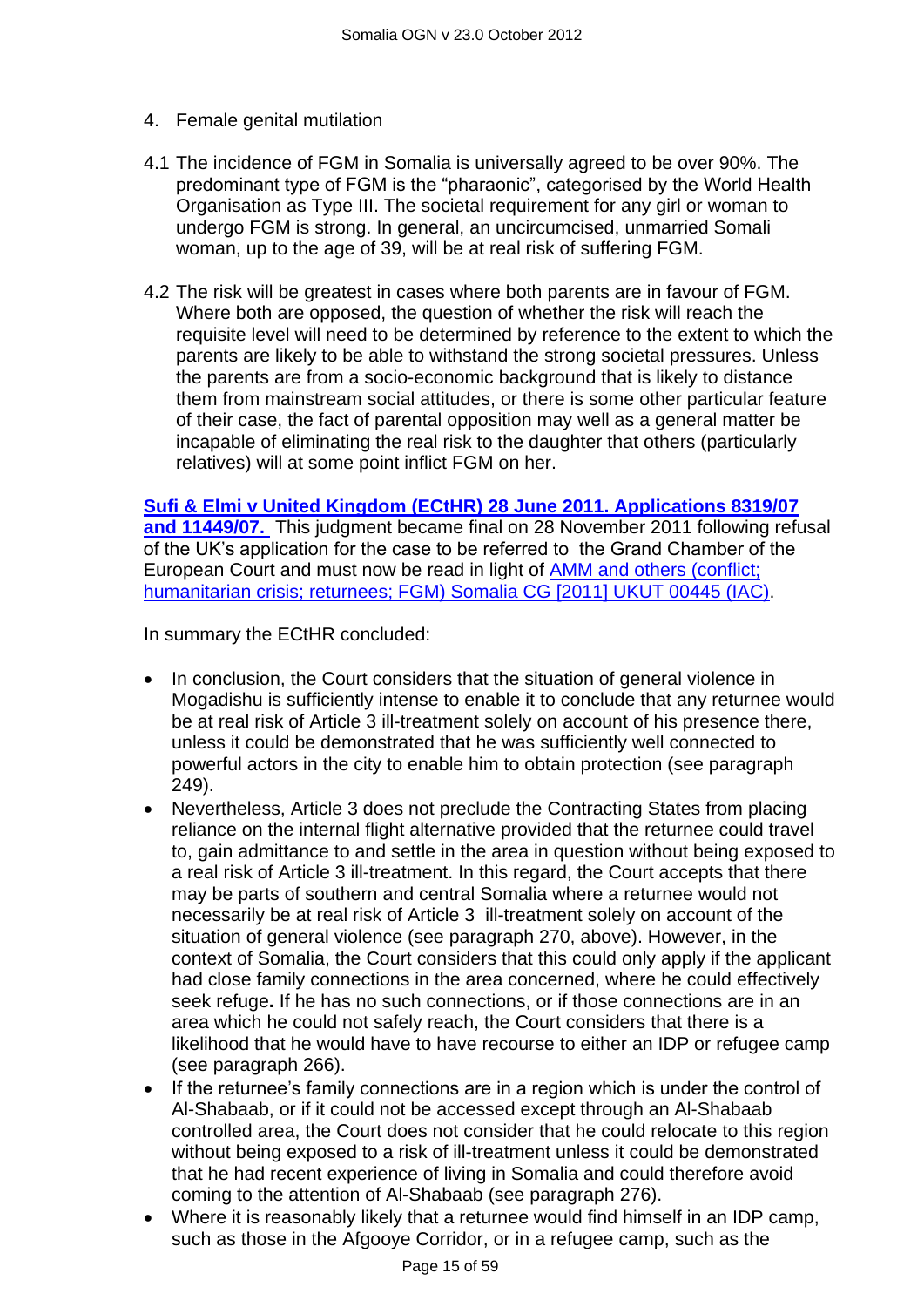Dadaab camps in Kenya, the Court considers that there would be a real risk that he would be exposed to treatment in breach of Article 3 on account of the humanitarian conditions there (see paragraph 295).In assessing the article 3 risk, the Court concluded that the humanitarian conditions in Somalia were not solely attributable to poverty or the State"s lack of resources in dealing with a naturally occurring phenomenon such as a drought; the crisis is predominantly due to the direct and indirect action of the parties to the conflict (see paragraph 282).

 Consequently the Court considered that its approach should be that adopted in M.S.S. v Belgium and Greece – [30696/09 \[2011\] ECHR \(21 January 2011\)](http://www.bailii.org/eu/cases/ECHR/2011/108.html) and not the previously articulated approach in  $N \vee UK$  that humanitarian conditions would only breach Article 3 in very exceptional cases where the grounds were compelling. Rather, it took the MSS approach, which requires it to have regard to an applicant"s ability to cater for his most basic needs, his vulnerability to illtreatment and the prospect of his situation improving within a reasonable timeframe (see paragraph 283).

**[HH \(Somalia\) & Others \[2010\] EWCA Civ 426](http://www.bailii.org/ew/cases/EWCA/Civ/2010/426.html)** The Court of Appeal considered the cases of HH, AM, J and MA concerning return to Somalia and made the following findings:

- HH The AIT had made errors in its application of Article 15c Qualification Directive but these errors were not material and accordingly the appeal of HH was rejected. The decision that it is safe to return HH is now obsolete in light of the later conditions described in AM and AM and should not be relied on (paragraph 40)
- MA **-** This appeal was upheld but turned on its individual facts and does not have wider application.
- AM and J **-** These individuals" arguments were that the AIT failed to consider the safety of the route and return to the areas of Somalia where they were considered to be safe. They argued not only that (1) where the route and manner of return are known or can be implied, the First Tier Tribunal must consider whether the applicant would be put at risk if returned by that route (as in their cases), but further argued that (2) the Qualification and Procedures Directives read together require that issues of safety during return should always be considered as part of the decision on entitlement to protection made by the SSHD.
- The Court agreed with submission (1). Its finding of general application which is now binding in UK law is that in any case in which it can be shown either directly or by implication what route and method of return is envisaged, the First Tier Tribunal is required by law to consider and determine any challenge to the safety of that route or method. In the present cases, the route and method of return was known, and so should have been considered. The appeals were therefore allowed (paragraph 58).
- The Court did not consider it necessary to make a definitive ruling on submission (2), but did express the view that AM and J were right that the Directives read together required that the issues of safety during return (as opposed to technical obstacles to return such as documentation issues/availability of flights) should be considered as part of the decision on entitlement to protection. In the Court"s view, the Tribunal must always consider that question whenever the applicant puts it in issue. However this is not a binding statement and the possibility of future argument on this point (including to the ECJ) is left open (paragraph 84).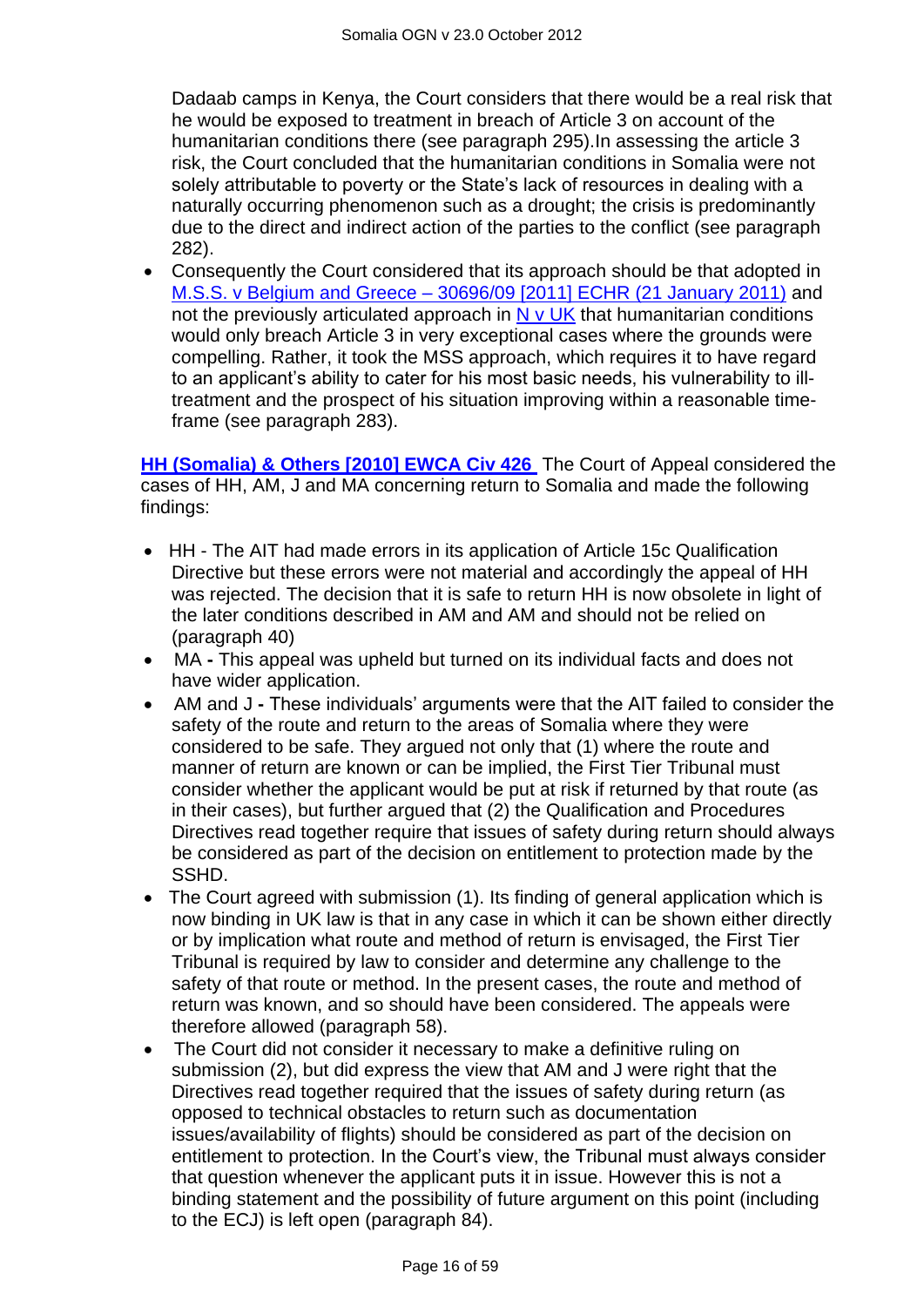AM was remitted to the Tribunal (see above) for it to be re-evaluated in light of the law as it now stands. This will mean taking into account safety issues arising from the implicit method of return, and also the current interpretation of Article 15c set out by the European Court of Justice and Court of Appeal in [Elgafaji](http://www.bailii.org/cgi-bin/markup.cgi?doc=/eu/cases/EUECJ/2009/C46507.html&query=Elgafaji&method=all) and [QD](http://www.bailii.org/cgi-bin/markup.cgi?doc=/ew/cases/EWCA/Civ/2009/620.html&query=Elgafaji&method=all) respectively.

#### **[AM & AM \(armed conflict: risk categories\) Somalia CG \[2008\] UKAIT 00091.](http://www.bailii.org/uk/cases/UKIAT/2008/00091.html)**

This country guidance case considered safety of return to Somalia, in particular, routes of return to and via Mogadishu and whether an internal armed conflict existed in Somalia with reference to Article 15 (c) of the Qualification Directive. The AIT found that:

- 1. When considering the question of whether a person is eligible for refugee protection on the basis of exposure to armed conflict, [Adan \[1998\] 2 WLR](http://www.bailii.org/uk/cases/UKHL/1998/15.html)  [702](http://www.bailii.org/uk/cases/UKHL/1998/15.html) does not permit decision makers to reject their claims per se.
- 2. A person may be able to succeed in a claim to protection based on poor socio-economic or dire humanitarian living conditions under the Refugee Convention or Article 15 of the Qualification Directive or Article 3, although to succeed on this basis alone the circumstances would have to be extremely unusual.
- 3. In the context of Article 15(c) the serious and individual threat involved does not have to be a direct effect of the indiscriminate violence; it is sufficient if the latter is an operative cause.
- 4. The [Opinion of the Advocate General in Elgafaji, 9 September 2008 \(Case](http://www.bailii.org/eu/cases/EUECJ/2008/C46507_O.html)  [C-465/07\),](http://www.bailii.org/eu/cases/EUECJ/2008/C46507_O.html) does not afford an adequately reasoned basis for departing from the guidance given on the law in the reported cases of the Tribunal on Article 15(c), namely [HH and others](http://www.bailii.org/uk/cases/UKIAT/2008/00022.html) and [KH \(Article 15\(c\) Qualification Directive\)](http://www.bailii.org/uk/cases/UKIAT/2008/00023.html)  [Iraq CG \[2008\] UKAIT 00023.](http://www.bailii.org/uk/cases/UKIAT/2008/00023.html)
- 5. Before the Tribunal will take seriously a challenge to the historic validity of a Tribunal country guidance case, it would need submissions which seek to adduce all relevant evidence, for or against, the proposed different view. The historic validity of the quidance given in [HH and others](http://www.bailii.org/uk/cases/UKIAT/2008/00022.html) is confirmed.
- 6. However, as regards the continuing validity of the guidance given in [HH and](http://www.bailii.org/uk/cases/UKIAT/2008/00022.html)  [others,](http://www.bailii.org/uk/cases/UKIAT/2008/00022.html) the Tribunal considers that there have been significant changes in the situation in central and southern Somalia, such that the country guidance in that case is superseded to the following extent:
	- (i) There is now an internal armed conflict within the meaning of international humanitarian law (IHL) and Article 15(c) of the Refugee Qualification Directive throughout central and southern Somalia, not just in and around Mogadishu. The armed conflict taking place in Mogadishu currently amounts to indiscriminate violence at such a level of severity as to place the great majority of the population at risk of a consistent pattern of indiscriminate violence. On the present evidence Mogadishu is no longer safe as a place to live in for the great majority of returnees whose home area is Mogadishu;
	- (ii) Assessment of the extent to which internally displaced persons (IDPs) face greater or lesser hardships, at least outside Mogadishu (where security considerations are particularly grave,) will vary significantly depending on a number of factors;
	- (iii) For those whose home area is not Mogadishu, they will not in general be able to show a real risk of persecution or serious harm or ill treatment simply on the basis that they are a civilian or even a civilian internally displaced person (IDP) and from such and such a home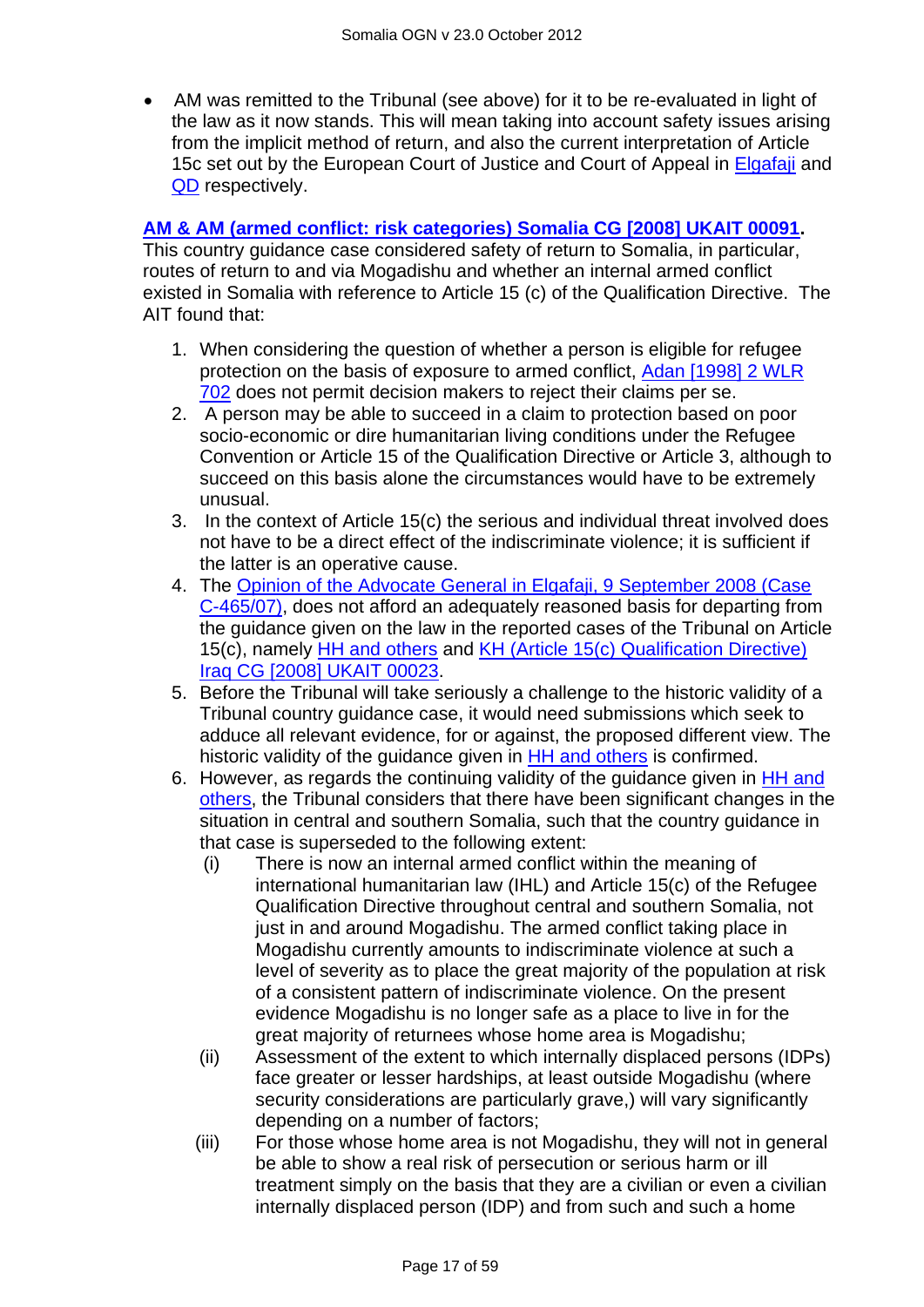area, albeit much will depend on the precise state of the background evidence relating to their home area at the date of decision or hearing;

- (iv) As regards internal relocation, whether those whose home area is Mogadishu (or any other part of central and southern Somalia) will be able to relocate in safety and without undue hardship will depend on the evidence as to the general circumstances in the relevant parts of central and southern Somalia and the personal circumstances of the applicant. Whether or not it is likely that relocation will mean that they have to live for a substantial period in an IDP camp, will be an important but not necessarily a decisive factor;
- (v) As a result of the current conflict between the TFG/Ethiopians and the insurgents, the Sheikhal clan (including the Sheikhal Logobe), by virtue of the hostile attitude taken towards them by Al Shabab, is less able to secure protection for its members than previously, although both as regards their risk of persecution and serious harm and their protection much will depend on the particular circumstances of any individual clan member's case.
- 7. Where a particular route and method of return is implicit in an immigration decision it is within the jurisdiction of the Tribunal to deal with issues of en route safety on return: see [AG \(Somalia\) \[2006\] EWCA Civ 1342.](http://www.bailii.org/ew/cases/EWCA/Civ/2006/1342.html) But in the context of Somali appeals currently, the method of return is far too uncertain and so any opinion the Tribunal expresses on such issues can only be given on an obiter basis.

See also Court of Appeal findings in **HH (Somalia) & Others [2010] EWCA Civ 426** above.

**HY (Yibir – [YS and HA applied\) Somalia \[2006\] UKAIT 00002](http://www.bailii.org/uk/cases/UKIAT/2006/00002.html)** . The Tribunal found that a Midgan who had lost the protection of a local patron or patrons, and who had not found alternative protection in the city would be vulnerable to persecution is good law and applies to Yibir as well (para 17). Where the only "protection" available takes the form of forced labour, if not servitude, the appellant is at risk of inhuman or degrading treatment (para 18). Internal relocation is not an option (para 17).

**MA (Galgale – [Sab clan\) Somalia CG \[2006\] UKAIT 00073.](http://www.bailii.org/uk/cases/UKIAT/2006/00073.html)**. The Tribunal found that the Galgala is a "sab" or low caste clan, similar to the Tumal, Yibir or Midgan Clans. There are, however, two significant aspects of difference. There are no designated areas in which the Galgala may live; and they can no longer look to a major clan as patron. They may therefore have less expectation of protection than others. These two differences mean that members of the Galgala in general would, on return, face a real risk of persecution and treatment contrary to Article 3.

**NM and Others (Lone women – [Ashraf\) Somalia CG \[2005\] UKIAT 00076](http://www.bailii.org/uk/cases/UKIAT/2005/00076.html)** . The Tribunal found that the starting point is that male and female members of minority clans from the south will, in general, be at risk of breaches of their Article 3 rights, and will be refugees, in the absence of evidence that they have a clan or personal patron and the means to access that area of safety without a real risk. Were such evidence to exist, which at present would be unusual, their return would involve no breach of either Convention (paragraph 117).

The Tribunal found that where the claimant, male or female, from Southern Somalia, is not found to be a minority clan member, there is a likely to be a location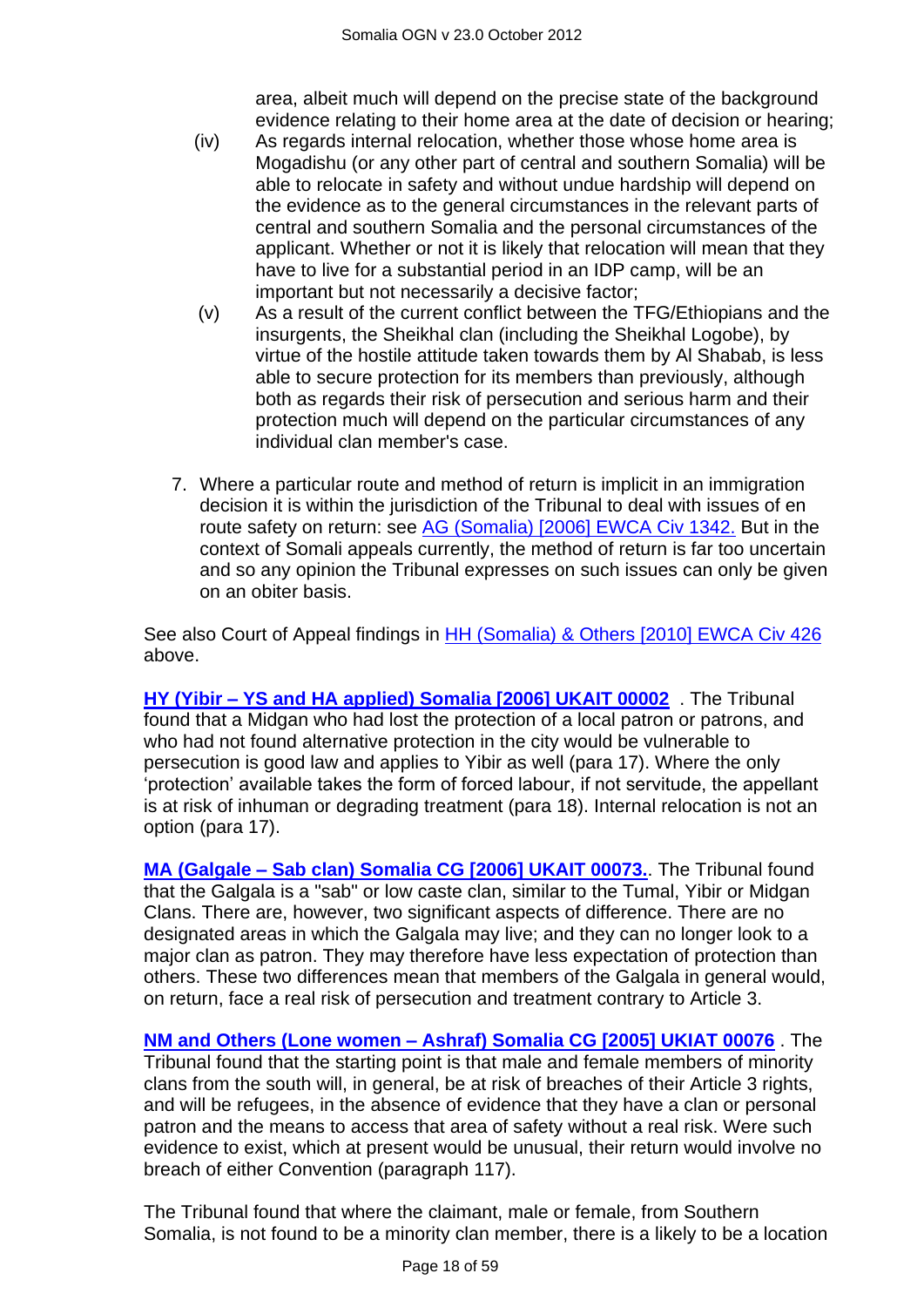in southern Somalia in which the majority clan is able to afford protection sufficiently for neither Convention to apply. Although lone females will be at greater risk than males, they will not be able to show that, simply as lone females from the UK, they have no place of clan safety (paragraph 119). A majority clan is characterised as one which has its own militia. The strongly clan and family nature of Somali society makes it reasonably likely that a militia escort could sufficiently protect a returnee from Mogadishu through the road blocks and en route banditry to the clan home area. This is enabled by pre-arranged transportation from the airport. Unwillingness on the part of the claimant to make such an arrangement is irrelevant (paragraph 122). Being a single woman returnee is not of itself a sufficient differentiator although the risks they face are greater and call for careful individualised consideration on the material which is accepted (paragraph 125).

Internal relocation is not in general a viable option for members of minority clans except where they may be able to obtain majority clan protection in a secure area. In respect of majority clan members, this may be a viable option for those whose majority clans have a secure location elsewhere within southern Somalia than where the claimant came from, if the home area were not or had ceased to be one where the majority clan was sufficiently strong to provide protection. Here, however, there would need to be an assessment of whether clan militia escort protection could be obtained. As regards the question of whether returnees could relocate to Somaliland or Puntland (or the Bay and Bakool regions), we have affirmed that the findings made in AJH remain valid, subject to a possible addition in relation to young men returning to Puntland (paragraph 128).

Professor Lewis' evidence made clear that the Ashraf were a minority clan which was especially vulnerable to targeting by majority clan militias and that for members of this clan there would be three particular problems afflicting any travel within Somalia. Firstly, most Ashraf could be picked out by their appearance, being relatively light-skinned. Secondly, the Ashraf had no clan militia and so would be particularly at risk from militias manning checkpoints both at any airport in southern Somalia they might land at and along any route they might take by land to the Hamar Wayne area of Mogadishu or to any other part of southern Somalia such as Gedo or Afgoye. Thirdly, lack of clan militia meant that there was no area of southern Somalia which would be a safe destination for Ashraf, including Gedo [para 131].

#### **YS and HA (Midgan – [not generally at risk\) Somalia CG \[2005\] UKIAT 00088](http://www.bailii.org/uk/cases/UKIAT/2005/00088.html)**

- (i) This decision should be seen as superseding four previous Country Guidance determinations:
	- MA (Risk Jaaji Clan –Benadiri) Somalia CG [2002] UKIAT 04084 (previously known as Amin [2002] UKIAT 04084);
	- U (Risk Midgan) Somalia CG [2002] UKIAT 06314 (previously known as Ibrahim Abdi Jama [2002] UKIAT 06314); and
	- FB (Risk Class Midgan) Somalia CG [2002] UKIAT 06753 (previously known as Beldeq [2002] UKIAT 06753)
	- AH (Midgan Disabled Woman Relocation Mogadishu) Somalia CG [2002] UKIAT 07343 (previously known as Hirsi [2002] UKIAT 07343).
- (ii) Each appeal must be decided on its own facts but the following should be treated as authoritative guidance on cases concerning the Midgan (also called the Migden, Midgaan and Madhiban and Madiban) in Somalia. One version of their name translates as "harmless".
- (iii) This decision is also authoritative guidance for the consideration of cases of members of other small caste groups identified in paragraph 42 above.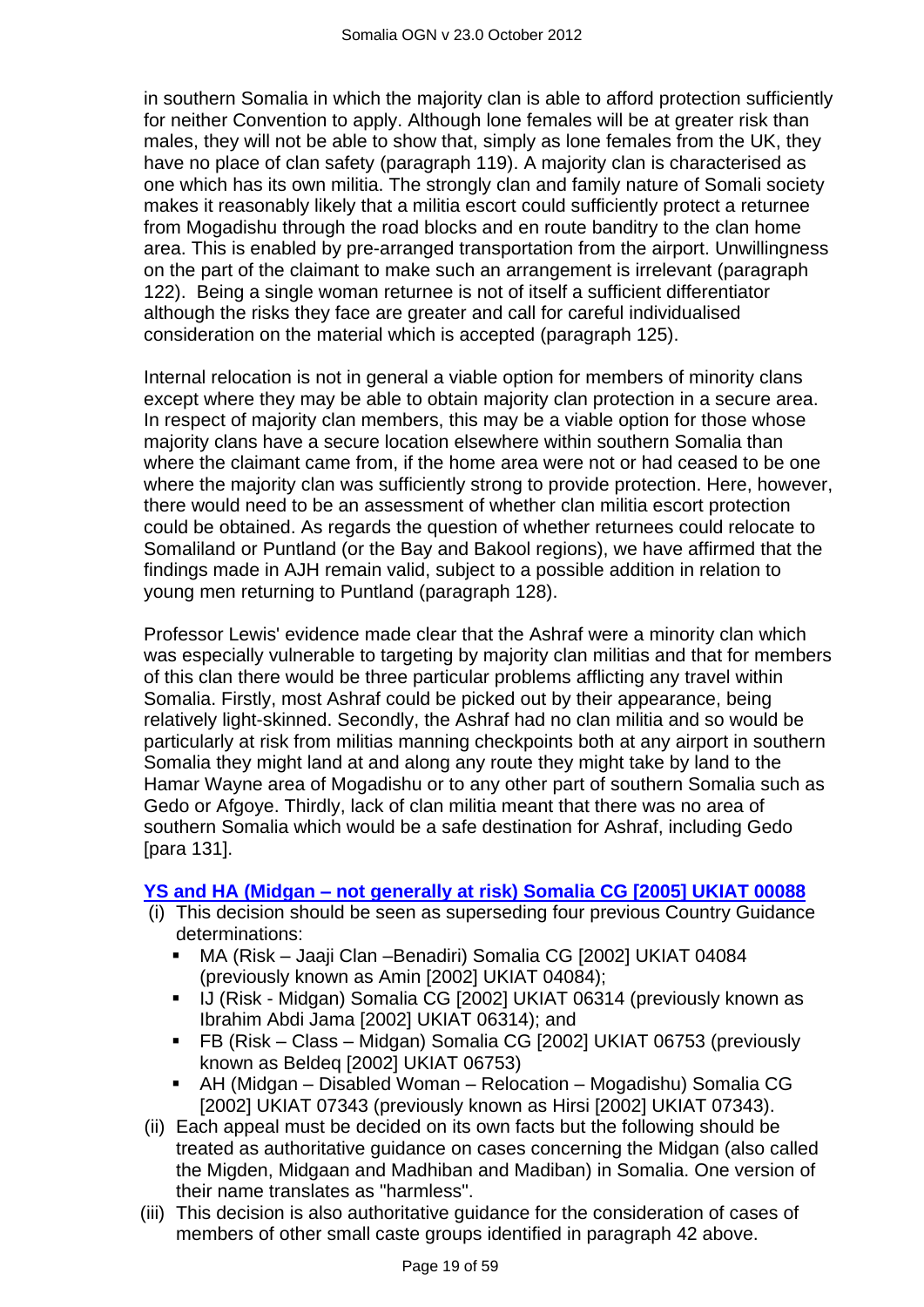- (iv) Midgan are expected to perform low status jobs in Somali society and are usually poor. However, they are not slaves.
- (v) Midgan living in rural communities can generally expect to receive patronage and therefore protection from noble clans.
- (vi) Midgan who have left rural communities to settle in cities will sometimes have gained the patronage and protection of noble clans.
- (vii) Midgan who enjoyed the patronage and protection of a noble clan when they left Somalia can normally be expected to regain such patronage and protection in the event of their return. The protection afforded would extend to provision being made upon return for their internal safe travel back to rural areas.
- (viii) A Midgan who has lost the protection of a local patron (or local patrons) and who had not found alternative protection in a city would be vulnerable to persecution.
- (ix) A Midgan who has lost protection from a noble clan patron or patrons in his or her home area would not be able to relocate safely within Somalia.
- (x) Being a female Midgan increases the level of risk on return but does not on its own increase it to the level of real risk under the Refugee Convention and the ECHR.

#### **KS (Minority Clans - Bajuni - [ability to speak Kibajuni \) Somalia CG \[2004\]](http://www.bailii.org/uk/cases/UKIAT/2004/00271.html)**

**[UKIAT 00271](http://www.bailii.org/uk/cases/UKIAT/2004/00271.html)** The Tribunal found that the background evidence on Somalia shows that members of certain clans or groups, such as the Bajuni, are likely to be able to demonstrate a risk of persecution on return (paragraph 35). For such persons, clan membership will usually be determinative but may not be in cases where there are features and circumstances which indicate that the claimant is not in fact at the same risk as that faced generally by other clan members (for example where a female marries into a majority clan she may have protection from her husband"s clan) (paragraph 37). The decision contains (at paras 40 to 44) further guidance on assessing the credibility of claims of Bajuni ethnicity, looking in particular at the issue of the language(s) spoken by the claimant.

**[A \(Somalia\) \[2004\] UKIAT 00080.](http://www.bailii.org/uk/cases/UKIAT/2004/00080.html)** The Tribunal found that, even if the claimant was a Benadiri, he was not at any real risk of persecution if he was returned to the Somaliland part of Somalia (which is where he had come from). The claimant had lived there without encountering persecution, and had established a family network there. The Tribunal recognised that the claimant was in an unusual position as he would not be returning to the areas where Benadiri usually live (i.e. between Mogadishu and Kismayo) but to another part of the country, which was not an option open to most people of his ethnicity.

#### **AJH (Minority group - [Swahili speakers\) Somalia CG \[2003\] UKIAT](http://www.bailii.org/uk/cases/UKIAT/2003/00094.html)**

**[00094](http://www.bailii.org/uk/cases/UKIAT/2003/00094.html)**Persons of Bajuni or Bravanese ethnicity are likely to face persecution and cannot reasonably relocate, particularly if they are female. This case sets out the test (at paragraph 33 of the determination) for caseworkers assessing the credibility of claims of Bajuni ethnicity but can be applied to all minority group claims. Essentially, what is required in cases involving Somali nationals of Bajuni ethnicity, is assessment of two separate issues (firstly the claimant's ethnicity and secondly their nationality). This assessment will include examination of at least 3 different factors:

- i) knowledge of Kibajuni (or other relevant dialect if other than Bajuni)
- ii) knowledge of Somali (varying depending on the applicant"s personal history)
- iii) knowledge of matters to do with life in Somalia for Bajuni (geography, customs, operations)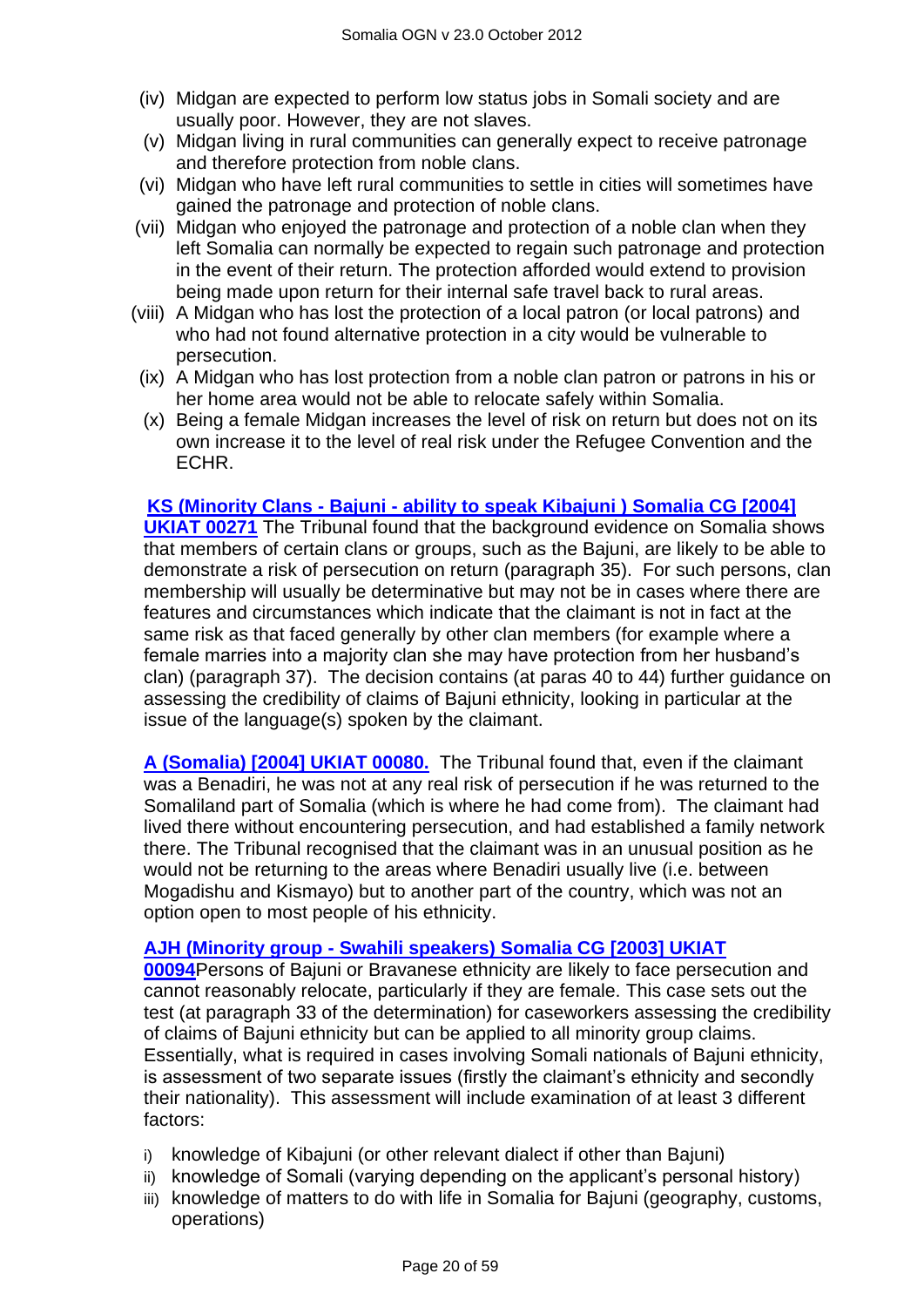The assessment must not treat any one of these factors as decisive - caseworkers should always have regard to whether the applicant's personal history explains any discrepancy in the results.

With non-Bajuni minority group claims, caseworkers should substitute the relevant dialect for Kibajuni.

#### **3. Main categories of claims**

- <span id="page-20-0"></span>**3.1** This Section sets out the main type of asylum claim, human rights claim and Humanitarian Protection claim (whether explicit or implied) made by those entitled to reside in Somalia. It also contains any common claims that may raise issues covered by the Asylum Instruction on Discretionary Leave. Where appropriate it provides guidance on whether or not an individual making a claim is likely to face a real risk of persecution, unlawful killing or torture or inhuman or degrading treatment/ punishment. It also provides guidance on whether or not sufficiency of protection is available in cases where the threat comes from a non-state actor; and whether or not internal relocation is an option. The law and policies on persecution, Humanitarian Protection, sufficiency of protection and internal relocation are set out in the relevant Asylum Instructions, but how these affect particular categories of claim are set out in the guidance below.
- **3.2** Each claim should be assessed to determine whether there are reasonable grounds for believing that the claimant would, if returned, face persecution for a Convention reason - i.e. due to their race, religion, nationality, membership of a particular social group or political opinion. The approach set out in [Karanakaran](http://www.bailii.org/cgi-bin/markup.cgi?doc=/ew/cases/EWCA/Civ/2000/11.html&query=Karanakaran&method=all) should be followed when deciding how much weight to be given to the material provided in support of the claim (see the Asylum Instruction on Considering the Asylum Claim).
- **3.3** If the applicant does not qualify for asylum, consideration should be given as to whether a grant of Humanitarian Protection is appropriate. If the claimant qualifies for neither asylum nor Humanitarian Protection, consideration should be given as to whether he/she qualifies for Discretionary Leave, either on the basis of the particular categories detailed in Section 4 or on their individual circumstances.
- **3.4** All Asylum Instructions can be accessed on the Horizon intranet site. The instructions are also published externally on the Home Office internet site at:

<http://www.ukba.homeoffice.gov.uk/documents/asylumpolicyinstructions/>

#### **3.5 Credibility**

**3.5.1** This guidance is not designed to cover issues of credibility. Case owners will need to consider credibility issues based on all the information available to them. For guidance on credibility see Establishing the facts of the claim (material and nonmaterial facts) in the Asylum Instruction Considering the protection (asylum) claim" and assessing credibility. Case owners must also ensure that each asylum application has been checked against previous UK visa applications. Where an asylum application has been biometrically matched to a previous visa application, details should already be in the Home Office file. In all other cases, the case owner should satisfy themselves through CRS database checks that there is no match to anon-biometric visa. Asylum applications matches to visas should be investigated prior to the asylum interview, including obtaining the Visa Application Form (VAF) from the visa post that processed the application.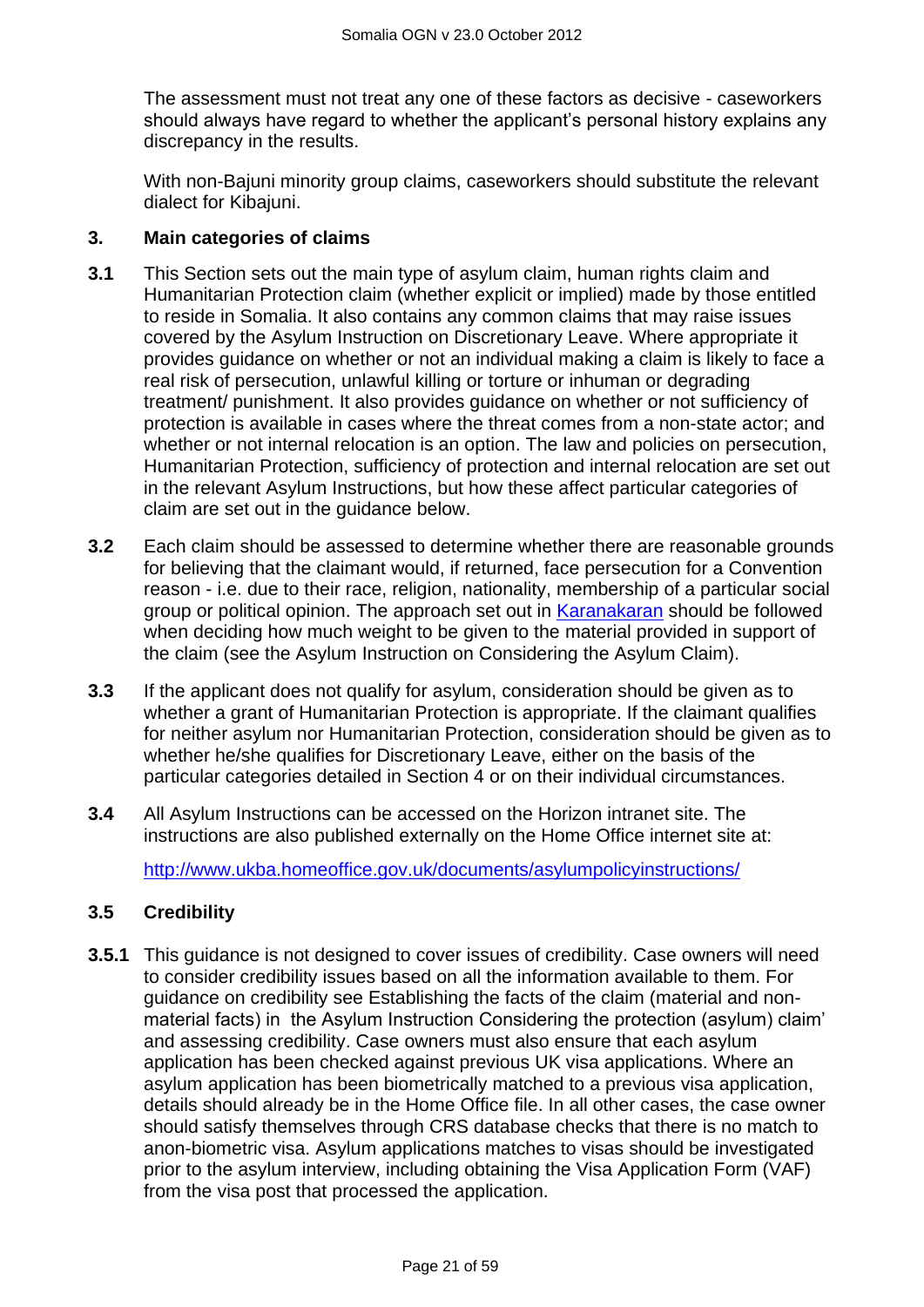## **3.6 General country situation in southern and central regions**

- **3.6.1** Some claimants will make an asylum and/or human rights claim based on the security and/or humanitarian situation in southern and central Somalia.
- **3.6.2 Treatment.** Somalia has been without a central government since 1991. Continued conflict has led to the division of the country into three distinct regions: the selfdeclared Republic of Somaliland, the semi-autonomous state of Puntland, and south and central Somalia (including the capital, Mogadishu) where the Transitional Federal Government (TFG) is based.<sup>47</sup>
- **3.6.3** The conflict is mainly located in south and central Somalia, where the TFG, supported by African Union peacekeepers (AMISOM), is opposed by Islamist insurgents, al-Shabaab.<sup>48</sup> Al-Shabaab have come under increasing pressure by AMISOM in Mogadishu and in August 2011 Al- Shabaab made what it called a tactical retreat from Mogadishu, and since then the allied forces of AMISOM, the TFG, Ethiopia and Kenya have launched an offensive against Al-Shabaab in many other areas of south and central Somalia. This offensive has so far had the outcome that Al-Shabaab no longer has the military control of Mogadishu and in many other cities and areas in south and central Somalia. Al- Shabaab is continuously being pushed out of its former areas of control, and the allied forces are gaining military influence in an increasingly larger part of south and central Somalia.<sup>49</sup>
- **3.6.4** The Foreign and Commonwealth Office (FCO), Human Rights and Democracy 2011 Report noted in June 2012 that the security landscape in Somalia is changing rapidly. Over the last year, Somali defence forces, together with AMISOM and Somalia"s neighbours, have driven the militant group Al Shabaab out of a number of urban centres, including Mogadishu, Baidoa, Beletweyn, El Buur and Gedo. In May/June 2012, Afgoye and Afmadow were recovered from Al Shabaab. The UK and our international partners are now working to deliver urgent stabilisation assistance in the newly-recovered areas. Ultimately this should create the space for improved governance standards and greater protection of human rights.<sup>50</sup>
- **3.6.5** During 2011 conflict-related abuses, including killings, displacement, and restriction of humanitarian assistance continued to severely impact civilians. According to the UN, there were 1.36 million internally displaced persons (IDPs) in the country and 955,000 persons had taken refuge in other countries, primarily due to conflict, famine, and drought. Approximately 300,000 Somali refugees arrived in Kenya, Ethiopia, Djibouti, and Yemen during the year. The rule of law was largely

 $\overline{a}$ 

<sup>&</sup>lt;sup>47</sup>UNHCR. 2012 UNHCR country operations profile – Somalia [http://www.unhcr.org/cgi](http://www.unhcr.org/cgi-bin/texis/vtx/page?page=49e483ad6)[bin/texis/vtx/page?page=49e483ad6](http://www.unhcr.org/cgi-bin/texis/vtx/page?page=49e483ad6)

<sup>48</sup>UNHCR. 2012 UNHCR country operations profile – Somalia [http://www.unhcr.org/cgi](http://www.unhcr.org/cgi-bin/texis/vtx/page?page=49e483ad6)[bin/texis/vtx/page?page=49e483ad6](http://www.unhcr.org/cgi-bin/texis/vtx/page?page=49e483ad6)

<sup>49</sup> COIS Somalia Bulletin: Security Situation in Sothern and Central Somalia August 2012 (para1.01) [http://www.ukba.homeoffice.gov.uk/sitecontent/documents/policyandlaw/coi/somalia/report-17-](http://www.ukba.homeoffice.gov.uk/sitecontent/documents/policyandlaw/coi/somalia/report-17-08.pdf?view=Binary) [08.pdf?view=Binary](http://www.ukba.homeoffice.gov.uk/sitecontent/documents/policyandlaw/coi/somalia/report-17-08.pdf?view=Binary) Danish Immigration Service, Security and human rights issues in South-Central Somalia, including Mogadishu Report from Danish Immigration Service's fact finding mission to Nairobi, Kenya and Mogadishu, Somalia 30 January to 19 February 2012, published April 2012. [http://www.nyidanmark.dk/NR/rdonlyres/90821397-6911-4CEF-A8D0-](http://www.nyidanmark.dk/NR/rdonlyres/90821397-6911-4CEF-A8D0-6B8647021EF2/0/Security_human_rights_issues_South_CentralSomalia_including_Mogadishu.pdf)

[<sup>6</sup>B8647021EF2/0/Security\\_human\\_rights\\_issues\\_South\\_CentralSomalia\\_including\\_Mogadishu.pdf](http://www.nyidanmark.dk/NR/rdonlyres/90821397-6911-4CEF-A8D0-6B8647021EF2/0/Security_human_rights_issues_South_CentralSomalia_including_Mogadishu.pdf) 50 COIS Somalia Bulletin: Security Situation in Southern and Central Somalia August 2012 (para1.03) [http://www.ukba.homeoffice.gov.uk/sitecontent/documents/policyandlaw/coi/somalia/report-17-](http://www.ukba.homeoffice.gov.uk/sitecontent/documents/policyandlaw/coi/somalia/report-17-08.pdf?view=Binary) [08.pdf?view=Binary](http://www.ukba.homeoffice.gov.uk/sitecontent/documents/policyandlaw/coi/somalia/report-17-08.pdf?view=Binary) Foreign and Commonwealth Office, Human Rights and Democracy 2011 report, Quarterly Update: Somalia, 30 June 2012, [http://fcohrdreport.readandcomment.com/human-rights](http://fcohrdreport.readandcomment.com/human-rights-incountries-of-concern/somalia/quarterly-updates-somalia/?showall=1)[incountries-of-concern/somalia/quarterly-updates-somalia/?showall=1](http://fcohrdreport.readandcomment.com/human-rights-incountries-of-concern/somalia/quarterly-updates-somalia/?showall=1)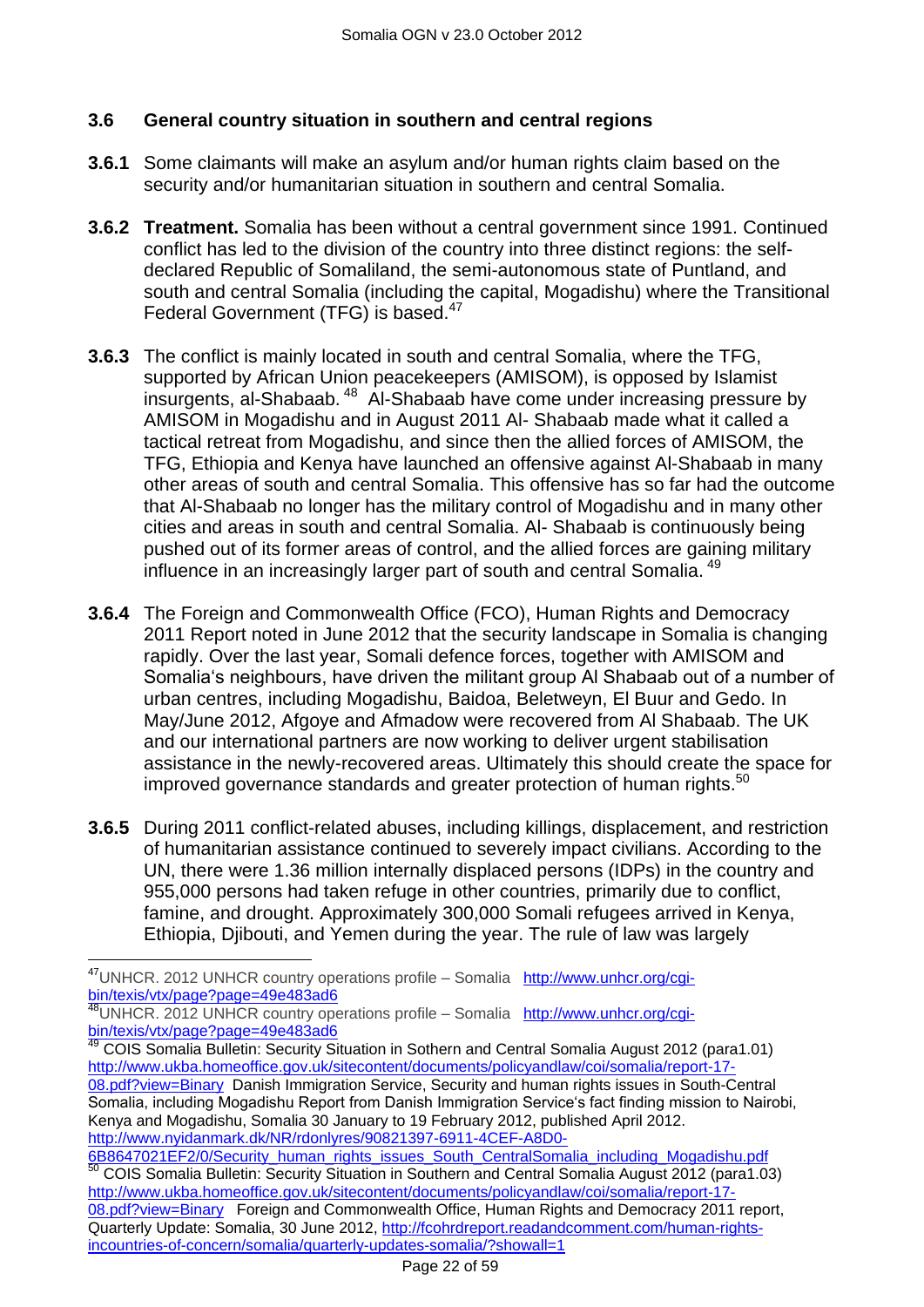nonexistent. Al-Shabaab controlled most of the south and central regions, where it committed human rights abuses including killings, torture, restriction of humanitarian assistance, and extortion. Before al-Shabaab's withdrawal from Mogadishu in August 2011, it conducted almost daily attacks against the TFG and AMISOM in Mogadishu; there were numerous reports of civilian deaths from these attacks and from TFG and AMISOM responses. International human rights observers accused all parties to the conflict of indiscriminate attacks, deployment of forces in densely populated areas, and failure to take steps to minimize civilian harm. After withdrawing from Mogadishu on in August 2011, al-Shabaab increased hit-and-run attacks. On 4 October 2011, a vehicle-borne improvised explosive device exploded in a compound housing several TFG ministries. The explosion killed more than 100 people, including several university students who were waiting in line to receive examination results for Turkish government scholarships. Al-Shabaab claimed responsibility for the attack.<sup>' 51</sup>

- **3.6.6** A Danish Immigration Service fact finding mission in February 2012 were told that that civilian casualties and weapon related injuries in Mogadishu have decreased since August 2011and that Mogadishu is now a much safer environment in terms of civilian casualties. The international Committee of the Red Cross (ICRC) stated that there is generally no exact number of civilian casualties in Mogadishu or in other locations in south and central Somalia due to weak reporting and patient registration in Somalia. However, ICRC supports two medical facilities specialised in war wounded patients in Mogadishu, namely Medina Hospital and Kesaney Hospital and ICRC do have relatively accurate records of persons being admitted to these two hospitals. In 2012 [up to early March 2012], both hospitals have treated some 4.200 war-wounded people.<sup>52</sup>
- **3.6.7** The UN Security Council's Report of 1 May 2012 noted that the security situation remained volatile as military operations continued on the outskirts of Mogadishu and parts of south-central Somalia. Gains against the insurgency continued, although the period also saw an increasing number of non-conventional attacks by Al-Shabab. In the Mogadishu area, Al-Shabaab terrorist attacks remained constant, though many were prevented or failed as pressure mounted from reinforced Government and AMISOM forces. The threat of Al-Shabaab terrorism was heightened by a public statement against the UN Political Office for Somalia (UNPOS) on 25 January 2012 and, more significantly, the announcement on 9 February 2012 of a strengthened alliance with Al-Qaida. Some elements of Al-Shabaab reportedly do not embrace the alliance. The UN was directly targeted in three hand grenade attacks against its sites in January 2012, without casualties. Attacks on Villa Somalia, the presidential compound, were carried out on 14 March 2012 by an Al-Shabaab suicide bomber and on 19, 20 and 26 March 2012 with the firing of mortar rounds, claiming several lives. On 4 April 2012, another Al-Shabaab

6B8647021EF2/0/Security\_human\_rights\_issues\_South\_CentralSomalia\_including\_Mogadishu.pdf

 $\overline{a}$ <sup>51</sup> COIS Somalia Bulletin: Security Situation in Southern and Central Somalia August 2012 (para1.09) [http://www.ukba.homeoffice.gov.uk/sitecontent/documents/policyandlaw/coi/somalia/report-17-](http://www.ukba.homeoffice.gov.uk/sitecontent/documents/policyandlaw/coi/somalia/report-17-08.pdf?view=Binary) [08.pdf?view=Binary](http://www.ukba.homeoffice.gov.uk/sitecontent/documents/policyandlaw/coi/somalia/report-17-08.pdf?view=Binary) US State Department, Country Reports on Human Rights Practices for 2011, 24 May 2012, p1, 13-14,<http://www.state.gov/documents/organization/186453.pdf>

<sup>&</sup>lt;sup>52</sup> COIS Somalia Bulletin: Security Situation in Southern and Central Somalia August 2012 (para1.14) [http://www.ukba.homeoffice.gov.uk/sitecontent/documents/policyandlaw/coi/somalia/report-17-](http://www.ukba.homeoffice.gov.uk/sitecontent/documents/policyandlaw/coi/somalia/report-17-08.pdf?view=Binary)

[<sup>08.</sup>pdf?view=Binary](http://www.ukba.homeoffice.gov.uk/sitecontent/documents/policyandlaw/coi/somalia/report-17-08.pdf?view=Binary) Danish Immigration Service, Security and human rights issues in South-Central Somalia,

including Mogadishu, Report from Danish Immigration Service's fact finding mission to Nairobi, Kenya and Mogadishu, Somalia 30 January to 19 February 2012", published April 2012, p20-21, http://www.nyidanmark.dk/NR/rdonlyres/90821397-6911-4CEF-A8D0-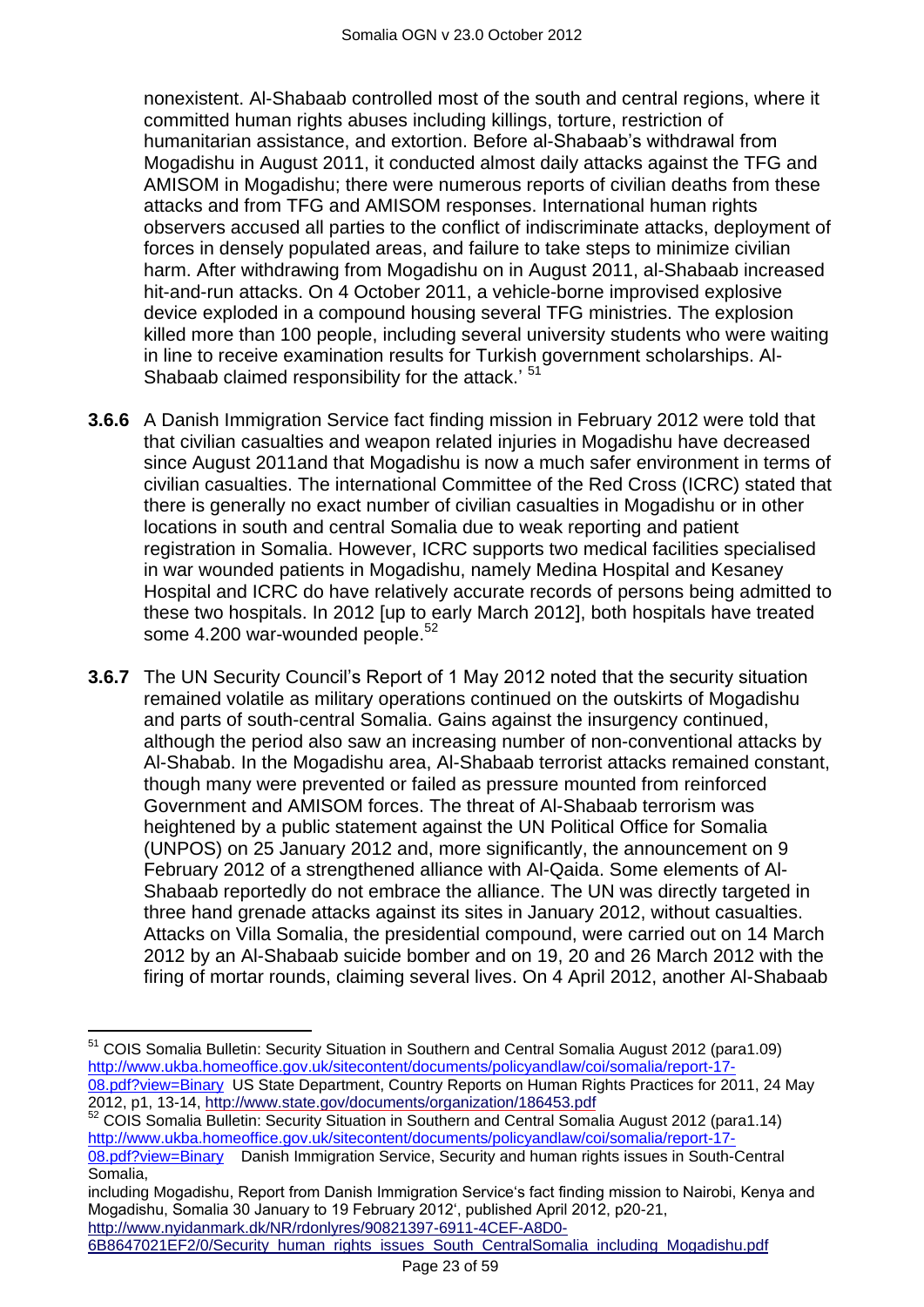suicide bomber set off an explosion at the National Theatre of Mogadishu, killing 10 people, including several officials of the Transitional Federal Government. <sup>53</sup>

- **3.6.8** The UN Human Rights Council's independent expert on human rights in Somalia reported that despite the withdrawal of Al-Shabaab from Mogadishu, however, heavy armed clashes between AMISOM, the Transitional Federal Government and allied forces against Al-Shabaab continued elsewhere through December 2011 and January 2012. The clashes were mainly confined to the city"s outer districts. Thereafter, the frequency and effectiveness of insurgent attacks started to decline as pressure mounted from reinforced Government and AMISOM forces, culminating in a successful mid-February incursion towards the Afgooye corridor. This extended Government and AMISOM influence beyond Mogadishu, which continues to be the  $case<sup>54</sup>$
- **3.6.9** The arrival of Kenyan forces in October 2011 was another new development. They were officially brought under AMISOM control on 6 July 2012. They played an important role, including through air strikes, in capturing recovering territories in the south-central region from Al-Shabaab, who tried to hinder their in military advances by hit-and-run attacks.<sup>55</sup>
- **3.6.10** In the August 2012 report by UN Human Rights Council"s independent expert it was noted that the end of active combat in Mogadishu has brought improvement to the situation of civilians living in the capital. The number of weapon-related casualties had decreased significantly as against those of 2011, when in May alone 1,590 people were admitted to Mogadishu hospitals with weapon-related injuries, 735 cases being children under 5 years. Against this, the number of casualties stood at about 500 people in the course of the month of January 2012, with 43 cases involving children under the age of 5. The prohibition of direct fire and the identification of no-fire zones by AMISOM also contributed to the reduction of civilian casualties. The introduction of a civilian casualty tracking cell by AMISOM was expected to contribute to a further reduction. The number of injuries or loss of life resulting from unconventional warfare, violence and insecurity remained very high. Al-Shabaab had publicly stated its intention to continue such attacks and claimed responsibility for the October 2011 attack in Mogadishu, which killed about 70 people, many of them students applying for scholarships, and in February 2012, which killed 15 people near the Muna Hotel. The high number of strikes by Al-Shabaab was indicative of its disregard for the rules of war traditionally embedded in Somali culture. It had reportedly announced that it would continue to use improvised explosive devices, a tactic that accounted for a significant percentage of casualties. On 27 February 2012, for example, such a device exploded during a football game in Wardhigley District, killing five people and injuring 12.<sup>56</sup>

 $\overline{a}$ 

[http://www.ukba.homeoffice.gov.uk/sitecontent/documents/policyandlaw/coi/somalia/report-17-](http://www.ukba.homeoffice.gov.uk/sitecontent/documents/policyandlaw/coi/somalia/report-17-08.pdf?view=Binary) [08.pdf?view=Binary](http://www.ukba.homeoffice.gov.uk/sitecontent/documents/policyandlaw/coi/somalia/report-17-08.pdf?view=Binary) UN Security Council, Report of the Secretary-General on Somalia, p1, 1 May 2012,

[http://www.ohchr.org/Documents/HRBodies/HRCouncil/RegularSession/Session21/A.HRC.21.61\\_en.pdf](http://www.ohchr.org/Documents/HRBodies/HRCouncil/RegularSession/Session21/A.HRC.21.61_en.pdf) 55 UN Human Rights Council. Report of the Independent Expert on the situation of human rights in Somalia. (para 16 ) 22 August 2012

[http://www.ohchr.org/Documents/HRBodies/HRCouncil/RegularSession/Session21/A.HRC.21.61\\_en.pdf](http://www.ohchr.org/Documents/HRBodies/HRCouncil/RegularSession/Session21/A.HRC.21.61_en.pdf) <sup>56</sup> UN Human Rights Council, Report of the Independent Expert on the situation of human rights in Somalia, 22 August 2012, A/HRC/21/61, available at:<http://www.unhcr.org/refworld/docid/5051ae442.html>

 $53$  COIS Somalia Bulletin: Security Situation August 2012 (para1.16)

[http://reliefweb.int/sites/reliefweb.int/files/resources/Full\\_Report\\_3949.pdf](http://reliefweb.int/sites/reliefweb.int/files/resources/Full_Report_3949.pdf) Date accessed 22 June 2012 54 UN Human Rights Council. Report of the Independent Expert on the situation of human rights in Somalia. (para 14 ) 22 August 2012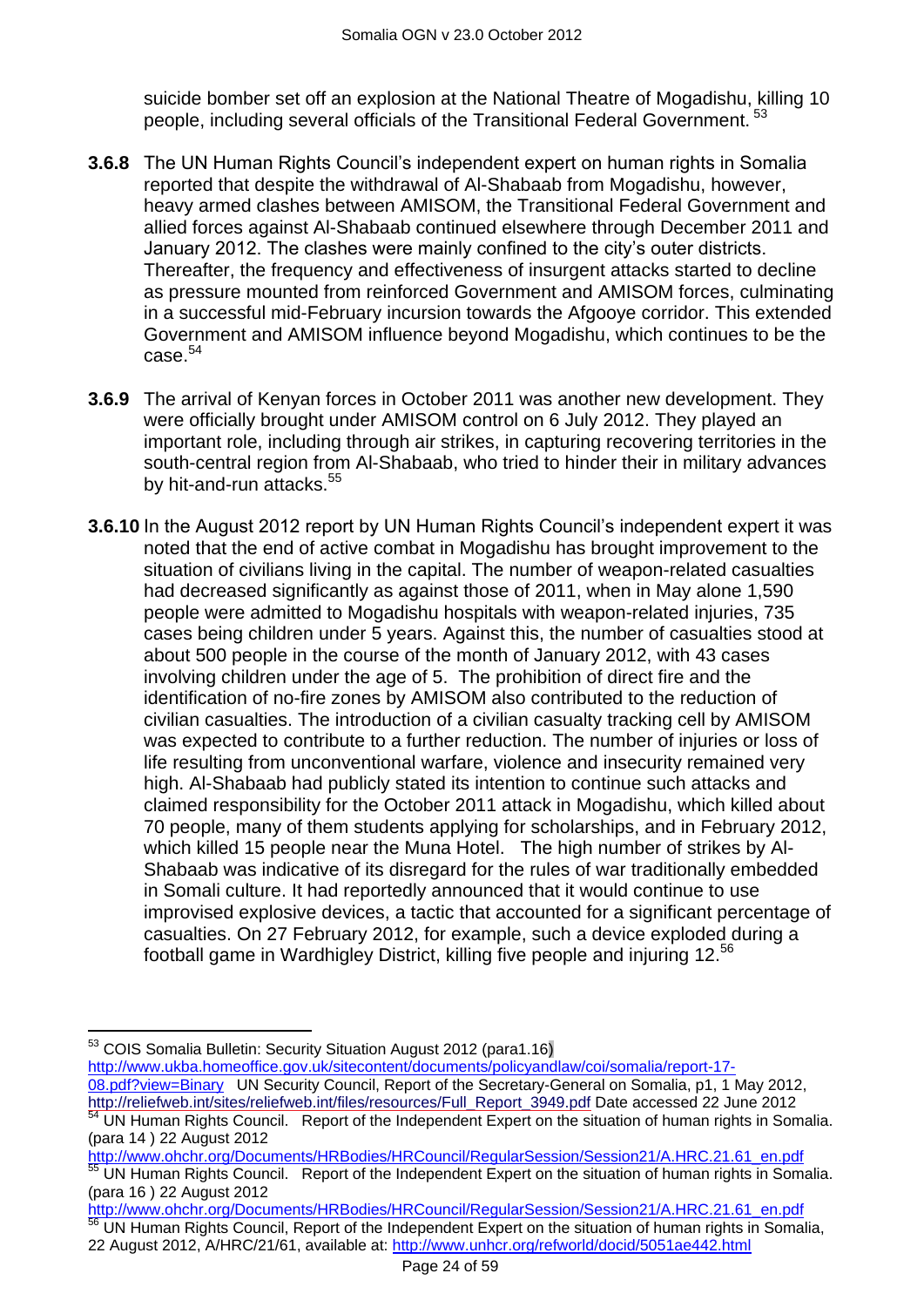- **3.6.11** The UN Secretary General reported in August 2012 that in Mogadishu, armed clashes between Al-Shabaab and AMISOM and the forces of the Somali National Army occurred daily during April and May 2012, but most fighting stopped after late May, when allied forces launched an offensive pushing Al-Shabaab's combat units into the middle and lower Shabelles. On 27 July 2012, a bomb exploded near the venue of the National Constituent Assembly, but did not result in injuries. As the end of the transition approached, tensions rose again in the capital. Terrorist attacks continued, demonstrating Al-Shabaab"s persistent covert infiltration and the overstretched capability of the allied forces. Throughout the area of operations, United Nations staff mobility remained an issue of serious concern.<sup>57</sup>
- **3.6.12** In central Somalia, Ethiopian troops concentrated heavy combat elements around the border towns of Luuq and Dolo in January 2012, and launched an offensive into Bay Region on 18 February 2012, forcing Al-Shabaab out of key strongholds, including the town of Baidoa. Ethiopian troops led the capture of Beledweyne, Xuddur and Ceel Buur. In southern Somalia, despite numerous air strikes in Juba Dhexe and Juba Hoose, military advances were hindered by continuing insurgent hit-and-run attacks.<sup>58</sup> Research by Human Rights Watch, published in March 2012, found that fighting and abuses against civilians by Al-Shabaab militants continued in the border towns and regions that Kenya claimed to have liberated and that local people were fleeing those areas rather than returning to them.<sup>59</sup>
- **3.6.13** In September 2012 it was being reported that AMISON and Somali government forces were advancing on Kismayo, al-Shabaab's last stronghold, and that hundreds of civilians had fled the city.<sup>60</sup> The BBC reported on 24 September that that following a militant attack six civilians had been shot dead by a Kenyan soldier advancing towards Kismayo and that the soldier has been detained pending an investigation. The same report noted that the Hizbul Islam group had announced that it is leaving al-Shabaab, which is seen as a significant setback for al-Shabaab, following recent military defeats. Hizbul Islam spokesman Mohamed Moalim told the BBC that his group still wanted the African Union mission to leave Somalia but welcomed the new president and parliament as a "positive development".<sup>61</sup>
- **3.6.14** The Somalia Report website began publishing a "Weekly Security Roundup" from the week commencing 22 April 2012. Somalia Report assembles these weekly incidents from a variety of sources and numbers may vary. The website gives the total number of reported deaths between 22 April 2012 and 29 June 2012 as 457, with a total of 542 reported injuries. $62$
- **3.6.15** Reporting on progress one year on from Al Shabaab"s withdrawal from Mogadishu, The Telegraph reported on 5 August 2012 that since al-Shabaab left the city to

 $\overline{a}$ <sup>57</sup> UN Security Council, Report of the Secretary-General on Somalia, 22 August 2012, S/2012/643, available at:<http://www.unhcr.org/refworld/docid/505324fb2.html><br>58 COIS Sexesting Refunding the contract of the contract of the contract of the contract of the contract of the contract of the contract of the contract of the contrac

<sup>58</sup> COIS Somalia Bulletin: Security Situation in southern and central Somalia August 2012 (para1.16) [http://www.ukba.homeoffice.gov.uk/sitecontent/documents/policyandlaw/coi/somalia/report-17-](http://www.ukba.homeoffice.gov.uk/sitecontent/documents/policyandlaw/coi/somalia/report-17-08.pdf?view=Binary) [08.pdf?view=Binary](http://www.ukba.homeoffice.gov.uk/sitecontent/documents/policyandlaw/coi/somalia/report-17-08.pdf?view=Binary) UN Security Council, Report of the Secretary-General on Somalia, p1, 1 May 2012, [http://reliefweb.int/sites/reliefweb.int/files/resources/Full\\_Report\\_3949.pdf](http://reliefweb.int/sites/reliefweb.int/files/resources/Full_Report_3949.pdf) Date accessed 22 June 2012

<sup>59</sup> Human Rights Watch. Kenya: Somalia Unsafe for Refugees to Return March 30, 2012 http://www.hrw.org/news/2012/03/30/kenya-somalia-unsafe-refugees-return

<sup>&</sup>lt;sup>60</sup> IRIN SOMALIA: Kismayo feels the heat ahead of AMISOM assault 6 September 2012 <http://www.irinnews.org/Report/96253/SOMALIA-Kismayo-feels-the-heat-ahead-of-AMISOM-assault>

<sup>61</sup> BBC Kenyan Amisom soldier kills six Somali civilians 24 September 201[2 http://www.bbc.co.uk/news/world-africa-19698348](http://www.bbc.co.uk/news/world-africa-19698348) 62 COIS Somalia Bulletin: Security Situation in Southern and Central Somalia August 2012 (para1.23) [http://www.ukba.homeoffice.gov.uk/sitecontent/documents/policyandlaw/coi/somalia/report-17-](http://www.ukba.homeoffice.gov.uk/sitecontent/documents/policyandlaw/coi/somalia/report-17-08.pdf?view=Binary) [08.pdf?view=Binary](http://www.ukba.homeoffice.gov.uk/sitecontent/documents/policyandlaw/coi/somalia/report-17-08.pdf?view=Binary)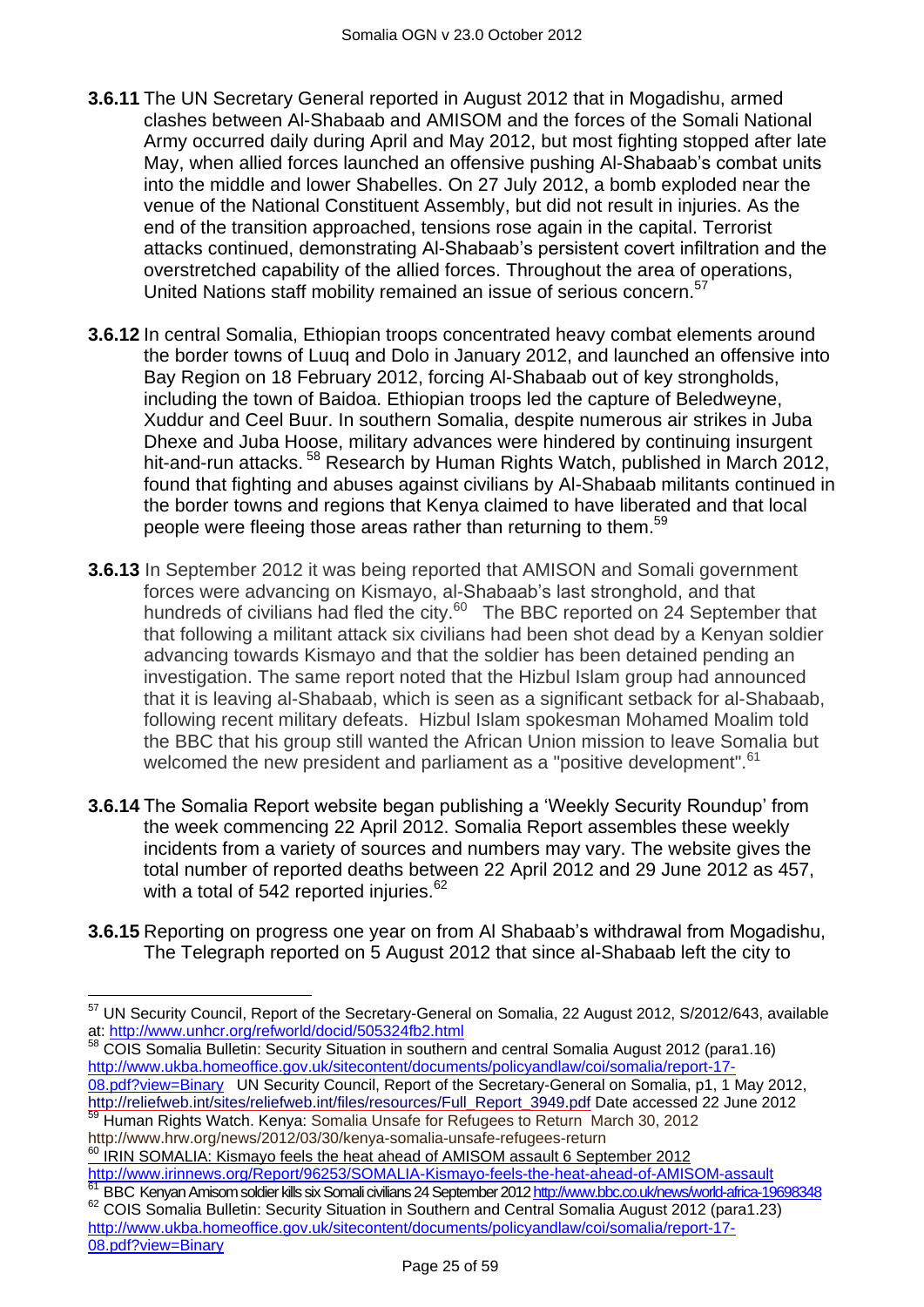government forces, there has been cautious hope that a measure of peace may finally be taking root, as reflected in an increase in commerce, new building, infrastructure repairs, as well as new scheduled flights from Turkey, Dubai and Kenya to Mogadishu. The article went on:

"This used to be a place where misdirected mortars always fell and people were killed daily," said Nur Ibrahim Adan, a stallholder at Bakara Market, Mogadishu's largest and once an al-Shabaab stronghold.

""Now there is a great change. There is no fear, there are few casualties. There are new buildings, new customers. Already my profit is much higher." … "Now truly there is opportunity here and I have many new customers," said Farah Jimale, owner of Cosmetics Centre at Bur Ubax in Bakara Market.

But then he paused. And in that pause is the largely unspoken reality that all this change is tenuous and fragile.

"Al-Shabaab, though, it is a group full of clever tactics," Mr Jimale said. "I am concerned they can come back. Already they are killing government officials. It is hard not to worry."

Mohamed Ali, Somalia's deputy defence minister, agreed that al Shabaab remained a threat, but insisted that it could be contained.

"Now you can see that Somalis, they hate Shabaab," he said. "They are giving the government information about it, where to find it. The tide has turned." <sup>63</sup>

- **3.6.16** The August 2012 report of the UN Secretary-General concluded that "The security situation in many southern and central areas remained unpredictable, however, with insurgents increasingly resorting to dangerous asymmetric attacks and intimidating locals, including in areas held by Transitional Federal Government and allied forces".<sup>64</sup> Two days after the new President of Somalia, Hassan Sheikh Mohamud was announced, the hotel where he was giving a press conference was attacked by suicide bombers, killing one AMISOM soldier and wounding three others.<sup>65</sup>
- **3.6.17** The UN report also noted that "Targeted attacks against civilians, Government officials and security personnel continued… The majority of deaths were attributed to the continued use of improvised explosive devices and targeted killings by Al-Shabaab.<sup>66</sup> With regards to Mogadishu the report noted that "As the end of the transition approached, tensions rose again in the capital. Terrorist attacks

[CF6E4FF96FF9%7D/Somalia%20S%202012%20643.pdf](http://www.securitycouncilreport.org/atf/cf/%7B65BFCF9B-6D27-4E9C-8CD3-CF6E4FF96FF9%7D/Somalia%20S%202012%20643.pdf)

 $\overline{\phantom{a}}$ 

<http://www.un.org/apps/news/story.asp?NewsID=42884&Cr=somalia&Cr1=#.UFJiL1F2MxI>

[http://www.securitycouncilreport.org/atf/cf/%7B65BFCF9B-6D27-4E9C-8CD3-](http://www.securitycouncilreport.org/atf/cf/%7B65BFCF9B-6D27-4E9C-8CD3-CF6E4FF96FF9%7D/Somalia%20S%202012%20643.pdf) [CF6E4FF96FF9%7D/Somalia%20S%202012%20643.pdf](http://www.securitycouncilreport.org/atf/cf/%7B65BFCF9B-6D27-4E9C-8CD3-CF6E4FF96FF9%7D/Somalia%20S%202012%20643.pdf)

 $63$  The Telegraph, Mogadishu transforms one year on from al-Shabaab exit, 5 August 2012 [http://www.telegraph.co.uk/news/worldnews/africaandindianocean/somalia/9453668/Mogadishu-transforms](http://www.telegraph.co.uk/news/worldnews/africaandindianocean/somalia/9453668/Mogadishu-transforms-one-year-on-from-al-Shabaab-exit.html)[one-year-on-from-al-Shabaab-exit.html](http://www.telegraph.co.uk/news/worldnews/africaandindianocean/somalia/9453668/Mogadishu-transforms-one-year-on-from-al-Shabaab-exit.html) Date accessed 31 August 2012

 $\overline{64}$  United Nations, Report of the Secretary-General on Somalia, 22 August 2012, A Security Situation, paragraph 26

[http://www.securitycouncilreport.org/atf/cf/%7B65BFCF9B-6D27-4E9C-8CD3-](http://www.securitycouncilreport.org/atf/cf/%7B65BFCF9B-6D27-4E9C-8CD3-CF6E4FF96FF9%7D/Somalia%20S%202012%20643.pdf)

<sup>65</sup> UN News Centre, Somalia: UN Assembly President condemns attack on president's hotel, 13 September 2012

<sup>66</sup> United Nations, Report of the Secretary-General on Somalia, 22 August 2012*, A Security Situation, paragraph 26*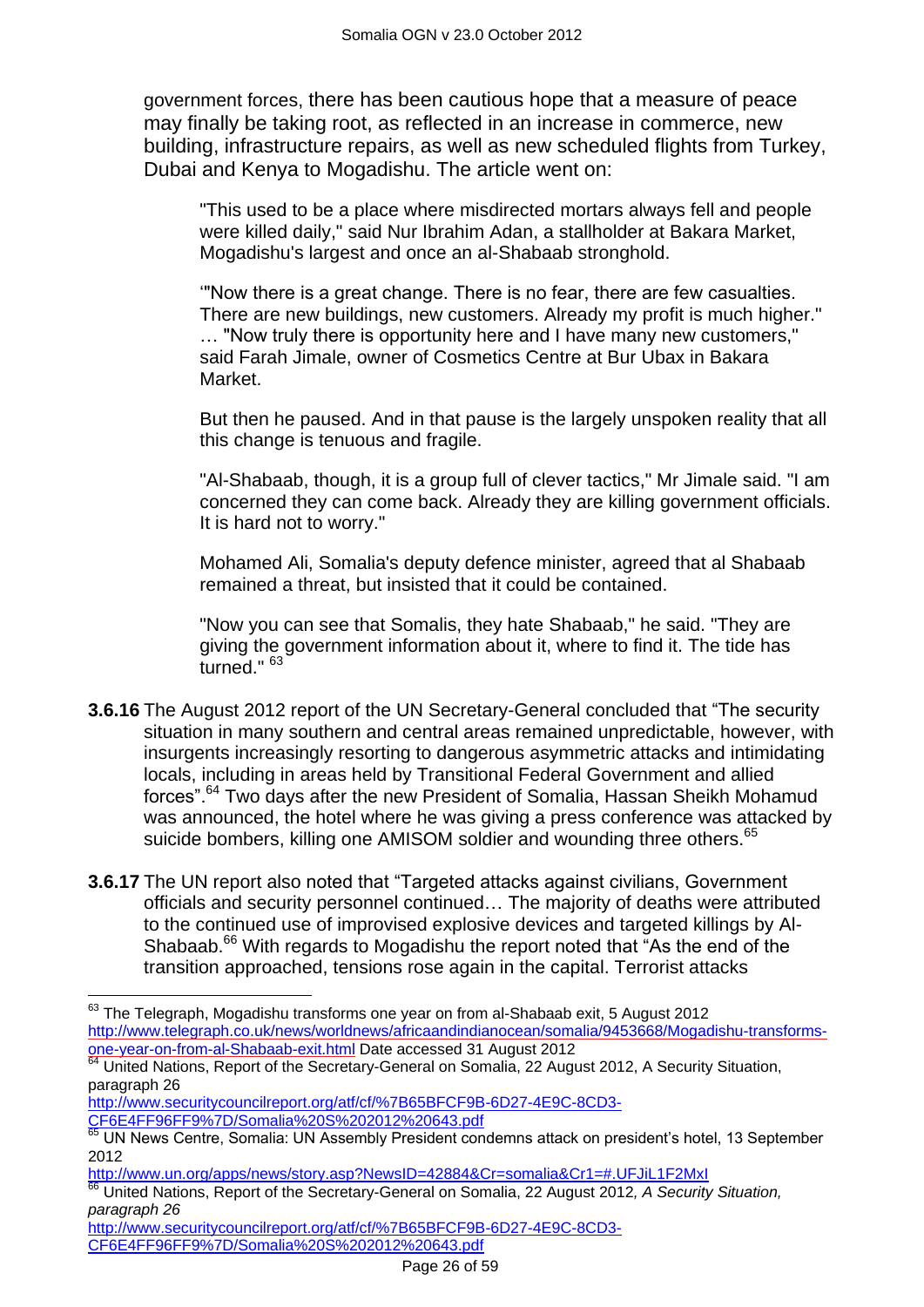continued, demonstrating Al-Shabaab"s persistent covert infiltration and the overstretched capability of the allied forces".<sup>67</sup>

**3.6.18** In April 2012, the UN noted that continued fighting has rendered children more vulnerable to rape and sexual violence, particularly in open and unprotected internally displaced person settlements and especially in Mogadishu. The Transitional Federal Government and allied militia were the main alleged perpetrators in Mogadishu and border areas".<sup>68</sup> In July 2012, the UN also reported "Women and girls in Mogadishu remain at great risk of sexual violence while collecting firewood".<sup>69</sup>

#### Humanitarian situation

 $\overline{a}$ 

- **3.6.19** UNHCR has estimated that almost 63,000 people, mostly IDPs who had fled insecurity and fighting in Mogadishu, have returned to the city Mogadishu since the August 2011 departure of Al-Shabaab insurgents. According to Mogadishu local authorities, at least 80 percent of the properties occupied by squatters during the war have been restored to their rightful owners. The local authorities are reported to be standing by to help people reclaim their properties. Meanwhile, the northern Mogadishu districts of Karan, Shibis and Bondhere, which had previously been empty because of fighting, are now bustling.<sup>70</sup> From afar the city glints with shiny new tin roofs dotted among dust-covered ruins and camps. Private operators are offering electricity in the old town for US\$30 a month. Fishermen are enjoying a healthy demand for shark-fins from Dubai and the Middle East, with a shark fetching as much as \$500. Building materials lie in piles on street corners, where camel's milk and cappuccino vendors ply their wares. International NGO and diplomatic missions are also coming back - according to a UN source, Britain has already identified the plot for its permanent diplomatic base on the airport compound - and property prices have spiked. According to a local businessman, a 100-square metre plot near the city centre sold recently for \$2million.<sup>71</sup>
- **3.6.20** In May 2012 it was being reported that the population of Mogadishu, had increased from 1.8 million to 2 million after AMISOM and TFG forces drove out al-Shabaab from the capital. Most of the arrivals had come during 2011 in search of food after drought and famine struck in 2011. It was said that "Twice a day, crowds of hungry people line up outside feeding centres all across Mogadishu…. Anyone who shows up is fed". UN officials were reported as saying that at that time 100,000 were receiving what is called wet, or cooked, food. Another 200,000 were receiving nutritional assistance in other forms. Authorities said families who came to Mogadishu during the famine in 2011 have been slow to go back to their homes.

[http://www.securitycouncilreport.org/atf/cf/%7B65BFCF9B-6D27-4E9C-8CD3-](http://www.securitycouncilreport.org/atf/cf/%7B65BFCF9B-6D27-4E9C-8CD3-CF6E4FF96FF9%7D/Somalia%20S%202012%20643.pdf) [CF6E4FF96FF9%7D/Somalia%20S%202012%20643.pdf](http://www.securitycouncilreport.org/atf/cf/%7B65BFCF9B-6D27-4E9C-8CD3-CF6E4FF96FF9%7D/Somalia%20S%202012%20643.pdf)

<sup>71</sup> COIS Somalia Bulletin: Security Situation August 2012 (3.16)

 $67$  United Nations, Report of the Secretary-General on Somalia, 22 August 2012, A Security Situation, paragraph 27

<sup>&</sup>lt;sup>68</sup> United Nations, Children and armed conflict Report of the Secretary-General, 26 April 2012, Somalia, Paragraph 101 <http://daccess-ods.un.org/TMP/1584472.95427322.html>

<sup>&</sup>lt;sup>69</sup> UNOCHA, Humanitarian Bulletin Somalia; Issue 10; 1 - 31 July 2012, Fuel-efficient stoves offer protection and sustainability

[http://reliefweb.int/sites/reliefweb.int/files/resources/Humanitarian%20Bulletin%20%2310%2C%20July%2020](http://reliefweb.int/sites/reliefweb.int/files/resources/Humanitarian%20Bulletin%20%2310%2C%20July%202012.pdf) [12.pdf](http://reliefweb.int/sites/reliefweb.int/files/resources/Humanitarian%20Bulletin%20%2310%2C%20July%202012.pdf)

<sup>&</sup>lt;sup>72</sup>IRIN. UN Office for the Coordination of Humanitarian Affairs. Somalia: Return to Mogadishu: 17 July 2012 <http://www.irinnews.org/Report/95886/SOMALIA-Return-to-Mogadishu>

[http://www.ukba.homeoffice.gov.uk/sitecontent/documents/policyandlaw/coi/somalia/report-17-](http://www.ukba.homeoffice.gov.uk/sitecontent/documents/policyandlaw/coi/somalia/report-17-08.pdf?view=Binary) [08.pdf?view=Binary](http://www.ukba.homeoffice.gov.uk/sitecontent/documents/policyandlaw/coi/somalia/report-17-08.pdf?view=Binary) IRIN News, SOMALIA: Mogadishu on the up, 29 May 2012, <http://www.irinnews.org/Report/95480/SOMALIA-Mogadishu-on-the-up>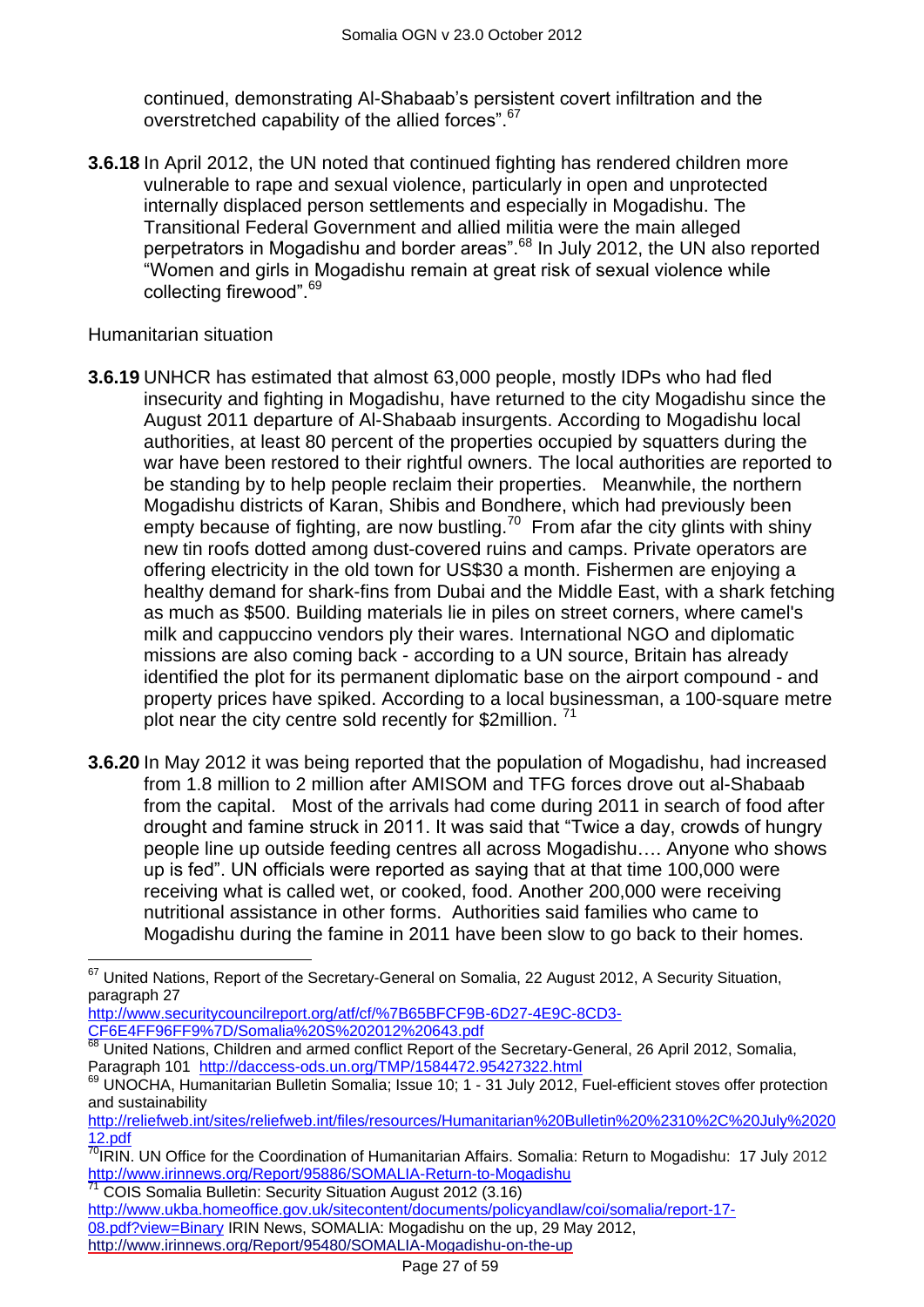Food, basic medical services and even rudimentary schools are available in Mogadishu, all commodities rare in the rural areas. And there are jobs, as the city starts rebuilding.<sup>72</sup>

- **3.6.21** Also in May 2012, the UN is reported as having said that as a result of better rains, reduced conflict, stable food prices, and international help, the situation is much improved and there is little to no chance of a repeat of the 2011 famine. It was also said that pasture and water is available for livestock; the condition of the animals is very good, prices are favourable, and exports are up 42 percent compared to the same time last year. The report did however go on to say that there were still 2.5 million Somalis, mostly in al-Shabaab controlled areas, who are officially classified as in "emergency" or "crisis"; almost a quarter of children aged under five are "acutely malnourished"; and there were warnings that rainfall in some farming areas in south Somalia would be up to 20% below average, which could affect crop production and may cause localised food shortages.<sup>73</sup>
- **3.6.22** However, in June 2012, UNOCHA reported that the food security situation was expected to deteriorate in agropastoral parts of southern Somalia, including in the Bay, Bakool and Gedo regions, as well as parts of Lower and Middle Juba and Lower and Middle Shabellein in the months leading up to the harvest in August.<sup>74</sup> In its July Bulletin, it further reported that in addition to the likely deterioration in agropastoral parts of southern Somalia, pastoralists in coastal areas of Somaliland and Puntland are at risk due to the poor performance of the rains".<sup>75</sup> UNOCHA also noted that the risks associated with the delivery of humanitarian assistance remain high in South Central Somalia and on-going military operations and sporadic clashes make access difficult, specifically in By, Bakool and Lower Shabelle.<sup>76</sup> Al-Shabab has banned many aid agencies from Kismayo, and general insecurity in the area has also impeded humanitarian access.<sup>77</sup>
- **3.6.23** It is important that case owners ensure that they refer to the COIS Somalia Bulletin: Security Situation August 2012 and obtain the latest information about the situation in the relevant part of Somalia and take that into full account in reaching decisions on asylum claims made by Somalis.

## **See also: [Actors of protection](#page-1-1) (section 2.3 above)**

**[Internal relocation](#page-9-0) (section 2.4 above)**

**[Caselaw](#page-11-0) (section 2.5 above)**

 $73$  Christian Science Monitor, Somalia famine has ended, but many still hungry, 31 May 2012, <http://www.csmonitor.com/World/Africa/2012/0531/Somalia-famine-has-ended-but-many-stillhungry> <sup>74</sup> UNOCHA, Humanitarian Bulletin Somalia; Issue 9 June 2012

 $\overline{a}$  $72$  Voice of America News, Mogadishu Feeding Centers Keep Hundreds of Thousands from Starvation, 8 May 2012,

[http://www.voanews.com/content/mogadishu\\_feeding\\_centers\\_keep\\_hundreds\\_of\\_thousands\\_from\\_starvati](http://www.voanews.com/content/mogadishu_feeding_centers_keep_hundreds_of_thousands_from_starvation/369844.html) [on/369844.html](http://www.voanews.com/content/mogadishu_feeding_centers_keep_hundreds_of_thousands_from_starvation/369844.html)

[http://reliefweb.int/sites/reliefweb.int/files/resources/Humanitarian%20Bulletin%20%239%2C%20June%2020](http://reliefweb.int/sites/reliefweb.int/files/resources/Humanitarian%20Bulletin%20%239%2C%20June%202012.pdf) [12.pdf](http://reliefweb.int/sites/reliefweb.int/files/resources/Humanitarian%20Bulletin%20%239%2C%20June%202012.pdf)

<sup>75</sup> UNOCHA, Humanitarian Bulletin Somalia; Issue 10; 1 - 31 July 2012, Taking stock one year after the famine

[http://reliefweb.int/sites/reliefweb.int/files/resources/Humanitarian%20Bulletin%20%2310%2C%20July%2020](http://reliefweb.int/sites/reliefweb.int/files/resources/Humanitarian%20Bulletin%20%2310%2C%20July%202012.pdf) [12.pdf](http://reliefweb.int/sites/reliefweb.int/files/resources/Humanitarian%20Bulletin%20%2310%2C%20July%202012.pdf)

<sup>76</sup> UNOCHA, Humanitarian Access Update 01, 30 June 2012

<http://reliefweb.int/sites/reliefweb.int/files/resources/Access%20Paper%20June%202012.pdf> IRIN, Next stop Kismayo, 15 August 2012

<http://www.irinnews.org/Report/96110/SOMALIA-Next-stop-Kismayo>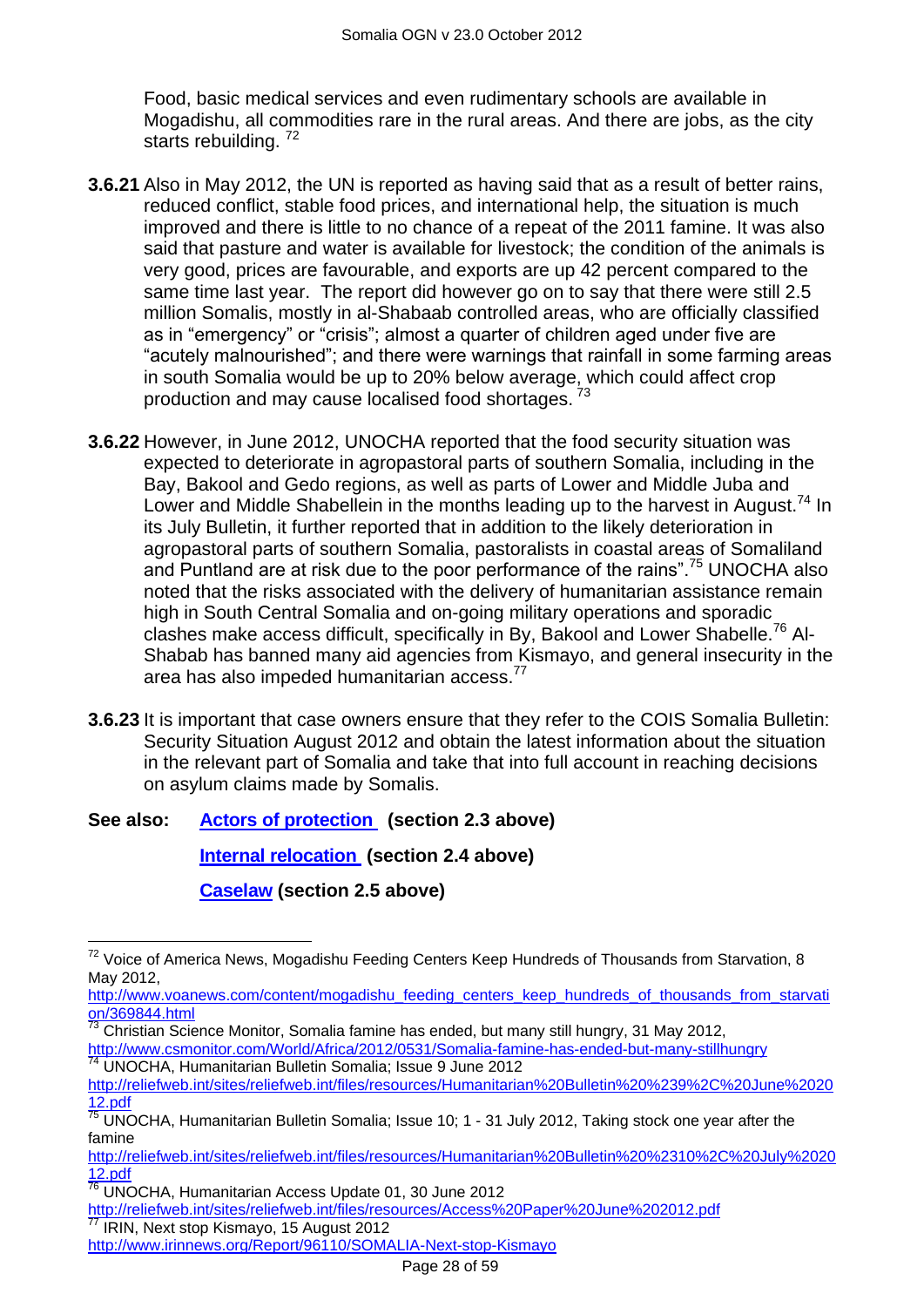- **3.6.24 Conclusion.** The Supreme Court held in [RT \(Zimbabwe\)](http://www.bailii.org/uk/cases/UKSC/2012/38.html) that the rationale of the decision in [HJ \(Iran](http://www.bailii.org/uk/cases/UKSC/2010/31.html)*)* extends to the holding of political opinions. An individual should not be expected to modify or deny their political belief, or the lack of one, in order to avoid persecution.
- **3.6.25** A state of civil instability and/or where law and order has sometimes broken down does not of itself give rise to a well-founded fear of persecution for a Convention reason.
- **3.6.26** In the country guidance case of **AMM and others** (see section 2.5 above) promulgated in November 2011, the Upper Tribunal concluded that:

#### Mogadishu

(a) Despite the withdrawal in early August 2011 of Al-Shabab conventional forces from at least most of Mogadishu, there remains in general a real risk of Article 15(c) harm for the majority of those returning to that city after a significant period of time abroad. Such a risk does not arise in the case of a person connected with powerful actors or belonging to a category of middle class or professional persons, who can live to a reasonable standard in circumstances where the Article 15(c) risk, which exists for the great majority of the population, does not apply.

Caseowners should note that in reaching that conclusion the Upper Tribunal did not say that the reduction in violence following al-Shabaab"s withdrawal from Mogadishu was insufficient to show that there was no longer a general Article 15(c) risk; what they said was that it was too early to show that the reduction in violence was durable. In paragraph 363 of the determination the Upper Tribunal said "Before leaving the issue of Article 15(c) in Mogadishu, it is necessary to say something with an eye to the use that will be made of our country guidance findings in the next few weeks and months. In assessing cases before them, judicial fact-finders will have to decide whether the evidence is the same or similar to that before us (Practice Direction 12). To the extent it is not, they are not required to regard our findings as authoritative. As we have emphasised, it is simply not possible on the evidence before us to state that the changes resulting from Al-Shabaab"s withdrawal from Mogadishu are sufficiently durable. Far too much is presently contingent. As time passes, however, it may well be that judicial fact-finders are able to conclude that the necessary element of durability has been satisfied. How, if at all, that impacts on the assessment of risk on return will, of course, depend on all the other evidence."

As Lord Justice Carnwath (now Lord Carnwath) noted in [TK \(Tamils –](http://www.bailii.org/cgi-bin/markup.cgi?doc=/uk/cases/UKIAT/2009/00049.html&query=title+(+TK+)&method=boolean) LP [updated\) Sri Lanka CG \[2009\] UKAIT 00049](http://www.bailii.org/cgi-bin/markup.cgi?doc=/uk/cases/UKIAT/2009/00049.html&query=title+(+TK+)&method=boolean) "... country guidance is not inflexible; it must be applied by reference to new evidence as it emerges." The current evidence as set out in the COIS Somalia Bulletin: Security Situation August 2012 and elsewhere is that the lower level of violence has been sustained over the past year, and that the violence that does exist is generally targeted at government, security forces and international bodies. In the circumstances the situation in Mogadishu should no longer be regarded as presenting a general risk of Article 15(c) harm. Instead, for a claim to succeed under Article 15(c), an individual would need to show that their personal circumstances are such that they would be at real risk and that there was no internal relocation option open to them. A claim under Article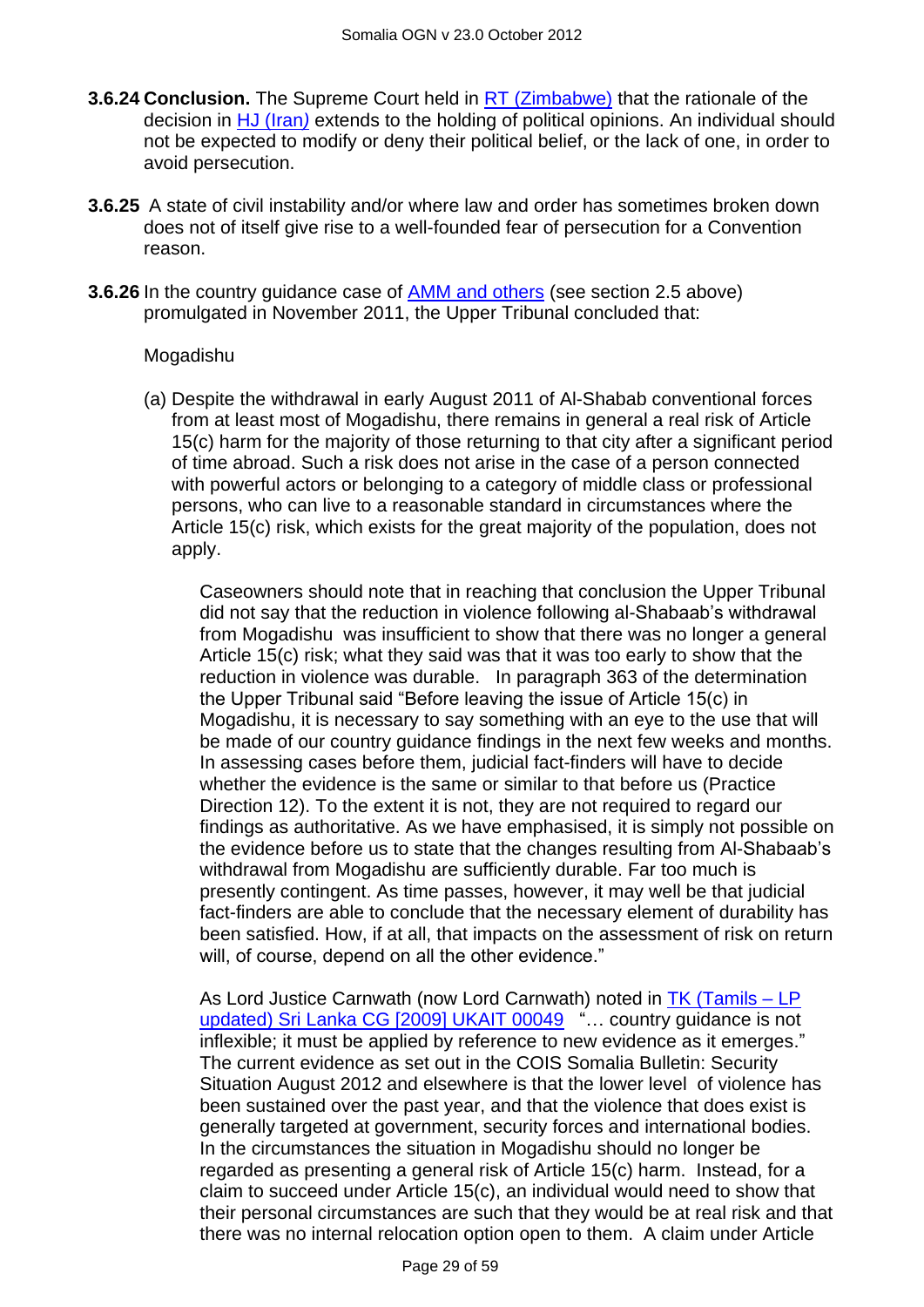15(c) should succeed if a claimant establishes that particular factors place him or her at additional risk above that which applies to the civilian population generally, such that he or she is at real risk of serious harm from the levels of indiscriminate violence that do exist and that internal relocation to a place where there is not a real risk of serious harm is not reasonable.

(b) The Upper Tribunal went on to conclude that the armed conflict in Mogadishu does not, however, pose a real risk of Article 3 harm in respect of any person in that city, regardless of circumstances. The humanitarian crisis in southern and central Somalia has led to a declaration of famine in IDP camps in Mogadishu; but a returnee from the United Kingdom who is fit for work or has family connections may be able to avoid having to live in such a camp. A returnee may, nevertheless, face a real risk of Article 3 harm, by reason of his or her individual vulnerability.

#### Outside Mogadishu

- (c) Fighting in southern and central Somalia is both sporadic and localised and is not such as to place every civilian in that part of the country at real risk of Article 15(c) harm. In individual cases, it will be necessary to establish where a person comes from and what the background information says is the present position in that place. If fighting is going on, that will have to be taken into account in deciding whether Article 15(c) is applicable. There is, likewise, no generalised current risk of Article 3 harm as a result of armed conflict.
- (d) In general, a returnee with no recent experience of living in Somalia will be at real risk of being subjected to treatment proscribed by Article 3 in an Al-Shabab controlled area. "No recent experience" means that the person concerned left Somalia before the rise of Al-Shabab in 2008. Even if a person has such experience, however, he or she will still be returning from the United Kingdom, with all the adverse assumptions likely to be made, so far as Al-Shabab perceptions are concerned, but he or she will be less likely to be readily identifiable as a returnee. Even if he or she were to be so identified, the evidence may point to the person having struck up some form of accommodation with Al-Shabab, whilst living under their rule. On the other hand, although having family in the Al-Shabab area of return may alleviate the risk, the rotating nature of Al-Shabab leadership and the fact that punishments are meted out in apparent disregard of local sensibilities mean that, in general, it cannot be said that the presence of family is likely to mean the risk ceases to be a real one.
- (e) Al-Shabab"s reasons for imposing its requirements and restrictions, such as regarding manner of dress and spending of leisure time, are religious and those who transgress are regarded as demonstrating that they remain in a state of kufr (apostasy). The same is true of those returnees who are identified as returning from the West. Accordingly, those at real risk of such Article 3 ill-treatment from Al-Shabab will in general be refugees, since the persecutory harm is likely to be inflicted on the basis of imputed religious opinion.
- (f) Although those with recent experience of living under Al-Shabab may be able to "play the game", in the sense of conforming with Al-Shabab"s requirements and avoiding suspicion of apostasy, the extreme nature of the consequences facing anyone who might wish to refuse to conform (despite an ability to do so) is such as to attract the principle in  $RT$  (Zimbabwe). The result is that such people will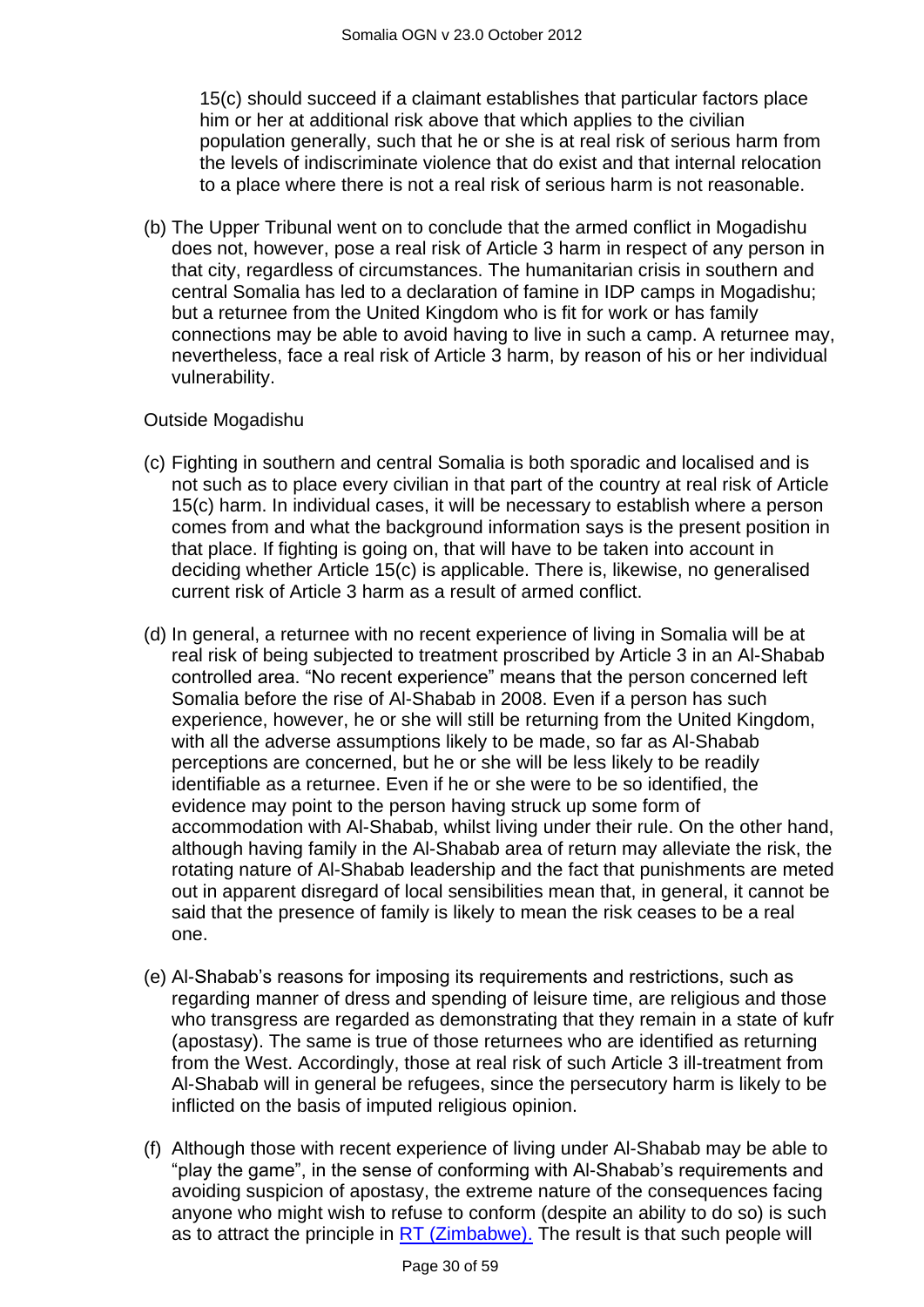also in general be at real risk of persecution by Al-Shabab for a Refugee Convention reason.

- (g) The same considerations apply to those who are reasonably likely to have to pass through Al-Shabab areas.
- (h) For someone at real risk in a home area in southern or central Somalia, an internal relocation alternative to Mogadishu is in general unlikely to be available, given the risk of indiscriminate violence in the city, together with the present humanitarian situation. Relocation to an IDP camp in the Afgoye Corridor will, as a general matter, likewise be unreasonable, unless there is evidence that the person concerned would be able to achieve the lifestyle of those better-off inhabitants of the Afgoye Corridor settlements.

However, as noted above, the sustained improvement in the security situation in Mogadishu since the Upper Tribunal promulgated its determination is such that it can no longer be said that there is a general Article 15(c) risk in Mogadishu. Case owners should therefore consider the new country of origin information and the individual circumstances of each claimant to establish whether the guidance contained in [AMM and others](http://www.bailii.org/uk/cases/UKUT/IAC/2011/00445_ukut_iac_2011_amm_ors_somalia_cg.html) in relation to internal relocation to Mogadishu remains applicable to the individual claimant concerned.

(i) Internal relocation to an area controlled by Al-Shabab is not feasible for a person who has had no history of living under Al-Shabab in that area (and is in general unlikely to be a reasonable proposition for someone who has had such a history). Internal relocation to an area not controlled by Al-Shabab is in general unlikely to be an option, if the place of proposed relocation is stricken by famine or near famine.

With regard internal relocation caseowners should keep in mind that as set out in para 225 of the determination in [AMM and others,](http://www.bailii.org/uk/cases/UKUT/IAC/2011/00445_ukut_iac_2011_amm_ors_somalia_cg.html) the legal burden does not rest with the caseowner to prove that there is a part of the country of nationality of an appellant, who has established a well-founded fear in one area thereof, to which the claimant could reasonably be expected to go and live. The person who claims international protection bears the legal burden of proving that he or she is entitled to it. What that burden entails will, however, very much depend upon the circumstances of the particular case. In practice, the issue of an internal relocation alternative needs to be raised by the caseowner, either in the letter of refusal or (subject to issues of procedural fairness) during any appeal proceedings. In many cases, the caseowner will point to evidence regarding the general conditions in the proposed place of relocation. It will then be for the claimant to make good an assertion that, notwithstanding those conditions, it would not be reasonable to relocate there. Those reasons may often be ones about which only the claimant could know; for example, whether there are people living in the area of proposed relocation who might identify the appellant to those in his home area whom he fears. The Secretary of State clearly cannot be expected to lead evidence on such an issue.

(j) Within the context of these findings, family and/or clan connections may have an important part to play in determining the reasonableness of a proposed place of relocation. The importance of these connections is likely to grow, if the present humanitarian crisis diminishes and if Al-Shabab continues to lose territory.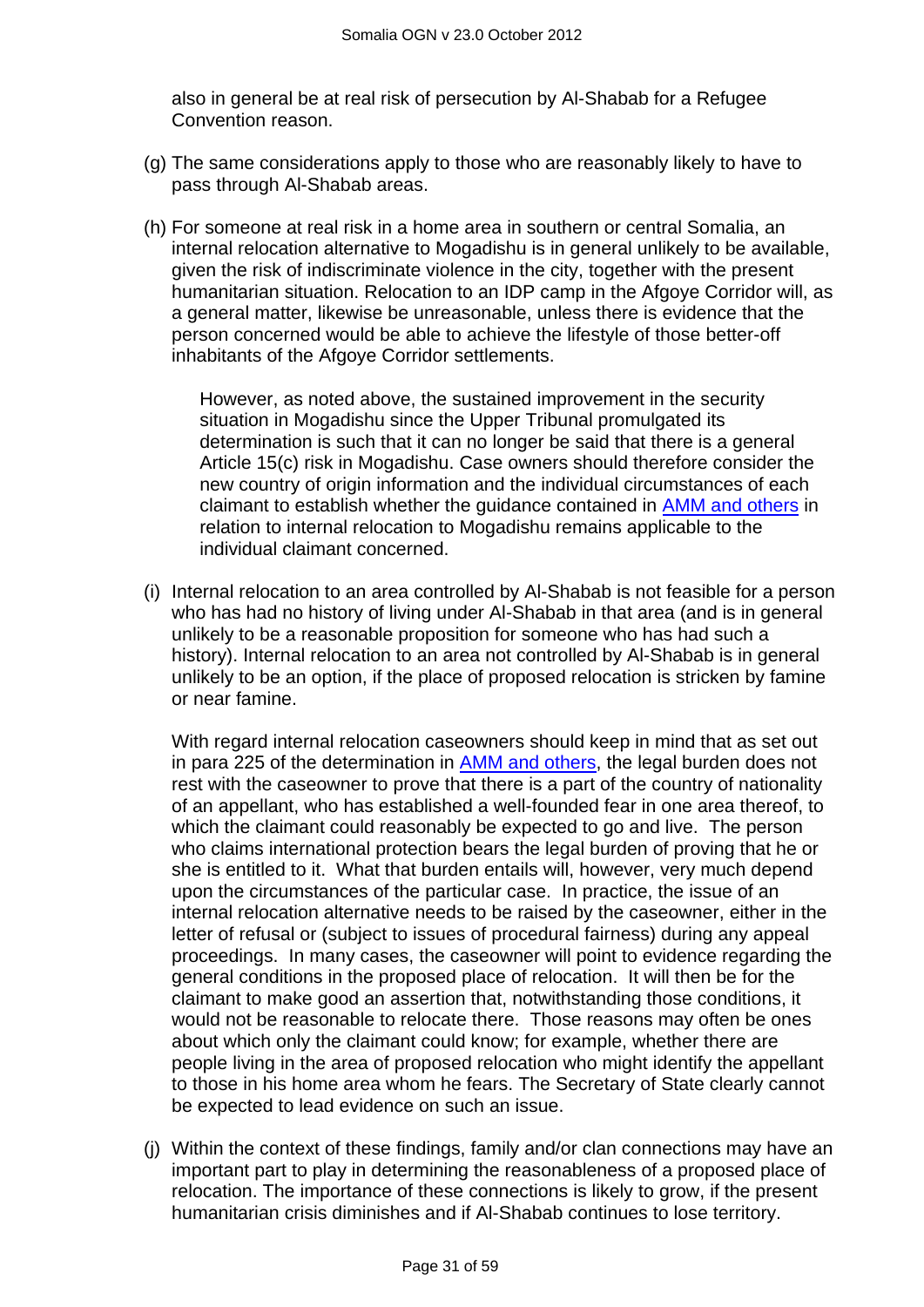- (k) Travel by land across southern and central Somalia to a home area or proposed place of relocation is an issue that falls to be addressed in the course of determining claims to international protection. Such travel may well, in general, pose real risks of serious harm, not only from Al-Shabab checkpoints but also as a result of the present famine conditions. Women travelling without male friends or relatives are in general likely to face a real risk of sexual violence.
- (l) An issue that may have implications for future Somali appeals is the availability of air travel within Somalia (including to Somaliland). Flying into Mogadishu International Airport is sufficiently safe. There is no evidence to indicate a real risk to commercial aircraft flying to other airports in Somalia.

#### Somaliland and Puntland

- (m)The present appeals were not designed to be vehicles for giving country guidance on the position within Somaliland or Puntland. There is no evidential basis for departing from the conclusion in [NM and others,](http://www.bailii.org/uk/cases/UKIAT/2005/00076.html) that Somaliland and Puntland in general only accept back persons who were former residents of those regions and were members of locally based clans or sub clans. In the context of Somali immigration to the United Kingdom, there is a close connection with Somaliland.
- (n) A person from Somaliland will not, in general, be able without real risk of serious harm to travel overland from Mogadishu International Airport to a place where he or she might be able to obtain an unofficial travel document for the purposes of gaining entry to Somaliland, and then by land to Somaliland. This is particularly the case if the person is female. A proposed return by air to Hargeisa, Somaliland (whether or not via Mogadishu International Airport) will in general involve no such risks.
- **3.6.27** Caseowners should note that the Upper Tribunal in the country guidance case of [AMM and others](http://www.bailii.org/uk/cases/UKUT/IAC/2011/00445_ukut_iac_2011_amm_ors_somalia_cg.html) took full account of the European Court of Human Rights (ECtHR) judgment in the case [Sufi & Elmi v UK](http://www.bailii.org/eu/cases/ECHR/2011/1045.html)*.* The Upper Tribunal found that they were not bound by the ECtHR"s assessment and made some important findings which differed from t hose in [Sufi & Elmi v UK](http://www.bailii.org/eu/cases/ECHR/2011/1045.html) such as (a) the categories of persons who would be able to return to Mogadishu without being subject to a breach of Article 15(c) of the Qualification Directive; (b) that there is no general Article 3 risk in Mogadishu; (c) the ECtHR was wrong to find that the warring parties in Somalia had caused the breakdown of economic, social, political infrastructure; and (d) the Upper Tribunal also rejected ECtHR"s criticism of the UKBA fact finding missions" use of anonymised sources.

#### **3.7 Members of major clans or their sub-clans**

- **3.7.1** Some claimants will make an asylum and/or human rights claim based on their fear of mistreatment at the hands of an individual and/or sub-group of a rival clan family due to their membership of a particular clan or sub-clan.
- **3.7.2 Treatment.** The clan is the single most important element that has defined the identity and social relations of Somalis for centuries. Most Somalis identify themselves in terms of their lineage or clan. Historically, it was the basis that structured law and order and social activities within and between the various clans. While in the past, clan politics and rivalry between various warlords fuelled and entrenched the conflict, in recent times the conflict has increasingly taken the shape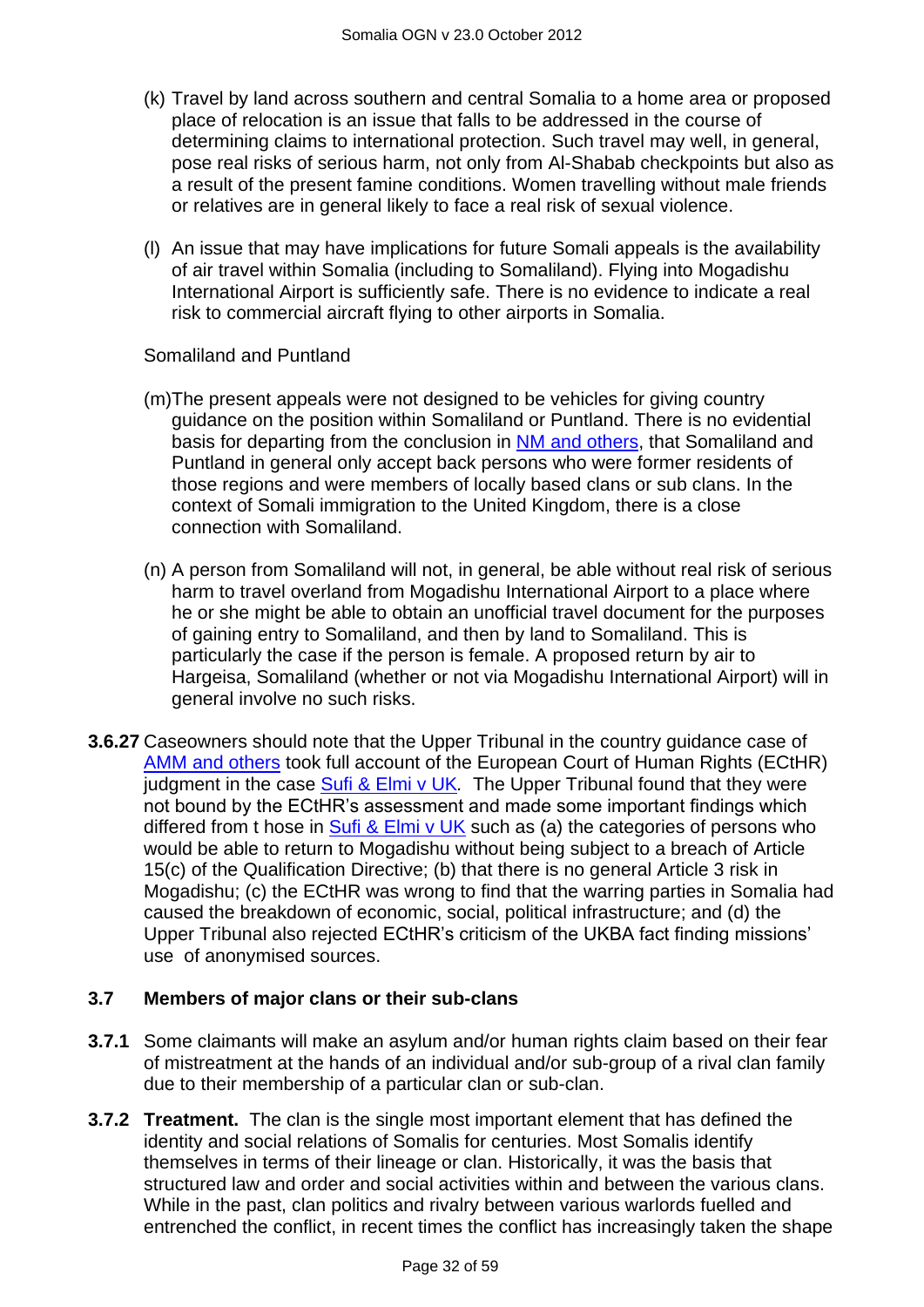of a conflict between those that allegedly advance different forms of Islam.<sup>78</sup> A 2008 International Crisis Group report stated that the classical clan system was fraying. Clan elders were being targeted in the violence then sweeping the country.<sup>79</sup> However, the same source noted that large swathes of the country had reverted back to a style of clan government that predates colonialism. A 2009 Landinfo report noted that observers have pointed out that traditional leaders are losing their hold on power but that the system still worked, albeit to varying degrees. <sup>80</sup>

- **3.7.3** Clan families are sub-divided into clans and many sub-clans. Clan members are classified as ethnic Somali and minority groups are usually classified as non-ethnic Somali. The clan structure comprises four major "noble" clan-families; Darod, Hawiye, Isaaq and Dir. "Noble" refers to the widespread Somali belief that members of the major clans are descended from a common Somali ancestor, and that the minority groups have a different, usually mixed, parentage. Two further clans, the Digil and Mirifle (also collectively referred to as Rahanweyn), take, in many aspects, an intermediate position between the main Somali clans and the minority groups.<sup>81</sup>
- **3.7.4** More than 85 percent of the population shared a common ethnic heritage, religion, and nomad-influenced culture. In most areas members of groups other than the predominant clan were excluded from effective participation in governing institutions and were subject to discrimination in employment, judicial proceedings, and access to public services.<sup>82</sup>
- **3.7.5** Minority groups and low-caste clans included the Bantu (the largest minority group), the Benadiri, Rer Hamar, Brawanese, Swahili, Tumal, Yibir, Yaxar, Madhiban, Hawrarsame, Muse Dheryo, Faqayaqub, and Gabooye. Intermarriage between minority groups and mainstream clans was restricted by custom. Minority groups, often lacking armed militias, continued to be disproportionately subject to killings, torture, rape, kidnapping for ransom, and looting of land and property with impunity by faction militias and majority clan members. Many minority communities continued to live in deep poverty and suffer from numerous forms of discrimination and exclusion.<sup>83</sup>
- **3.7.6** A 2009 Landinfo report noted that individual security has traditionally been dependent on the clan. This situation has not changed significantly in modern times and the clan remains the safety net of the Somali population. Vulnerability and protection are closely linked to a clan"s strength. However weak clans or groups have traditionally been able to seek protection from and affiliation with the dominant clans in a specific area. Although clans are still important, affiliation to a dominant clan does not necessarily provide protection. Clan loyalty is superseded by political, ideological and international conditions. A clan"s ability to provide protection is

<http://www.issafrica.org/pgcontent.php?UID=8647>

 $\overline{a}$ 

 $78$  Institute for Security Studies 01 Sep 2009: ISS Paper 198:

<sup>79</sup> IGC "To move beyond the failed state"**,** 23 December 2008, 2.Clan dynamics, http://www.crisisgroup.org/~/media/Files/africa/horn-of-<br>africa/somalia/Somalia%20To%20Move%20Beyond%20the%20Failed%

[africa/somalia/Somalia%20To%20Move%20Beyond%20the%20Failed%](http://www.crisisgroup.org/~/media/Files/africa/horn-of-africa/somalia/Somalia%20To%20Move%20Beyond%20the%20Failed%25) <sup>80</sup> COI Service Somalia Country Report January 2012 (para 19.04 & 19.07)

[www.ukba.homeoffice.gov.uk/policyandlaw/guidance/coi/](http://www.ukba.homeoffice.gov.uk/policyandlaw/guidance/coi/) 

ACCORD 'Clans in Somalia' December 2009, II. Clans and Minorities,

http://www.unhcr.org/refworld/country,,ACCORD,,SOM,,4b29f5e82,0.html

US State Department Country Reports on Human Rights Practices for : Somalia 24 May 2012 National/Racial/Ethnic/ Minorities

[http://www.state.gov/j/drl/rls/hrrpt/humanrightsreport/index.htm?dlid=186241](http://www.state.gov/j/drl/rls/hrrpt/humanrightsreport/index.htm?dlid=186241%20%20) 

US State Department Country Reports on Human Rights Practices for : Somalia 24 May 2012 National/Racial/Ethnic/ Minorities

[http://www.state.gov/j/drl/rls/hrrpt/humanrightsreport/index.htm?dlid=186241](http://www.state.gov/j/drl/rls/hrrpt/humanrightsreport/index.htm?dlid=186241%20%20)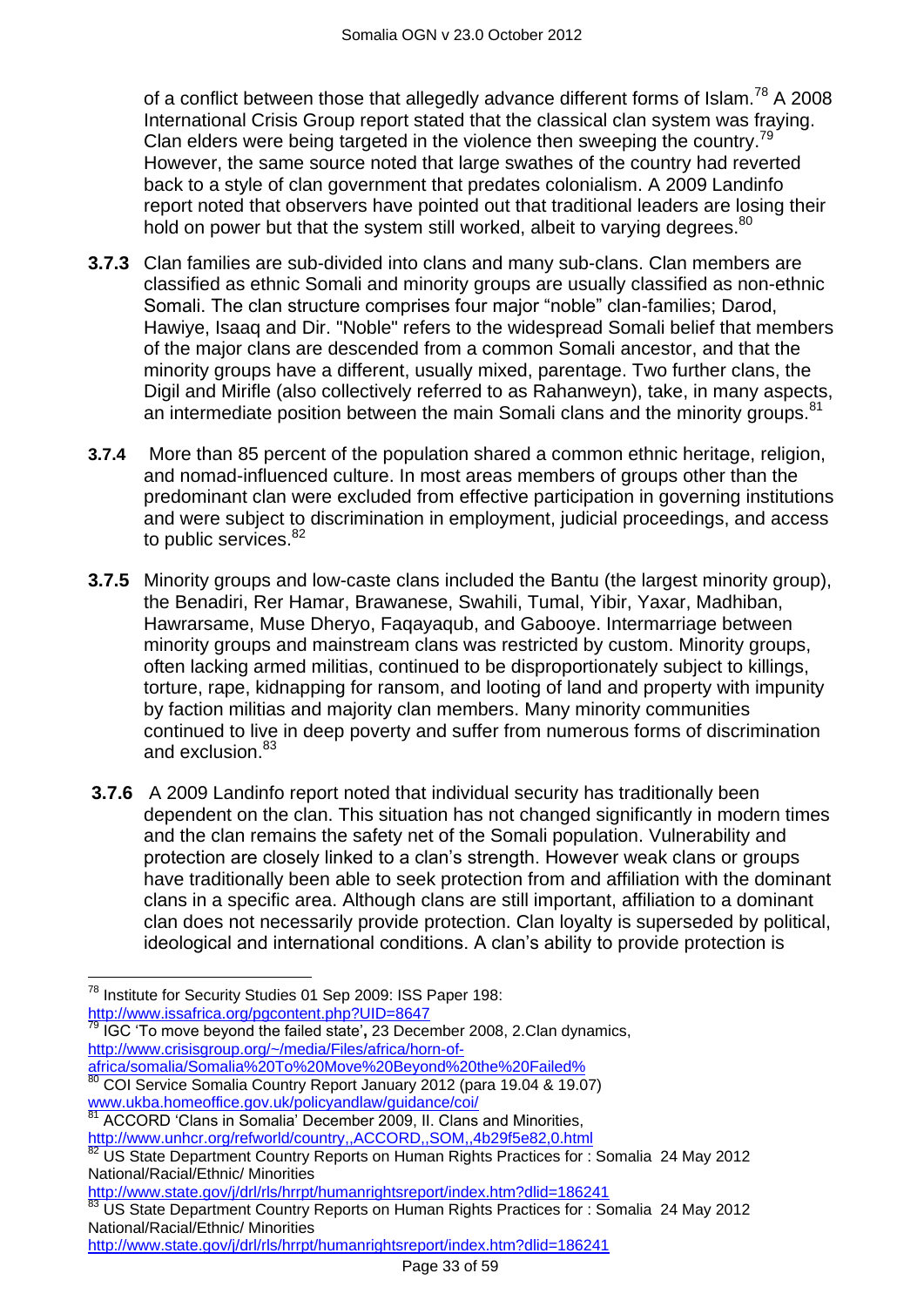contingent on the clan"s military strength. In the current situation, in which Al-Shabaab and other groups control large parts of southern Somalia, protection from one"s own clan in, for example, an Al-Shabaab controlled area is not realistic. Al-Shabaab has the support of various clans and minority groups in the areas it controls. Numerous dominant clans in many districts are therefore currently subordinate to Al-Shabaab and must, among other things, abide by Al-Shabaab"s enforcement of Sharia law.<sup>84</sup> UNHCR Somalia reported to the February 2012 Danish Fact Finding Mission that "today there is no guarantee of clan protection in Somalia, in particular members of minority clans and ethnic minority groups are vulnerable. The authority of the clan elders has been undermined in many locations by warlords, Al-Shabaab and criminals, and as a consequence the clan conflict resolution mechanisms have been weakened. Clan disputes more often lead to blood feuds due to the inability of clan elders to reach agreement by peaceful means and negotiations, and the whole conflict resolution process also takes longer time".<sup>85</sup>

**3.7.7** In the country guidance case of [AMM and others](http://www.bailii.org/uk/cases/UKUT/IAC/2011/00445_ukut_iac_2011_amm_ors_somalia_cg.html) (see section 2.5 above) the Upper Tribunal noted with regard to the possibility of internal relocation to an area not controlled by Al-Shabaab (paras 504) that "….the importance of clan connections remains, notwithstanding the enormous strains placed on the clan system. Landinfo (June 2009) suggested that clan protection "is still relevant, albeit primarily in relation to ordinary crime" and that clans continue to be important in relation to where a person flees. The evidence of Tony Burns suggested this was true even in Al-Shabab-controlled areas. The Landinfo report quoted one source as follows:-

> "Scarce resources and natural disasters such as floods and droughts limit the possibility for and willingness to support new arrivals in an area, even where they belong to the same clan. However, great efforts are still made to help relatives and neighbours. …it is common to find families consisting of six to eight members, opening their homes to a further six to eight relatives. They share the little they have, but without the money transfers from abroad, the already difficult living conditions would be significantly worse for the large majority of the population."

- **3.7.8** The country guidance case of [AMM and others](http://www.bailii.org/uk/cases/UKUT/IAC/2011/00445_ukut_iac_2011_amm_ors_somalia_cg.html) ( went on to note at para 505 that "Population movement tracking reports from UNOCHA estimate the numbers of journeys carried out on the basis of seeking clan/social support. Monthly figures range between 11,000 and 22,000 but with 69,000 in January 2010 and 48,000 in March 2010. Albeit looking at a slightly earlier time, the Danish Immigration Service in 2007 recorded an international organisation as saying that "any Somali has the opportunity to attain security within his or her clan. This is even applicable if a person does not have any close relatives in the country. As long as a person is living inside the traditional area of the clan he or she enjoys the protection of that clan."
- **3.7.9** The determination in **AMM** and others (also noted that a senior researcher in the Institute for Security Studies, reporting on 11 July 2011, stated that, following the

85 Danish Immigration Service, Security and human rights issues in South-Central Somalia, including Mogadishu; Report from Danish Immigration Service"s fact finding mission to Nairobi, Kenya and Mogadishu, Somalia; 30 January to 19 February 2012, April 2012, 5.1 Clan protection [http://www.nyidanmark.dk/NR/rdonlyres/90821397-6911-4CEF-A8D0-](http://www.nyidanmark.dk/NR/rdonlyres/90821397-6911-4CEF-A8D0-6B8647021EF2/0/Security_human_rights_issues_South_CentralSomalia_including_Mogadishu.pdf)

[6B8647021EF2/0/Security\\_human\\_rights\\_issues\\_South\\_CentralSomalia\\_including\\_Mogadishu.pdf](http://www.nyidanmark.dk/NR/rdonlyres/90821397-6911-4CEF-A8D0-6B8647021EF2/0/Security_human_rights_issues_South_CentralSomalia_including_Mogadishu.pdf)

 $\overline{a}$ <sup>84</sup> COI Service Somalia Country Report January 2012 (para 19.11) [www.ukba.homeoffice.gov.uk/policyandlaw/guidance/coi/](http://www.ukba.homeoffice.gov.uk/policyandlaw/guidance/coi/)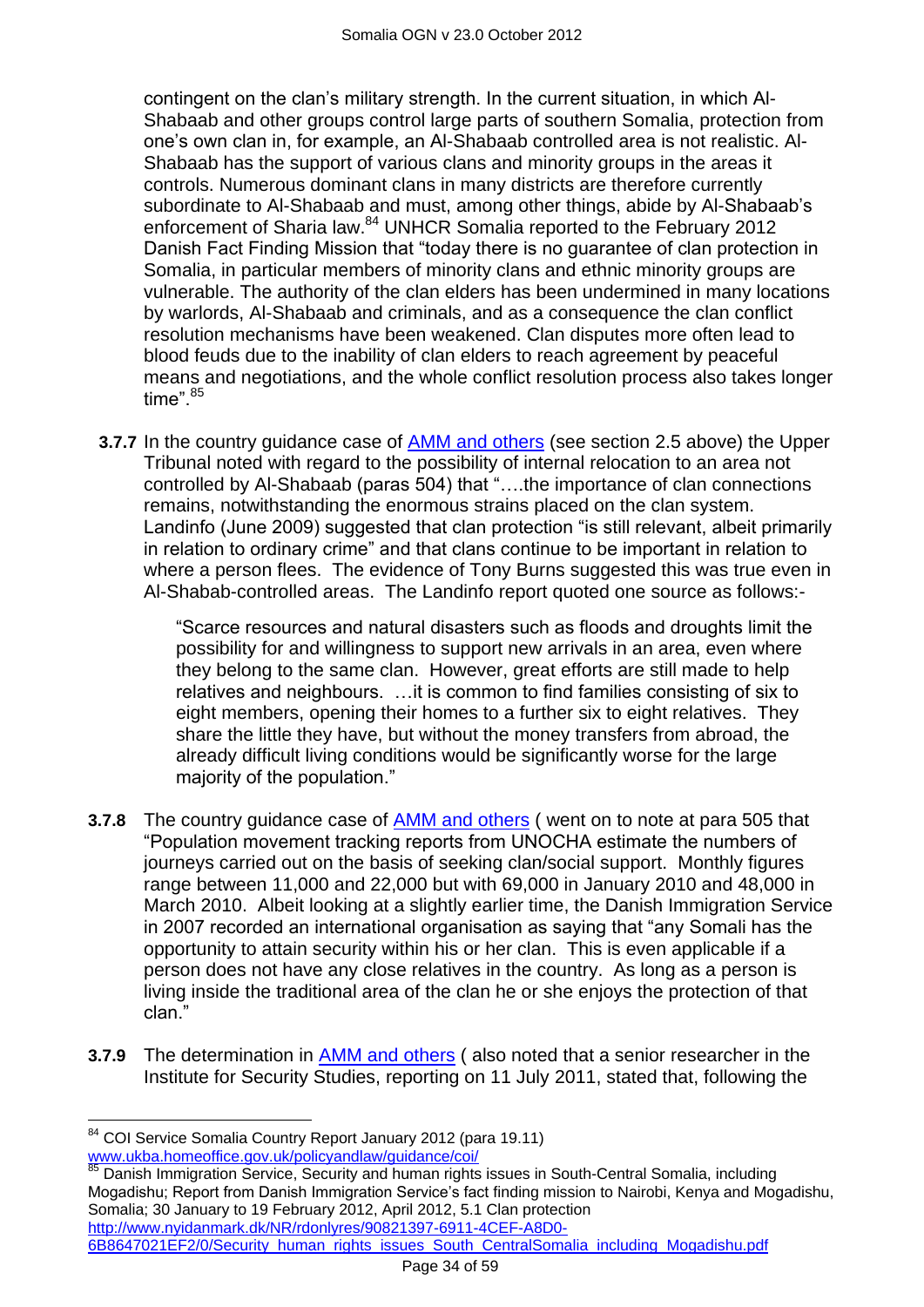failure of the Somali state "over the years, a variety of local and smaller government structures have emerged in that country – as opposed to large-scale actors – which are often to a considerable extent effective in governing smaller parts of the country. In recent times, what has emerged along the coast could be likened to a loose bunch of city states" (paragraph 506).

**3.7.10** The Upper Tribunal in [AMM and others](http://www.bailii.org/uk/cases/UKUT/IAC/2011/00445_ukut_iac_2011_amm_ors_somalia_cg.html) ( found that a person who has a clan or strong family connection with a particular area in south or central Somalia, not controlled by Al-Shabab, particularly a town, may, in the light of all this, have an internal relocation alternative to that place. In the light of the present humanitarian crisis, the cogency of the indicators pointing to such a position would need to be powerful (paragraph 507).

## **See also: [Actors of protection](#page-1-1) (section 2.3 above)**

## **[Internal relocation](#page-9-0) (section 2.4 above)**

## **[Caselaw](#page-11-0) (section 2.5 above)**

- **3.7.11 Conclusion***.* Large parts of northern Somalia are in general relatively safe regardless of clan membership. Somaliland and Puntland remain generally safe despite some armed violence and targeted assassinations. In other parts of Somalia it is unlikely than any Somali belonging to one of the major clan-families – their immediate clan groups or associated sub clans - would be able to demonstrate that they have a well-founded fear of ill-treatment on return on the basis of their clan affiliation alone. However each case should be given careful consideration on its individual circumstances including whether effective protection is available and if internal relocation is available.
- **3.7.12** With regard to the possibility of internal relocation to an area not controlled by Al-Shabaab in southern Somalia , the Tribunal found in [AMM and others](http://www.bailii.org/uk/cases/UKUT/IAC/2011/00445_ukut_iac_2011_amm_ors_somalia_cg.html) that "family and/or clan connections may have an important part to play in determining the reasonableness of a proposed place of relocation". However, this should be considered alongside the other findings in [AMM and others](http://www.bailii.org/uk/cases/UKUT/IAC/2011/00445_ukut_iac_2011_amm_ors_somalia_cg.html) and the fact that the influence of Al-Shabaab has impacted on the ability of majority clans to provide effective support and protection to minority clan members. AMM also re-confirmed that Somaliland and Puntland in general only accept back persons who were former residents of those regions and were members of locally based clans or sub clans.

## <span id="page-34-0"></span>**3.8 Bajunis**

- **3.8.1** Some Somalis will make an asylum and/or human rights claim based on mistreatment at the hands of major clan and sub-clan militias or other clan-based controlling groups in southern/ central Somalia on account of their underclass status as members of the Bajuni minority group.
- **3.8.2 Treatment.** More than 85% of the population shared a common ethnic heritage, religion, and nomad-influenced culture. In most areas members of groups other than the predominant clan were excluded from effective participation in governing institutions and were subject to discrimination in employment, judicial proceedings, and access to public services. Minority groups, often lacking armed militias, continued to be disproportionately subject to killings, torture, rape, kidnapping for ransom, and looting of land and property with impunity by faction militias and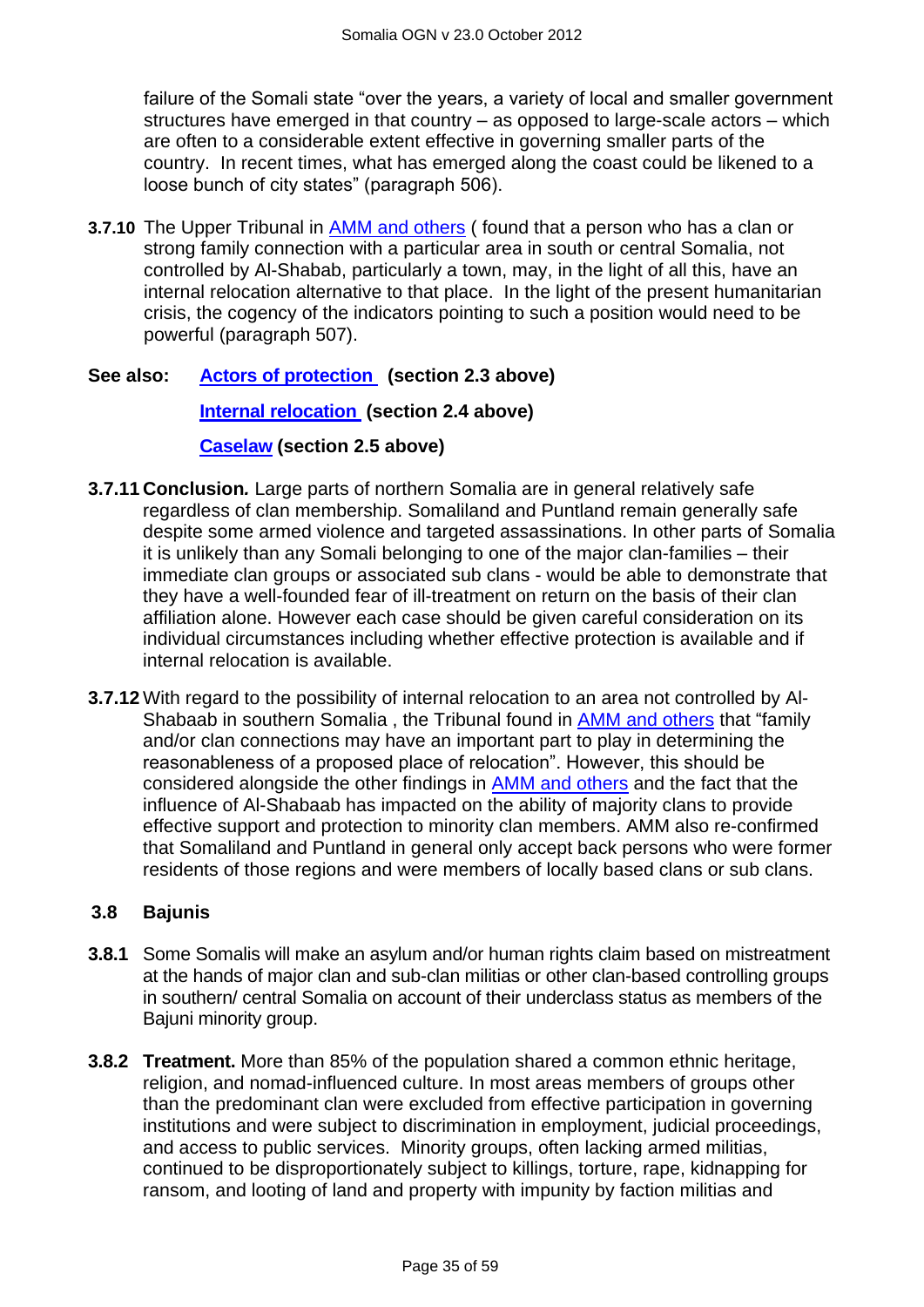majority clan members. Many minority communities continued to live in deep poverty and suffer from numerous forms of discrimination and exclusion.<sup>86</sup>

- **3.8.3** The Bajuni are a small independent ethnic community of perhaps 3,000 or 4,000 who are predominantly sailors and fishermen. They live in small communities along the Indian Ocean coastline (including Somalia and Kenya) and on some of the larger offshore islands between Kismayo and Mombasa, Kenya. They live in Kismayo and the islands of Jula, Madoga, Satarani, Raskamboni, Bungabo, Dudey, Koyoma and Jovay (Bajuni Islands).<sup>87</sup>
- **3.8.4** The small Bajuni population in Somalia suffered considerably at the hands of Somali militia, principally Marehan militia who tried to force them off the islands. Though Marehan settlers still have effective control of the islands, Bajuni can work for the Marehan as paid labourers. This is an improvement on the period during the 1990s when General Morgan's forces controlled Kismayo and the islands, when the Bajuni were treated by the occupying Somali clans as little more than slave labour. Essentially the plight of the Bajuni is based on the denial of economic access by Somali clans, rather than outright abuse.<sup>88</sup> Approximately 2,000 Bajuni voluntarily repatriated to Kismayo and islands from Jomvu refugee camp in Kenya in 1997 following Kenya"s decision to close all 3 refugee camps. They have no patron clans.<sup>89</sup>
- **3.8.5** According to a 2009 Landinfo report, weak clans or groups have traditionally been able to seek protection from and affiliation with the dominant clans in a specific area. Although clans are still important, affiliation to a dominant clan does not necessarily provide protection. A clan"s ability to provide protection is contingent on the clan"s military strength. In the current situation, in which Al-Shabaab and other groups control large parts of southern Somalia (including Kismayo), protection from one"s own clan in, for example, an Al-Shabaab controlled area is not realistic. Al-Shabaab has the support of various clans and minority groups in the areas it controls. Numerous dominant clans in many districts are therefore currently subordinate to Al-Shabaab and must, among other things, abide by Al-Shabaab"s enforcement of Sharia law.<sup>90</sup>
- **3.8.6** Minority Rights Group research has shown that "minority communities in Somalia fall outside the traditional clan structure and also therefore the protection afforded by such systems. Because of social segregation, economic deprivation and political manipulation, minorities are more vulnerable to rape, attack, abduction, property seizure and the consequences of drought".<sup>91</sup> Furthermore, UNHCR Somalia explained that "today there is no guarantee of clan protection in Somalia, in particular members of minority clans and ethnic minority groups are vulnerable. The authority of the clan elders have been undermined in many locations by warlords, Al-Shabaab and criminals, and as a consequence the clan conflict resolution

 $\overline{a}$ 

<sup>&</sup>lt;sup>86</sup> US State Department, Country Reports on Human Rights Practices for 2011: Somalia, 24 May 2012, National/Racial/Ethnic Minorities,

[http://www.state.gov/j/drl/rls/hrrpt/humanrightsreport/index.htm?dlid=186241](http://www.state.gov/j/drl/rls/hrrpt/humanrightsreport/index.htm?dlid=186241%20%20) 

<sup>87</sup> Madhibaan, A Study on minorities in Somalia Undated [http://www.madhibaan.org/in-depth/in-depth-a](http://www.madhibaan.org/in-depth/in-depth-a-study.htm)[study.htm](http://www.madhibaan.org/in-depth/in-depth-a-study.htm)

Madhibaan, Somalia country report 2003 http://www.madhibaan.org/faq/report-2003-4.htm

<sup>89</sup> Madhibaan, A Study on minorities in Somalia Undated [http://www.madhibaan.org/in-depth/in-depth-a](http://www.madhibaan.org/in-depth/in-depth-a-study.htm)[study.htm](http://www.madhibaan.org/in-depth/in-depth-a-study.htm)

<sup>90</sup> COI Service Somalia Country Report January 2012 (para 19.11) [www.ukba.homeoffice.gov.uk/policyandlaw/guidance/coi/](http://www.ukba.homeoffice.gov.uk/policyandlaw/guidance/coi/)

Minority Rights Group International, State of the World's Minorities and Indigenous Peoples 2012, Somalia p.69 <http://www.minorityrights.org/download.php?id=1112>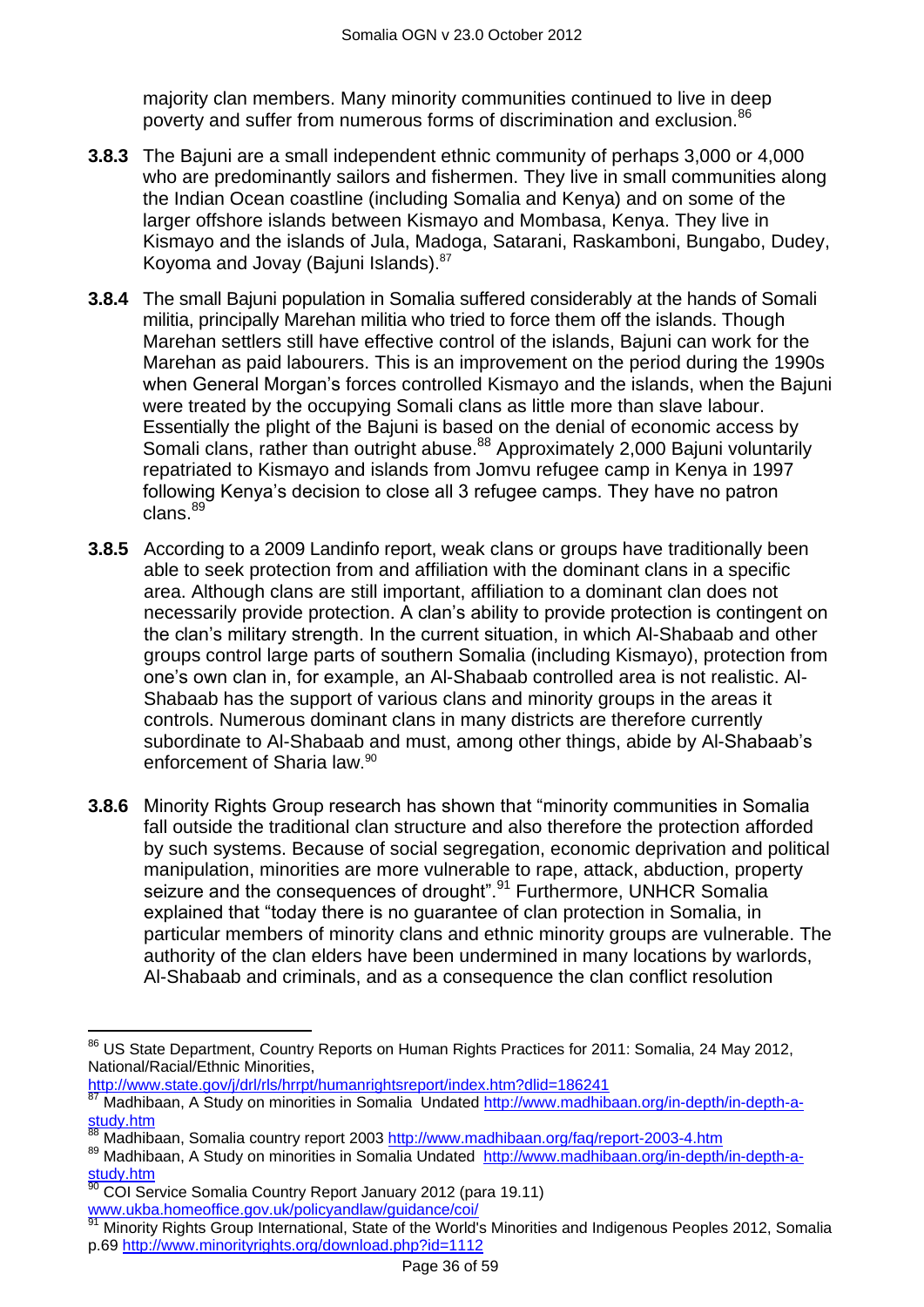mechanisms have been weakened."<sup>92</sup> UNHCR Somalia also stated that when IDPs comprise a minority in a particular area they cannot expect clan protection, unless it is explicitly offered to them by the majority clan following an elaborate negotiation process, which is a rare occurrence.<sup>93</sup>

- **3.8.7** Al-Shabaab"s strict law enforcement does not necessarily afford protection to minority groups, as they may also be the subject of arbitrary, summary and cruel punishments by Al-Shabaab for minor transgressions of imposed social norms. UNHCR Somalia emphasized that people living and travelling in areas controlled by Al-Shabaab mostly accept the rules and punishments by Al-Shabaab out of fear and adaptation, and not out of sympathy or respect for the organisation  $94$ . In August 2012, the Independent Expert on the situation of human rights in Somalia, noted numerous reports of civilians being accused of collaborating with the Transitional Federal Government and assassinated by Al-Shabaab. In June 2012, Al-Shabaab reportedly beheaded ten people suspected of spying for their enemies in the Galguduud region. 95
- **3.8.8** The Jamestown Foundation reports that "Clan identity and Islam are central pillars of Somali society, with clan dynamics and inter-clan rivalries magnified by decades of state collapse. Al-Shabaab - the dominant Islamist militia controlling much of southern and central Somalia - claims to "transcend clan politics," yet reality on the ground belies this claim, revealing that al-Shabaab seeks to manipulate local clan alliances and remains deeply influenced by clan politics".<sup>96</sup> There are also reports that al-Shabaab has continued to forcibly recruit minorities to fight.<sup>97</sup> UNDP Somalia reported that "in Al-Shabaab controlled areas the strength of the traditional conflict resolution mechanisms depends on if and how Al-Shabaab interferes in traditional clan conflict resolution mechanisms. It could be very difficult for councils of elders to interfere in for example cases of forced recruitment to Al-Shabaab. The families involved would simply not have any other choice than to give up their son to Al-Shabaab".<sup>98</sup>\_UNHCR considers the Bajuni to be at risk of persecution on the

[6B8647021EF2/0/Security\\_human\\_rights\\_issues\\_South\\_CentralSomalia\\_including\\_Mogadishu.pdf](http://www.nyidanmark.dk/NR/rdonlyres/90821397-6911-4CEF-A8D0-6B8647021EF2/0/Security_human_rights_issues_South_CentralSomalia_including_Mogadishu.pdf)  $93$  Danish Immigration Service, Security and human rights issues in South-Central Somalia, including Mogadishu; Report from Danish Immigration Service"s fact finding mission to Nairobi, Kenya and Mogadishu, Somalia; 30 January to 19 February 2012, April 2012, 5.1 Clan protection [http://www.nyidanmark.dk/NR/rdonlyres/90821397-6911-4CEF-A8D0-](http://www.nyidanmark.dk/NR/rdonlyres/90821397-6911-4CEF-A8D0-6B8647021EF2/0/Security_human_rights_issues_South_CentralSomalia_including_Mogadishu.pdf)

[6B8647021EF2/0/Security\\_human\\_rights\\_issues\\_South\\_CentralSomalia\\_including\\_Mogadishu.pdf](http://www.nyidanmark.dk/NR/rdonlyres/90821397-6911-4CEF-A8D0-6B8647021EF2/0/Security_human_rights_issues_South_CentralSomalia_including_Mogadishu.pdf)

[http://www.jamestown.org/single/?no\\_cache=1&tx\\_ttnews\[tt\\_news\]=38628](http://www.jamestown.org/single/?no_cache=1&tx_ttnews%5btt_news%5d=38628)

[6B8647021EF2/0/Security\\_human\\_rights\\_issues\\_South\\_CentralSomalia\\_including\\_Mogadishu.pdf](http://www.nyidanmark.dk/NR/rdonlyres/90821397-6911-4CEF-A8D0-6B8647021EF2/0/Security_human_rights_issues_South_CentralSomalia_including_Mogadishu.pdf)

 $\overline{a}$  $92$  Danish Immigration Service, Security and human rights issues in South-Central Somalia, including Mogadishu; Report from Danish Immigration Service"s fact finding mission to Nairobi, Kenya and Mogadishu, Somalia; 30 January to 19 February 2012, April 2012, 5.1 Clan protection [http://www.nyidanmark.dk/NR/rdonlyres/90821397-6911-4CEF-A8D0-](http://www.nyidanmark.dk/NR/rdonlyres/90821397-6911-4CEF-A8D0-6B8647021EF2/0/Security_human_rights_issues_South_CentralSomalia_including_Mogadishu.pdf)

[<sup>6</sup>B8647021EF2/0/Security\\_human\\_rights\\_issues\\_South\\_CentralSomalia\\_including\\_Mogadishu.pdf](http://www.nyidanmark.dk/NR/rdonlyres/90821397-6911-4CEF-A8D0-6B8647021EF2/0/Security_human_rights_issues_South_CentralSomalia_including_Mogadishu.pdf) Danish Immigration Service, Security and human rights issues in South-Central Somalia, including Mogadishu; Report from Danish Immigration Service"s fact finding mission to Nairobi, Kenya and Mogadishu,

Somalia; 30 January to 19 February 2012, April 2012, 3.1 Human rights issues in Al-Shabaab controlled areas [http://www.nyidanmark.dk/NR/rdonlyres/90821397-6911-4CEF-A8D0-](http://www.nyidanmark.dk/NR/rdonlyres/90821397-6911-4CEF-A8D0-6B8647021EF2/0/Security_human_rights_issues_South_CentralSomalia_including_Mogadishu.pdf)

<sup>&</sup>lt;sup>95</sup> United Nations, Report of the Independent Expert on the situation of human rights in Somalia, Shamsul Bari, 22 August 2012, IV. Developments in the field of human rights A. Right to life, paragraphs 55 and 56 [http://www.ohchr.org/Documents/HRBodies/HRCouncil/RegularSession/Session21/A.HRC.21.61\\_en.pdf](http://www.ohchr.org/Documents/HRBodies/HRCouncil/RegularSession/Session21/A.HRC.21.61_en.pdf) 96 The JamesTown Foundation, Clan and Conflict in Somalia: Al-Shabaab and the Myth of "Transcending Clan Politics", 4 November 2011

<sup>97</sup> Minority Rights Group International, State of the World's Minorities and Indigenous Peoples 2012, *Somalia p.69* <http://www.minorityrights.org/download.php?id=1112>

<sup>&</sup>lt;sup>98</sup> Danish Immigration Service, Security and human rights issues in South-Central Somalia, including Mogadishu; Report from Danish Immigration Service"s fact finding mission to Nairobi, Kenya and Mogadishu, Somalia; 30 January to 19 February 2012, April 2012, 5.1 Clan protection [http://www.nyidanmark.dk/NR/rdonlyres/90821397-6911-4CEF-A8D0-](http://www.nyidanmark.dk/NR/rdonlyres/90821397-6911-4CEF-A8D0-6B8647021EF2/0/Security_human_rights_issues_South_CentralSomalia_including_Mogadishu.pdf)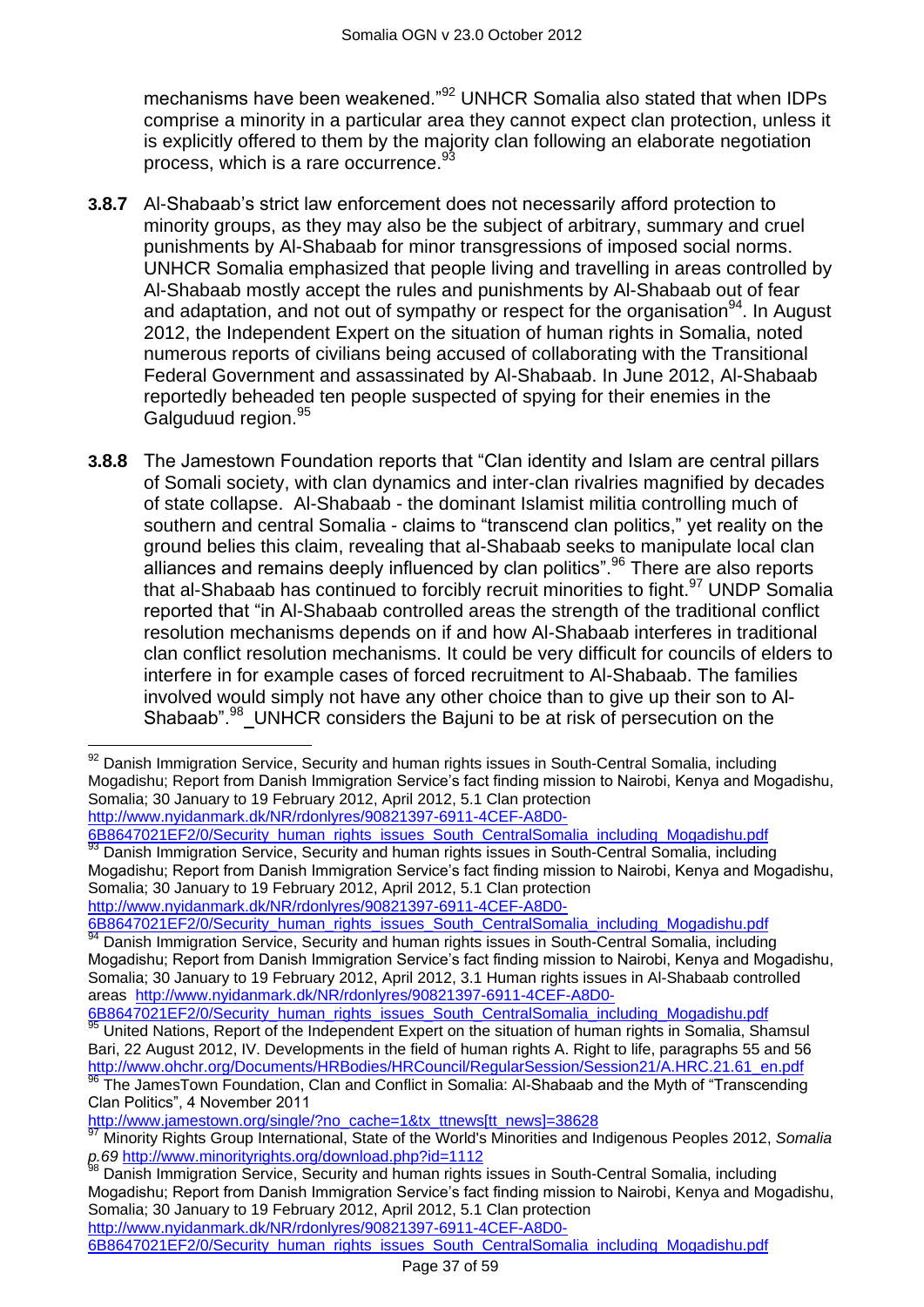ground of their ethnicity/race as they lack the military capabilities to defend themselves and do generally not benefit from the protection of war-lords and militias of the large clans. 99

#### **See also: [Actors of protection](#page-1-1) (section 2.3 above)**

**[Internal relocation](#page-9-0) (section 2.4 above)**

#### **[Caselaw](#page-11-0) (section 2.5 above)**

- **3.8.9 Conclusion.** The Bajuni do not only originate from Somalia but also other countries along the Indian Ocean coast, notably Kenya.<sup>100</sup> Case owners should therefore pay particular attention to establish both the claimant"s nationality as well as ethnicity.
- **3.8.10** Members of minority groups may be able in some circumstances to secure protection from major or sub related clans in some areas. However the Bajuni have historically been vulnerable to discrimination and social exclusion and In the case of [AJH](http://www.bailii.org/uk/cases/UKIAT/2003/00094.html) (see section 2.5 above) it was found that "Persons of Bajuni or Bravanese ethnicity are likely to face persecution and cannot reasonably relocate, particularly if they are female." Each case should be given careful and detailed consideration on its individual circumstances. For those Bajuni claimants who have demonstrated a reasonable likelihood that they have encountered or will encounter on return ill treatment amounting to persecution a grant of asylum will be appropriate.

## <span id="page-37-0"></span>**3.9 Benadiri (Rer Hamar) or Bravanese**

- **3.9.1** Some claimants will make an asylum and/or human rights claim based on mistreatment at the hands of dominant clan and sub-clan militias or other clan-based controlling groups in southern/central Somalia on account of their underclass status as member of one of the Benadiri (Rer Hamar) or Bravanese minority groups.
- **3.9.2 Treatment.** More than 85 percent of the population shared a common ethnic heritage, religion, and nomad-influenced culture. In most areas members of groups other than the predominant clan were excluded from effective participation in governing institutions and were subject to discrimination in employment, judicial proceedings, and access to public services. Minority groups, often lacking armed militias, continued to be disproportionately subject to killings, torture, rape, kidnapping for ransom, and looting of land and property with impunity by faction militias and majority clan members. Many minority communities continued to live in deep poverty and suffer from numerous forms of discrimination and exclusion.<sup>101</sup> Benadiri and other minority groups are diminishing in size, as thousands move to camps for internally displaced people"s (IDPs) camps in Somaliland and Puntland and refugee camps in Kenya, where they face renewed discrimination.<sup>102</sup>

 $\overline{a}$ 

 $99$  United Nations High Commissioner for Refugees (UNHCR), UNHCR Eligibility Guidelines for Assessing the International Protection Needs of Asylum-Seekers from Somalia, 05/05/2010, B. Main Groups at Risk on the on the Basis of Article 1(a) of the 1951 Convention and/or Article I(1) of the OAU Convention, d) Members of Minority Clans

[http://reliefweb.int/sites/reliefweb.int/files/resources/map\\_1253.pdf](http://reliefweb.int/sites/reliefweb.int/files/resources/map_1253.pdf)

<sup>&</sup>lt;sup>100</sup> Landinfo Topical Note 'Somalia: The Bajuni Islands 16 February 2010<http://www.landinfo.no/id/168.0> <sup>101</sup> US State Department, Country Report on Human Rights Practices for 2010: Somalia [www.state.gov/g/drl/rls/hrrpt/2010/af/154369.htm](http://www.state.gov/g/drl/rls/hrrpt/2010/af/154369.htm)

<sup>102</sup> Minority Rights Group, Annual report on current situation of minorities, 06/07/2011 www.minorityrights.org/download.php?id=1018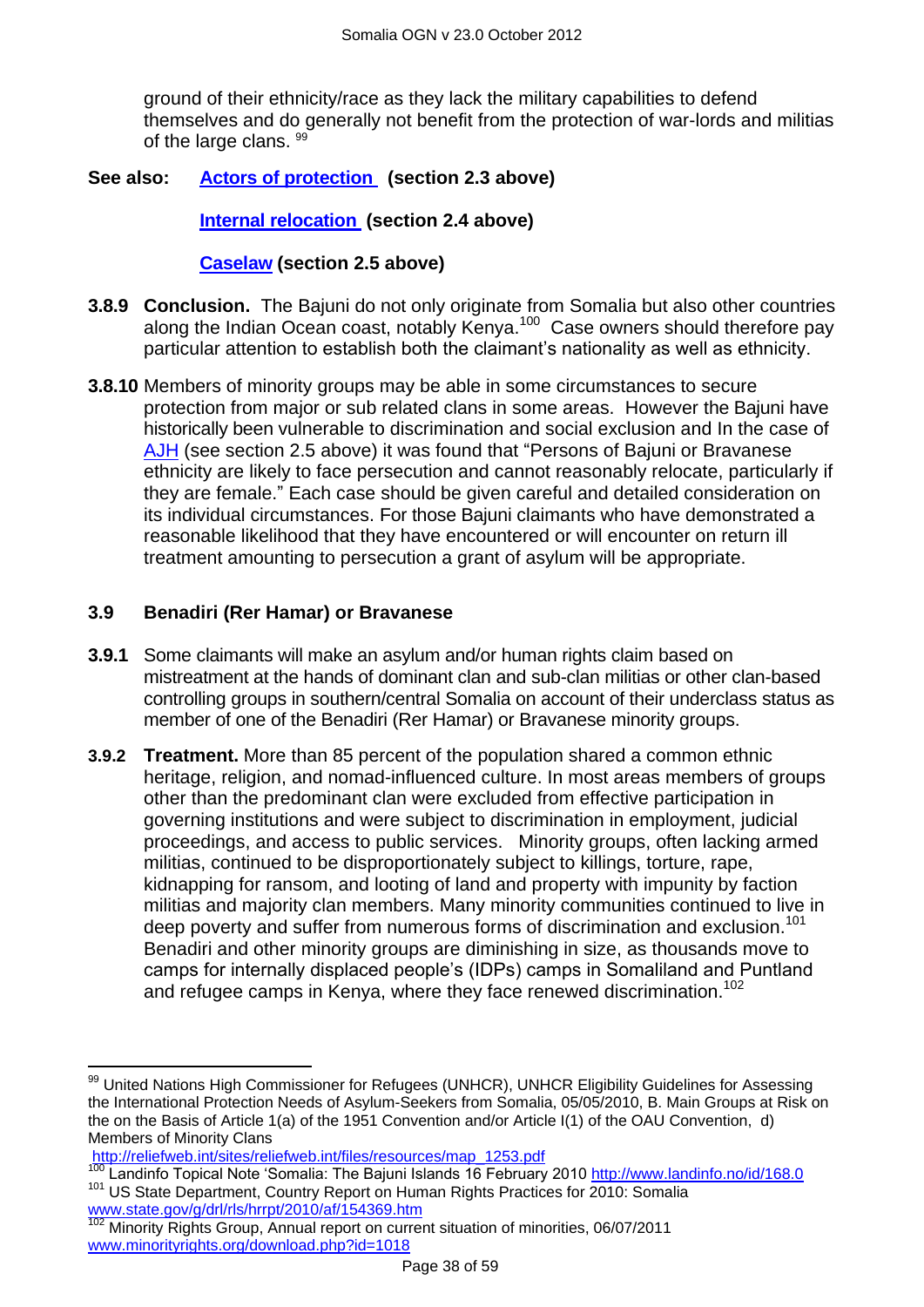- **3.9.3** The Benadiri is an umbrella term for a number of minority groups from the coastal area roughly between Mogadishu and Kismayo who share an urban culture and are of mixed origin. . A 2000 Joint British, Danish and Dutch Fact Finding Mission noted that they are also known as Reer Hamar or Reer Brava<sup>103</sup> and there are many sub-groups including the Ashraf.<sup>104</sup> Before the war, they lived in the Hamar Weyne, Shingani and Bondere districts of Mogadishu but now live in all districts. Benadiri intermarry but 'light-skinned' Benadiri do not marry 'black-skinned' Benadiri.<sup>105</sup> They are an urban and educated people who work almost exclusively in commercial occupations. Some are medical doctors, businessmen, bankers, engineers or economists.<sup>106</sup> A 2009 Jane"s Information Group Risk Assessment report noted that they were among the wealthiest which caused resentment<sup>107</sup> and they suffered particularly badly during the war as they were targeted by looters who considered them rich. According to the Fact Finding Mission report many Benadiri women were raped or forced into marriage. <sup>108</sup>
- **3.9.4** A December 2009 ACCORD report states that the Rer Hamar are "not without power" and manage to play a part in the political game with the major clans. They are no longer subject to the kind of targeted violence committed with impunity by the major warring clans that was the case during the early civil war years when they were targeted partly due to their influence and positions in the past Somali government and because they lost any protection with the collapse of rule of law in 1990. This does not mean that they are no longer subject to discrimination but rather that there are now mitigating factors to their benefit. For example, they now hold political positions within the transitional government and a number of key positions with the regional administration of Benadir and local government of .<br>Mogadishu.<sup>109</sup>
- **3.9.5** ACCORD further noted that some have established relations with 'noble' clans such as the Hawiye Abgal and Habr Gedir through marriage. The Benadiri in Merka have learned to compromise and negotiate with the stronger clans through which they have received a level of protection. The Rer Hamar do live in Hamarweyne and Shangani, where they do own property. But, they may not find it easy to move elsewhere in Somalia, buy property or achieve clan protection there.<sup>110</sup> Rer Hamar business people in Mogadishu may be employing armed protection as do all other Somali business people.<sup>111</sup>
- **3.9.6** The Asharaf are frequently categorised as a minority who most often live integrated with the people they have settled with, the Digil-Mirifle or Benadiri, and are usually protected by the group they live with. They are not targeted as a minority as such but may suffer the same problems as their "host" clans – thus Benadiri Asharaf were targeted with the Benadiri people during the early civil war (1990-1992). At present the Digil-Mirifle/Asharaf may be targeted by Al-Shabaab partly because Al-Shabaab does not recognise their religious status and partly because they oppose the Shariff

 $\overline{a}$ <sup>103</sup> COI Service Somalia Country Report 17 January 2012 (para 19.61) [www.ukba.homeoffice.gov.uk/policyandlaw/guidance/coi/](http://www.ukba.homeoffice.gov.uk/policyandlaw/guidance/coi/)

<sup>104</sup> COI Service Somalia Country Report 17 January 2012 (para 19.64) [www.ukba.homeoffice.gov.uk/policyandlaw/guidance/coi/](http://www.ukba.homeoffice.gov.uk/policyandlaw/guidance/coi/)

COI Service Somalia Country Report 17 January 2012 (para 19.65) [www.ukba.homeoffice.gov.uk/policyandlaw/guidance/coi/](http://www.ukba.homeoffice.gov.uk/policyandlaw/guidance/coi/)

<sup>106</sup> COI Service Somalia Country Report 17 January 2012 (para 19.66) [www.ukba.homeoffice.gov.uk/policyandlaw/guidance/coi/](http://www.ukba.homeoffice.gov.uk/policyandlaw/guidance/coi/)

<sup>107</sup> COI Service Somalia Country Report, 17 January 2012 (para 19.67 [www.ukba.homeoffice.gov.uk/policyandlaw/guidance/coi/](http://www.ukba.homeoffice.gov.uk/policyandlaw/guidance/coi/)

<sup>109</sup> ACCORD "Clans in Somalia" December 2009 [http://www.unhcr.no/Pdf/protect/Somalia\\_nov\\_2005.pdf](http://www.unhcr.no/Pdf/protect/Somalia_nov_2005.pdf)

<sup>&</sup>lt;sup>110</sup> ACCORD 'Clans in Somalia' December 2009 [http://www.unhcr.no/Pdf/protect/Somalia\\_nov\\_2005.pdf](http://www.unhcr.no/Pdf/protect/Somalia_nov_2005.pdf)

<sup>&</sup>lt;sup>111</sup> ACCORD 'Clans in Somalia' December 2009 [http://www.unhcr.no/Pdf/protect/Somalia\\_nov\\_2005.pdf](http://www.unhcr.no/Pdf/protect/Somalia_nov_2005.pdf)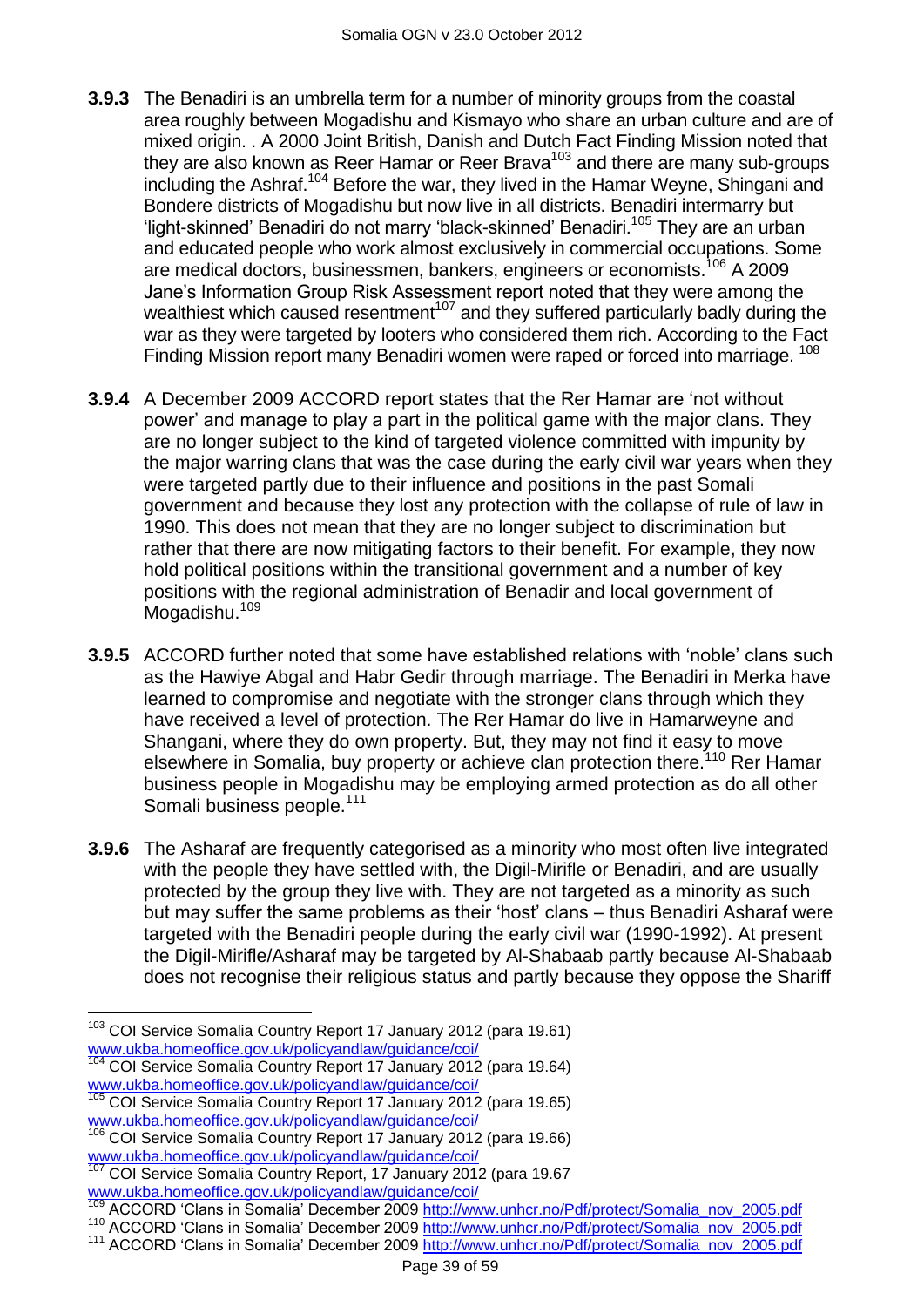Hassan who was the driving force in the 2008 Dijbouti agreement with President Sheikh Shariff.<sup>112</sup>

- **3.9.7** According to a 2009 Landinfo report, "Weak clans or groups have traditionally been able to seek protection from and affiliation with the dominant clans in a specific area. Although clans are still important, affiliation to a dominant clan does not necessarily provide protection. A clan"s ability to provide protection is contingent on the clan"s military strength. In the current situation, in which Al-Shabaab and other groups control large parts of southern Somalia, protection from one"s own clan in, for example, an Al-Shabaab controlled area is not realistic. Al-Shabaab has the support of various clans and minority groups in the areas it controls. Numerous dominant clans in many districts are therefore currently subordinate to Al-Shabaab and must, among other things, abide by Al-Shabaab"s enforcement of Sharia law." 113
- **3.9.8** Minority Rights Group research has shown that "minority communities in Somalia fall outside the traditional clan structure of the majority and also therefore the protection afforded by such systems. Because of social segregation, economic deprivation and political manipulation, minorities are more vulnerable to rape, attack, abduction, property seizure and the consequences of drought".<sup>114</sup> The same source reports that "Minority groups including the Bantu, Benadiri and Christian communities are attacked for practising their religious beliefs".<sup>115</sup>
- **3.9.9** Furthermore, UNHCR Somalia explained that "today there is no guarantee of clan protection in Somalia, in particular members of minority clans and ethnic minority groups are vulnerable. The authority of the clan elders have been undermined in many locations by warlords, Al-Shabaab and criminals, and as a consequence the clan conflict resolution mechanisms have been weakened".<sup>116</sup> UNHCR Somalia also stated that when IDPs comprise a minority in a particular area they cannot expect clan protection, unless it is explicitly offered to them by the majority clan following an elaborate negotiation process, which is a rare occurrence.<sup>117</sup>
- **3.9.10** Al-Shabaab's strict law enforcement does not afford protection to minority groups, as they may also be the subject of arbitrary, summary and cruel punishments by Al-Shabaab for minor transgressions of imposed social norms. UNHCR Somalia emphasized that people living and travelling in areas controlled by Al-Shabaab mostly accept the rules and punishments by Al-Shabaab out of fear and adaptation,

<sup>116</sup> Danish Immigration Service, Security and human rights issues in South-Central Somalia, including Mogadishu; Report from Danish Immigration Service"s fact finding mission to Nairobi, Kenya and Mogadishu, Somalia; 30 January to 19 February 2012, April 2012, *5.1 Clan protection*  [http://www.nyidanmark.dk/NR/rdonlyres/90821397-6911-4CEF-A8D0-](http://www.nyidanmark.dk/NR/rdonlyres/90821397-6911-4CEF-A8D0-6B8647021EF2/0/Security_human_rights_issues_South_CentralSomalia_including_Mogadishu.pdf)

[6B8647021EF2/0/Security\\_human\\_rights\\_issues\\_South\\_CentralSomalia\\_including\\_Mogadishu.pdf](http://www.nyidanmark.dk/NR/rdonlyres/90821397-6911-4CEF-A8D0-6B8647021EF2/0/Security_human_rights_issues_South_CentralSomalia_including_Mogadishu.pdf)<br>117 Depich Immigration Securies Socurity and bumon rights include in South Central Semelia\_including

[6B8647021EF2/0/Security\\_human\\_rights\\_issues\\_South\\_CentralSomalia\\_including\\_Mogadishu.pdf](http://www.nyidanmark.dk/NR/rdonlyres/90821397-6911-4CEF-A8D0-6B8647021EF2/0/Security_human_rights_issues_South_CentralSomalia_including_Mogadishu.pdf)

 $\overline{\phantom{a}}$ <sup>112</sup> ACCORD 'Clans in Somalia' December 2009 [http://www.unhcr.no/Pdf/protect/Somalia\\_nov\\_2005.pdf](http://www.unhcr.no/Pdf/protect/Somalia_nov_2005.pdf) <sup>113</sup> COI Service Somalia Country Report January 2012 (para 19.11)

[www.ukba.homeoffice.gov.uk/policyandlaw/guidance/coi/](http://www.ukba.homeoffice.gov.uk/policyandlaw/guidance/coi/) <sup>114</sup> Minority Rights Group International, State of the World's Minorities and Indigenous Peoples 2012, *Somalia p.69* <http://www.minorityrights.org/download.php?id=1112>

<sup>115</sup> Minority Rights Group International, State of the World's Minorities and Indigenous Peoples 2012, *Somalia p.69* <http://www.minorityrights.org/download.php?id=1112>

Danish Immigration Service, Security and human rights issues in South-Central Somalia, including Mogadishu; Report from Danish Immigration Service"s fact finding mission to Nairobi, Kenya and Mogadishu, Somalia; 30 January to 19 February 2012, April 2012, 5.1 Clan protection [http://www.nyidanmark.dk/NR/rdonlyres/90821397-6911-4CEF-A8D0-](http://www.nyidanmark.dk/NR/rdonlyres/90821397-6911-4CEF-A8D0-6B8647021EF2/0/Security_human_rights_issues_South_CentralSomalia_including_Mogadishu.pdf)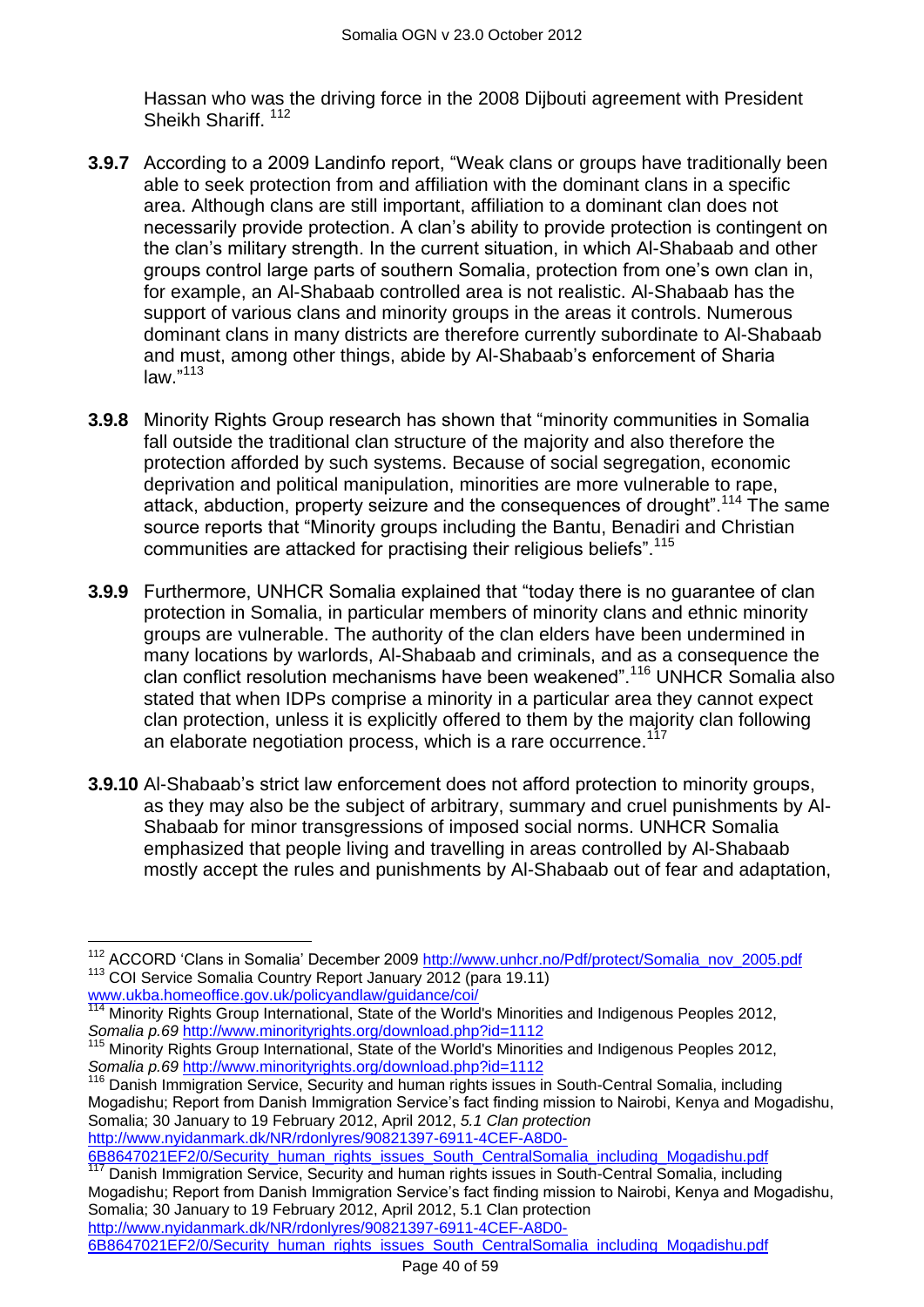and not out of sympathy or respect for the organisation<sup>118</sup>. According to the August 2012 Report of the Independent Expert on the situation of human rights in Somalia, reports of civilians being assassinated by Al-Shabaab accused of collaborating with the Transitional Federal Government abound. In June 2012 Al-Shabaab reportedly beheaded ten people suspected of spying for their enemies in the Galguduud region.<sup>119</sup>

**3.9.11** The Jamestown Foundation reports that "Clan identity and Islam are central pillars of Somali society, with clan dynamics and inter-clan rivalries magnified by decades of state collapse. Al-Shabaab - the dominant Islamist militia controlling much of southern and central Somalia - claims to "transcend clan politics," yet reality on the ground belies this claim, revealing that al-Shabaab seeks to manipulate local clan alliances and remains deeply influenced by clan politics".<sup>120</sup> There are also reports that al-Shabaab has continued to forcibly recruit minorities to fight.<sup>121</sup> Laurel Patterson, UNDP Somalia reported that "in Al-Shabaab controlled areas the strength of the traditional conflict resolution mechanisms depends on if and how Al-Shabaab interferes in traditional clan conflict resolution mechanisms. It could be very difficult for councils of elders to interfere in for example cases of forced recruitment to Al-Shabaab. The families involved would simply not have any other choice than to give up their son to Al-Shabaab".<sup>122</sup> UNHCR considers the Ashraf and Bravanese to be at risk of persecution on the ground of their ethnicity/race as they lack the military capabilities to defend themselves and do generally not benefit from the protection of war-lords and militias of the large clans<sup>123</sup>.

## **See also: [Actors of protection](#page-1-1) (section 2.3 above)**

## **[Internal relocation](#page-9-0) (section 2.4 above)**

## **[Caselaw](#page-11-0) (section 2.5 above)**

**3.9.12 Conclusion***.* In [NM and Others](http://www.bailii.org/uk/cases/UKIAT/2005/00076.html) the Tribunal found that male and female members of minority clans from the south will, in general, be at risk of breaches of their Article 3 rights, and will be refugees, in the absence of evidence that they have a clan or personal patron and the means to access that area of safety without a real risk.

[6B8647021EF2/0/Security\\_human\\_rights\\_issues\\_South\\_CentralSomalia\\_including\\_Mogadishu.pdf](http://www.nyidanmark.dk/NR/rdonlyres/90821397-6911-4CEF-A8D0-6B8647021EF2/0/Security_human_rights_issues_South_CentralSomalia_including_Mogadishu.pdf)

 $\overline{\phantom{a}}$ <sup>118</sup> Danish Immigration Service, Security and human rights issues in South-Central Somalia, including Mogadishu; Report from Danish Immigration Service"s fact finding mission to Nairobi, Kenya and Mogadishu, Somalia; 30 January to 19 February 2012, April 2012, 3.1 Human rights issues in Al-Shabaab controlled areas [http://www.nyidanmark.dk/NR/rdonlyres/90821397-6911-4CEF-A8D0-](http://www.nyidanmark.dk/NR/rdonlyres/90821397-6911-4CEF-A8D0-6B8647021EF2/0/Security_human_rights_issues_South_CentralSomalia_including_Mogadishu.pdf)

[<sup>6</sup>B8647021EF2/0/Security\\_human\\_rights\\_issues\\_South\\_CentralSomalia\\_including\\_Mogadishu.pdf](http://www.nyidanmark.dk/NR/rdonlyres/90821397-6911-4CEF-A8D0-6B8647021EF2/0/Security_human_rights_issues_South_CentralSomalia_including_Mogadishu.pdf) United Nations, Report of the Independent Expert on the situation of human rights in Somalia, Shamsul

Bari, 22 August 2012, IV*.* Developments in the field of human rights A. Right to life, paragraphs 55 and 56 [http://www.ohchr.org/Documents/HRBodies/HRCouncil/RegularSession/Session21/A.HRC.21.61\\_en.pdf](http://www.ohchr.org/Documents/HRBodies/HRCouncil/RegularSession/Session21/A.HRC.21.61_en.pdf) The JamesTown Foundation, Clan and Conflict in Somalia: Al-Shabaab and the Myth of "Transcending"

Clan Politics", 4 November 2011

[http://www.jamestown.org/single/?no\\_cache=1&tx\\_ttnews\[tt\\_news\]=38628](http://www.jamestown.org/single/?no_cache=1&tx_ttnews%5btt_news%5d=38628)

<sup>121</sup> Minority Rights Group International, State of the World's Minorities and Indigenous Peoples 2012, *Somalia p.69* <http://www.minorityrights.org/download.php?id=1112>

<sup>&</sup>lt;sup>122</sup> Danish Immigration Service, Security and human rights issues in South-Central Somalia, including Mogadishu; Report from Danish Immigration Service"s fact finding mission to Nairobi, Kenya and Mogadishu, Somalia; 30 January to 19 February 2012, April 2012, 5.1 Clan protection [http://www.nyidanmark.dk/NR/rdonlyres/90821397-6911-4CEF-A8D0-](http://www.nyidanmark.dk/NR/rdonlyres/90821397-6911-4CEF-A8D0-6B8647021EF2/0/Security_human_rights_issues_South_CentralSomalia_including_Mogadishu.pdf)

<sup>123</sup> United Nations High Commissioner for Refugees (UNHCR), UNHCR Eligibility Guidelines for Assessing the International Protection Needs of Asylum-Seekers from Somalia, 05/05/2010, B. Main Groups at Risk on the on the Basis of Article 1(a) of the 1951 Convention and/or Article I(1) of the OAU Convention, d) Members of Minority Clans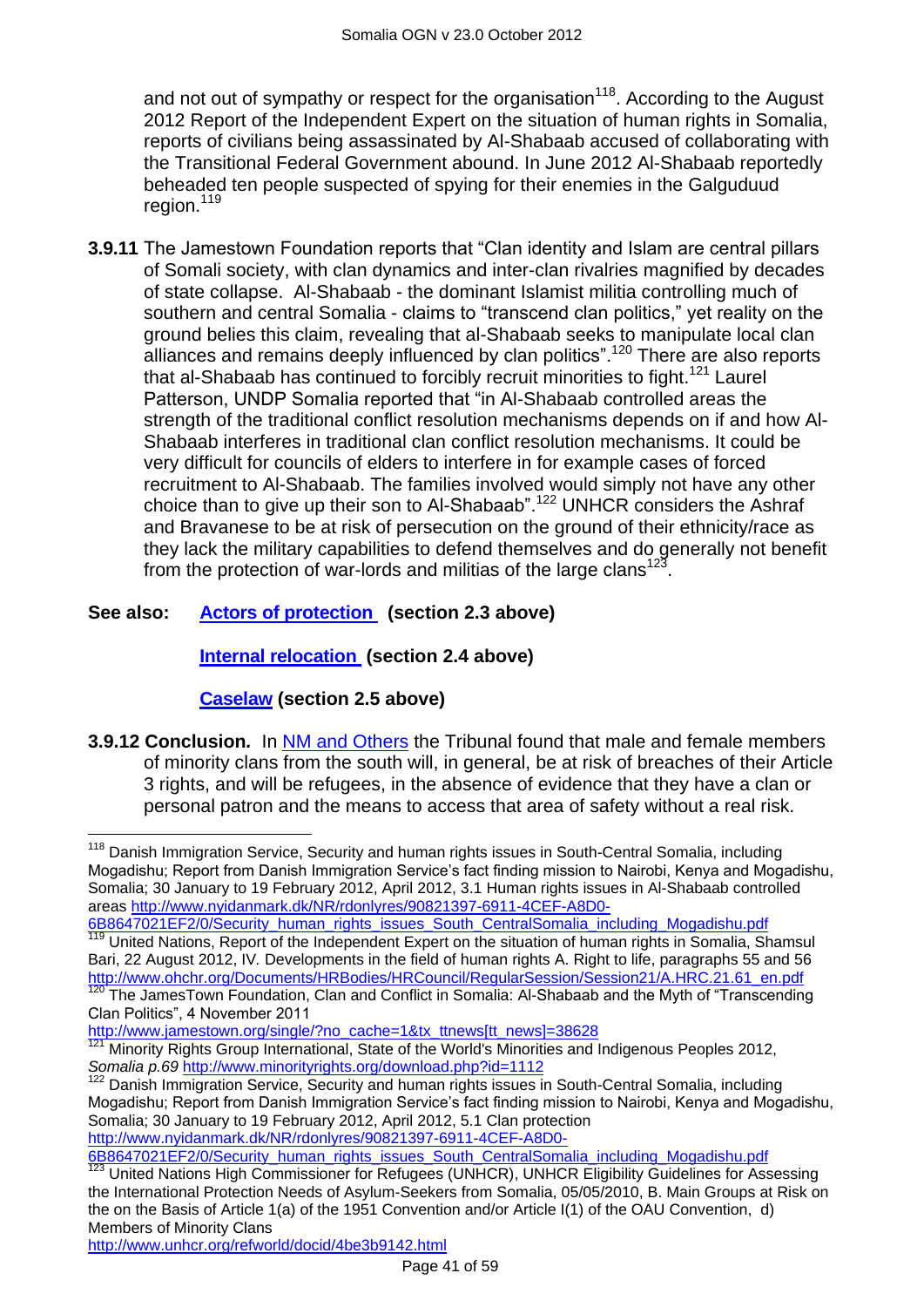Some members some members of minority groups including the Benadiri are able to secure protection from major or sub related clans in some areas. The Benadiri are no longer subject to the targeted violence they suffered previously. Although some discrimination may remain, they nevertheless play a role in politics, have established relationships with dominant clans, have inter-married and established businesses. Internal relocation is unlikely to be possible for members of the Benadiri. However, that is likely to vary from place to place and may also depend on what the individual can contribute.

**3.9.13** Case owners should consider each case carefully on its individual merits. Some Benadiri will qualify for refugee status based on their personal circumstances and experiences.

## <span id="page-41-0"></span>**3.10 Midgan, Tumal, Yibir or Galgala**

- **3.10.1** Some applicants will make an asylum and/or human rights claim based on mistreatment at the hands of major clan and sub-clan militias or other clan-based controlling groups on account of their lowly status as members of one of the occupational castes: the Midgan, Tumal, Yibir or Galgala.
- **3.10.2 Treatment.** The Gaboye, Tumal, Yibir and Galgala are ethnically associated with the Samale, which forms a dominant clan in Somalia. However, cultural stigma and traditions have excluded them as outcastes from the Samale clan. They engage in the activities of blacksmithing and shoemaking, as well as being hunters/gatherers. They live mainly in central and northern Somalia<sup>124</sup> although they are also found scattered in southern Somalia.<sup>125</sup> Discrimination and abuses against minorities and vulnerable groups continued unabated and Somali minorities such as the Benadir/Rer Hamar, Midgan (Gadoye) and Tomal continued to face abuses and human rights violations.<sup>126</sup> UNHCR found that members of certain minority clans, such as the Midgan, Tumal and Yibir may be able to call upon the protection of majority clans, if a historical relationship exists. However, given the breakdown in clan protection mechanisms due to the ongoing conflict, as a result of which members of majority clans may no longer be able to rely on such protection, the situation of members of minority clans living together with majority clans will be precarious too.<sup>127</sup>
- **3.10.3** Most of the minority groups have assimilated into other Somalia clans with whom they live. For example, the Galgala have assimilated into the Abgal in Jowhar and Mogadishu. However, they identify themselves as Nuh Mohamud, a sub clan of the Majerten clan. Some Gaboye, Tumal and Yibir assimilated into the Isak in Somaliland, while others yet have assimilated into the Darod in Puntland and central regions. There are also other Gaboye, Tumal and Yibir who assimilated with Hawadle, Murasade and Marehan clans in Galgadud region.<sup>128</sup>

ACCORD 'Clans in Somalia' December 2009, 4.1 Gabooye/Midgan

 $\overline{a}$ 

<http://www.unhcr.org/refworld/country,,ACCORD,,SOM,,4b29f5e82,0.html>

<sup>&</sup>lt;sup>124</sup> Madhibaan; A study on minorities in Somalia Undated [http://www.madhibaan.org/in-depth/in-depth-a](http://www.madhibaan.org/in-depth/in-depth-a-study.htm)[study.htm](http://www.madhibaan.org/in-depth/in-depth-a-study.htm)

<sup>126</sup> UN Human Rights Council, Compilation prepared by the Office of the High Commissioner for Human Rights in accordance with paragraph 15 (b) of the annex to Human Rights Council resolution 5/1, 21/02/2011 http://www.ecoi.net/file\_upload/1930\_1314297449\_g1110950.pdf

United Nations High Commissioner for Refugees (UNHCR), UNHCR Eligibility Guidelines for Assessing the International Protection Needs of Asylum-Seekers from Somalia, 05/05/2010 B Main Groups at Risk on the Basis of Article 1(a) of the 1951 Convention and/or Article 1(1) of the OAU Convention d) Members of Minority Clans <http://www.unhcr.org/refworld/docid/4be3b9142.html>

 $128$  Madhibaan; A study on minorities in Somalia (undated), Gaboye, Tumal, Yibir and Galagala <http://www.madhibaan.org/in-depth/in-depth-a-study.htm>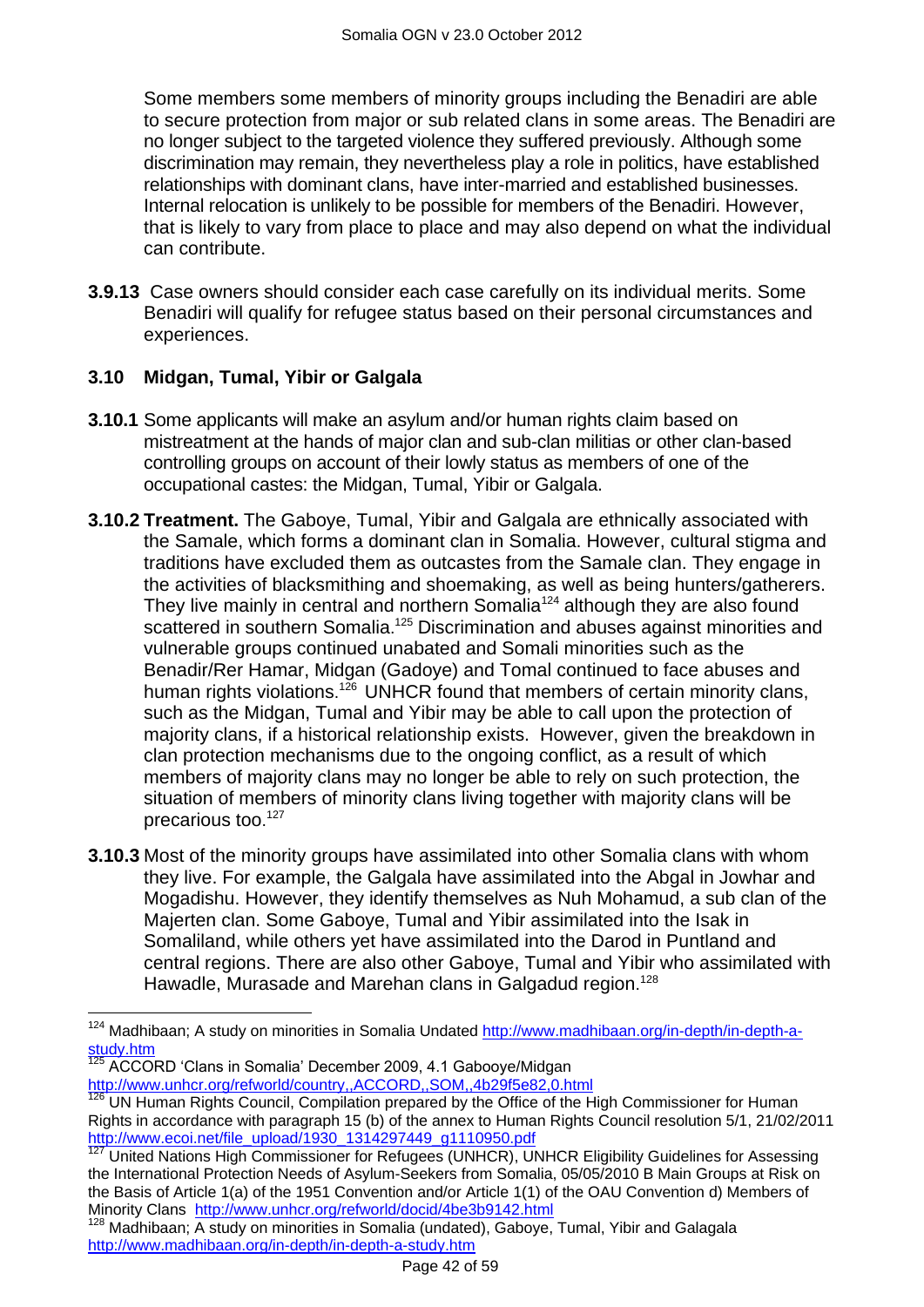- **3.10.4** With the exception of the Bantu, Rerhamar, Bravanese, Bajuni and Eyle who have distinct "non-Somali" physical appearance, all other minorities have physical appearances similar to that of the dominant clans, as well as having ethnic and cultural similarities. What distinguish the assimilated minorities are their distinct economic livelihoods. 129
- **3.10.5** The Yibr live along the coast in Mogadishu. They are often claimed to be descendants of early Hebrews who settled in the Horn of Africa. With the presence of radical Islamic groups like al-Shabaab with strong anti-Jewish attitudes, the Yibr have been increasingly suspected by Somalis with a radical Islamic orientation. Therefore members of the Yibr may be targeted in south central Somalia despite the fact that they are Muslims today.<sup>130</sup>

#### **See also: [Actors of protection](#page-1-1) (section 2.3 above)**

#### **[Internal relocation](#page-9-0) (section 2.4 above)**

#### **[Caselaw](#page-11-0) (section 2.5 above)**

- **3.10.6 Conclusion***.* Members of the Midgan, Tumal Yibir or Galgala groups traditionally settle in areas where they can obtain a degree of protection from the dominant clan and engage in economic activity. Most have assimilated into major clan or sub-clan groups. While they may from time to time encounter discrimination and abuse from other clan groups due to their lowly social status, they may be able to avail themselves of the protection of their patron clan. if a historical relationship exists. However in [HY](http://www.bailii.org/uk/cases/UKIAT/2006/00002.html) and [YS and HA](http://www.bailii.org/uk/cases/UKIAT/2005/00088.html) the Tribunal found that a Midgan or Yibir who has lost the protection of a local patron (or local patrons) and who had not found alternative protection in a city would be vulnerable to persecution and would not be able to relocate safely within Somalia.
- **3.10.7** The grant of asylum in such cases is therefore likely to be appropriate unless the claimant is able to access the protection of a majority clan. In [MA](http://www.bailii.org/uk/cases/UKIAT/2006/00073.html) the Tribunal found that there are no designated areas in which the Galgala may live; and they can no longer look to a major clan as a patron. They may therefore have less expectation of protection than others. These two differences mean that members of the Galgala in general would, on return, face a real risk of persecution and treatment contrary to Article 3.

#### <span id="page-42-0"></span>**3.11 Women**

 $\overline{a}$ 

- **3.11.1** Some women applicants may make a claim for asylum because they fear genderbased persecution (where the type of harm is related to their gender) or because the reason for persecution is their gender.
- **3.11.2** According to the 2011 USSD report "women did not have the same rights as men and were systematically subordinated. Polygamy was permitted. By law girls and women could inherit only half the amount of property to which their brothers were entitled. Similarly, according to Sharia and the local tradition of blood compensation, anyone found guilty of the death of a woman paid to the victim"s family only half the

<sup>&</sup>lt;sup>129</sup> Madhibaan; A study on minorities in Somalia(undated), Gaboye, Tumal, Yibir and Galagala <http://www.madhibaan.org/in-depth/in-depth-a-study.htm> <sup>130</sup> ACCORD 'Clans in Somalia' December 20094.1 Gabooye/Midgan

<http://www.unhcr.org/refworld/country,,ACCORD,,SOM,,4b29f5e82,0.html>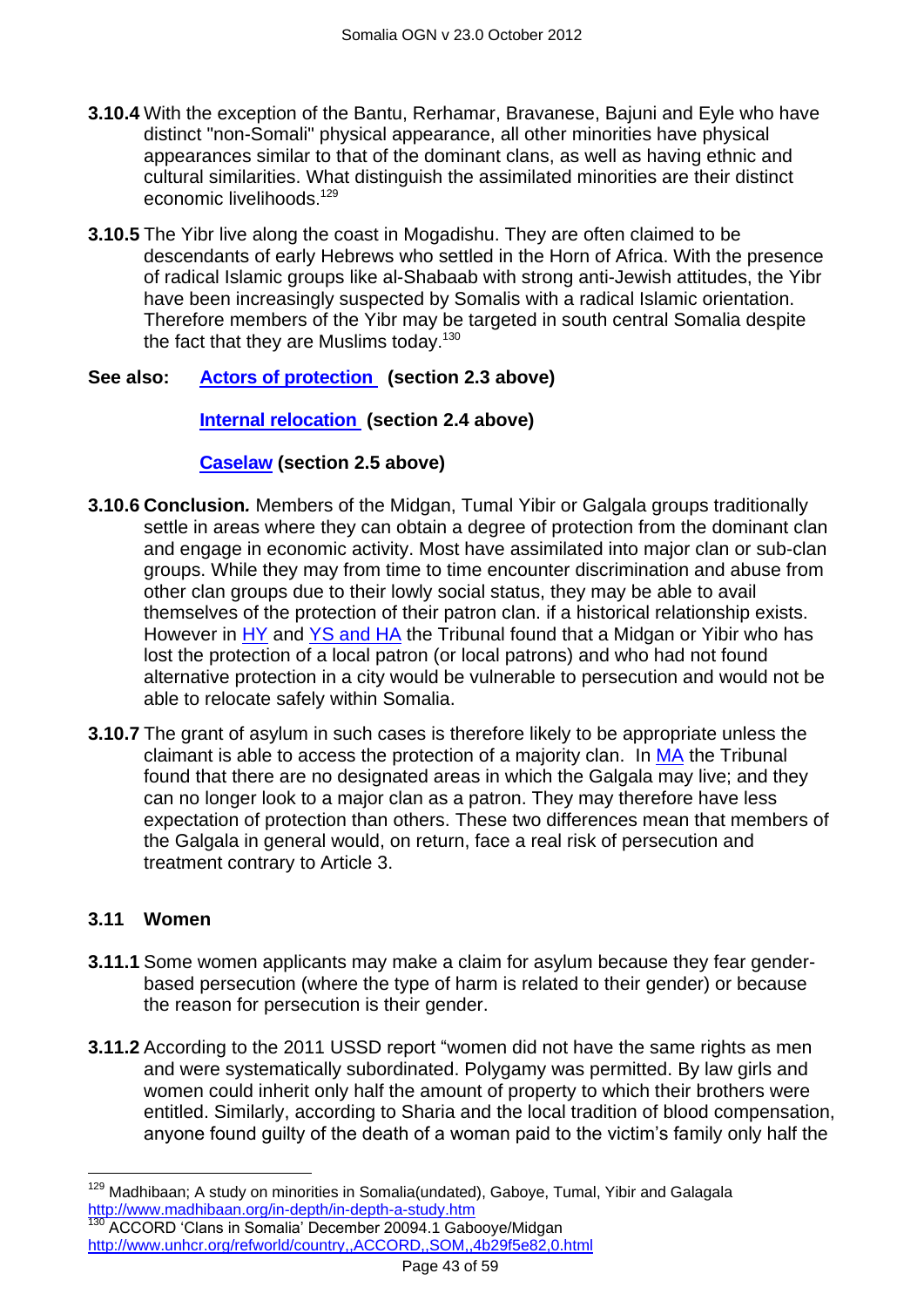amount required for a male.<sup>131</sup> Women formed a negligible part of those employed in both the formal public and private sectors because of girls" low education level. However, women were not discriminated against in owning or managing businesses, except in al-Shabaab-controlled areas. Al-Shabaab claimed women"s participation in economic activities was anti-Islamic. There were no government programs in any region to combat economic discrimination against women." 132

- **3.11.3** Women in Somalia face considerable discrimination. Although outlawed, female genital mutilation is still practiced in some form on nearly all Somali girls. Sexual violence is rampant due to lawlessness and impunity for perpetrators, and rape victims are often stigmatized. While the TFC stipulates that women should make up at least 12 percent of parliamentarians, the current TFA fails to meet this quota; there are just 37 women among the 550 members of parliament.<sup>133</sup>
- **3.11.4** Human Rights Watch reported that while all Somalis living under local Al-Shabaab administrations cope with onerous and repressive edicts, women bear the brunt of the group"s repression and abuse. Al-Shabaab"s rules have reinforced traditional and cultural prejudices while introducing an array of new ones. <sup>134</sup> Al-Shabaab remained in control of most of southern Somalia where every area of people"s lives is regulated by an extreme form of Islamic law. Women and girls in particular have suffered from these harsh laws. Freedoms previously enjoyed by women in Somali culture have been severely curtailed to prevent them from mixing with men. This has also limited women's ability to engage in small-scale commercial enterprises.<sup>135</sup>
- **3.11.5** Women refugee leaders complained of high illiteracy among women and girls which made it difficult to compete equally with men for jobs. High divorce rates and family breakdown among refugees led to loss of socio-economic support from husbands and fathers. Widows and orphans faced problems carrying responsibilities as heads of families, often leading to sexual and economic exploitation and early marriages. Marital rape and sexual violence was described as rampant.<sup>136</sup> Laws prohibiting rape exist in Puntland, Somaliland, and TFG-controlled areas; however, they were almost never enforced. There are no laws against spousal rape. The UNHCR and UNICEF documented patterns of rape perpetrated with impunity, particularly of women displaced from their homes due to civil conflict or who were members of minority clans. TFG forces and militia members engaged in rape. Traditional approaches to dealing with rape tended to ignore the victim"s situation and instead communalized the resolution or compensation for rape through a negotiation between members of the perpetrator"s and the victim"s clans. The TFG, Puntland, and Somaliland prosecuted rape cases during the year. However, for the most part, formal structures were rarely used to address rape, particularly in TFG-controlled

 $\overline{a}$ 

<sup>131</sup> COI Service Somalia Country Report 17 January 2012 (para 21.08) [www.ukba.homeoffice.gov.uk/policyandlaw/guidance/coi/](http://www.ukba.homeoffice.gov.uk/policyandlaw/guidance/coi/)

<sup>132</sup> COI Service Somalia Country Report 17 January 2012 (para 21.26) [www.ukba.homeoffice.gov.uk/policyandlaw/guidance/coi/](http://www.ukba.homeoffice.gov.uk/policyandlaw/guidance/coi/)

<sup>133</sup> Freedom House, Freedom in the World 2012; Somalia [http://www.freedomhouse.org/report/freedom](http://www.freedomhouse.org/report/freedom-world/2012/somalia)[world/2012/somalia](http://www.freedomhouse.org/report/freedom-world/2012/somalia)

Human Rights Watch "Harsh war, harsh peace" 19 April 2010, Discrimination and Abuse against Women [http://www.hrw.org/sites/default/files/reports/somalia0410webwcover\\_0.pdf](http://www.hrw.org/sites/default/files/reports/somalia0410webwcover_0.pdf)

Human Rights Watch, World report 2012; Somalia, Abuses in Opposition Controlled Areas <http://www.hrw.org/world-report-2012/world-report-2012-somalia>

<sup>136</sup> COI Service Somalia Country Report, 17 January 2012 (para 21.14) [www.ukba.homeoffice.gov.uk/policyandlaw/guidance/coi/](http://www.ukba.homeoffice.gov.uk/policyandlaw/guidance/coi/)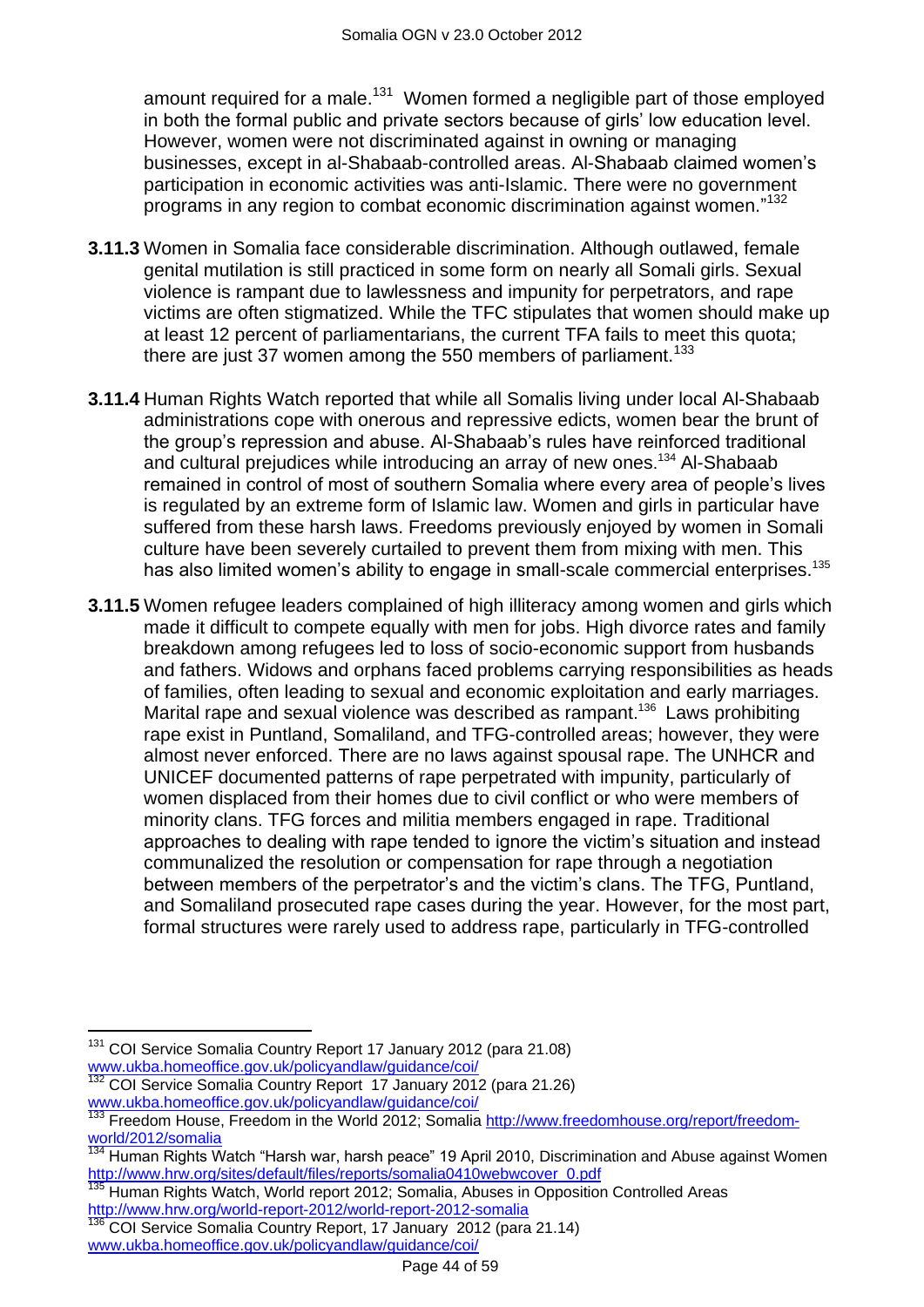areas of the south and central regions. Victims suffered from subsequent discrimination based on the attribution of "impurity." <sup>137</sup>

- **3.11.6** The USSD reported that women and girls in IDP camps were especially vulnerable to sexual violence. In Somaliland gang rape continued to be a problem in urban areas, primarily perpetrated by youth gangs and male students. Many of these cases occurred in poorer neighbourhoods and among immigrants, refugee returnees, and displaced rural populations living in urban areas. In December the director of the Sexual Assault Referral Centre reported that the incidents of rape of women under the age of 20 were on the increase in Hargeisa. The centre, which had its offices inside the compound of Hargeisa general hospital, reported recording 10 rape cases on average per month. Many cases were not reported. Domestic violence against women remained a serious problem. There were no laws specifically addressing domestic violence; however, both sharia and customary law address the resolution of family disputes. Sexual violence in the home was reportedly a serious problem, linked to general gender discrimination. Women suffered disproportionately as a result of conflict.<sup>138</sup>
- **3.11.7** The 2010 US State Department report notes that "Many Somali women have assumed a greater burden by becoming the sole bread winners for their families. Women form a negligible part of those employed in both the formal public and private sectors because of disparities in education. Women experience economic discrimination in areas under Al-Shabaab control because of Al-Shabaab"s extremist position which regards women"s participation in economic activities as anti-Islamic. Despite difficult economic conditions generally in Somalia, women were not discriminated against in terms of owning or managing businesses."<sup>139</sup> Human Rights Watch reported in 2010 that "Somali women have traditionally engaged in a wide array of small-scale businesses such as selling tea, qat and fruit in kiosks, small shops and markets. But Al-Shabaab has ordered women to close their shops. In a country with a vast number of war widows and female-headed households, scarce employment options have left many families without crucial sources of income. 140 The ongoing conflict has increased the risk of sexual violence for women and children. There are reports of Al-Shabaab recruiting girls for forced marriage to fighters, and allegations of rape by militias allied to the Government in southern central Somalia." 141
- **3.11.8** However women are still important breadwinners in families in Somalia.<sup>142</sup> In 2009, Galgadud, Mogadishu and Mudug, 652 families (3,912 people) headed by women, who had lost their breadwinners as a result of armed conflict began earning an income again. They set up small businesses with basic items provided by the ICRC,

[http://www.state.gov/j/drl/rls/hrrpt/humanrightsreport/index.htm?dlid=186241](http://www.state.gov/j/drl/rls/hrrpt/humanrightsreport/index.htm?dlid=186241%20%20) 

- [http://www.state.gov/j/drl/rls/hrrpt/humanrightsreport/index.htm?dlid=186241](http://www.state.gov/j/drl/rls/hrrpt/humanrightsreport/index.htm?dlid=186241%20%20)
- <sup>139</sup> COI Service Somalia Country Report, 17 January 2012 (para 21.26) [www.ukba.homeoffice.gov.uk/policyandlaw/guidance/coi/](http://www.ukba.homeoffice.gov.uk/policyandlaw/guidance/coi/)

 $\frac{1}{142}$  "Somalia: Women eke out a living among the shells", 10 January 2011 <http://www.irinnews.org/report.aspx?reportid=91588>

 $\overline{a}$ <sup>137</sup> US State Department, Country Reports on Human Rights Practices 2011: Somalia, 24 May 2012, Women, Rape and Domestic Violence

<sup>&</sup>lt;sup>138</sup> US State Department, Country Reports on Human Rights Practices 2011: Somalia, 24 May 2012, Women, Rape and Domestic Violence

<sup>140</sup> COI Service Somalia Country Report, 17 January 2012 (para 21.27) [www.ukba.homeoffice.gov.uk/policyandlaw/guidance/coi/](http://www.ukba.homeoffice.gov.uk/policyandlaw/guidance/coi/)

<sup>&</sup>lt;sup>141</sup> United Nations, Report of the Secretary-General on Somalia, 30/08/2011, E. Human rights and protection of civilians, paragraph 32 [http://unpos.unmissions.org/Portals/UNPOS/Repository%20UNPOS/S-2011-](http://unpos.unmissions.org/Portals/UNPOS/Repository%20UNPOS/S-2011-549%20(30Aug).pdf) [549%20\(30Aug\).pdf](http://unpos.unmissions.org/Portals/UNPOS/Repository%20UNPOS/S-2011-549%20(30Aug).pdf)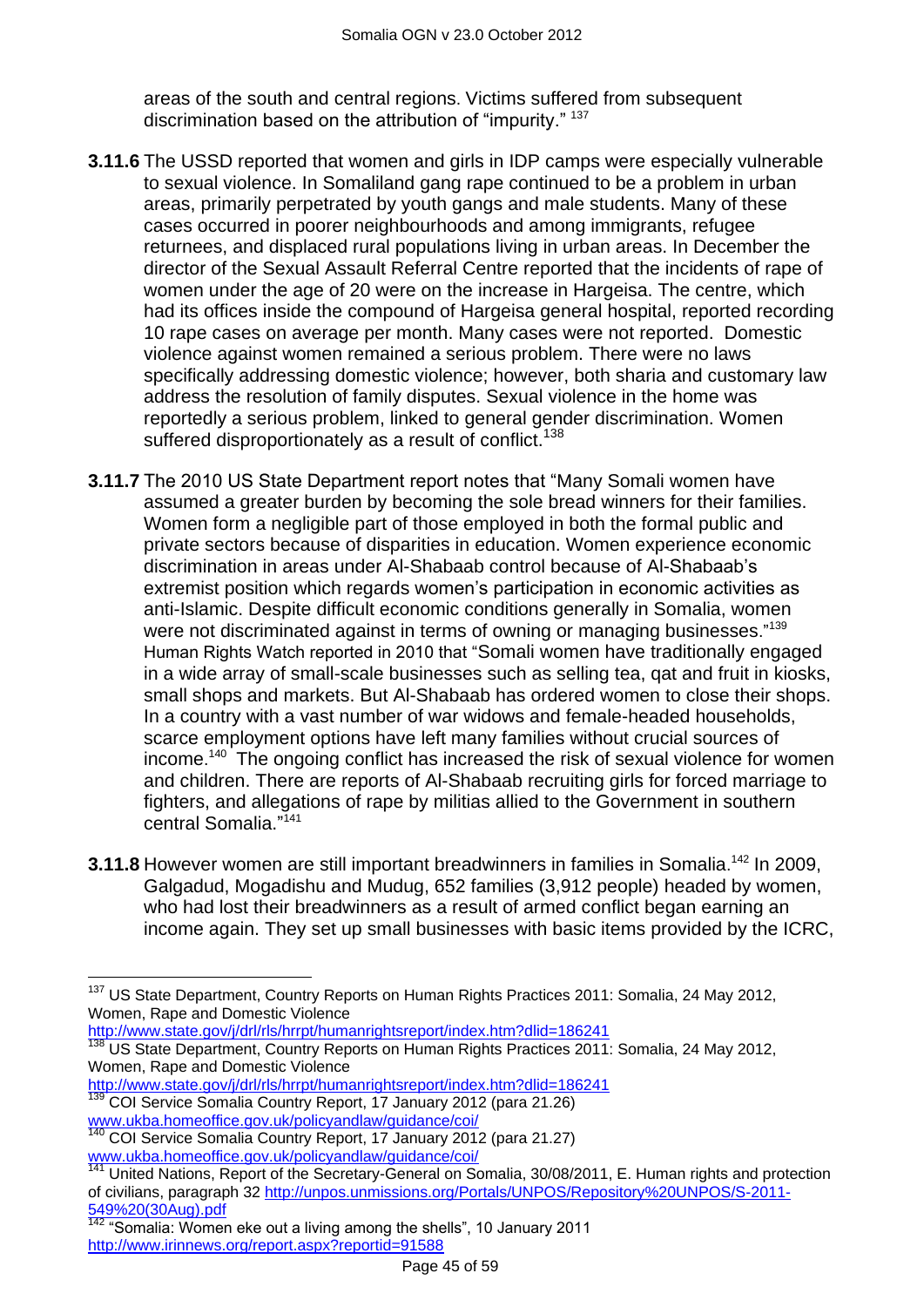such as milling machines or materials to open a tea shop.<sup>143</sup> Minority women spoke to Minority Rights Group about the social and economic obstacles they face, including the lack of employment, education, political representation, and access to health care, and discriminatory attitudes from major clan members.<sup>144</sup>

- **3.11.9** Human Rights Watch reported in April 2010 that when women travel, they are often required to have a male escort. Male escorts must sit in a different seat if the woman is travelling in the vehicle however as Al-Shabaab bars men and women from sitting together.<sup>145</sup> The 2012 Minority Rights Group report notes that "Harsh restrictions are placed upon women, including their dress code, movement, economic activities and proscriptions on their associations with non-kin men of any kind, which places widows and single women at a severe disadvantage".<sup>146</sup> Regarding protection of women and freedom of movement in South and Central Somalia, UNHCR Somalia explains that women and particularly IDP women are at particular risk of sexual violence when they move around. Traditional clan protection mechanisms are weak and cannot protect IDP women when they are outside the area of their own clan. $147$
- **3.11.10** In August 2011, the United Nations official leading the fight against sexual violence in times of conflict voiced concern over reports that women and girls fleeing famine in Somalia were being raped or abducted and forced into marriage by bandits and other armed groups as they tried to reach refugee camps in Kenya**<sup>148</sup>** The Report of the Special Rapporteur on violence against women, its causes and consequences noted in May 2012 that Somali women and girl refugees fleeing to neighbouring countries are particularly at risk of being targeted for sexual violence, as during their flight to the border they must pass through areas controlled by insurgent militias.<sup>149</sup> The same source noted "alarming reports of sexual violence, especially against women in IDP camps in some areas of Somalia".<sup>150</sup> The August 2012 Report of the UN Independent Expert on the situation of human rights in Somalia noted that "Victims of sexual and gender-based violence in camps for internally displaced persons identified "Somali armed men in khaki uniforms" as the perpetrators. Few cases were reported to the police owing to the perceived futility of reporting, stigma or fear of retaliation. Few victims sought medical attention

[http://www.ohchr.org/Documents/HRBodies/HRCouncil/RegularSession/Session20/A-HRC-20-16-](http://www.ohchr.org/Documents/HRBodies/HRCouncil/RegularSession/Session20/A-HRC-20-16-Add3_en.pdf) [Add3\\_en.pdf](http://www.ohchr.org/Documents/HRBodies/HRCouncil/RegularSession/Session20/A-HRC-20-16-Add3_en.pdf)

 $\overline{a}$ <sup>143</sup> ICRC annual report 2010, P66<http://www.icrc.org/eng/resources/annual-report/index.jsp>

<sup>144</sup> Minority Rights Group International "No redress: Somalia"s forgotten minorities", 23 November 2010, p22<http://www.minorityrights.org/?lid=10370>

<sup>&</sup>lt;sup>145</sup> Human Rights Watch "Harsh war, harsh peace", Discrimination and Abuse against Women [http://www.hrw.org/sites/default/files/reports/somalia0410webwcover\\_0.pdf](http://www.hrw.org/sites/default/files/reports/somalia0410webwcover_0.pdf)

<sup>146</sup> Minority Rights Group International, State of the World's Minorities and Indigenous Peoples 2012, Somalia p.69<http://www.minorityrights.org/download.php?id=1112>

<sup>&</sup>lt;sup>147</sup> Danish Immigration Service, Security and human rights issues in South-Central Somalia, including Mogadishu; Report from Danish Immigration Service"s fact finding mission to Nairobi, Kenya and Mogadishu, Somalia; 30 January to 19 February 2012, April 2012, 4.3 Freedom of movement for women [http://www.nyidanmark.dk/NR/rdonlyres/90821397-6911-4CEF-A8D0-](http://www.nyidanmark.dk/NR/rdonlyres/90821397-6911-4CEF-A8D0-6B8647021EF2/0/Security_human_rights_issues_South_CentralSomalia_including_Mogadishu.pdf)

[<sup>6</sup>B8647021EF2/0/Security\\_human\\_rights\\_issues\\_South\\_CentralSomalia\\_including\\_Mogadishu.pdf](http://www.nyidanmark.dk/NR/rdonlyres/90821397-6911-4CEF-A8D0-6B8647021EF2/0/Security_human_rights_issues_South_CentralSomalia_including_Mogadishu.pdf)<br><sup>148</sup> LIN Nous Centre, J.M. of City of ContralSomalia\_including\_Mogadishu.pdf UN News Centre, UN official voices concern over reports of rape of Somali women fleeing famine, 11 August 2011<http://www.un.org/apps/news/story.asp?NewsID=39282&Cr&Cr1>

<sup>&</sup>lt;sup>149</sup> United Nations, Report of the Special Rapporteur on violence against women, its causes and consequences, Rashida Manjoo, 14 May 2012, C. Sexual violence against refugee and internally displaced women, paragraph 25

Housen, part of the Special Rapporteur on violence against women, its causes and the United Nations, Report of the Special Rapporteur on violence against women, its causes and consequences, Rashida Manjoo, 14 May 2012, C. Sexual violence against refugee and internally displaced women, paragraph 26

[http://www.ohchr.org/Documents/HRBodies/HRCouncil/RegularSession/Session20/A-HRC-20-16-](http://www.ohchr.org/Documents/HRBodies/HRCouncil/RegularSession/Session20/A-HRC-20-16-Add3_en.pdf) [Add3\\_en.pdf](http://www.ohchr.org/Documents/HRBodies/HRCouncil/RegularSession/Session20/A-HRC-20-16-Add3_en.pdf)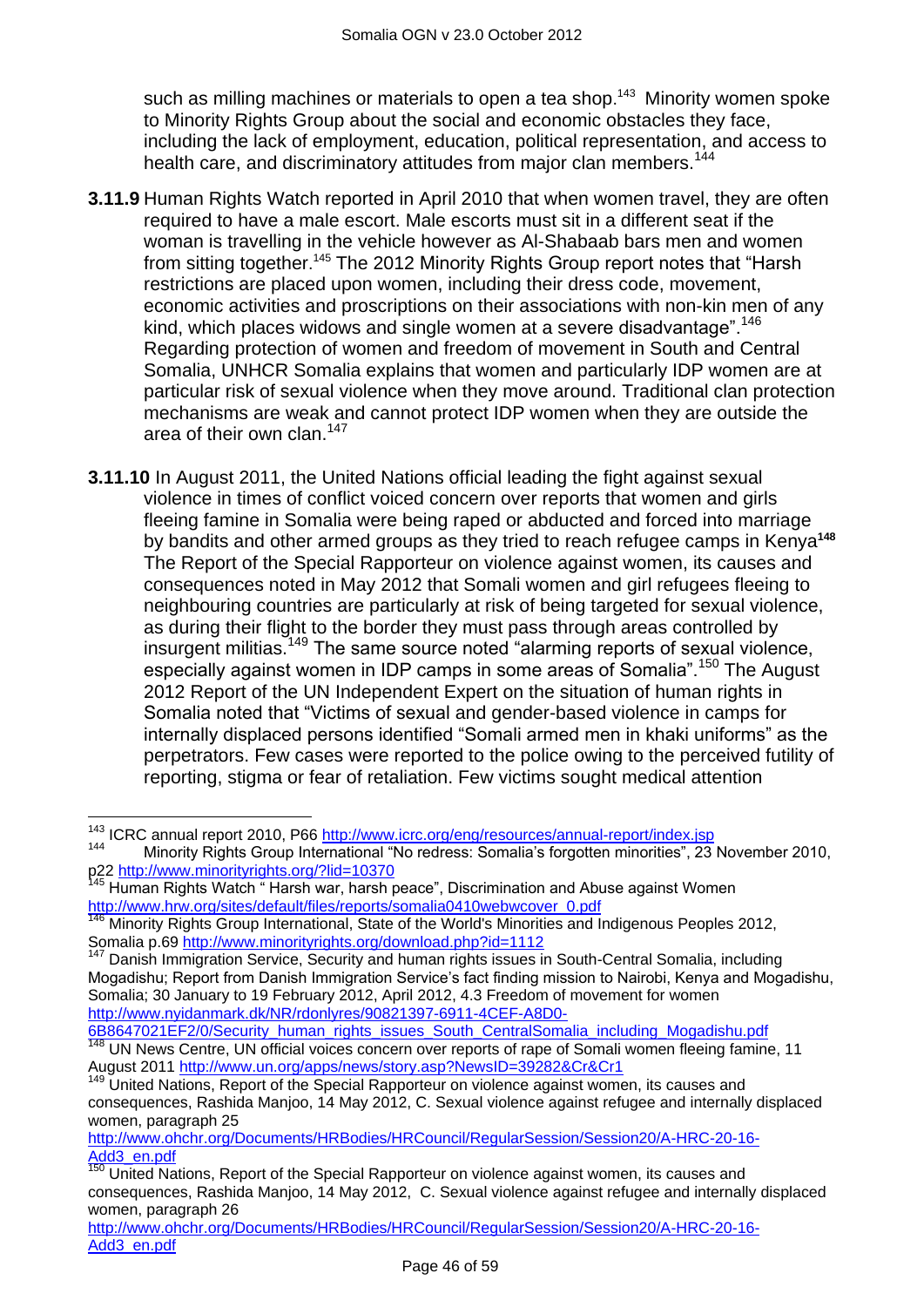because of the costs involved. Sexual exploitation and abuse by AMISOM was also reported, in spite of their prohibition by the AMISOM Code of Conduct.<sup>151</sup> UNOCHA conducted an assessment in the Afgooye corridor in July in which it found "rising cases of sexual and gender-based violence (SGBV) among women and girls with a direct correlation between a lack of livelihoods for young men and enlistment to armed groups".<sup>152</sup> It also noted that "Women and girls in Mogadishu remain at great risk of sexual violence while collecting firewood".<sup>153</sup> Sexual violence in Dadaab refugee camp has also been reported to have increased by 36 per cent between February and May 2012.<sup>154</sup> According to the Independent Expert on the situation of human rights in Somalia "because of the destruction of formerly functioning traditional clan structures, in many places women had no access to any form of protection".<sup>155</sup>

## **See also: [Actors of protection](#page-1-1) (section 2.3 above)**

**[Internal relocation](#page-9-0) (section 2.4 above)**

## **[Caselaw](#page-11-0) (section 2.5 above)**

- **3.11.11 Conclusion.** Given the generalised discrimination towards women in Somalia and the inability of the State to provide protection in many areas of south central Somalia, some applicants are likely to be able to demonstrate a need for international protection. Factors to be taken into account include the clan, age, health, economic status, family responsibilities and other individual circumstances of the applicant.
- **3.11.12** In [AMM and others](http://www.bailii.org/uk/cases/UKUT/IAC/2011/00445_ukut_iac_2011_amm_ors_somalia_cg.html) (the Tribunal found that not only do female returnees in particular face threats against the person in IDP camps, but that women travelling by land "without male friends or relatives are in general likely to face a real risk of sexual violence". A "real risk of serious harm" would also occur for women returned to Mogadishu International Airport and travelling by land to Somaliland.
- **3.11.13** A woman returning to an area where she has clan or family support and/or other resources such as remittances from abroad or ability to work would clearly be in a different situation to a lone woman with no protectors or resources. There is evidence that women from minority clans are likely to face greater problems but the situation for minority clans is not clear cut. Some are able to enlist the support and protection of other clans, and the risk to the particular individual should be assessed

[http://www.ohchr.org/Documents/HRBodies/HRCouncil/RegularSession/Session21/A.HRC.21.61\\_en.pdf](http://www.ohchr.org/Documents/HRBodies/HRCouncil/RegularSession/Session21/A.HRC.21.61_en.pdf) <sup>152</sup> UNOCHA, Humanitarian Bulletin Somalia; Issue 10; 1 - 31 July 2012, Protection funding short of needs, including addressing child recruitment

[http://reliefweb.int/sites/reliefweb.int/files/resources/Humanitarian%20Bulletin%20%2310%2C%20July%2020](http://reliefweb.int/sites/reliefweb.int/files/resources/Humanitarian%20Bulletin%20%2310%2C%20July%202012.pdf) [12.pdf](http://reliefweb.int/sites/reliefweb.int/files/resources/Humanitarian%20Bulletin%20%2310%2C%20July%202012.pdf)

[http://www.unhcr.org/cgi-](http://www.unhcr.org/cgi-bin/texis/vtx/refworld/rwmain?page=country&docid=500810652&skip=0&coi=SOM&querysi=fgm&searchin=fulltext&display=10&sort=date)

[bin/texis/vtx/refworld/rwmain?page=country&docid=500810652&skip=0&coi=SOM&quer](http://www.unhcr.org/cgi-bin/texis/vtx/refworld/rwmain?page=country&docid=500810652&skip=0&coi=SOM&querysi=fgm&searchin=fulltext&display=10&sort=date) [ysi=fgm&searchin=fulltext&display=10&sort=date](http://www.unhcr.org/cgi-bin/texis/vtx/refworld/rwmain?page=country&docid=500810652&skip=0&coi=SOM&querysi=fgm&searchin=fulltext&display=10&sort=date)

 $\overline{a}$ <sup>151</sup> United Nations, Report of the Independent Expert on the situation of human rights in Somalia, Shamsul Bari, 22 August 2012 , D. Violence against women, paragraphs 66-68

<sup>153</sup> UNOCHA, Humanitarian Bulletin Somalia; Issue 10; 1 - 31 July 2012, Fuel-efficient stoves offer protection and sustainability

[http://reliefweb.int/sites/reliefweb.int/files/resources/Humanitarian%20Bulletin%20%2310%2C%20July%2020](http://reliefweb.int/sites/reliefweb.int/files/resources/Humanitarian%20Bulletin%20%2310%2C%20July%202012.pdf) [12.pdf](http://reliefweb.int/sites/reliefweb.int/files/resources/Humanitarian%20Bulletin%20%2310%2C%20July%202012.pdf)

<sup>154</sup> Alert Net, Somali refugees risk militia recruitment as aid dries up – agencies, 20 July 2012 <http://www.trust.org/alertnet/news/somali-refugees-risk-militia-recruitment-as-aid-dries-up-agencies>

UN Human Rights Council, Report of the Special Rapporteur on violence against women, its causes and consequences, Rashida Manjoo, Addendum : Mission to Somalia, 14 May 2012, III. The status and situation of women, paragraph 10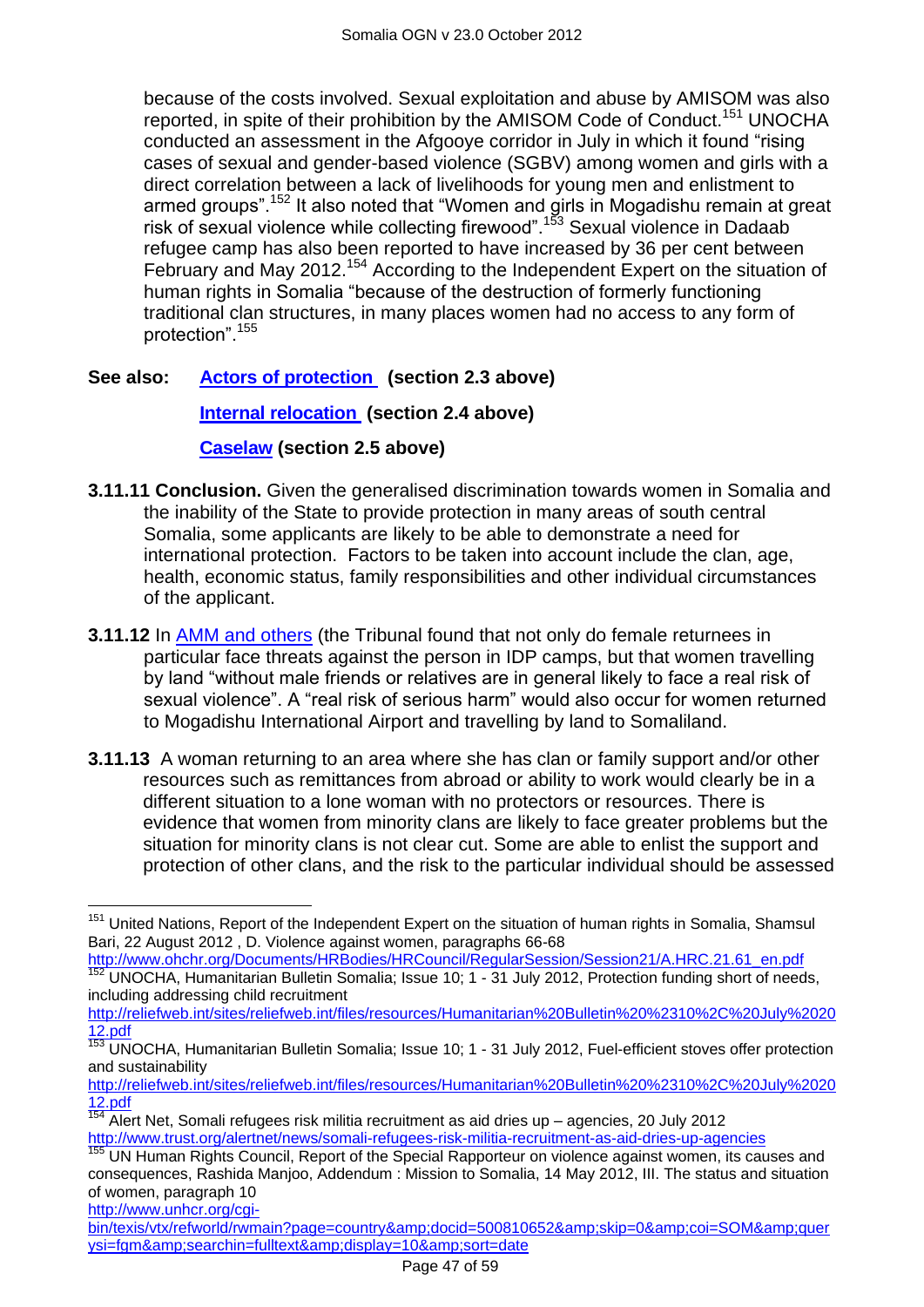carefully on a case by case basis. [AMM and others](http://www.bailii.org/uk/cases/UKUT/IAC/2011/00445_ukut_iac_2011_amm_ors_somalia_cg.html) (found that "family and/or clan connections may have an important part to play in determining the reasonableness of a proposed place of relocation" (paragraph 11). A person who has a clan or strong family connection with a particular area in south or central Somalia, not controlled by Al-Shabab, particularly a town, may, in the light of all this, have an internal relocation alternative to that place, but "in the light of the present humanitarian crisis, the cogency of the indicators pointing to such a position would need to be powerful" (paragraph 507).

- **3.11.14** Case owners should consider whether internal flight may be a relevant option for the individual applicant. Independent travel will be difficult given the specific risks facing women in Somalia, but the evidence does not suggest a complete prohibition on women travelling unaccompanied. Taking into account the general position of women in Somalia, who may not be able to survive economically or not able to depend on clan or family for economic support, internal relocation may be unduly harsh for some women. Case owners should contact Country of Origin Information Service to ascertain the most up-to-date country situation and consider the security or other risk on return on a case by case basis in light of the latest information at the date of decision.
- **3.11.15** Women who have a well founded fear of persecution as a result of their gender should be treated as being members of a particular social group as they are discriminated against in matters of fundamental human rights and may not be protected by the state. Women applicants who can demonstrate that they have a well founded fear of persecution as a result of their gender and that they have no recourse to state protection or internal relocation should be granted asylum.

## **3.12 Female Genital Mutilation (FGM)**

- **3.12.1** Some claimants may make asylum and/or human rights claims on the basis that they would be forcibly required by family/ clan members to undergo Female Genital Mutilation (FGM) and/ or that FGM will be forced upon their children if they were to return to Somalia.
- **3.12.2 Treatment**: FGM was widespread throughout the country. As many as 98 percent of women and girls had undergone FGM; the majority were subjected to infibulation, the most severe form of FGM. In Somaliland FGM is illegal, but the law was not enforced. International and local NGOs ran education awareness programs on the dangers of FGM, but there were no reliable statistics to measure the success of these programs. On 13 December 2011, Puntland"s president signed a bill into law that outlawed female circumcision with the exception of "Sunna circumcision (excising of part of the female genitals).<sup>156</sup>
- **3.12.3** It is primarily girls aged between 4 and 11 who undergo the procedure. It was reported that young girls between the ages of 4 and 8 were subjected to "infibulations" to ensure their chastity until they were married. Reports also indicate that some young girls die from the shock and pain of the mutilation, which is normally done without anaesthesia, as well as from infections and massive blood  $\log$ <sub>157</sub>

 $\overline{\phantom{a}}$ 

<sup>&</sup>lt;sup>156</sup> US State Department Human Rights Report 2011: Somalia

[http://www.state.gov/j/drl/rls/hrrpt/humanrightsreport/index.htm?dlid=186241](http://www.state.gov/j/drl/rls/hrrpt/humanrightsreport/index.htm?dlid=186241%20%20) 

UN Human Rights Council, Report of the Special Rapporteur on violence against women, its causes and consequences, Rashida Manjoo, Addendum : Mission to Somalia, 14 May 2012 D. Female genital mutilation, paragraph 29 [http://www.unhcr.org/cgi-](http://www.unhcr.org/cgi-bin/texis/vtx/refworld/rwmain?page=country&docid=500810652&skip=0&coi=SOM&querysi=fgm&searchin=fulltext&display=10&sort=date)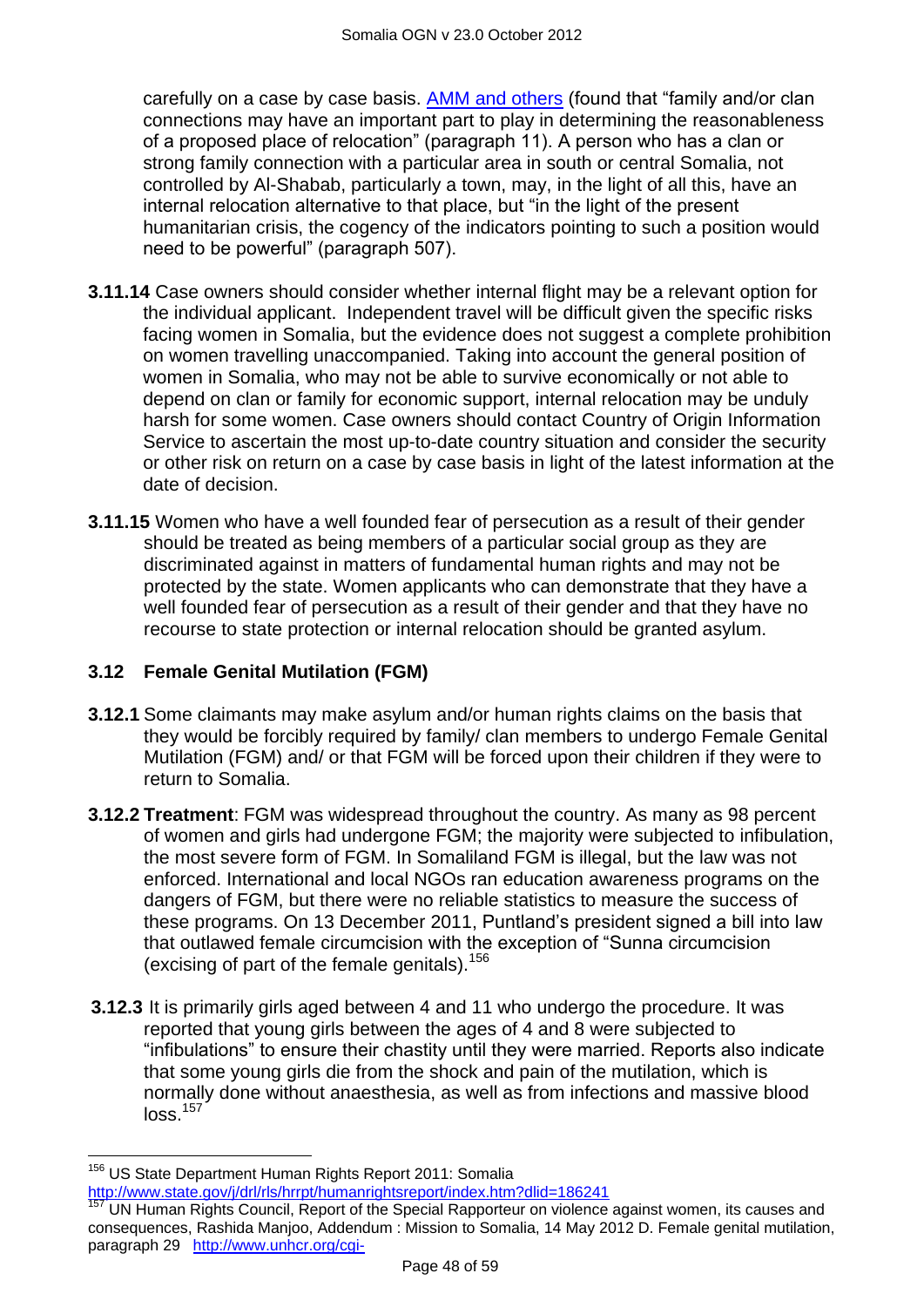- **3.12.4** Although the Somali Penal Code of 1962 covers "hurt", "grievous hurt" and "very grievous hurt", FGM nonetheless remains widespread in Somalia. It was reported that for a large number of women, this was an income-generation activity. The TFG has indicated its commitment to ban and eradicate this harmful practice, including by amending the Penal Code to insert specific provisions to prohibit this practice. The Special Rapporteur was also made aware of the need to find alternative sources of income for practitioners of this practice, to ensure the effective implementation of the proposed law. The Special Rapporteur recalls that Islam does not require women to undergo FGM and that several Islamic countries have outlawed all forms of FGM, and she encourages the authorities to follow such a route.<sup>158</sup>
- **3.12.5**Although many women understand that the practice is harmful, they still believe that the custom should be preserved. There is massive pressure on mothers (and other female family members) in societies where religion, tradition, ideals of purity, fear of stigmatisation and absence of networks beyond the family or clan, plays a pervasive role. Whereas pressure is itself administered primarily by women, there is no doubt that the overall attitude towards FGM is strongly influenced by the requirements and ideals held by men and wider society towards virginity. Fear of exclusion from marriage and family contributes to the pressure.<sup>159</sup>
- **3.12.6**Jesper Mørch, Representative, United Nations Children"s Fund (UNICEF) reported that the avoidance of FGM is dependent on the clan and whether a girl is from the town or the countryside. If a family lives in a major city it may be possible to avoid FGM so long as the parents agree (even if the rest of the family and/ or clan do not support the idea).<sup>160</sup> However, for a majority of the population, circumcision is a prerequisite for marriage. Prospective husbands pay a dowry and demand a circumcised wife. Fathers also play a key role – a daughter's chance to get married is poor unless she is circumcised and thus the father risks not getting a dowry. Families have limited means of preventing or impeding the genital mutilation of their daughters.<sup>161</sup>
- **3.12.7**Despite the fact that the practice of FGM is entrenched in Somali culture and custom, NGOs have made intensive efforts to educate the population about the dangers of the practice particularly those NGOs working with women"s or health issues. For example, the United Nations Development Fund for Women (UNIFEM) has worked together with local NGOs in Jilib and Mogadishu<sup>162</sup>and the National

<http://www.unhcr.org/refworld/country,,LANDINFO,,SDN,456d621e2,498085871c,0.html>

<http://www.unhcr.org/refworld/country,,,FACTFINDING,SOM,,405b2d804,0.html>

 $\overline{a}$ 

bin/texis/vtx/refworld/rwmain?page=country&docid=500810652&skip=0&coi=SOM&quer <u>ysi=fgm&amp;searchin=fulltext&amp;display=10&amp;sort=date</u>

<sup>&</sup>lt;sup>158</sup> UN Human Rights Council, Report of the Special Rapporteur on violence against women, its causes and consequences, Rashida Manjoo, Addendum : Mission to Somalia, 14 May 2012 [http://www.unhcr.org/cgi](http://www.unhcr.org/cgi-bin/texis/vtx/refworld/rwmain?page=country&docid=500810652&skip=0&coi=SOM&querysi=fgm&searchin=fulltext&display=10&sort=date)[bin/texis/vtx/refworld/rwmain?page=country&docid=500810652&skip=0&coi=SOM&quer](http://www.unhcr.org/cgi-bin/texis/vtx/refworld/rwmain?page=country&docid=500810652&skip=0&coi=SOM&querysi=fgm&searchin=fulltext&display=10&sort=date) [ysi=fgm&searchin=fulltext&display=10&sort=date](http://www.unhcr.org/cgi-bin/texis/vtx/refworld/rwmain?page=country&docid=500810652&skip=0&coi=SOM&querysi=fgm&searchin=fulltext&display=10&sort=date)

<sup>&</sup>lt;sup>159</sup> Landinfo – Female genital mutilation in Sudan and Somalia December 2008, 3.6 ATTITUDES TOWARDS GENITAL MUTILATION,

<sup>160</sup> Report on the Human Rights and Security in Central and Southern Somalia: Joint British-Nordic Fact-Finding Mission to Nairobi 7-21 January 2004, published 17 March 2004, 4.5 Female Genital Mutilation (FGM)

Landinfo Country of Origin Information Centre (Norway), Female genital mutilation in Sudan and Somalia, 15/12/2008, 3.6 ATTITUDES TOWARDS GENITAL MUTILATION and 3.7 PRTECTION AGAINST GENITAL MUTILATION, [http://www.landinfo.no/asset/764/1/764\\_1.pdf](http://www.landinfo.no/asset/764/1/764_1.pdf)

Report on the Human Rights and Security in Central and Southern Somalia: Joint British-Nordic Fact-Finding Mission to Nairobi 7-21 January 2004, published 17 March 2004. <http://www.unhcr.org/home/RSDCOI/405b2d804.pdf>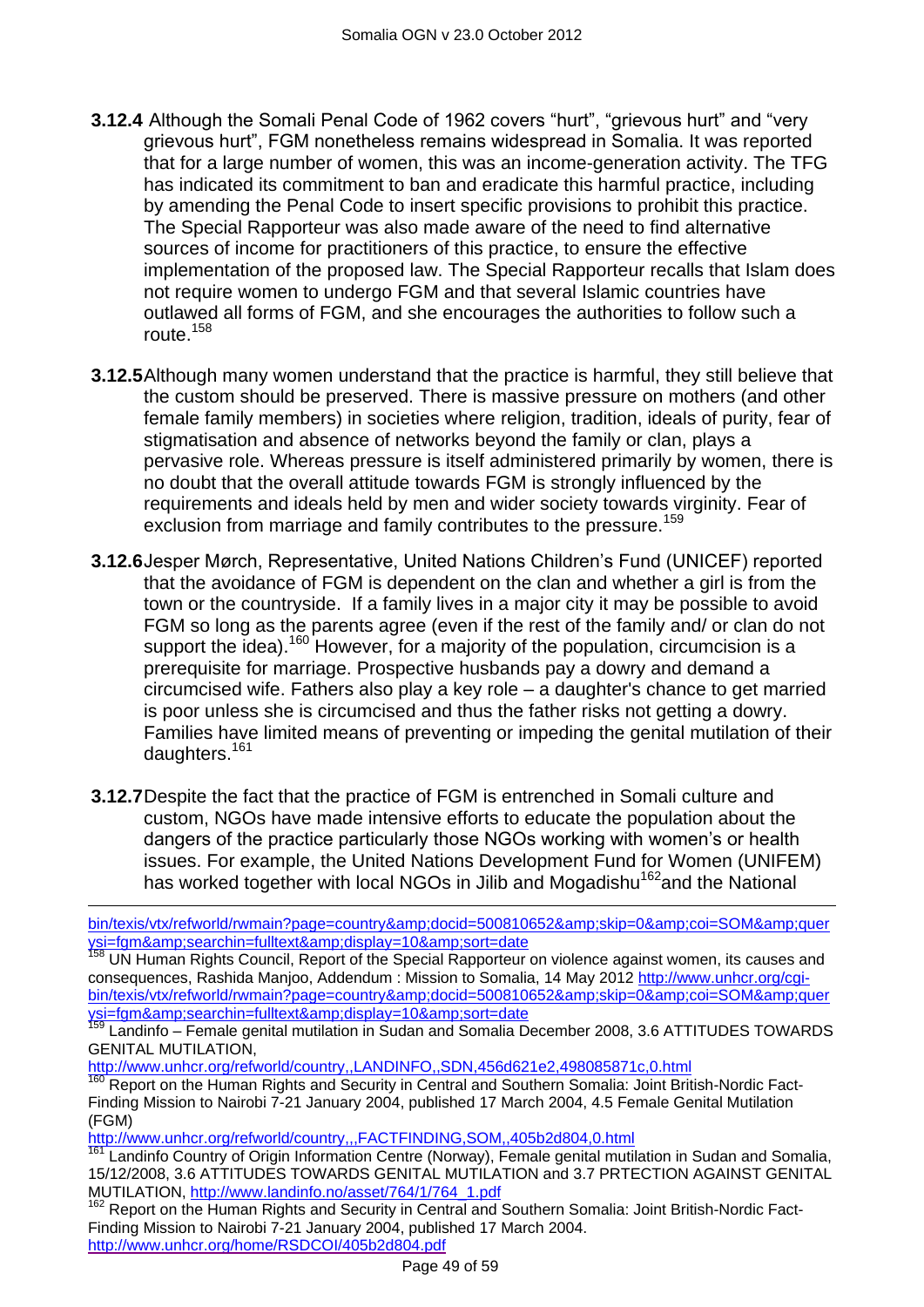Committee Against FGM and Save Somali Women and Children have also taken forward activities in various parts of the country.<sup>163</sup> However, there are no reliable statistics to measure the success of their programs.

- **3.12.8**UNIFEM has also indicated that a mother can only protect her daughter from FGM if she has her husband"s support and he has some standing in the community to counter any opposition from the rest of the family. If the husband does not support his wife"s decision, then her only option is to leave the community with the child, thereby foregoing her access to support and protection In 2011 UNICEF reported about a programme to educate women in Somaliland about alternatives to FGM. The NGO, Tostan, reported that 28 communities had declared collective abandonment of FGM. <sup>164</sup>
- **3.12.9** In August 2012 IRIN reported that activists had welcomed a ban on female genital mutilation/cutting (FGM/C) in the new constitution of Somalia but warn that translating the law into action will require more than just a legal declaration. "The fact that the new provisional constitution outlaws the circumcision of girls is a welcome development, but this will require education, awareness-raising and strong legal provisions. Without this, the provision will be little more than ink on a piece of paper," Fatima Jibrell, a women's advocate, told IRIN. The provisional constitution states, "Circumcision of girls is a cruel and degrading customary practice, and is tantamount to torture. The circumcision of girls is prohibited."<sup>165</sup>

## **See also: [Actors of protection](#page-1-1) (section 2.3 above) [Internal relocation](#page-9-0) (section 2.4 above)**

## **[Caselaw](#page-11-0) (section 2.5 above)**

- **3.12.10 Conclusion:** Though illegal in Somaliland and Puntland, the law on FGM in these areas is not enforced. The procedure is widely practised in the rest of Somalia where it is legal. FGM is generally considered a cultural issue in which the authorities do not interfere and therefore individuals are unlikely to be able to access sufficiency of protection.
- **3.12.11** In the country guidance case of [AMM and others,](http://www.bailii.org/uk/cases/UKUT/IAC/2011/00445_ukut_iac_2011_amm_ors_somalia_cg.html) the Upper Tribunal concluded t*h*at the incidence of FGM in Somalia is universally agreed to be over 90%. The predominant type of FGM is the "pharaonic", categorised by the World Health Organisation as Type III. The societal requirement for any girl or woman to undergo FGM is strong. In general, an uncircumcised, unmarried Somali woman, up to the age of 39, will be at real risk of suffering FGM. The risk will be greatest in cases where both parents are in favour of FGM. Should both parents oppose FGM, the question of whether the risk will reach the requisite level will need to be determined by reference to the extent to which the parents are likely to be able to withstand the strong societal pressures. Unless the parents are from a socio-economic background that is likely to distance them from mainstream social attitudes, or there is some other particular feature of their case, the fact of parental opposition may

 $\overline{\phantom{a}}$ 

[bin/texis/vtx/refworld/rwmain?page=country&docid=502c65c06&skip=0&coi=SOM&query](http://www.unhcr.org/cgi-bin/texis/vtx/refworld/rwmain?page=country&docid=502c65c06&skip=0&coi=SOM&querysi=fgm&searchin=fulltext&display=10&sort=date) [si=fgm&searchin=fulltext&display=10&sort=date](http://www.unhcr.org/cgi-bin/texis/vtx/refworld/rwmain?page=country&docid=502c65c06&skip=0&coi=SOM&querysi=fgm&searchin=fulltext&display=10&sort=date)

<sup>163</sup> Landinfo – Female genital mutilation in Sudan and Somalia December 2008 <http://www.unhcr.org/refworld/country,,LANDINFO,,SDN,456d621e2,498085871c,0.html>

<sup>164</sup> UNICEF, Intensive efforts reap progress towards ending female genital mutilation in Somalia, 2011 [http://www.unicef.org/somalia/reallives\\_7723.html](http://www.unicef.org/somalia/reallives_7723.html)

<sup>165</sup> IRIN, Somalia: Activists laud ban on FGM/C, say implementation will require more, 13 August 2012 [http://www.unhcr.org/cgi-](http://www.unhcr.org/cgi-bin/texis/vtx/refworld/rwmain?page=country&docid=502c65c06&skip=0&coi=SOM&querysi=fgm&searchin=fulltext&display=10&sort=date)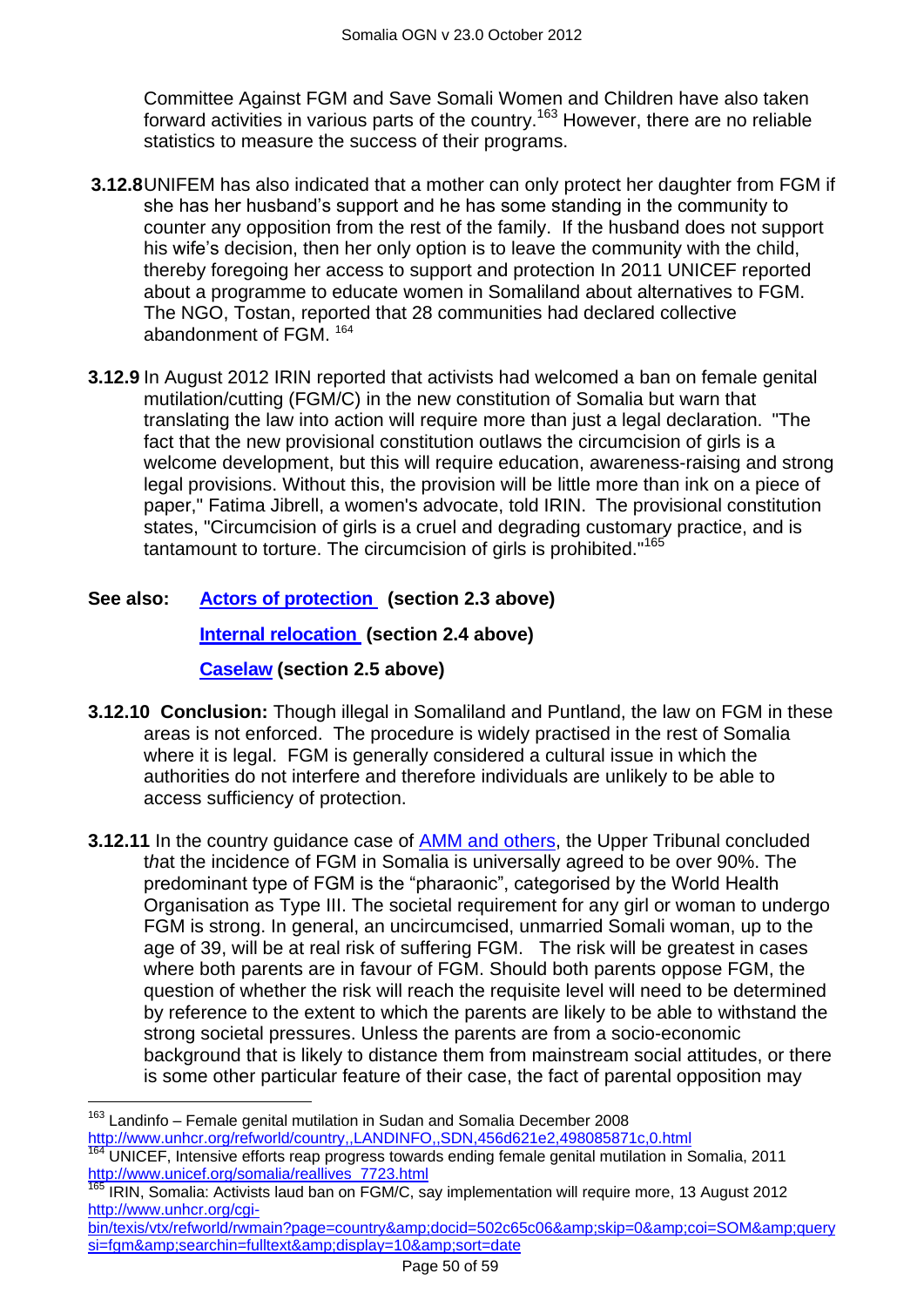well as a general matter be incapable of eliminating the real risk to the daughter that others (particularly relatives) will at some point inflict FGM on her.

**3.12.12** If it is considered that an individual could successfully internally relocate individually and/or with their daughters in order to avoid a threat of FGM, a grant of asylum or Humanitarian protection will not be appropriate. Women who have not undergone the procedure and who can demonstrate that they are at risk of such mistreatment and could not escape the risk by internal relocation should be granted asylum on the basis of their membership of a particular social group.

## **3.13 Prison conditions**

- **3.13.1** Applicants may claim that they cannot return to Somalia due to the fact that there is a serious risk that they will be imprisoned on return and that prison conditions in Somalia are so poor as to amount to torture or inhuman treatment or punishment.
- **3.13.2** The guidance in this section is concerned solely with whether prison conditions are such that they breach Article 3 of ECHR and warrant a grant of Humanitarian Protection. If imprisonment would be for a Refugee Convention reason or in cases where for a Convention reason a prison sentence is extended above the norm, the asylum claim should be considered first before going on to consider whether prison conditions breach Article 3 if the asylum claim is refused.
- **3.13.3 Consideration**. The USSD reported that prison and detention centre conditions remained harsh and life threatening in all regions. Overcrowding; poor sanitation; lack of health care; and inadequate food, water, ventilation, and lighting were some of the harsh conditions that persisted in prisons and detention centres throughout the country. For example, in July 2011 a Puntland prison held some 500 inmates in a facility with a capacity of 200. Tuberculosis and pneumonia were widespread. Detainees' families and clans were generally expected to pay the costs associated with detention. In many areas prisoners depended on family members and relief agencies for food. Information on the prevalence of death in prison and pretrial detention centres was not available. The Transitional Federal Government (TFG) prison officials reported that there were an estimated 400 prisoners in Mogadishu central prison. In mid-November 2011 the Justice Ministry director general told media that there were approximately 2,000 prisoners and detainees in Somaliland. Data on the number of prisoners and detainees in Puntland was unavailable.<sup>166</sup>
- **3.13.4** The August 2012 Report of the Independent Expert on the situation of human rights in Somalia noted he visited several detention centres in Puntland and Somaliland where he found, "in a significant number of cases, detentions were either unlawful or arbitrary, with prisoners detained without a legal basis. He was also shocked to find women and girls detained for "disobeying" their parents or husband. Detention conditions were close to inhumane, and water and sanitation were frequently lacking. Ventilation was poor, with only small slits for windows. Prisons were overcrowded and stifling hot. Inmates slept on bare floor. The principle of separation between juveniles and adults, criminals and others was not always respected."<sup>167</sup>

 166 US State Department, Country Reports on Human Rights Practices for 2011: Somalia, 24 May 2012, Prison and Detention Centre Conditions,

http://www.state.gov/j/drl/rls/hrrpt/humanrightsreport/index.htm?dlid=186241

United Nations, Report of the Independent Expert on the situation of human rights in Somalia, Shamsul Bari, 22 August 2012 *G. Treatment of prisoners, paragraph 81* [http://www.ohchr.org/Documents/HRBodies/HRCouncil/RegularSession/Session21/A.HRC.21.61\\_en.pdf](http://www.ohchr.org/Documents/HRBodies/HRCouncil/RegularSession/Session21/A.HRC.21.61_en.pdf)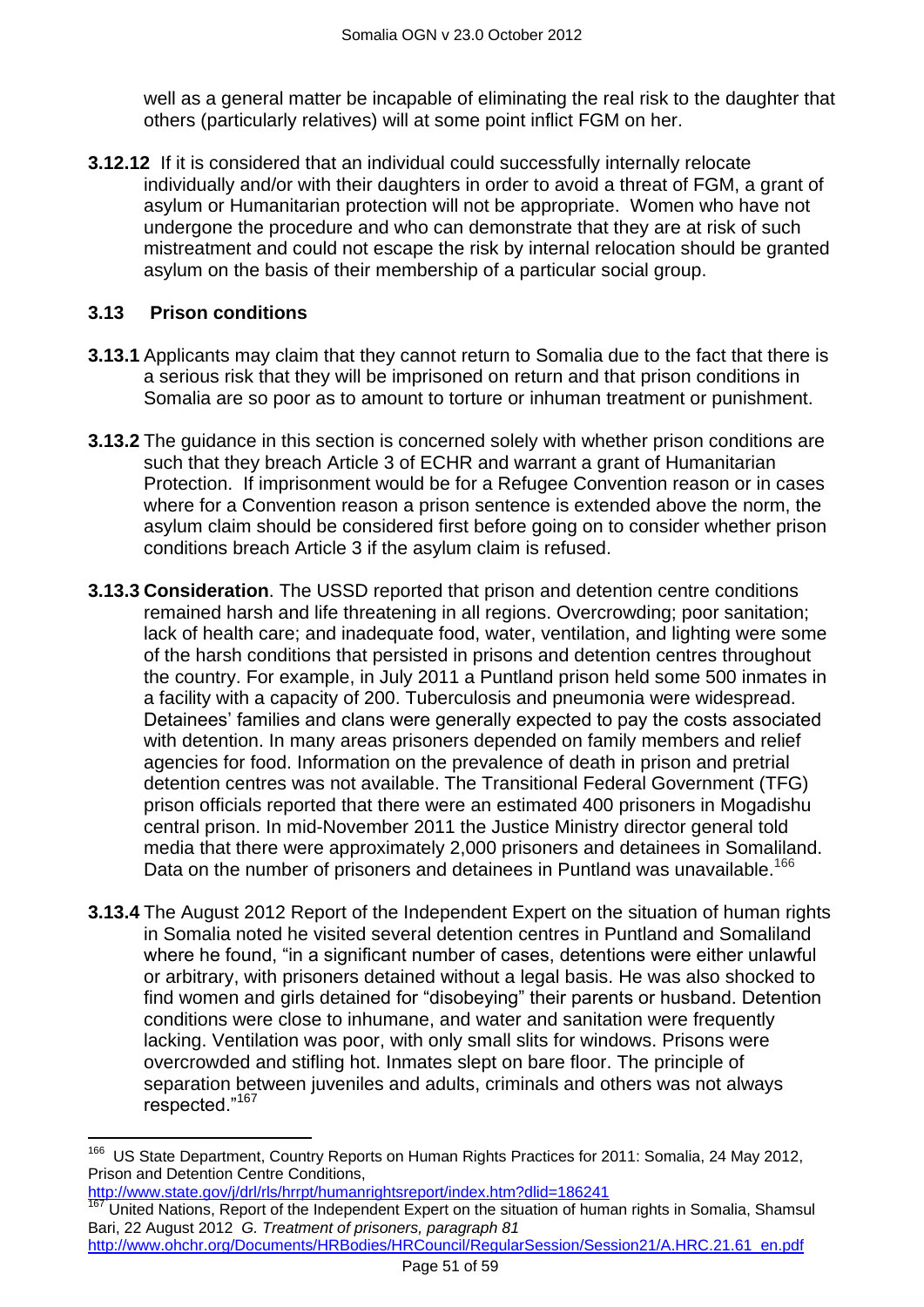- **3.13.5** The August 2012 Report of the UN Secretary-General noted that in Baidoa, arbitrary arrests and detentions took place on suspicion of linkages to Al-Shabaab and that reports were received of abuse and violence against prisoners in detention.<sup>168</sup> The February 2012 Danish Fact-Finding Mission was informed that "there is a growing body of credible evidence, gathered by independent researchers, which show human right abuses in TFG-controlled areas of the city is routine and systematic. Violent interrogation techniques and torture is widespread. Much of the abuse takes place at secret detention facilities run by the TFG".<sup>169</sup> An international NGO interviewed for the same Mission reported that "there are reports of the TFG security agency NSA arbitrarily arresting people in their homes and that these are subsequently accused for collaboration with Al-Shabaab and beaten or even killed in secret detention facilities".<sup>170</sup>
- **3.13.6** In prisons and detention centres, juveniles frequently were held with adults. Female prisoners were separated from males. Pre-trial detainees were often not separated from convicted prisoners, particularly in the south and central regions. The incarceration of juveniles at the request of families who wanted their children disciplined continued to be a problem.<sup>171</sup>
- **3.13.7** Prisoners and detainees had access to visitors and were permitted religious observance. The TFG denied the European Union and UN access to its national security detention centre in Mogadishu. Puntland and Somaliland authorities permitted prison monitoring by independent nongovernmental observers. There were no known visits by the International Committee of the Red Cross (ICRC) to prisons in the country during the year; however, in Somaliland a prisons conditions management committee organized by the UN Development Program and composed of medical doctors, government officials, and civil society representatives continued to visit prisons. Prisons did not have ombudsmen and did not take steps to improve recordkeeping.<sup>172</sup>
- **3.13.8** In Somaliland authorities investigated credible allegations of inhumane conditions. During an annual assessment of prison conditions conducted between 13 July and 27 July, the House of Representatives" Judicial, Justice, and Human Rights Committee, with UN support, visited prisons/detention centres in four of the six

[http://www.securitycouncilreport.org/atf/cf/%7B65BFCF9B-6D27-4E9C-8CD3-](http://www.securitycouncilreport.org/atf/cf/%7B65BFCF9B-6D27-4E9C-8CD3-CF6E4FF96FF9%7D/Somalia%20S%202012%20643.pdf) [CF6E4FF96FF9%7D/Somalia%20S%202012%20643.pdf](http://www.securitycouncilreport.org/atf/cf/%7B65BFCF9B-6D27-4E9C-8CD3-CF6E4FF96FF9%7D/Somalia%20S%202012%20643.pdf)

[http://www.nyidanmark.dk/NR/rdonlyres/90821397-6911-4CEF-A8D0-](http://www.nyidanmark.dk/NR/rdonlyres/90821397-6911-4CEF-A8D0-6B8647021EF2/0/Security_human_rights_issues_South_CentralSomalia_including_Mogadishu.pdf) [6B8647021EF2/0/Security\\_human\\_rights\\_issues\\_South\\_CentralSomalia\\_including\\_Mogadishu.pdf](http://www.nyidanmark.dk/NR/rdonlyres/90821397-6911-4CEF-A8D0-6B8647021EF2/0/Security_human_rights_issues_South_CentralSomalia_including_Mogadishu.pdf)

[http://www.nyidanmark.dk/NR/rdonlyres/90821397-6911-4CEF-A8D0-](http://www.nyidanmark.dk/NR/rdonlyres/90821397-6911-4CEF-A8D0-6B8647021EF2/0/Security_human_rights_issues_South_CentralSomalia_including_Mogadishu.pdf)

[6B8647021EF2/0/Security\\_human\\_rights\\_issues\\_South\\_CentralSomalia\\_including\\_Mogadishu.pdf](http://www.nyidanmark.dk/NR/rdonlyres/90821397-6911-4CEF-A8D0-6B8647021EF2/0/Security_human_rights_issues_South_CentralSomalia_including_Mogadishu.pdf)<br>171 Lie State Department, Country Bonorte on Human Pights Practices for 2011; Somalia\_24 May 20 US State Department, Country Reports on Human Rights Practices for 2011: Somalia, 24 May 2012, Prison and Detention Centre Conditions,

 $\overline{a}$ <sup>168</sup> United Nations, Report of the Secretary-General on Somalia, 22 August 2012, C. Human rights and the protection of civilians, paragraph 67

Danish Immigration Service, Security and human rights issues in South-Central Somalia, including Mogadishu; Report from Danish Immigration Service's fact finding mission to Nairobi, Kenya and Mogadishu, Somalia; 30 January to 19 February 2012, April 2012 3.2 Human rights issues in TFG/AMISOM controlled areas

<sup>170</sup> Danish Immigration Service, Security and human rights issues in South-Central Somalia, including Mogadishu; Report from Danish Immigration Service's fact finding mission to Nairobi, Kenya and Mogadishu, Somalia; 30 January to 19 February 2012, April 2012 3.3.1 Treatment of Al-Shabaab defectors by the TFG and the NSA

[http://www.state.gov/j/drl/rls/hrrpt/humanrightsreport/index.htm?dlid=186241](http://www.state.gov/j/drl/rls/hrrpt/humanrightsreport/index.htm?dlid=186241%20%20) 

US State Department, Country Reports on Human Rights Practices for 2011: Somalia, 24 May 2012, Prison and Detention Centre Conditions,

[http://www.state.gov/j/drl/rls/hrrpt/humanrightsreport/index.htm?dlid=186241](http://www.state.gov/j/drl/rls/hrrpt/humanrightsreport/index.htm?dlid=186241%20%20)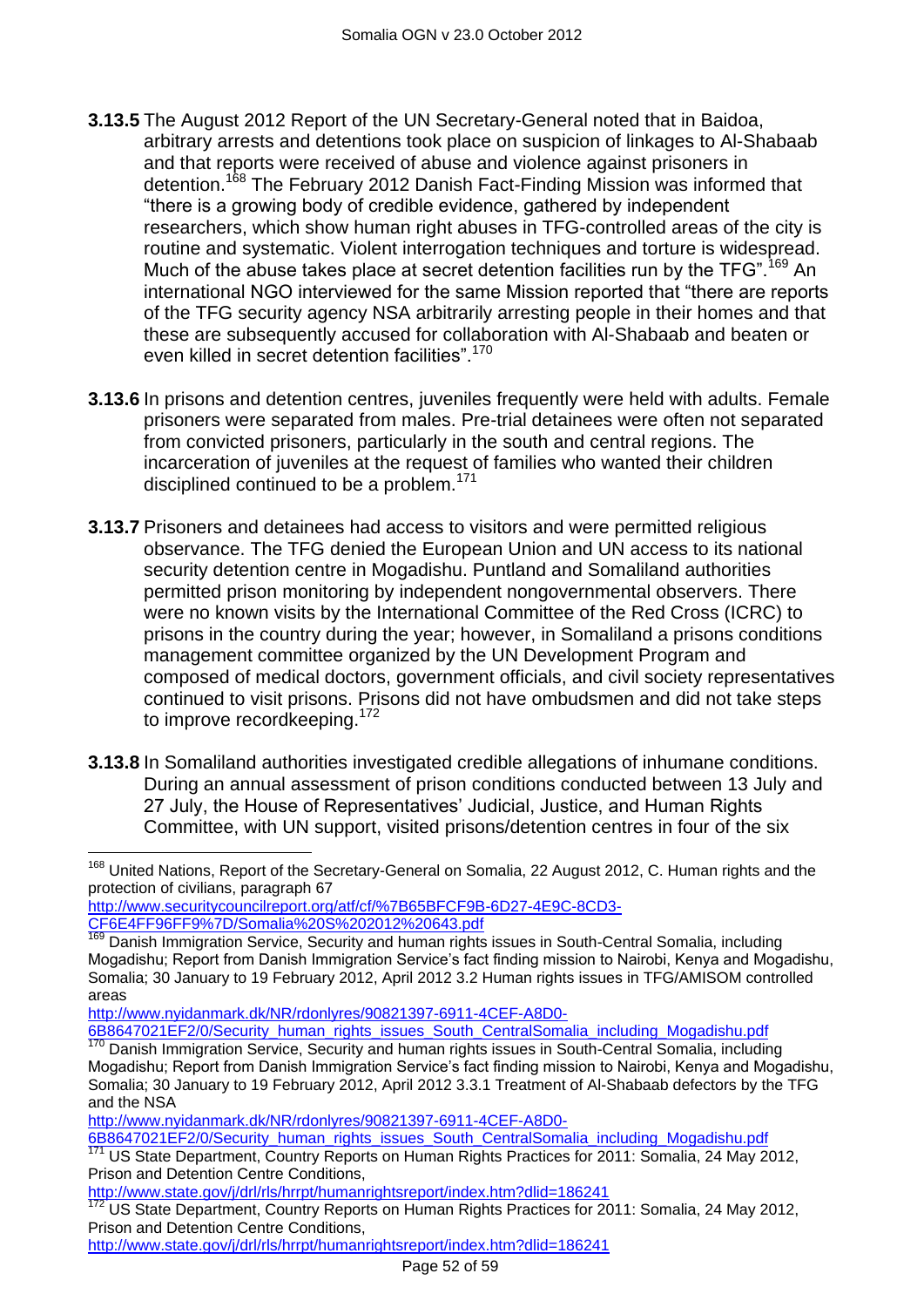Somaliland regions. In its report to parliament, the committee detailed congestion: inadequate water, food, and sanitation; and the lack of facilities to hold women and children.<sup>173</sup>

- **3.13.9** In Puntland a 2010 UN independent expert report referred to "terrible detention conditions of the central prison of Garowe, in particular keeping prisoners in shackles." Al-Shabaab operated dilapidated detention centres in areas under its control in the south and central regions. No statistics were available, but observers estimated that thousands were incarcerated in inhumane conditions for relatively minor "offenses" such as smoking, listening to music, watching or playing soccer, or not wearing the hijab. $174$
- **3.13.10 Conclusion.** Prison conditions in Somalia are harsh and life threatening and due to overcrowding, prevalence of disease, lack of food, water, sanitation and the practice of torture are likely to breach the Article 3 threshold in individual cases. The individual factors of each case should be considered to determine whether detention will cause a particular individual in his particular circumstances to suffer treatment contrary to Article 3, relevant factors being the likely length of detention the likely type of detention facility and the individual"s age, gender and state of health. Where in an individual case treatment does reach the Article 3 threshold a grant of Humanitarian Protection will be appropriate.

## <span id="page-52-0"></span>**4.1 Discretionary Leave**

- **4.1.1** Where an application for asylum and Humanitarian Protection falls to be refused there may be compelling reasons for granting Discretionary Leave (DL) to the individual concerned. (See API on Discretionary Leave) Where the claim includes dependent family members consideration must also be given to the particular situation of those dependants in accordance with the Asylum Instructions on Article 8 ECHR.
- **4.1.2** With particular reference to Somalia the types of claim which may raise the issue of whether or not it will be appropriate to grant DL are likely to fall within the following categories. Each case must be considered on its individual merits and membership of one of these groups should *not* imply an automatic grant of DL. There may be other specific circumstances related to the applicant, or dependent family members who are part of the claim, not covered by the categories below which warrant a grant of DL – see the Asylum Instructions on Discretionary Leave and on Article 8 ECHR.

## <span id="page-52-1"></span>**4.2 Minors claiming in their own right**

**4.2.1** Somalia now has the world"s highest mortality rate for children under the age of five. Findings from the UN Inter-agency Group for Child Mortality Estimation show that Somalia's child mortality rate in 2010, stood at 180 deaths per 1,000 live births.<sup>175</sup> UNICEF stated in October 2011 that the humanitarian crisis in Somalia has already resulted in the deaths of thousands of children.<sup>176</sup> In July 2012, a year after the UN declared famine in Somalia, UNICEF reported that "Eight million people across

[http://www.state.gov/j/drl/rls/hrrpt/humanrightsreport/index.htm?dlid=186241](http://www.state.gov/j/drl/rls/hrrpt/humanrightsreport/index.htm?dlid=186241%20%20) 

 $\overline{a}$ <sup>173</sup> US State Department, Country Reports on Human Rights Practices for 2011: Somalia, 24 May 2012, Prison and Detention Centre Conditions,

http://www.state.gov/j/drl/rls/hrrpt/humanrightsreport/index.htm?dlid=186241

US State Department, Country Reports on Human Rights Practices for 2011: Somalia, 24 May 2012, Prison and Detention Centre Conditions,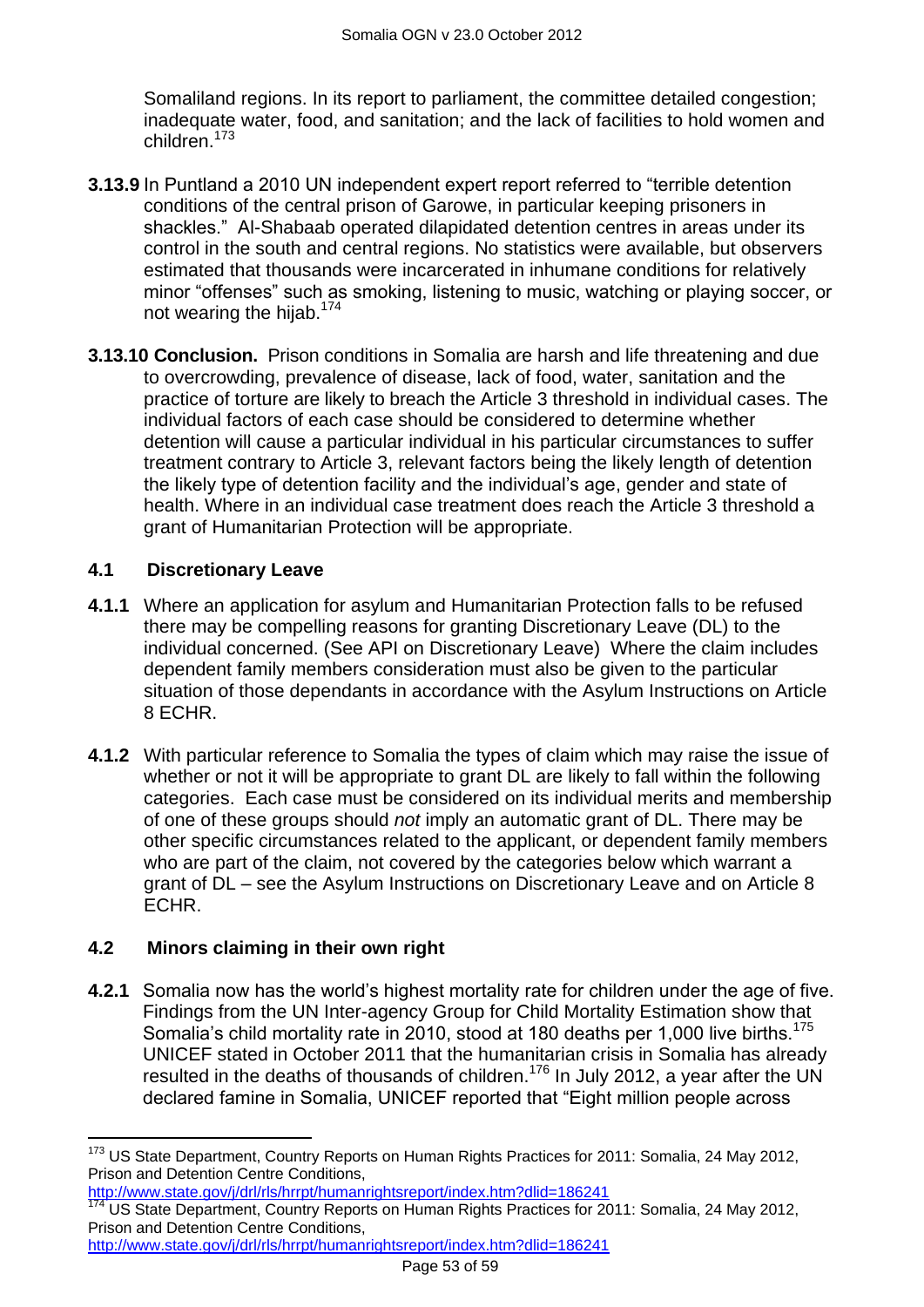Somalia, Ethiopia and Kenya are still in need of humanitarian assistance. Children, in particular, are threatened by a combination of poverty, insecurity, malnutrition, and disease" and "in some regions of the South, one in five children is suffering from life-threatening acute malnutrition".<sup>177</sup> According to a 2012 WHO assessment, twenty per cent of children die before they reach the age of five, more than one third are underweight, and almost fifty per cent suffer from stunting.<sup>178</sup>

**4.2.2** The August 2012 Report of the UN Secretary-General noted that "The intensification of the conflict in southern and central Somalia resulted in an expansion of the scope and gravity of violations of child rights, in particular killing and maiming, rape and sexual violence and the recruitment and use of children by armed forces and groups involved in the conflict".<sup>179</sup> It further reported that "Continued fighting has rendered children more vulnerable to rape and sexual violence, particularly in open and unprotected internally displaced person settlements and especially in Mogadishu. The Transitional Federal Government and allied militia were the main alleged perpetrators in Mogadishu and border areas".<sup>180</sup> Reports continued of children being in the TFG"s national security forces and allied militias.<sup>181</sup> In its 2012 annual report Amnesty International noted that "Al-Shabab" continued to forcibly recruit boys, some as young as eight, into their forces before and during military operations. Many were sent to the front line. Girls were also recruited to cook and clean for al-Shabab forces or forced to marry its members".<sup>182</sup> Civil society sources in Mogadishu estimate there are between 1,000 and 2,000 children in the ranks of Al-Shabaab.<sup>183</sup> Reports by UNICEF indicated that in the first half of 2012, a total of 1,382 cases of recruitment of underage combatants were recorded. This shows a significant increase from 937 cases reported in 2011.<sup>184</sup> In February 2012, Human Rights Watch released a report documenting al-Shabaab"s targeting of children for recruitment as soldiers, forced marriage, and rape and how the group has targeted students, teachers, and school buildings for attack.<sup>185</sup> It also reported that children have suffered disproportionately from the conflict, are often

 $\overline{a}$ 

<sup>&</sup>lt;sup>175</sup> UNICEF, Most difficult place to grow up: Somalia has the world's highest child mortality rate, 16/09/2011 [http://www.unicef.org/infobycountry/media\\_59840.html](http://www.unicef.org/infobycountry/media_59840.html)

UNICEF, Response to the Horn of Africa emergency: a crisis affecting life, livelihoods and ways of life, 20/10/2011, Executive summary, [http://www.unicef.org/esaro/HOA\\_3\\_month\\_2011\\_Report\\_\\_Final.pdf](http://www.unicef.org/esaro/HOA_3_month_2011_Report__Final.pdf) <sup>177</sup> UNICEF, Horn of Africa crisis one year on – famine reversed, countless lives saved, but situation of

millions of women and children still grave, 20 July 2012 [http://www.unicef.org/somalia/media\\_11477.html](http://www.unicef.org/somalia/media_11477.html)

<sup>&</sup>lt;sup>178</sup> World Health Organisation, Child Health in Somalia: Situation Assessment, 9 March 2012, Executive Summary [http://reliefweb.int/sites/reliefweb.int/files/resources/layout\\_childhealth\\_9mar.pdf](http://reliefweb.int/sites/reliefweb.int/files/resources/layout_childhealth_9mar.pdf)

United Nations, Report of the Secretary-General on Somalia, 22 August 2012, D. Child protection, paragraph 71

[http://www.securitycouncilreport.org/atf/cf/%7B65BFCF9B-6D27-4E9C-8CD3-](http://www.securitycouncilreport.org/atf/cf/%7B65BFCF9B-6D27-4E9C-8CD3-CF6E4FF96FF9%7D/Somalia%20S%202012%20643.pdf)

[CF6E4FF96FF9%7D/Somalia%20S%202012%20643.pdf](http://www.securitycouncilreport.org/atf/cf/%7B65BFCF9B-6D27-4E9C-8CD3-CF6E4FF96FF9%7D/Somalia%20S%202012%20643.pdf)

<sup>&</sup>lt;sup>180</sup> United Nations, Children and armed conflict Report of the Secretary-General, 26 April 2012, Somalia, Paragraph 101 <http://daccess-ods.un.org/TMP/1584472.95427322.html>

<sup>&</sup>lt;sup>181</sup> US State Department, Country Reports on Human Rights Practices for 2011: Somalia, 24 May 2012, Child Soldiers [http://www.state.gov/j/drl/rls/hrrpt/humanrightsreport/index.htm?dlid=186241](http://www.state.gov/j/drl/rls/hrrpt/humanrightsreport/index.htm?dlid=186241%20%20) 

<sup>&</sup>lt;sup>82</sup> Amnesty International, World Report 2012: Somalia, 24 May 2012, Child soldiers

<http://www.amnesty.org/en/region/somalia/report-2012>

<sup>183</sup> IRIN News, Tempted with a phone to carry a gun, 18/10/2011 <http://www.irinnews.org/report.aspx?ReportID=93998>

UNOCHA, Humanitarian Bulletin Somalia; Issue 10; 1 - 31 July 2012, Protection funding short of needs, including addressing child recruitment

[http://reliefweb.int/sites/reliefweb.int/files/resources/Humanitarian%20Bulletin%20%2310%2C%20July%2020](http://reliefweb.int/sites/reliefweb.int/files/resources/Humanitarian%20Bulletin%20%2310%2C%20July%202012.pdf) [12.pdf](http://reliefweb.int/sites/reliefweb.int/files/resources/Humanitarian%20Bulletin%20%2310%2C%20July%202012.pdf)

<sup>185</sup> Human Rights Watch, No Place for Children: Child Recruitment, Forced Marriage, and Attacks on Schools in Somalia, February 2012<http://www.hrw.org/fr/node/105168>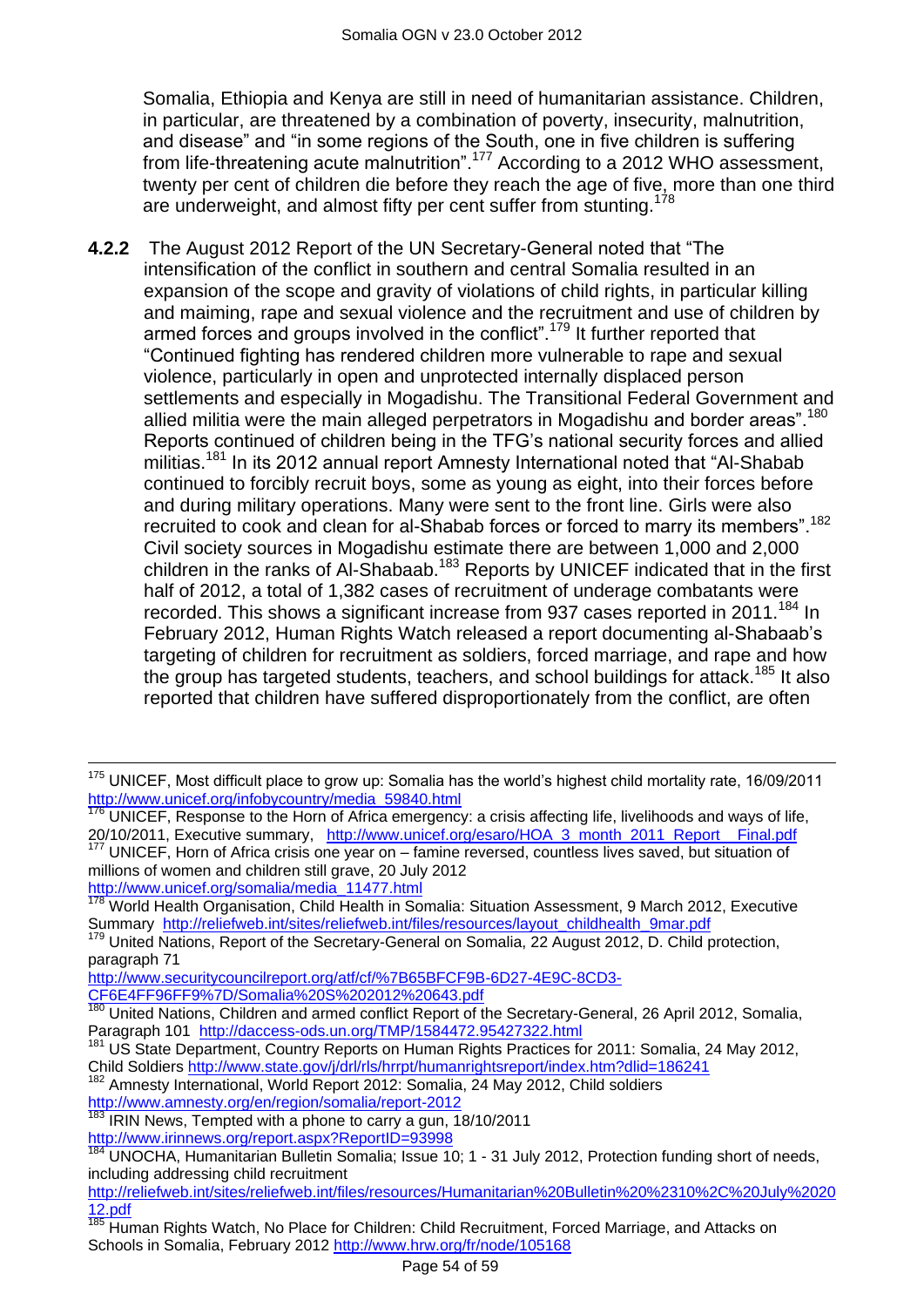the main victims of the indiscriminate artillery and small arms fire and are also the most affected by the ongoing humanitarian crisis.<sup>186</sup>

- **4.2.3** Minors claiming in their own right who have not been granted asylum or HP can only be returned where there are adequate reception, care and support arrangements. At the moment we do not have sufficient information to be satisfied that there are adequate reception, care and support arrangements in place in Somalia.
- **4.2.4** Minors claiming in their own right without a family to return to, or where there are no adequate reception, care and support arrangements, should if they do not qualify for leave on any more favourable grounds be granted Discretionary Leave for a period as set out in the relevant Asylum Instructions.

#### <span id="page-54-0"></span>**4.3 Medical treatment**

- **4.3.1** Applicants may claim they cannot return to Somalia due to a lack of specific medical treatment. See the IDI on Medical Treatment, which sets out in detail the requirements for Article 3 and/or Article 8 to be engaged.
- **4.3.2** The World Health Organisation reported in 2010 that after 19 years of conflict, the health care system in Somalia remains underdeveloped, poorly resourced, inequitable and unbalanced. It struggles to provide services to a limited number of Somalis against crushing constraints. The public health care network is small. It mostly relies on national and international NGOs that tend to be concentrated in towns and in secure areas. The health workforce is small, under-skilled and ageing, often engaged in dual (public and private) practices. Private health care outlets have proliferated throughout the country and are now estimated to be with thousands with large variations in size, type of services offered, staff qualifications and performance. The 2000 UNDP"s Human Development Report (HDR) ranked Somalia lowest in all health indicators, except life expectancy.<sup>187</sup>
- **4.3.3** Médecins Sans Frontières has over 1300 Somali staff working on the ground and has been continuously present in the country since 1991. Currently, it has projects in Banadir, Bay, Galgaduud, Lower Juba, Hiraan, Lower Shabelle, Middle Shabelle, Mudug, Somaliland and Puntland.<sup>188</sup> The ICRC continues to provide support for 39 Somali Red Crescent health-care facilities in the southern and central parts of the country to ensure that the population has access to essential health care and to good-quality medicines. These facilities, which conducted more than 115,000 consultations in July and August, were also given equipment and their staff were provided with training.<sup>189</sup> In 2011, as drought exacerbated health risks among civilians, the ICRC boosted its support to health facilities. More than 620,000 people, mainly women and children, accessed free primary health care services in ICRC-supported National Society clinics which increased in number to 39 with the opening of 2 new clinics in the Middle Juba region. The clinics received medicines, dressing materials, funds and staff training to enable them to provide curative and mother-and-child care, including vaccinations. Meanwhile, six of the eight ICRC-

COI Service Somalia Country Report, 17 January 2012 (para 25.01) [www.ukba.homeoffice.gov.uk/policyandlaw/guidance/coi/](http://www.ukba.homeoffice.gov.uk/policyandlaw/guidance/coi/)

 $\overline{\phantom{a}}$ <sup>186</sup> Human Rights Watch, No Place for Children: Child Recruitment, Forced Marriage, and Attacks on Schools in Somalia, February 2012, *Summary* <http://www.hrw.org/fr/node/105168>

COI Service Somalia Country Report, 17 January 2012 (para 25.02) [www.ukba.homeoffice.gov.uk/policyandlaw/guidance/coi/](http://www.ukba.homeoffice.gov.uk/policyandlaw/guidance/coi/)

<sup>189</sup> COI Service Somalia Country Report, 17 January 2012 (para 25.03) [www.ukba.homeoffice.gov.uk/policyandlaw/guidance/coi/](http://www.ukba.homeoffice.gov.uk/policyandlaw/guidance/coi/)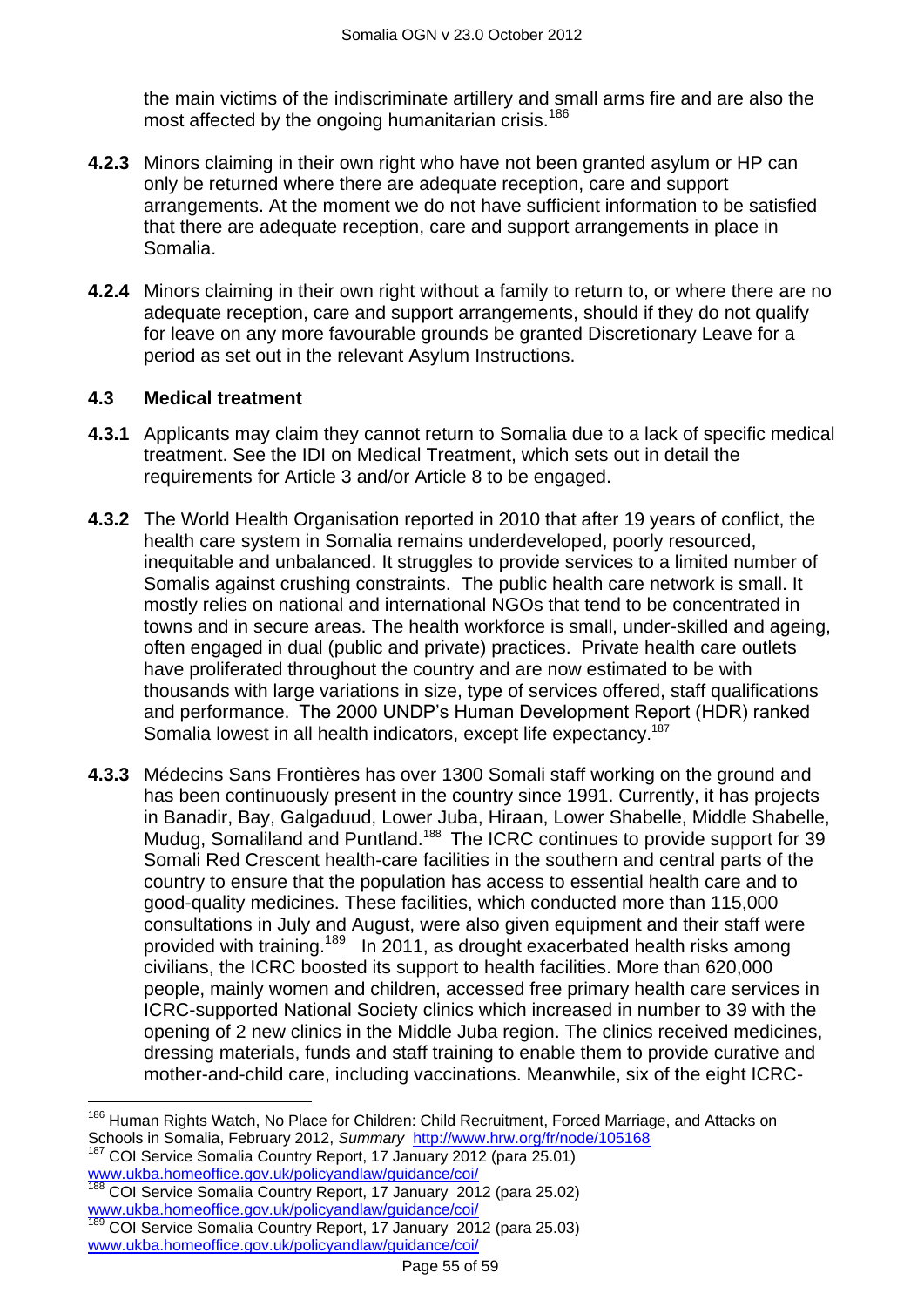supported clinics in and around Mogadishu continued to operate outreach services.<sup>190</sup>

- **4.3.4** Médecine Sans Frontières (MSF) reports that in 2012, the situation in Somalia is yet to return to normalcy as the factors that led to last year"s huge crisis are still in place. MSF teams therefore, continue their activities, which include nutritional programs, primary health care, surgery, response to epidemics like cholera and measles, immunization campaigns, and maternal health in various parts of the country<sup>191</sup>. Somalia is currently contending with malaria, measles, cholera/AWD and pneumonia. Waterborne diseases are expected to increase with the onset of the October to December rains. The August 2012 UNOCHA Bulletin reported that although current trends indicate a steady reduction in the number of health facility visits, suspected measles, confirmed malaria, suspected shigellosis and suspected cholera continue to be reported across Somalia.<sup>192</sup> The UN Special Rapporteur on violence against women, its causes and consequences noted in May 2012 that most hospitals and clinics are in dire conditions due to the conflict and lack adequate drugs, equipment and supplies to diagnose or treat problems associated with violence against women.<sup>193</sup> The same source also reported an absence of suitable health professionals to treat such cases and the almost non-existence of psychosocial or counselling services for women survivors of violence.<sup>194</sup>
- **4.3.5** IRIN reported that in Puntland and likewise in Somaliland, people infected with HIV are stigmatised by the local community. The IRIN article of 27 March 2009 reported that in Somaliland, religious leaders have been involved in HIV prevention efforts and "are now stepping in to persuade communities to treat people with HIV more humanely.<sup>195</sup> The USSD reports that persons with HIV/AIDS continued to face discrimination and abuse in their local communities and by employers in all parts of the country. UNICEF reported that persons with HIV/AIDS were subjected to physical abuse, rejected by their families, and subjected to workplace discrimination and dismissal. Children with HIV-positive parents also suffered discrimination, which hindered prevention efforts and access to services.<sup>196</sup>
- **4.3.6** In its 2005 Somalia Country Profile, the World Health Organization (WHO) reported that: "The whole mental health set-up of Somalia is based on the efforts of NGOs –

<sup>192</sup> UNOCHA, Humanitarian Bulletin Eastern Africa Issue 13; 17 - 31 August 2012, *Somalia* [http://reliefweb.int/sites/reliefweb.int/files/resources/Eastern%20Africa%20Humanitarian%20Bulletin%20%23](http://reliefweb.int/sites/reliefweb.int/files/resources/Eastern%20Africa%20Humanitarian%20Bulletin%20%2313%20OCHA%20EA.pdf) [13%20OCHA%20EA.pdf](http://reliefweb.int/sites/reliefweb.int/files/resources/Eastern%20Africa%20Humanitarian%20Bulletin%20%2313%20OCHA%20EA.pdf)

United Nations, Report of the Special Rapporteur on violence against women, its causes and consequences, Rashida Manjoo, 14 May 2012, 3. Absence of health and counselling services, paragraphs 74 and 75

[http://www.ohchr.org/Documents/HRBodies/HRCouncil/RegularSession/Session20/A-HRC-20-16-](http://www.ohchr.org/Documents/HRBodies/HRCouncil/RegularSession/Session20/A-HRC-20-16-Add3_en.pdf) [Add3\\_en.pdf](http://www.ohchr.org/Documents/HRBodies/HRCouncil/RegularSession/Session20/A-HRC-20-16-Add3_en.pdf)

[http://www.ohchr.org/Documents/HRBodies/HRCouncil/RegularSession/Session20/A-HRC-20-16-](http://www.ohchr.org/Documents/HRBodies/HRCouncil/RegularSession/Session20/A-HRC-20-16-Add3_en.pdf) [Add3\\_en.pdf](http://www.ohchr.org/Documents/HRBodies/HRCouncil/RegularSession/Session20/A-HRC-20-16-Add3_en.pdf)

 $\overline{\phantom{a}}$ <sup>190</sup> ICRC. 2011 Annual Report: Somalia

<http://www.icrc.org/eng/assets/files/annual-report/current/icrc-annual-report-somalia.pdf> MSF, Interventions in Somalia in 2012, 10 September 2012

[http://somalia.msf.org/wp-content/uploads/2012/09/M%C3%89DECINS-SANS-FRONTI%C3%88RES-](http://somalia.msf.org/wp-content/uploads/2012/09/M%C3%89DECINS-SANS-FRONTI%C3%88RES-ACTIVITIES-map-1.pdf)[ACTIVITIES-map-1.pdf](http://somalia.msf.org/wp-content/uploads/2012/09/M%C3%89DECINS-SANS-FRONTI%C3%88RES-ACTIVITIES-map-1.pdf)

United Nations, Report of the Special Rapporteur on violence against women, its causes and consequences, Rashida Manjoo, 14 May 2012, 3. Absence of health and counselling services, paragraphs 74 and 75

<sup>195</sup> COI Service Somalia Country Report, 17 January 2012 (para 25.20) [www.ukba.homeoffice.gov.uk/policyandlaw/guidance/coi/](http://www.ukba.homeoffice.gov.uk/policyandlaw/guidance/coi/)

US State Department, Country Reports on Human Rights Practices 2011: Somalia, 24 May 2012, Other Societal Violence or Discrimination,

[http://www.state.gov/j/drl/rls/hrrpt/humanrightsreport/index.htm?dlid=186241](http://www.state.gov/j/drl/rls/hrrpt/humanrightsreport/index.htm?dlid=186241%20%20)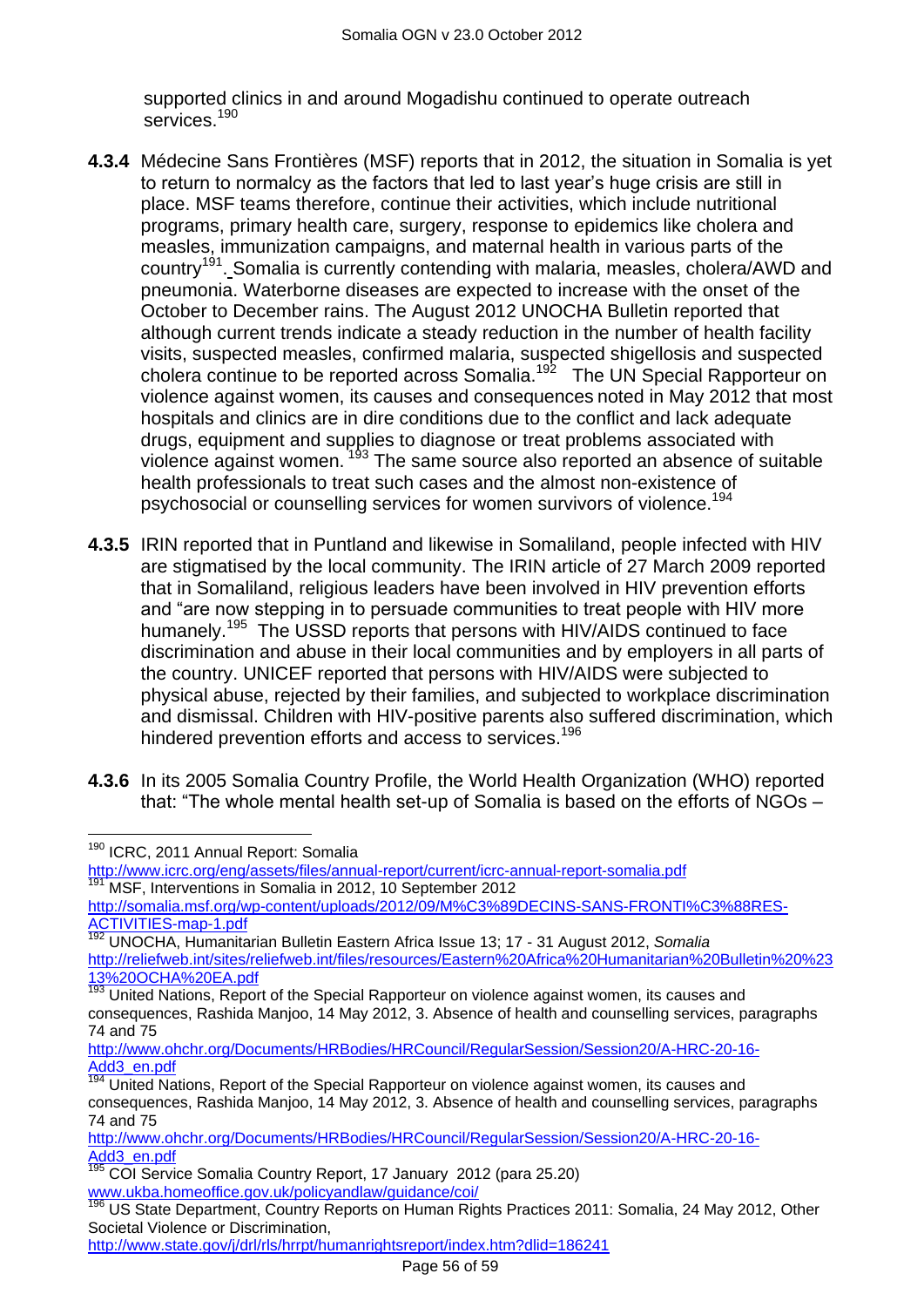GRT-UNA of Italy and General Assistance and Volunteer Association (GAVO), a local Somali NGO. They help in the provision of services to mental patients and street children and provide training for primary health care personnel.<sup>197</sup> There are only three centres for psychiatry, the mental hospital in Berbera and the general psychiatric wards in Hargesia and Mogadishu. UNDP [United Nations Development Programme] is supporting the psychiatric ward in Hargesia in terms of structural facilities and supplies. There is no private psychiatric inpatient facility though there are a few private clinics in Mogadishu and Hargesia. There is no specialized drug abuse treatment centre and there is no mental health training facility in the country. Only limited data about one area of Somalia, Somaliland is available. Psychiatrists have private clinics.<sup>198</sup>

**4.3.7** Where a case owner considers that the circumstances of the individual applicant and the situation in the country reach the threshold detailed in the IDI on Medical Treatment making removal contrary to Article 3 (or Article 8) a grant of Discretionary Leave will be appropriate. Such cases should always be referred to a Senior Caseworker for consideration prior to a grant of Discretionary Leave.

## <span id="page-56-0"></span>**5. Returns**

 $\overline{a}$ 

- **5.1** Factors that affect the practicality of return such as the difficulty or otherwise of obtaining returns documentation should not be taken into account when considering the merits of an asylum or human rights claim. Where the claim includes dependent family members their situation on return should however be considered in line with the Immigration Rules, in particular paragraph 395C requires the consideration of all relevant factors known to the Secretary of State, and with regard to family members refers also to the factors listed in paragraphs 365-368 of the Immigration Rules.
- **5.2** There is no policy precluding the return of failed Somali asylum seekers to any region of Somalia. Those without any legal basis of stay in the UK may also return voluntarily to any region of Somalia. There are scheduled air services to a number of destinations in Somalia – Mogadishu, Bosasso, Hargeisa, Berbera, Burao and Galcaiyo. It is possible to remove failed asylum seekers to Somaliland where those individuals have a right of return to Somaliland on the basis of a proven connection to this area.
- **5.3** In the case of [HH \(Somalia\) & Others \[2010\] EWCA Civ 426](http://www.bailii.org/ew/cases/EWCA/Civ/2010/426.html) the Court of Appeal found that in any case in which it can be shown either directly or by implication what route and method of return is envisaged, the First Tier Tribunal is required by law to consider and determine any challenge to the safety of that route or method. Where internal relocation is suggested, case owners should consider accessibility of the intended place of relocation. Where return is to a home area other than Mogadishu, case owners should carefully consider any concerns expressed by the applicant regarding safety of the onward route of return but if this is not raised by the applicant at the decision stage, case owners and/or presenting officers should be prepared to deal with any challenge on this issue made by the applicant in the courts.

COI Service Somalia Country Report, 17 January 2012 (para 25.22) [www.ukba.homeoffice.gov.uk/policyandlaw/guidance/coi/](http://www.ukba.homeoffice.gov.uk/policyandlaw/guidance/coi/) <sup>198</sup> COI Service Somalia Country Report, 17 January 2012 (para 25.23) [www.ukba.homeoffice.gov.uk/policyandlaw/guidance/coi/](http://www.ukba.homeoffice.gov.uk/policyandlaw/guidance/coi/)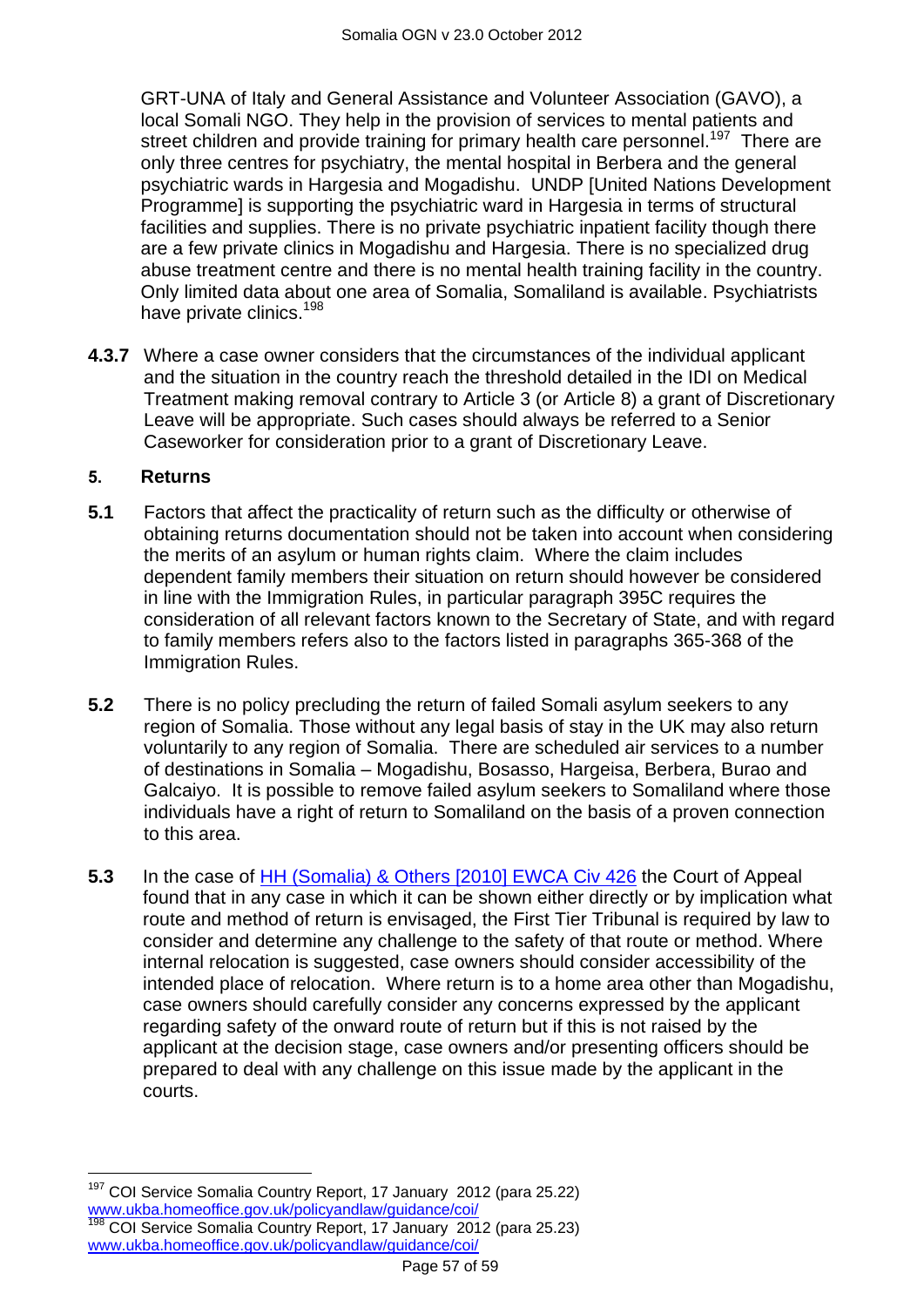- **5.4** In that regard caseowners should note that in the country guidance case of [AMM](http://www.bailii.org/uk/cases/UKUT/IAC/2011/00445_ukut_iac_2011_amm_ors_somalia_cg.html)  [and others,](http://www.bailii.org/uk/cases/UKUT/IAC/2011/00445_ukut_iac_2011_amm_ors_somalia_cg.html) the Upper Tribunal clearly envisaged that the use of internal air travel as being significant. The Tribunal concluded that travel by land across southern and central Somalia to a home area or proposed place of relocation is an issue that falls to be addressed in the course of determining claims to international protection. Such travel may well, in general, pose real risks of serious harm, not only from Al-Shabaab checkpoints but also as a result of famine conditions. Women travelling without male friends or relatives are in general likely to face a real risk of sexual violence. A person from Somaliland will not, in general, be able without real risk of serious harm to travel overland from Mogadishu International Airport to a place where he or she might be able to obtain an unofficial travel document for the purposes of gaining entry to Somaliland, and then by land to Somaliland. This is particularly the case if the person is female. A proposed return by air to Hargeisa, Somaliland (whether or not via Mogadishu International Airport) will in general involve no such risks. It is therefore important that if a claimant is totally disbelieved on their substantive claim then the case that they may in fact be from Somaliland or Puntland should generally be made at that stage.
- **5.5** Somali nationals may return voluntarily to Somalia at any time in one of three ways: (a) leaving the UK by themselves, where the applicant makes their own arrangements to leave the UK, (b) leaving the UK through the voluntary departure procedure, arranged through the UK Border Force, or (c) leaving the UK under one of the Assisted Voluntary Return (AVR) schemes. The AVR scheme is implemented on behalf of the UK Border Agency by Refugee Action and co-funded by the European Refugee Fund. Refugee Action will provide advice and help with obtaining any travel documents and booking flights, as well as organising reintegration assistance in Somalia. The programme was established in 1999, and is open to those awaiting an asylum decision or the outcome of an appeal, as well as failed asylum seekers. Details can be found on Refugee Action"s web site at: [www.choices-avr.org.uk.](http://www.choices-avr.org.uk/)
- **5.6** Refugee Action have confirmed that they are able to assist AVR applicants to return to Somaliland and Puntland, but are currently not able to assist AVR applicants to return to southern or central Somalia. For those AVR applicants falling within Refugee Action"s current remit, all reintegration would be provided via cash card or, if access to cash machines was not possible, via western union, or, if neither of these were possible, via an alternative provider.
- **5.7** In terms of the reintegration assistance available for single adults in the asylum process, they receive £500 in cash on departure for immediate needs on arrival. They are then able to access up to a further £1,000 once they are back in the country of return. For families with children, they also receive £500 per individual on departure and are then eligible for an additional £1,500 per person on arrival. This assistance is administered by Refugee Action in the UK.
- **5.8** Further, Refugee Action is in the process of sourcing overseas partners for delivery of reintegration assistance post-arrival. As part of the planned development of the AVR scheme in Somalia, Refugee Action are seeking to identify an organisation (or two organisations covering different areas of Somalia) with good "on the ground" coverage across Somalia (including southern and central Somalia) and have been seeking advice on possible options in this regard. If this were possible, and depending on the advice received by the organisation, this may enable the AVR scheme to be extended beyond Somaliland and Puntland and therefore throughout